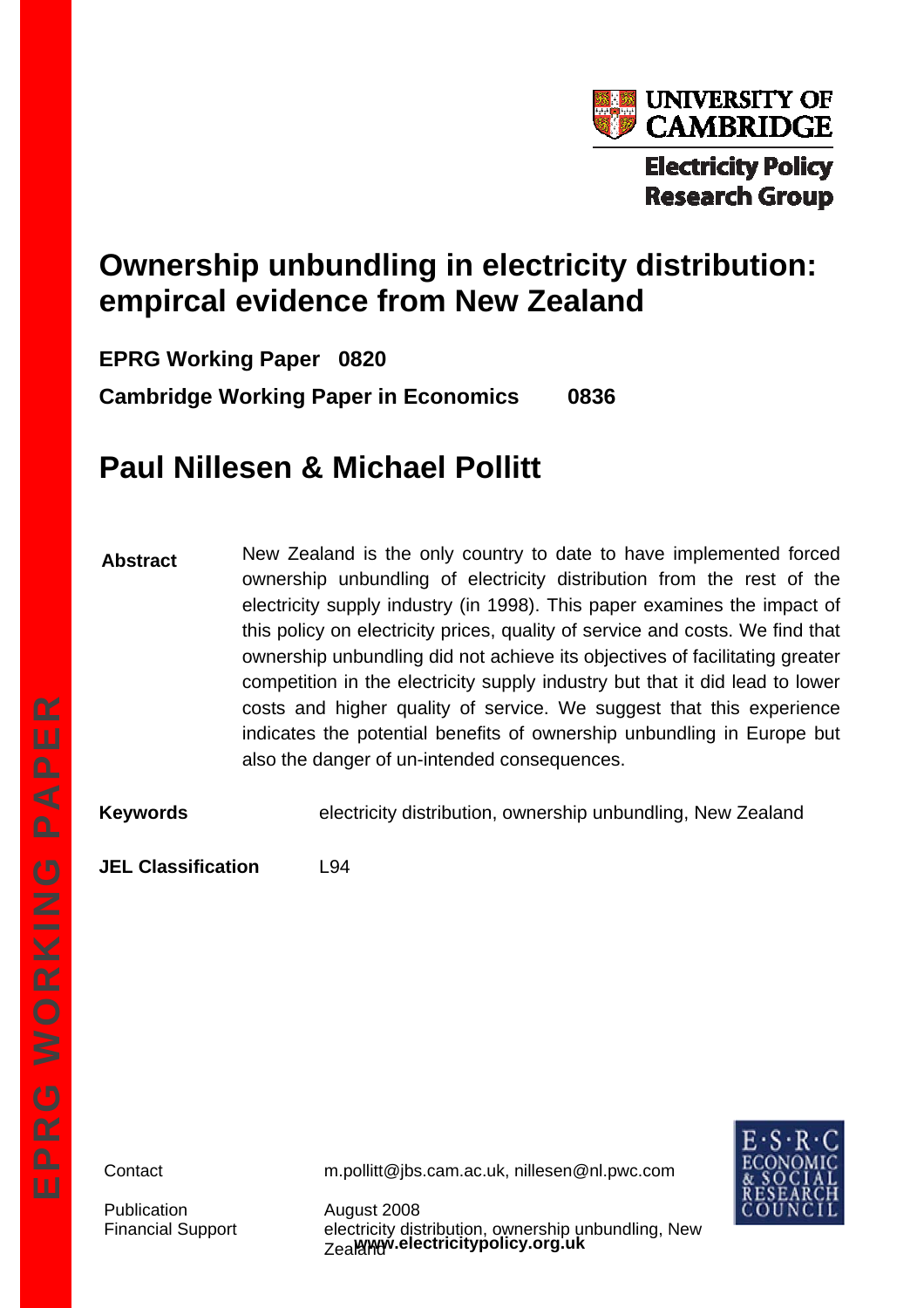# **OWNERSHIP UNBUNDLING IN ELECTRICITY DISTRIBUTION: EMPIRICAL EVIDENCE FROM NEW ZEALAND**

*Paul H L Nillesen Director PricewaterhouseCoopers Advisory N.V. De Entree 201 Amsterdam The Netherlands Paul.nillesen@nl.pwc.com*

> *Michael G Pollitt Reader in Business Economics Judge Business School Cambridge CB2 1AG United Kingdom m.pollitt@jbs.cam.ac.uk*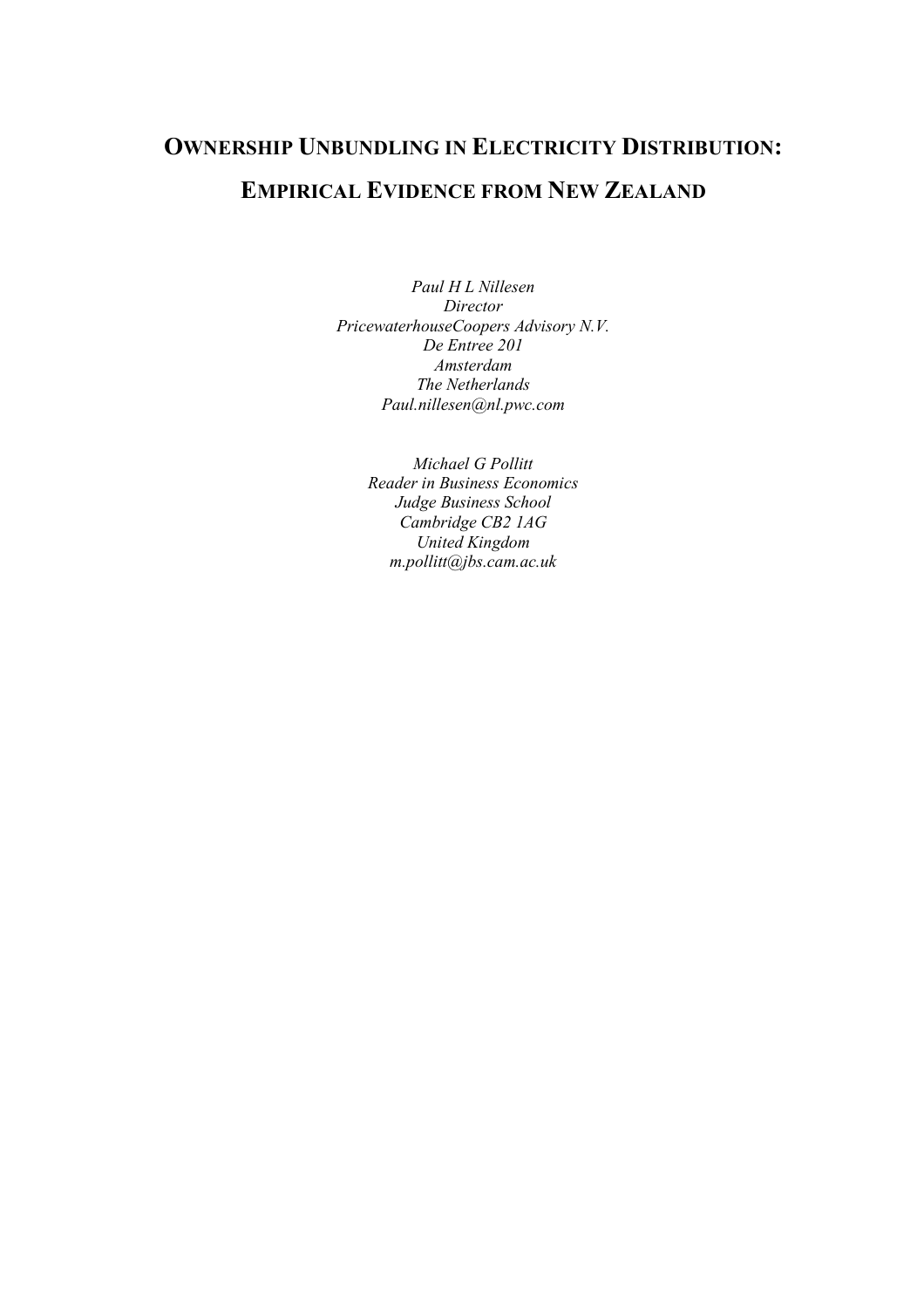## **Abstract**

*New Zealand is the only country to date to have implemented forced ownership unbundling of electricity distribution from the rest of the electricity supply industry (in 1998). This paper examines the impact of this policy on electricity prices, quality of service and costs. We find that ownership unbundling did not achieve its objectives of facilitating greater competition in the electricity supply industry but that it did lead to lower costs and higher quality of service. We suggest that this experience indicates the potential benefits of ownership unbundling in Europe but also the danger of un-intended consequences.*

Key words: electricity distribution, ownership unbundling, New Zealand JEL Classification: L94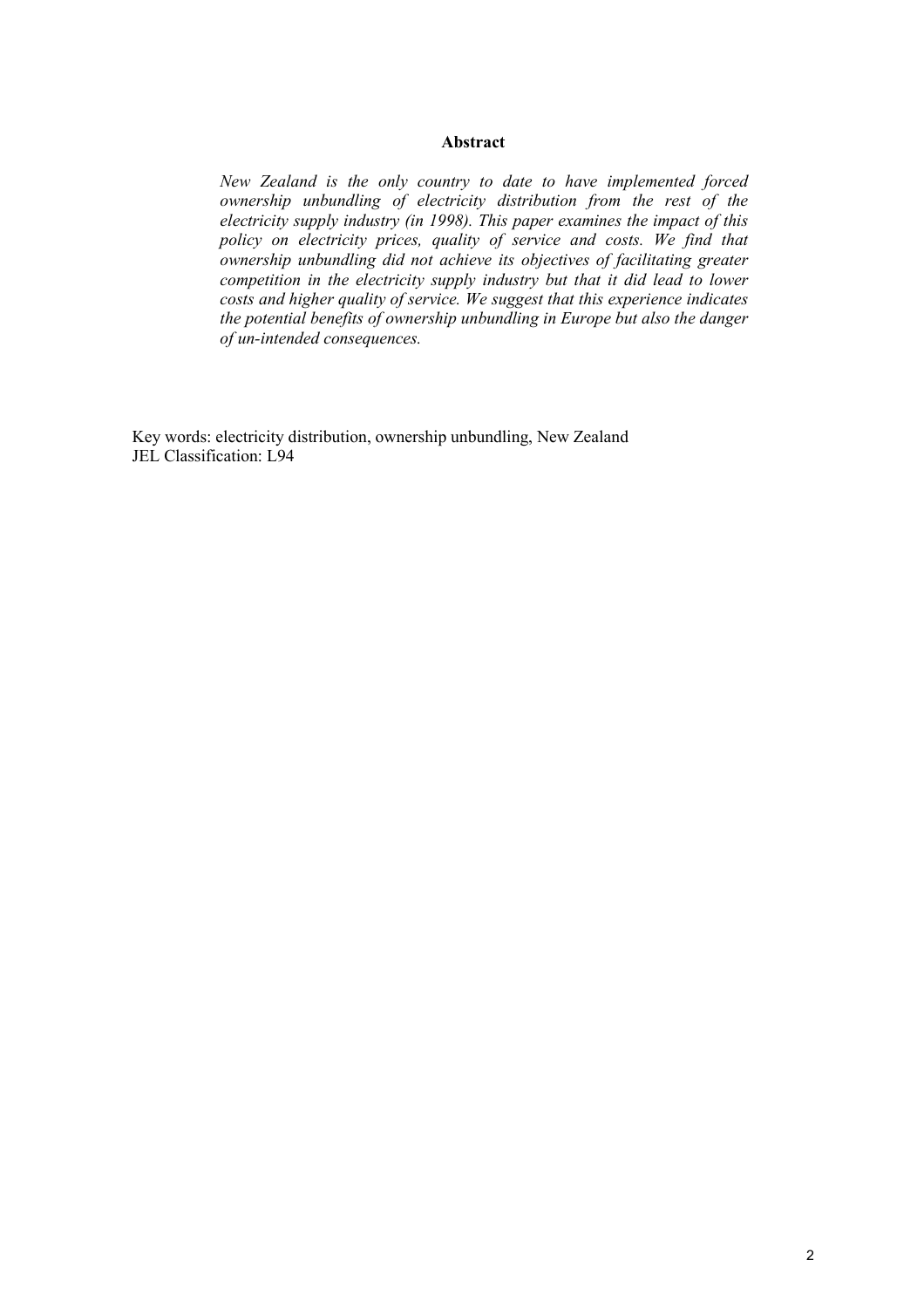# **OWNERSHIP UNBUNDLING IN ELECTRICITY DISTRIBUTION: EMPIRICAL EVIDENCE FROM NEW ZEALAND**

*Paul Nillesen\* Michael Pollitt*

# **Section 1: Introduction**

The 2007 proposals for the European energy market by the European Commission (referred to as "the Third Package") expresses a clear preference for ownership unbundling as the most effective way of separating energy transmission networks from other stages of the energy value chain.<sup>1</sup> The Commission regards this as necessary in order to promote infrastructure investment, fair network access and market transparency. The balance of costs and benefits from transmission ownership separation is however hotly debated (see for example Pollitt, 2008 and special issue of Intereconomics, 2007).

Although the current discussion at the European level focuses on transmission, it is possible that in future the Commission will consider ownership unbundling further down the value chain, at the distribution level as well. For the time being the Commission's viewpoint on this issue is clear:

*"…the benefits from further unbundling at the distribution level are not overwhelmingly higher than costs. Due to the recent entry into force of the last liberalisation date in a number of Member States, it would seem to be disproportionate to go a step further in forcing unbundling in this activity."<sup>2</sup>*

<sup>\*</sup> Corresponding author. Authors would like to thank Fatih Cemil Ozbugday for excellent research assistance, Marcel Jonker, Rob Alessie, Gert Brunekreeft and the ESRC Electricity Policy Research Group. The views expressed here are those of the author and do not necessarily reflect the views of PricewaterhouseCoopers Advisory N.V. or any of the PricewaterhouseCoopers network of firms. <sup>1</sup>The Commission has indicated that the setting up of an independent system operator is a possible alternative option (i.e. ownership unbundling of system operation and not transmission wires/pipes assets).

European Commission (2007c), page 4.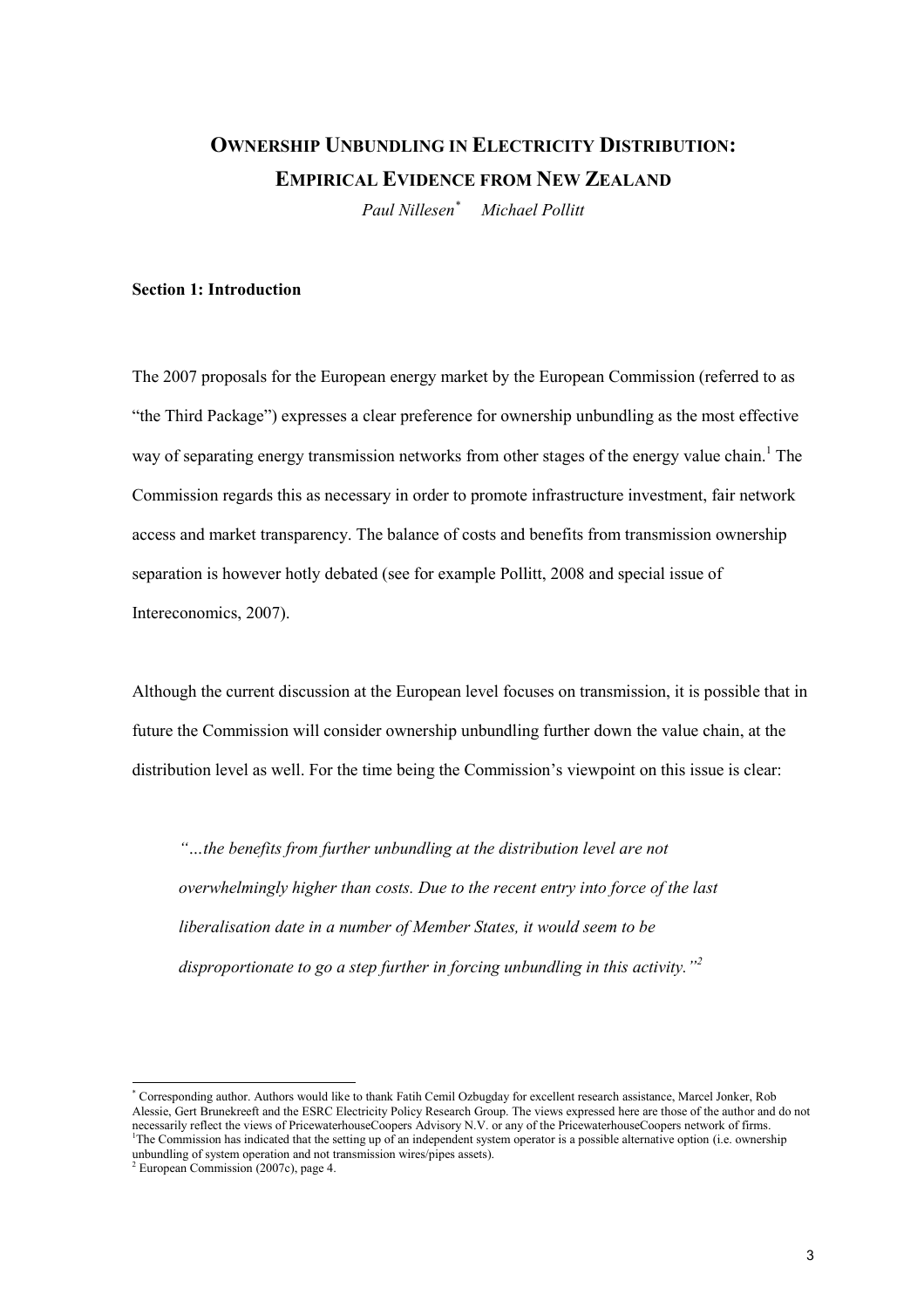Nevertheless in some countries or jurisdictions ownership unbundling at distribution level has already taken place. In the UK over the last ten years there has been significant voluntary ownership separation between distribution and commercial activities.<sup>3</sup> In Texas there has been voluntary unbundling between commercial activities and transmission and distribution.<sup>4</sup> The Netherlands recently passed a law requiring ownership separation of electricity and gas distribution networks from commercial activities by 1 January 2011.<sup>5</sup> Outside Europe, New Zealand forced ownership separation at the distribution level in 1998. The forced ownership separation of distribution networks in New Zealand and the resulting economic consequences have received little attention. An examination of the empirical evidence from New Zealand offers a unique opportunity to analyse the impact forced distribution ownership unbundling has.

New Zealand is particularly interesting because initially following the reform of the electricity sector in 1992, regulation was left to general competition policy. There was no explicit sector regulator, but a reliance of light-handed regulation with compulsory information disclosure. In 1998, when further reforms were deemed necessary following limited competition, the New Zealand Government introduced the forced separation at ownership level of distribution and commercial activities. Eventually, in 2001 more specific sector-focused regulation was introduced (the Electricity Commission began operating in 2003).

In this paper we use data from New Zealand to examine the economic consequences of ownership unbundling at the distribution level. As part of our analysis we will examine the one-off transaction costs incurred by integrated utilities, the structural effect on unit distribution costs, and the development of competition in the retail market. The analysis attempts to examine the main

<sup>3</sup> For a discussion see Davies & Waddams-Price (2007).

<sup>4</sup> Since the introduction of retail competition in Texas in 2002, two of the three largest incumbent utilities (CenterPoint and American Electric Power) have taken voluntary steps to fully divest their competitive activities from regulated transmission and distribution. For a discussion of competition in Texas see Abid & Zarnikau (2006).

<sup>&</sup>lt;sup>5</sup> Ministry of Economics Affairs, the Netherlands (2007).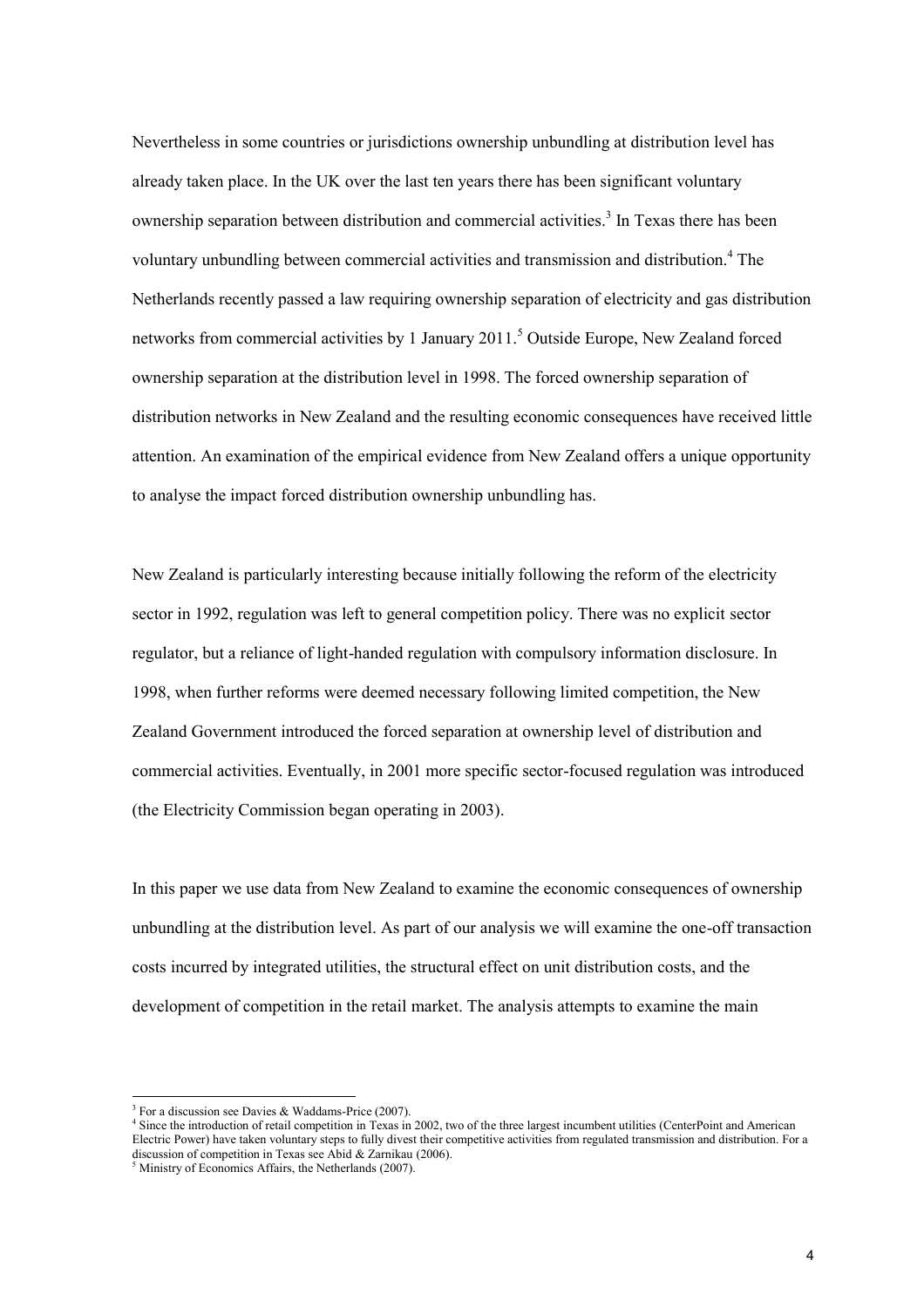proposed benefits of ownership unbundling using a dataset from 1995 to 2007. As ownership unbundling was introduced in 1998, this dataset allows us to compare *pre* and *post* unbundling. The structure of this paper is as follows. In Section 2 we discuss the different degrees of unbundling and the theoretical arguments for ownership unbundling. In Section 3 we provide an overview of the empirical evidence on the impact of ownership unbundling. In Section 4 we discuss the New Zealand electricity market and the events leading up to, and following, the ownership unbundling in 1998. In Section 5 we present our testable hypotheses and a priori expectations. In Section 6 we discuss the data available. In Section 7 we report the results and finally in Section 8 we provide concluding remarks and policy implications.

# **Section 2: The theoretical and political arguments for distribution ownership unbundling**

Many electricity markets around the world have been restructured (see Sioshansi and Pfaffenberger, 2006, for an overview). Common features have been the breaking-up of monopolies, privatisation of state-owned utilities, the introduction of wholesale electricity markets (and spot markets), freedom of choice for consumers of electricity, and the incentive regulation of networks. The sector has been made competitive where competition was deemed possible (generation and retail) and regulation has been introduced in those parts where natural monopolies prevented effective competition (transmission and distribution networks). The networks required a regulator to ensure non-discriminatory access for all parties at reasonable tariffs (as New Zealand demonstrates). In many instances the networks have remained part of the integrated utility. Various forms (and degrees of) unbundling are possible. The four most common forms of unbundling (in increasing intensity) are: (i) management unbundling, (ii) accounting unbundling, (iii) legal unbundling, and (iv) ownership unbundling.

The lightest form of unbundling is management unbundling. This form of unbundling entails setting up separate management for the operation of the network. This business unit can have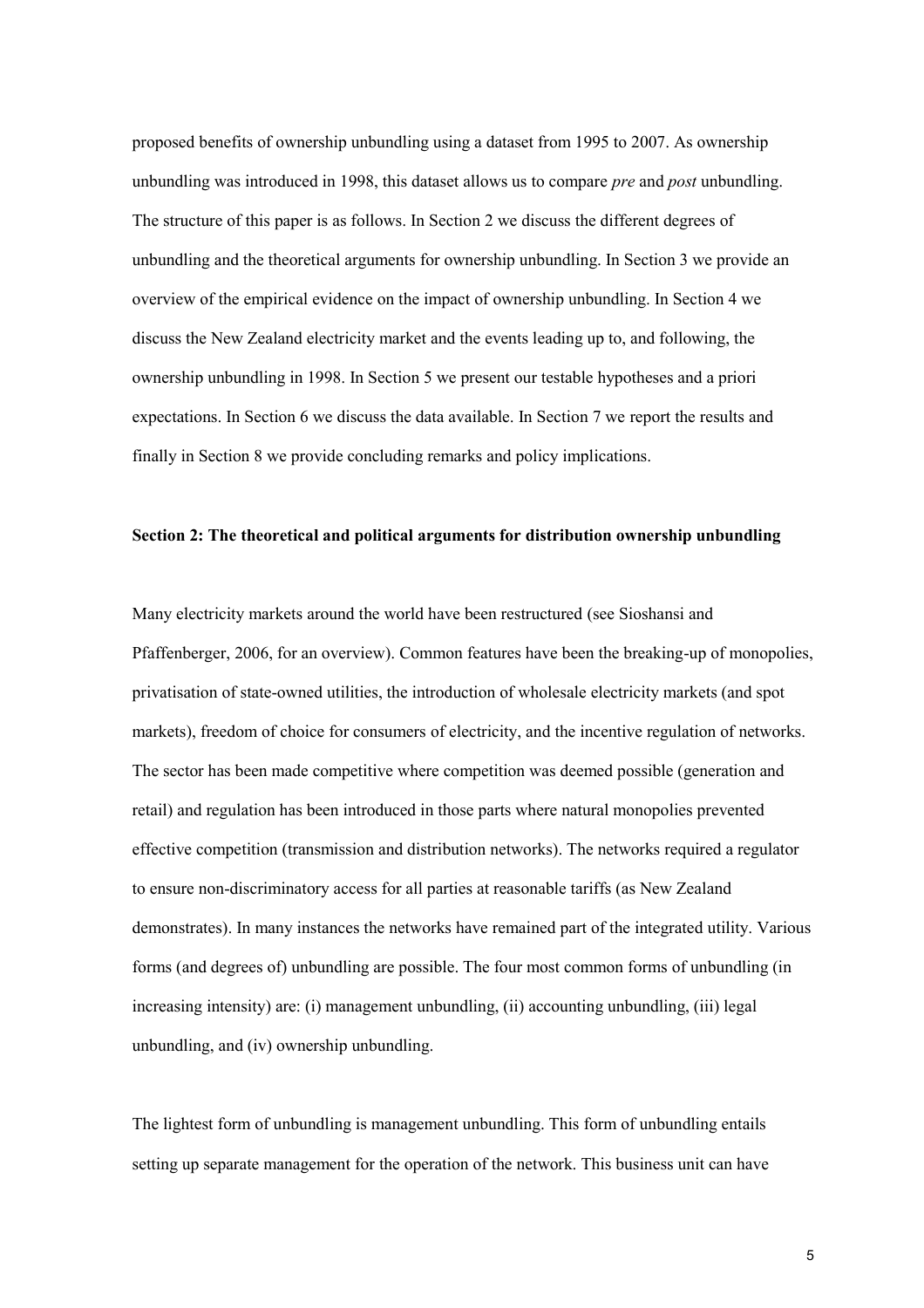separate management accounts, but is not required to publish (audited) accounts. Accounting unbundling requires the network operator to publish separate (audited) accounts for the network operation business. These accounts are then open to the public and regulatory scrutiny. Legal unbundling requires the owner of the network to set up a separate legal entity that is responsible for the operation of the network assets. This legal entity has its own accounts, management, and Board of Directors. Ownership unbundling is the most extreme form of unbundling. Under ownership unbundling, a separate company owns and operates the network assets. This company is not allowed to have the same shareholders as the company that owns the generation and/retail activities (or the maximum amount of cross-shareholding is limited to a low level).

In the EU legal unbundling is required in all Member States for transmission and distribution of electricity from generation and retail. <sup>6</sup> Although many of the transmission networks are held by separate companies, the distribution networks on the other hand are predominantly still all part of integrated utilities.<sup>7</sup>

The literature on the impact of different forms of unbundling is reviewed in a transmission context in Pollitt (2008). Among the small number of relevant theoretical papers one by Bolle and Breitmoser (2006) suggests that legal unbundling is superior to ownership unbundling for utilities in general. The authors focus on allocative efficiency only. They suggest that the advantage of ownership unbundling is that the regulator reduces prices closer to costs, but the disadvantage is the introduction of double marginalisation (an inefficient transfer price) between the formerly integrated incumbent's separated businesses. The paper then suggests that it is very unlikely that the advantages of better regulation can outweigh the double marginalisation effect. However, this

<sup>6</sup> Directives nr. 96/92/EC and 98/30/EC. In the summer of 2003 two new Directives nr. 2003/54/EC and 2003/55/EC were agreed that altered the original Guidelines and were meant to be implemented before July 2004. Under these Directives all business customers should be free to choose their supplier from 1 July 2004 and all residential customers from 1 July 2007. It also requires legal unbundling for transmission by 1 July 2004 and by 1 July 2007 for distribution. It foresees regulated Third Party Access and requires each country to establish a regulator (Germany has been the exception in the EU – but has recently established a regulatory authority responsible for energy – BundesNetzagentur). In January 2007 the European Commission (2007c) announced plans that integrated energy companies should separate – at ownership level – their energy infrastructure (electricity and gas networks) from commercial activities (retail and generation/production of electricity and gas). We discuss this in more detail later in the paper.

<sup>7</sup> A few smaller integrated utilities have chosen for early ownership unbundling ahead of the legal requirement in the Netherlands.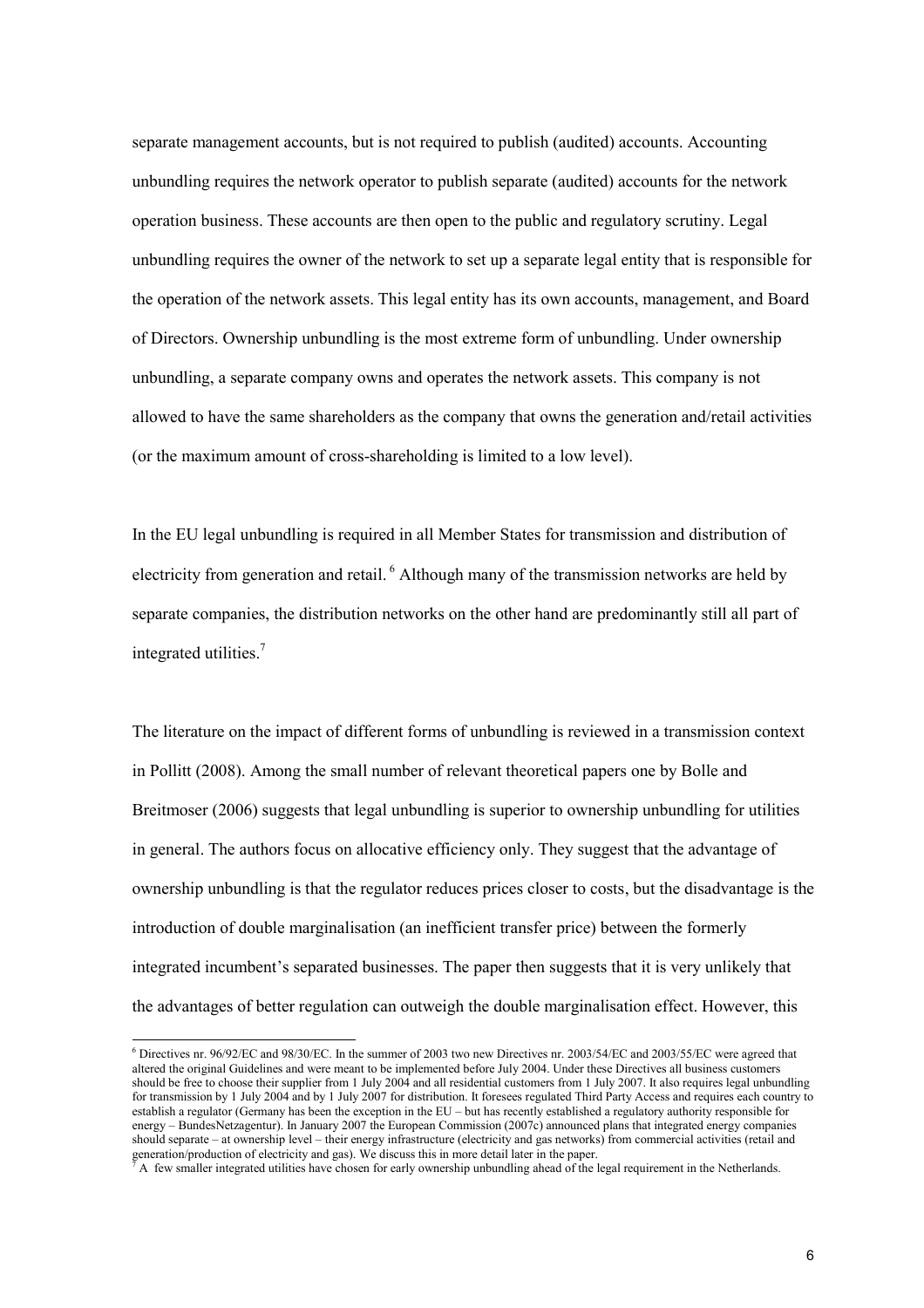paper is unrealistic. First, double marginalisation assumes a one-part price. This is not the case in network service pricing, where multipart pricing is practised and marginal prices often equal marginal cost. Second, the paper assumes that regulators only reduce prices and fail to induce actual productive efficiency savings as a result of tighter price regulation. Third, the paper ignores the impact of unbundling on competition, which can be expected to increase when businesses are ownership unbundled (as in Joskow and Tirole, 2000), further reducing costs and prices. Incorporating more realistic modelling to address these issues could reverse their conclusions.

Substantial analysis has been performed in the Netherlands in the run up to the requirement to unbundle both electricity and gas distribution networks from all commercial activities at ownership level by 1 January 2011.<sup>8</sup> There were several arguments for proposing the structural separation. According to the Government a separate network company would be easier to regulate because inter-company relationships would be removed. This would increase transparency and thus remove any possibilities for cross-subsidisation. In the Government's view, the increasing internationalisation of the energy market would lead Dutch companies to become part of larger European energy players. By separating the networks and keeping them in public ownership, competition could take place across these networks. The public shareholders of these integrated utilities would then be offered the possibility of privatising the commercial parts of the business and thereby decrease their exposure to the commercial activities (and raising revenue from asset sales). The discussions on the costs and benefits of ownership unbundling have been heated and protracted. The stakes in the unbundling discussion are thought to be large, as the networks represent a substantial part of the asset base and generate a stable cash flow that reduces the overall risk profile of the energy companies.<sup>9</sup>

<sup>8</sup> For an overview of the discussions and considerations see Baarsma *et al*. (2007) de Nooij & Baarsma (2007), CPB (2005), Arts & Elskamp (2007), and the Ministry of Economic Affairs website (www.minez.nl).

<sup>&</sup>lt;sup>9</sup> Several of the larger utilities have announced consideration of legal steps against the Government in order to claim financial compensation.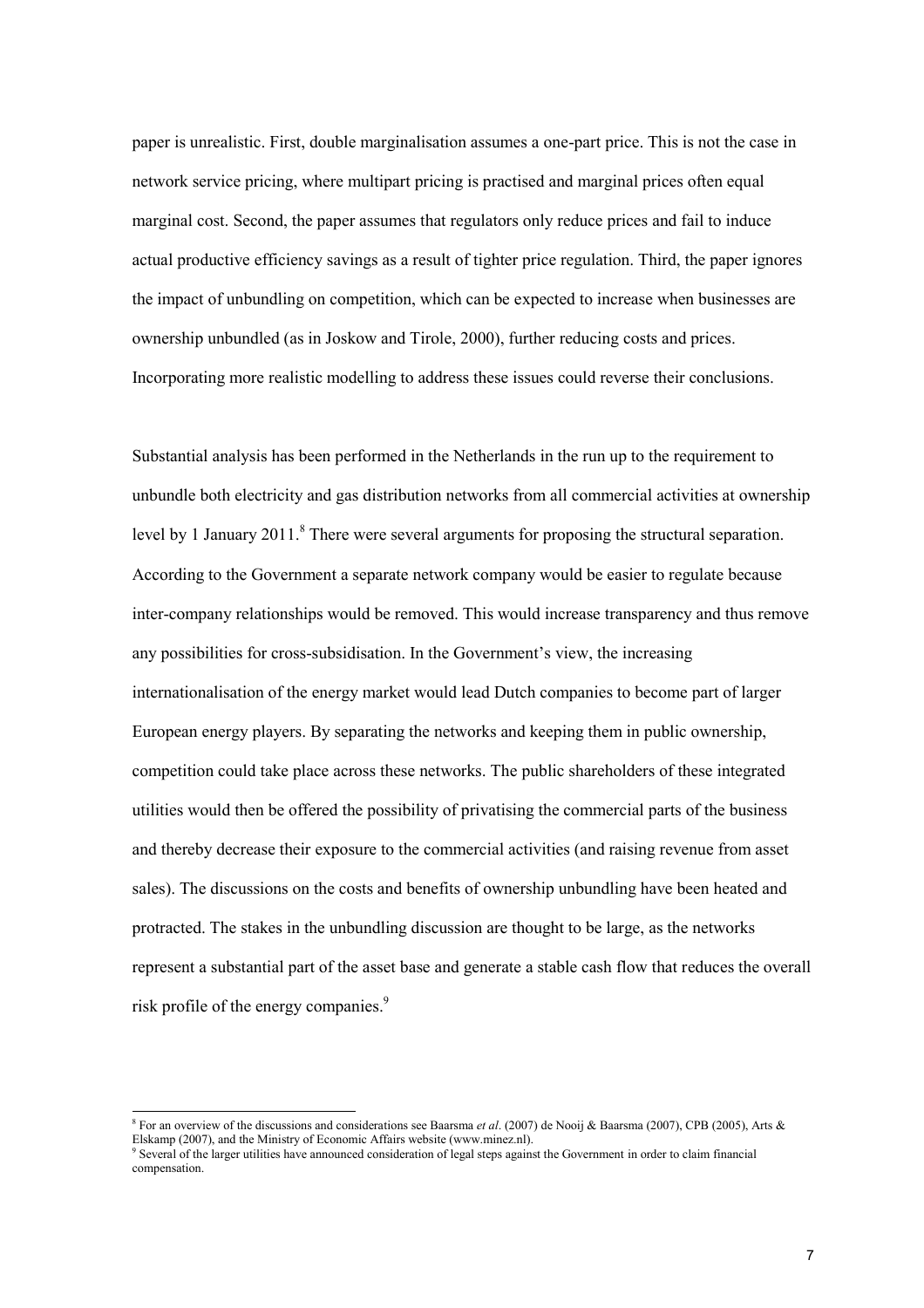Many arguments have been put forward both in favour and against ownership unbundling at the distribution level. Some of the arguments are politically motivated, such as the fear of losing control over part of the business to foreign owners or the fact that it is not required under European Directives. In turn some arguments are economically motivated, such as loss of synergies or scope economies. We have bundled the arguments for ownership unbundling under three headings: (i) Competition, (ii) Quality, and (iii) Costs. In our view all the substantive economic arguments put forth fall into one of these categories – although it is likely that some are interrelated.

#### *Competition*

Ownership unbundling is posited to have a positive effect on competition. The main arguments here are that ownership unbundling will prevent the possible abuse of a monopoly position on the network. This could occur by denying or restricting access to the network to competing retailers. Therefore, separating ownership of the network and commercial activities will remove the incentive for the network operator to discriminate. Possible cross-subsidisation of commercial activities using the stable cash flows from the network business will also no longer be possible if the two activities have different owners. Separating the network business from the commercial activities will also remove the financing advantage of commercial activities relative to nonintegrated companies. It is likely that the riskier commercial activities will be able to benefit – in terms of financing costs – from being part of an integrated company with stable and predictable network income.<sup>10</sup> Finally, separating the two activities will remove the "holding discount" and should unlock value by increasing focus and therefore the competitive drive.<sup>11</sup> By separating the ownership of commercial and network activities the contestability of customers will increase and is likely to benefit competition. This increase in competition can also spur innovation in the sector.

<sup>&</sup>lt;sup>10</sup> The removal of the inherent advantages of retailers that are part of an integrated business versus stand-alone retailers is often referred to as creating a "level playing field".

<sup>&</sup>lt;sup>11</sup> The argument here is that the sum of the parts is greater than the whole (this argument may clearly be at variance with the previous one)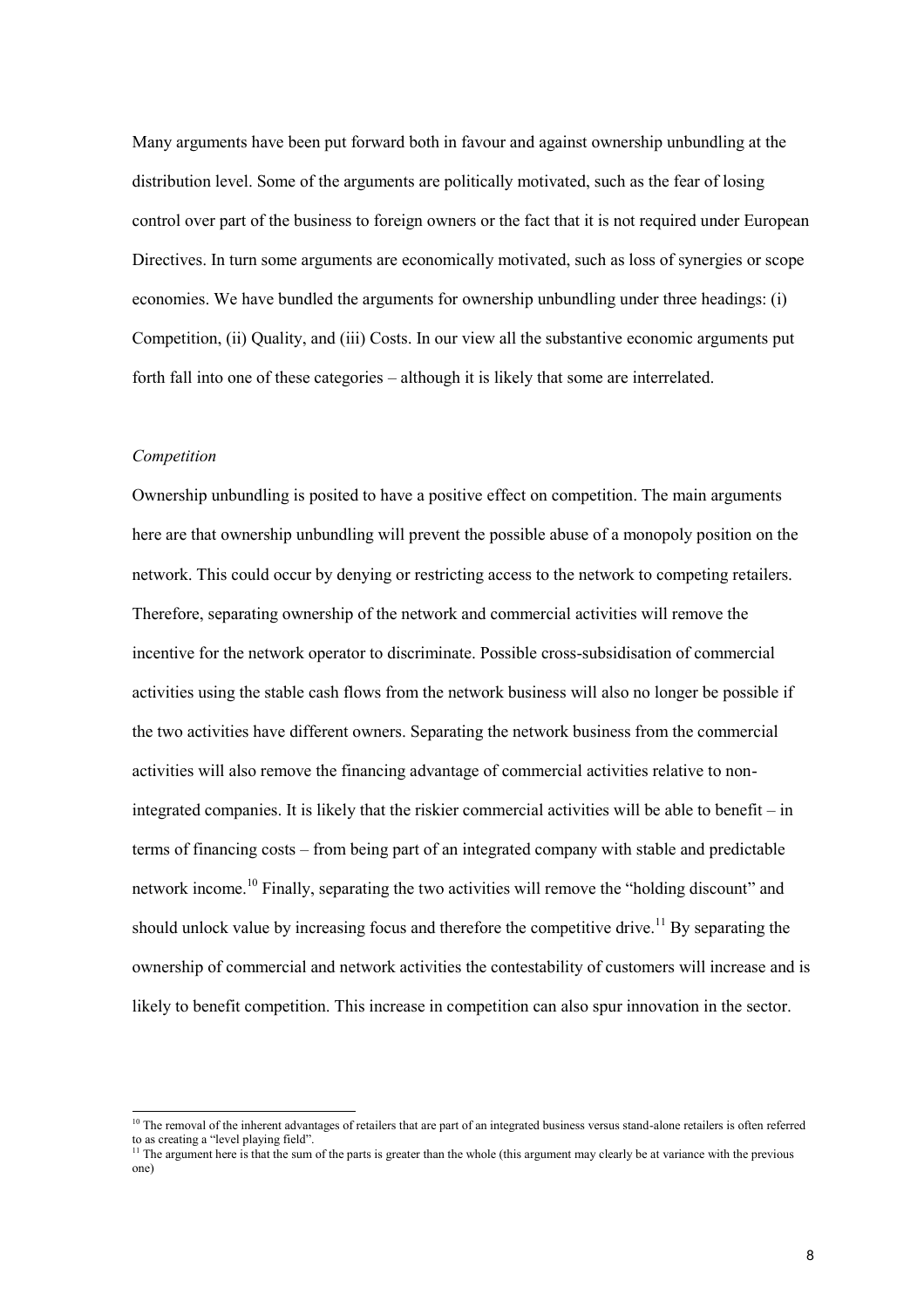Ownership unbundling could also have negative effects on competition. One argument is that separation will lead to an acceleration in the consolidation amongst players and could lead to a new form of vertical integration where the separated retailers look for asset-backing. By asset-backing we mean that retailers will try to match their supply portfolio with a portfolio of equal generating capacity, thus reducing dependence (and associated risk) on wholesale electricity markets. This could then result in strong players with a both a retail and generation portfolio and causing *de facto* foreclosure to stand-alone retailers or generators. In situations where integration of generation and retail is already the norm, existing generation-retail companies might simply buy up the separated retailers in order to create more balanced portfolios with no increase (and possibly a decrease) in competition.

# *Quality*

Ownership separation is also posited to have positive effects on the investment levels and subsequent quality of the network. By removing the aforementioned cross-subsidisation and crossfinancing, more financial room is available for the network owner to invest. This increased investment potential is likely to have positive effects on quality.<sup>12</sup> Besides the increased financial room for investments, there may also be less strategic reason for restraining or reducing investments in the network once separated from commercial interests. Increasing capacity on the network for example could "invite" more competition, to the detriment of the commercial activities.

The counter argument here is that separation leads to a lower overall capital base, thus reducing the debt capacity of the company and reducing the ability of invest. It is likely however that the stable cash flows from the network should facilitate raising capital and or that mergers could occur between distribution network companies.

<sup>&</sup>lt;sup>12</sup> It should be noted that given the high capital intensity of electricity distribution there is likely to be a substantial delay between new investments and noticeable impact on quality.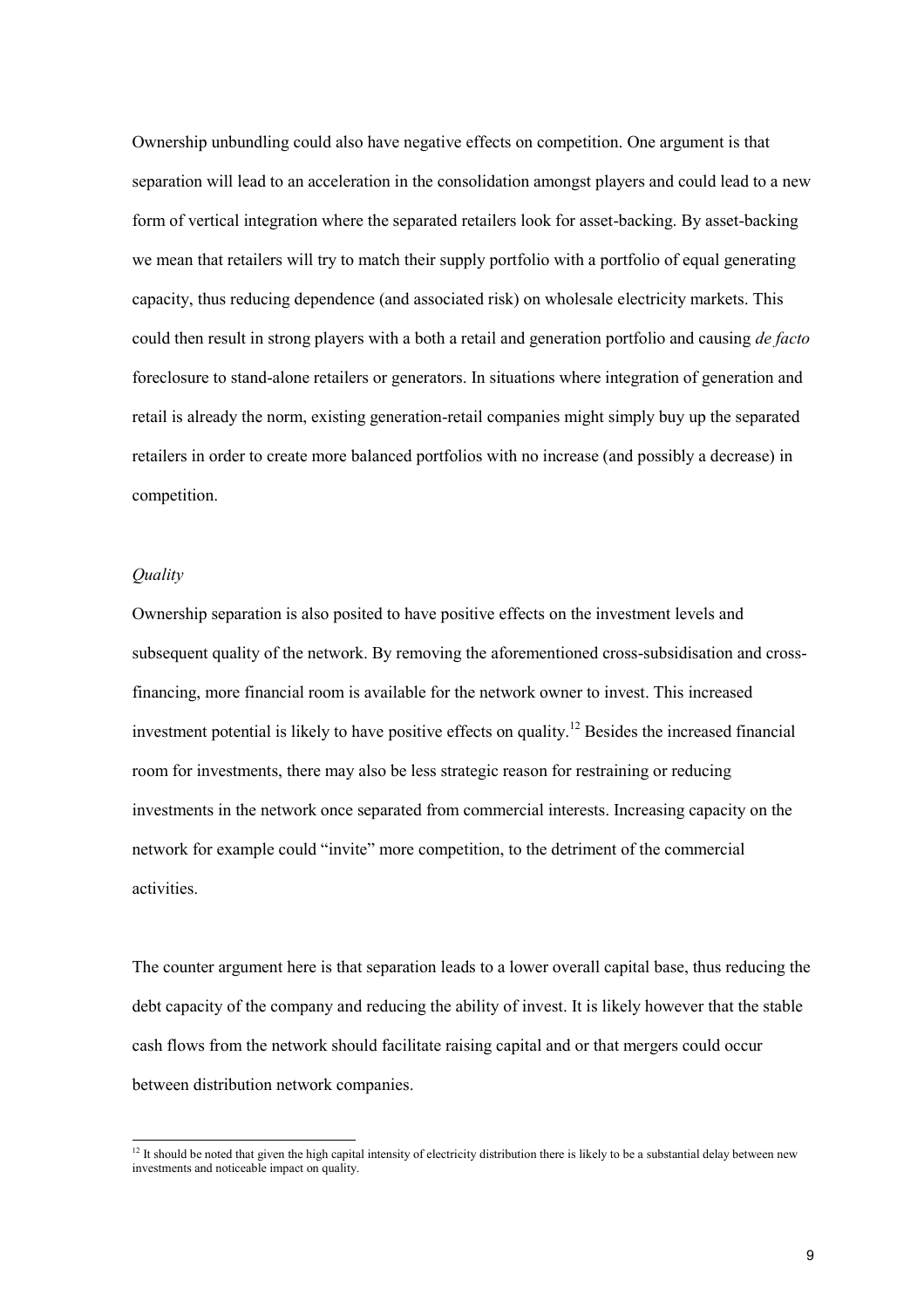#### *Costs*

There are a number of arguments why ownership unbundling could have a positive impact on costs. The removal of cross-subsidies and cross-financing will have a structural influence on costs. The removal of the former will reduce costs by removing unfavourable cost allocation keys for example. The removal of the latter will result in a more favourable rating – there is less risk without the commercial activities – therefore reducing the financing costs. In the case of costs, the separation is also likely to increase focus and unlock latent value (the aforementioned holding discount).<sup>13</sup> From a regulatory perspective, the separation will increase transparency and therefore increase and facilitate regulatory scrutiny, this likely to have a downward impact on costs, in jurisdictions where regulators are effective.

On the other hand there are a number of possible negative effects on costs as a result of ownership unbundling. There are likely to be one-off transaction costs involved with the unbundling, such as advisory fees, new IT systems, and contract renegotiations due to the forced break-up. Separation will also remove potential synergies and economies of scope, such as sharing IT platforms and call centres. The reduction in financing costs for the network company will not necessarily offset the increase in financing costs for the commercial company – due to the non-linear relationship between risk and risk premia – leading to an overall increase in costs in the sector. Finally, the separation of the companies could lead to double marginalisation – again increasing the overall costs in the sector.

CPB (2005, 2006) and Nooij (de) & Baarsma (2007) have attempted to quantify the welfare consequences of the unbundling proposals in the Netherlands. CPB (2005, 2006) conclude that unbundling is welfare neutral, but becomes positive when positive effects for distributed generation

<sup>&</sup>lt;sup>13</sup> One of the additional reasons for separating the companies and using the Holding discount argument in the Netherlands was to allow public shareholders, such as local or provincial authorities, to privatise the commercial activities and unlock value, whilst the monopoly network activities remained in public ownership.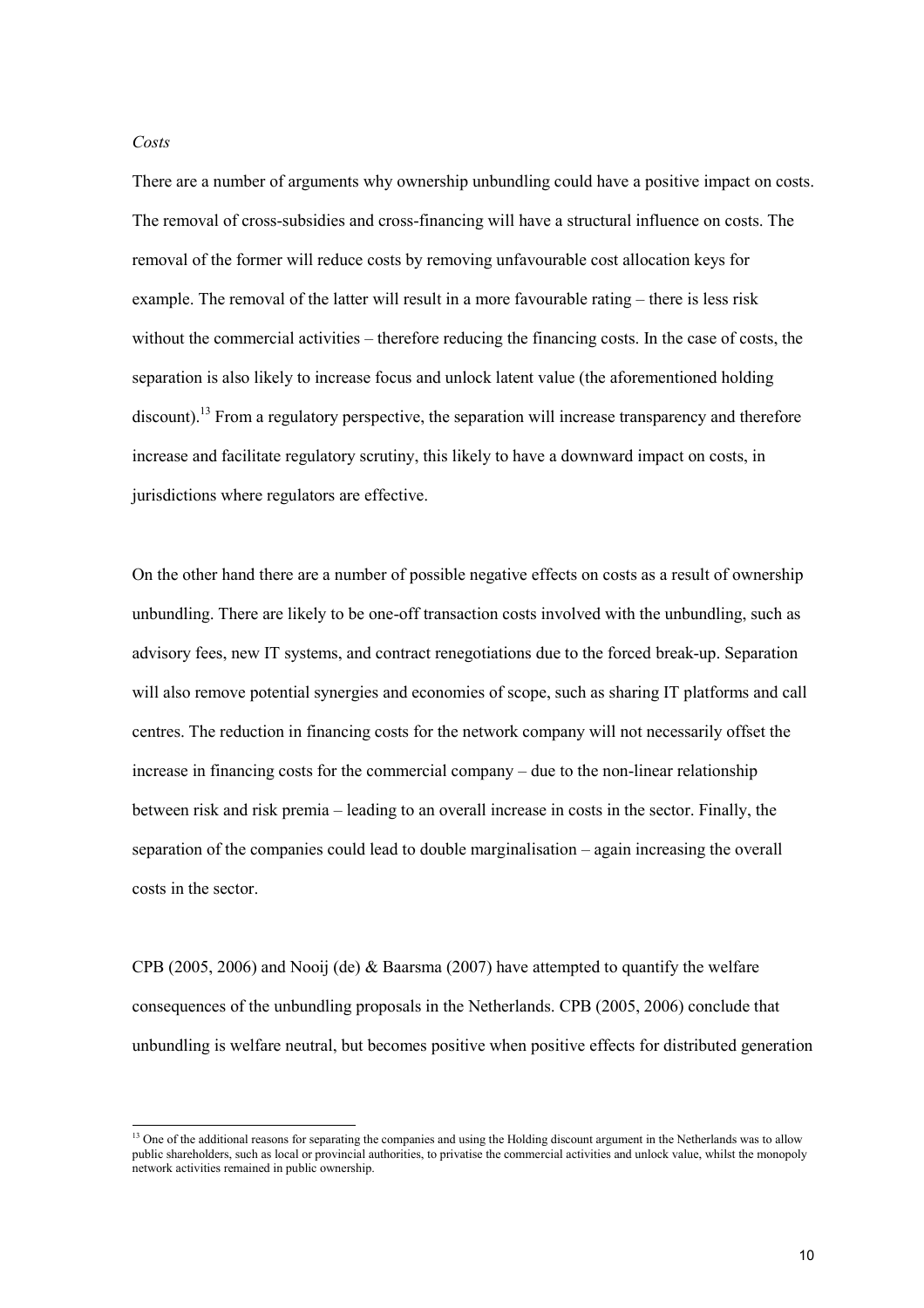are assumed or the possibility for (partial) privatisation is included. The authors note however, that it is very difficult to estimate the benefits or costs.

The Nooij (de) & Baarsma (2007) paper sets out a comprehensive cost-benefit framework and analyses each of the aforementioned arguments in detail. From their analysis they conclude that the main benefits of unbundling are greater efficiency in generation resulting from increased competition, and better-focused and therefore more efficient distribution companies. The main costs are the permanent higher cost of the unbundled organizations (the permanent reorganization cost). The net welfare consequences are negative in all but one case, which the authors consider unrealistic.

### **Section 3: The empirical evidence so far**

Relatively little empirical analysis has been done to examine the specific welfare consequences of ownership unbundling at distribution level. Michaels (2006) reviews 12 papers on vertical integration in electric power and finds that 11 show benefits to vertical integration. Of these 11, eight test the separability of generation from either transmission alone, or a combination of distribution and transmission, while the remaining three examine vertical economies between generation and distribution. It also seems to be the case that analysis of US data also seems to show that vertically integrated utilities have lower distribution costs than non-integrated utilities: Kwoka & Pollitt (2007) and Nillesen & Pollitt (2008) find this for distribution wires business costs.

Davies & Waddams-Price (2007) examine whether co-ownership of a network and commercial activities in the UK confers advantages on the company by investigating whether local market shares are significantly higher. Davies & Waddams-Price examine the situation of a regulated monopoly distribution company, and an incumbent who retains some market power in the retail market. In this case there is concern about whether a vertically integrated company can influence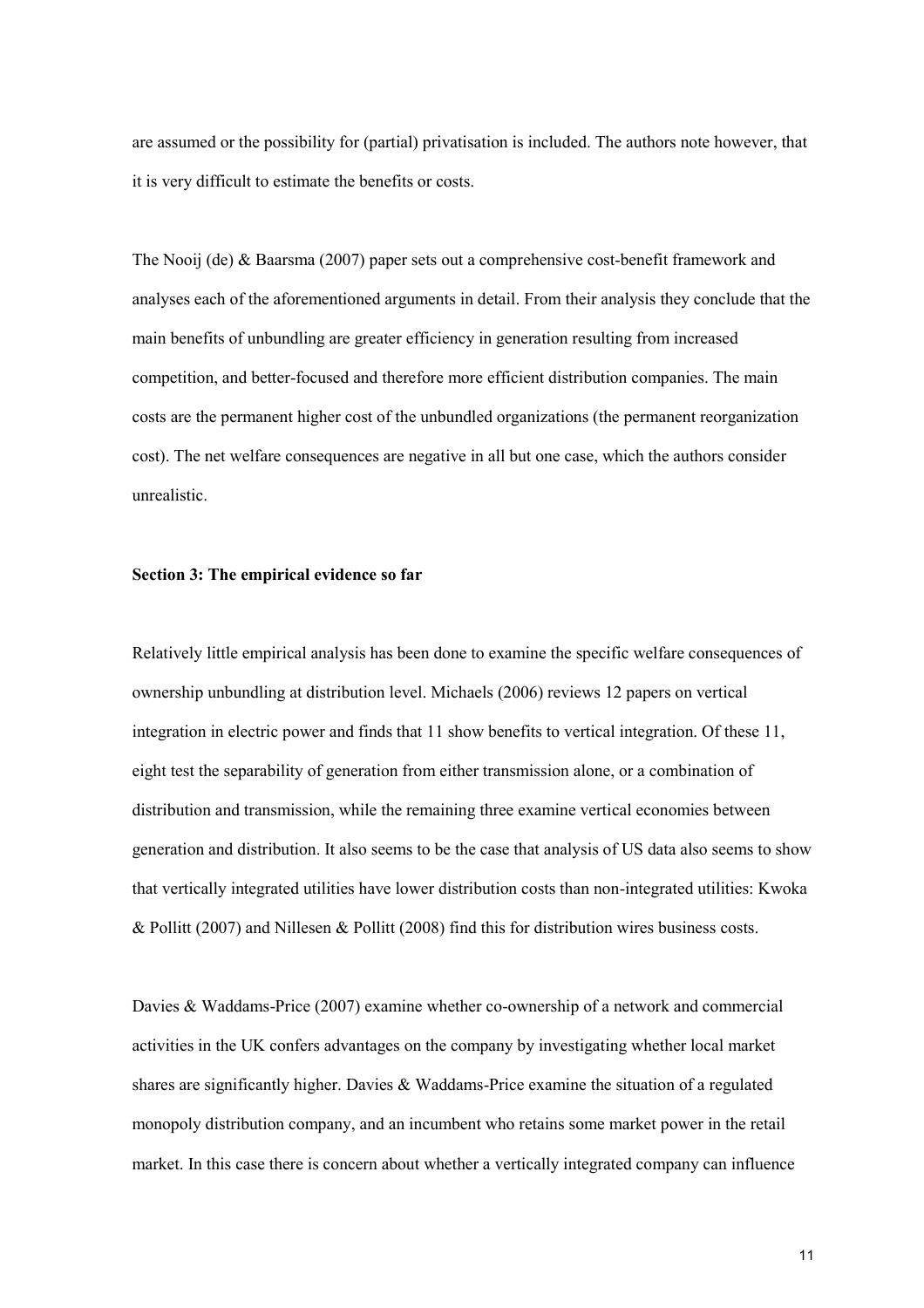the effectiveness of the regulation and so "lever" its monopoly advantage to deliver (or protect) market power in the downstream market. The company has an incentive to transfer costs from the retail activity to the regulated network activity – thereby increasing costs for rivals and protecting the downstream market. In addition, the transfer of costs to the regulated business is likely to mean that these costs will not be "competed away" immediately. In the UK seven of the fourteen regional electricity companies have undergone voluntary ownership unbundling. Using a panel model of market shares they find that the reduction in market share of the incumbent is significantly slower for integrated companies than for separated companies. On average, in any one year, the market share of an integrated company has been more than 8 percent higher than for a separated company.

The above mentioned papers indicate that there is no clear empirical evidence to support ownership unbundling. This is because on the one hand there is evidence of vertical economies of integration and on the other evidence that unbundling facilitates competition. However, what has not been studied is the effect of changing distribution ownership on costs and hence social welfare.

The lack of definitive econometric evidence on reform effects clearly illustrates the need for further work on this now that we have more experience of reform. However the problems of co-incidence with other reform steps and difficulties in modelling underlying resource costs will continue to be an issue.

# **Section 4: New Zealand reforms**

In this section we provide an overview of the key developments in the New Zealand electricity market. For a full review we refer to Bertram (2006), Evans & Meade (2005) and the New Zealand Ministry of Economic Development (MED) for a chronology of the reforms.<sup>14</sup>

<sup>&</sup>lt;sup>14</sup> Available at http://www.med.govt.nz/templates/MultipageDocumentTOC\_\_\_\_6477.aspx.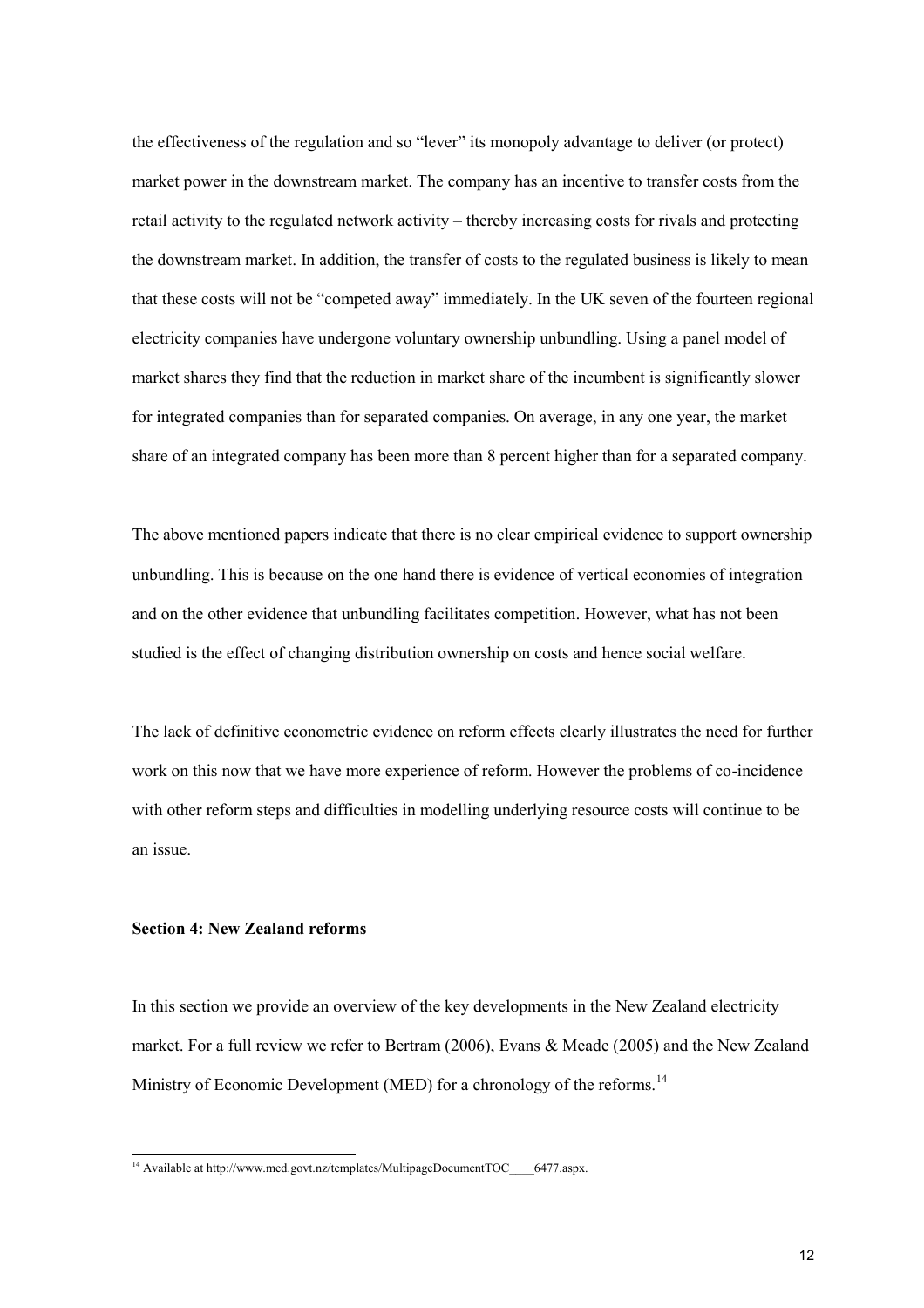New Zealand is a country comparable in size (in terms of square km) with e.g. Germany. However, the total population is only approximately 3.5 million. As the country consists of two main islands, the electricity sector is self-reliant and there is no cross-border electricity trading.

Total installed capacity in 2006 was somewhat less than 9 GW with annual production of about 42 TWh. Hydro, gas, coal and geothermal generation accounted for 55 percent, 22 percent, 12 percent, and 8 percent of the total electricity generation, respectively. Other fuel types including oil, biogas, waste heat, wood, and wind represented the remaining 3 percent. The reliance on hydro implies that (marginal) costs of generation will be low and depend on water inflow (rain and snow), and thus wholesale spot prices fluctuate strongly. Furthermore, the hydro lakes are located predominantly in steeply sloping river valleys, which mean that changes in rainfall conditions quickly have an impact on generation capacity.

Consumption – both domestic and industrial – is concentrated on the north-island (especially Auckland), while a substantial part of production is on the south-island. Moreover, due to the north-south division in consumption versus production and the small number of consumers, the transmission network is relatively large and transmission costs are relatively high. In order to structure the developments in the New Zealand electricity market and the events that led up to the forced ownership unbundling of the distribution networks we have identified four phases. Phase I runs from 1987 to 1992, Phase II runs from 1992 to 1998, Phase III runs from 1998 to 2000, and finally Phase IV runs from 2000 until now.

#### *Phase I: 1987 – 1992 Gearing-up for liberalisation*

The State Supply of Electricity Act 1917, the Electric-power Boards Act 1918, and the Municipal Corporations Act 1920 largely determined the development of the electricity sector in New Zealand for the 20th century. These Acts gave the Government the sole right to acquire, construct, and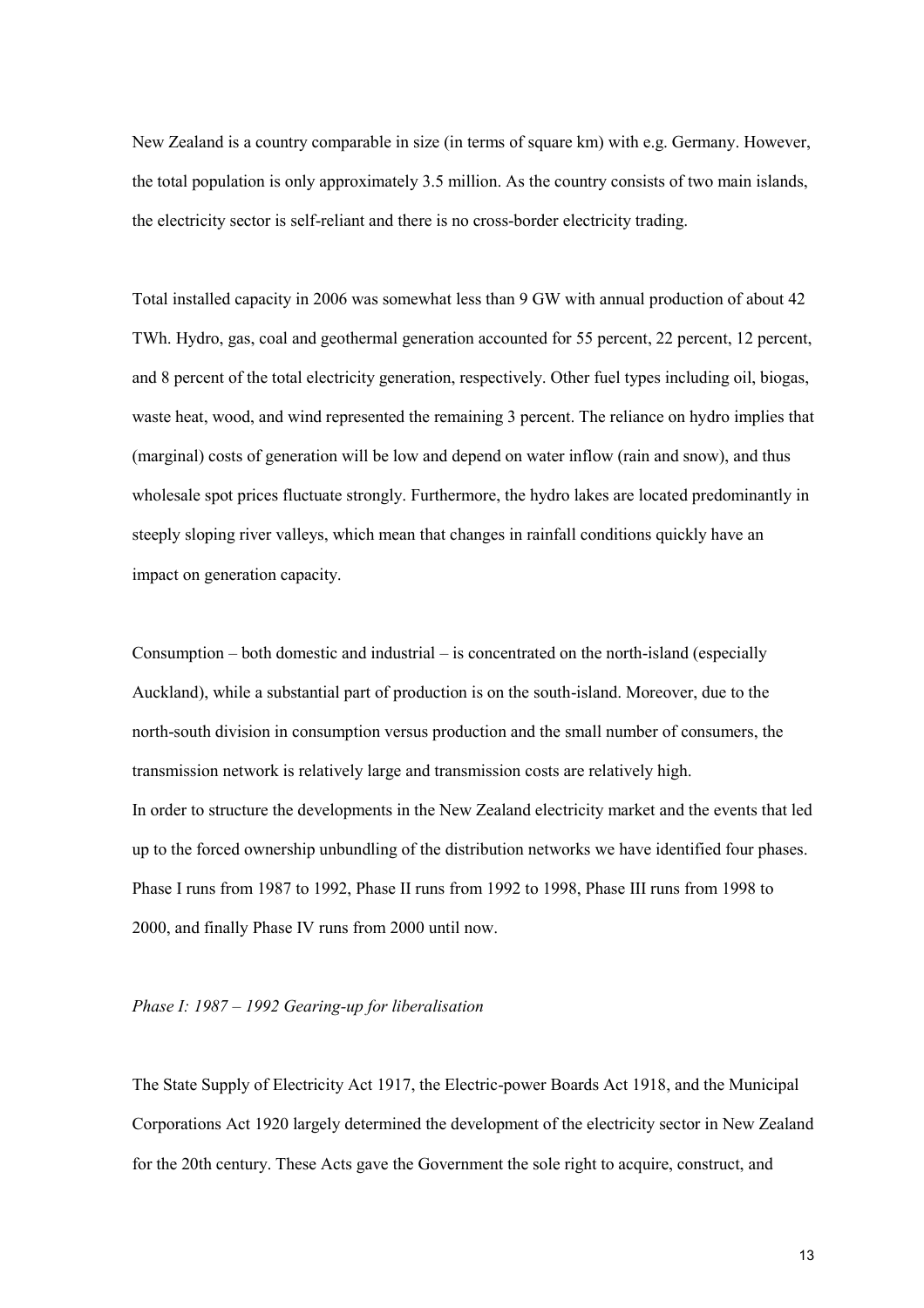maintain generation assets, but not sell directly to consumers. It also set-up separate power districts, which allowed power boards or local authorities to supply electricity (known as Electricity Supply Authorities ESAs). The ESAs could not compete with each other but held area franchises authorising them to distribute and retail energy in their respective area.

The ESAs had secure monopoly franchises but their Boards were accountable to consumers via regular elections, which had the effect of maintaining continual pressure on management to maintain high standards of supply and seek only small profits.

In 1986 the Government announced its decision to reform the generation and transmission sectors of the electricity industry. The New Zealand Electricity Division (NZED) of the Ministry of Energy became the Electricity Corporation of New Zealand (ECNZ) in 1987. The Ministry of Energy retained the policy and regulatory activities. Following the creation of ECNZ, the company set up a subsidiary to act as the transmission system operator (TSO) of the high voltage transmission network (Transpower). The Government amended the Electricity Act 1968 to allow ESAs to generate electricity themselves and procure from other persons than the state.

In 1989, the Electricity Task Force (which consisted of Government departments, ECNZ and ESAs) issued several recommendations for the industry: (i) Separate ownership of generation and transmission, (ii) no large scale break-up of generation but further study of limited generation break-up and creation of wholesale market (subject to this, ECNZ to be privatised), (iii) transmission to be owned by club of generators and distributors, (iv) ESAs to be corporatised and privatised, (v) removal of statutory franchise areas and obligation to supply, and (vi) the development of a light-handed regulatory regime.

In 1991 the Establishment Board (set up with a brief to oversee the establishment of Transpower as a separate corporate entity from ECNZ) published a report in which it recommended ownership of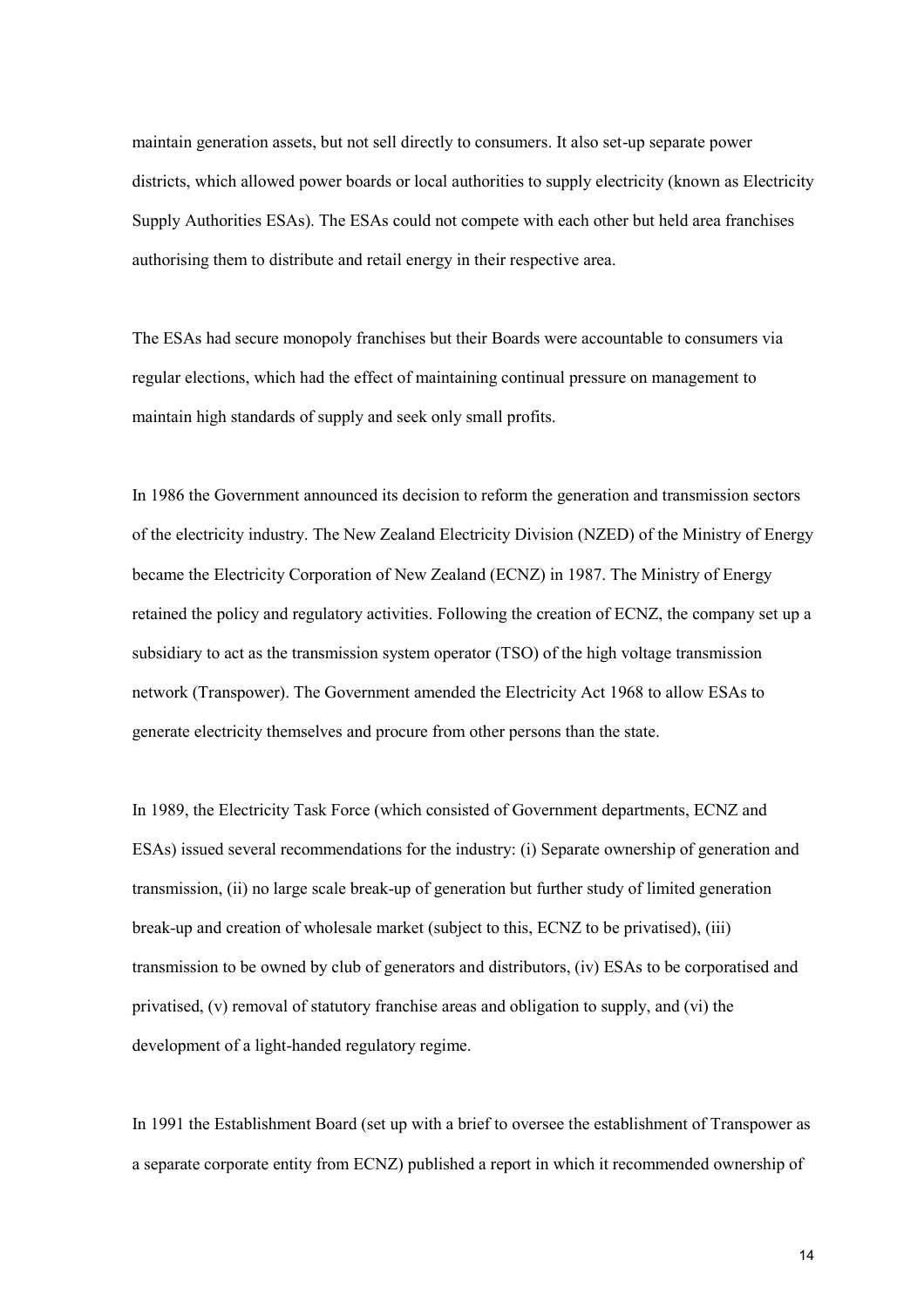Transpower by a "club" of ESAs and generators. The Board also recommended a process for separation of Transpower from ECNZ (i.e. transmission unbundling). Following this, two important pieces of legislation were prepared: (i) the Electricity Act 1992, and (ii) the Energy Companies Act 1992.

### *Phase II: 1992 – 1998 Liberalising the market*

From 1992 to 1995 significant reforms took place in the New Zealand electricity market. The Energy Companies Act 1992 provided for the corporatisation of the ESAs. Ownership of Boards became the subject of share ownership plans that were incorporated in establishment plans. Diverse ownership patterns resulted among the 44 ESAs of which: (i) 21 consumer trusts, (ii) 10 partial consumer trusts, (iii) 1 cooperative, (iv) 9 local council operated ESAs, and (v) 3 investor-owned.

The Electricity Act 1992 provided inter alia for: (i) **deregulation**: the removal of distributors' statutory monopolies and of the obligation to supply, (ii) **self-regulation**: ring-fencing of network business and mandatory information disclosure focusing, (iii) **provision for price controls**: implicit threat of regulation in Act, and (iv) **maintenance guarantee**: compulsory maintenance of line services until 2013 (20 years).

The Government set-up Transpower (the TSO) as a stand-alone state-owned company. The Electricity Market Company (subsequently renamed The Market Place Company) was set up, to support the electricity market framework for wholesale trading. The Electricity (Information Disclosure) Regulations 1994 came into force for the ring-fenced network companies. The regulations were designed with the aim of enabling customers and analysts to identify any excess profit component in network pricing. These regulations required public disclosure of: (i) separate audited financial statements for natural monopoly and potentially competitive businesses, (ii) prices and other main terms/conditions of contracts, (iii) financial performance measures, based on

15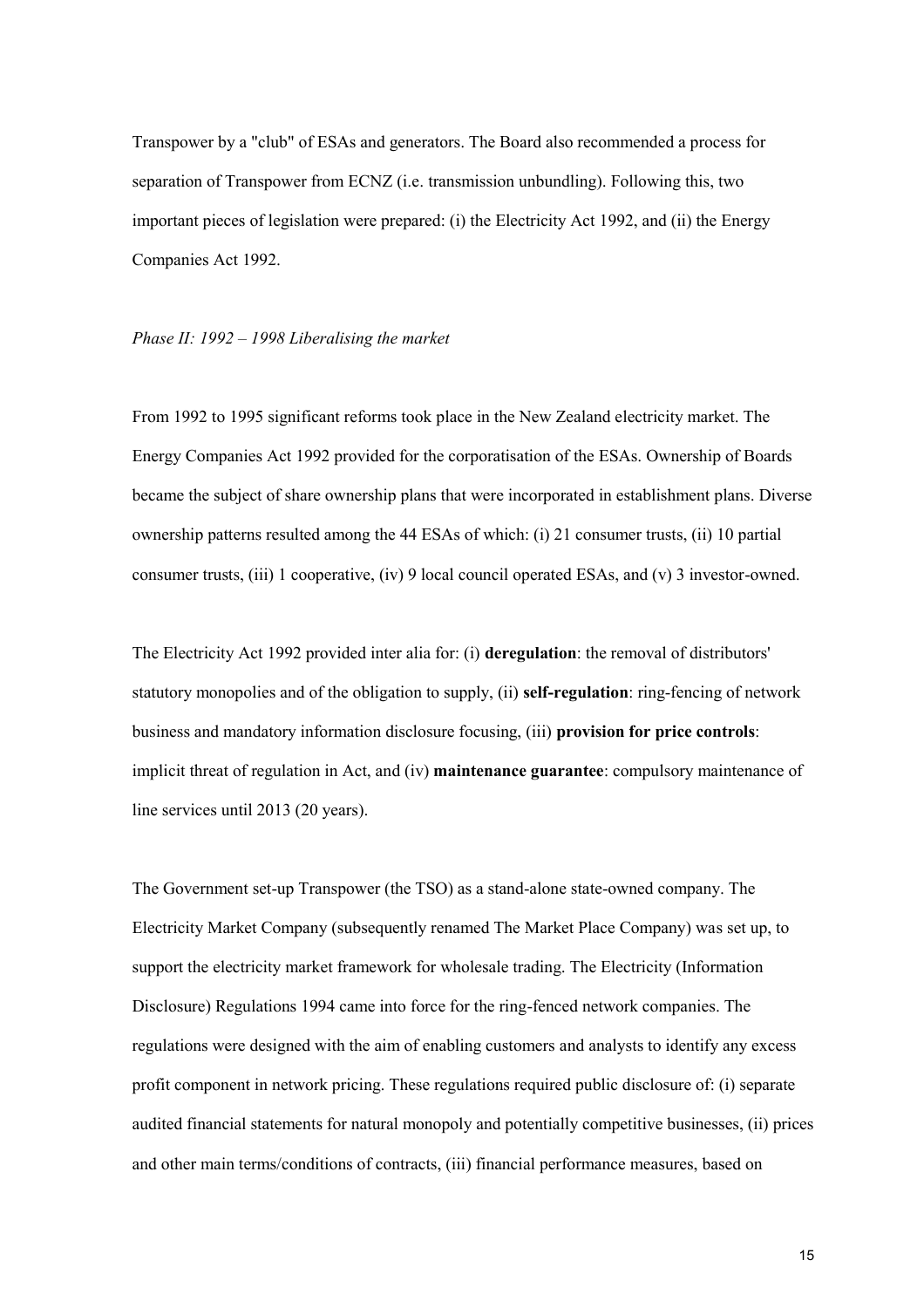standard asset values and with removal of any elements of double counting of asset related expenditure, (iv) efficiency and reliability performance measures, (v) costs and revenues by tariff category, and (vi) line charges.

In 1995 the Government announced the steps it would take in the lead up to the opening of the wholesale electricity market, *inter alia*: (i) ECNZ to be split into two competing companies (ECNZ and Contact Energy which commenced operations in 1996, with a market share of 22 percent of total electricity production), (ii) six small hydro plants owned by ECNZ to be sold, (iii) remaining assets of ECNZ and Contact Energy not to be sold, and (iv) special constraints on ECNZ to apply until its market share fell to 45 percent (including a cap on building new capacity, ring-fencing new capacity, and high level of firm capacity to be offered by tender for long-term contracts).

Between 1992 and 1998 a number of problems were identified with the market and discussions started taking place for ownership separation. **Competition**: switching rates were low and price levels did not decrease following liberalisation. In fact prices increased for residential consumers. **Generation**: there was a lack of competition in the generation market. There were only two players in the market: ECNZ and Contact Energy. **Technical**: there was no system to reconcile the distribution of electricity and no standard profiles to estimate the load share of individual customers. **Distribution price inflation and monopoly rents**: there were concerns that network operators were able to extract additional profits by re-valuing their network assets and justifying price increases of electricity distribution (see Bertram & Twaddle 2005).<sup>15</sup> **Economies of scale**: although the corporatisation of the ESAs had taken place, it was felt that economies of scale were to be gained if network operators merged and consolidated their activities. **Cross-subsidies**: there was concern that integrated companies could subsidise retail activities or inefficient generation

<sup>&</sup>lt;sup>15</sup> There was pressure to increase prices so as to cover the increased need for investments. In order to allow prices to increase, the asset values of the companies were increased up to replacement costs. This was based on Baumol *et al*.'s (1982) contestability theory. That is to say, in the process of competing for the market, a natural monopoly would be unable to price above the limit at which a new entrant would be attracted.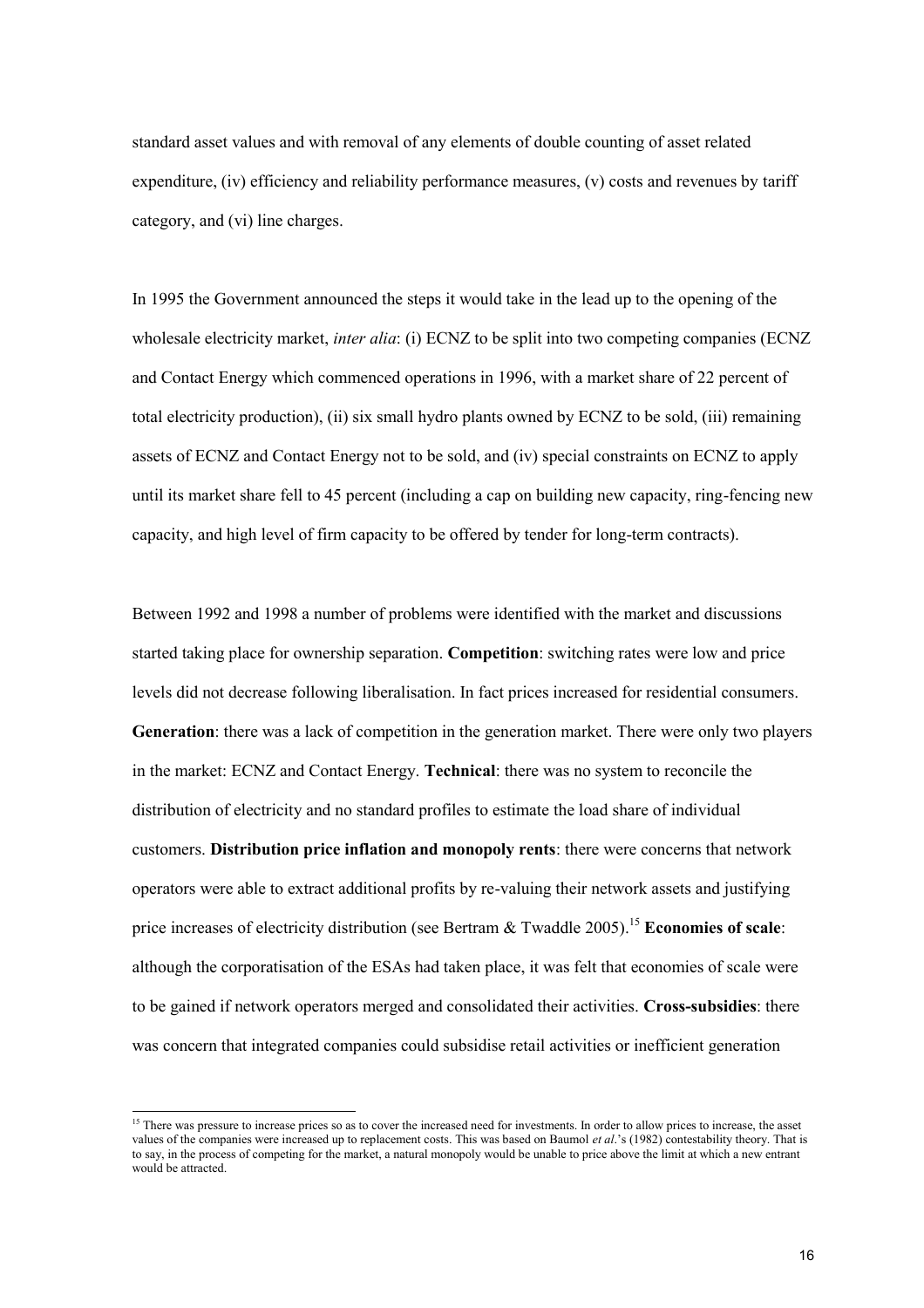schemes with profits from the monopoly networks. **Access**: the Government was concerned that integrated companies could restrict access to the networks.

According to Kalderimis (2000) there was a lack of evidence and proper analysis of: (i) monopoly rents, (ii) cross-subsidies, and (iii) access. Kalderimis (2000) argues that most of the advisors at the time highlighted the lack of competition in the generation market and lack of technology for competition in the retail market as substantial issues. Although most parties acknowledged the risk of monopoly rents for network companies, they argued that this risk would not subside if ownership unbundling took place. The fundamental problem here was a lack of proper regulation of network monopoly charges. The key regulatory instrument was the threat of price control, better disclosure of information, asset valuation rules<sup>16</sup>, enhanced Commerce Act penalties, and funded information analysis, however this was clearly not credible.

Although the Government did adopt the recommendations above, it nevertheless maintained that an ownership split was necessary and consistent with the light-handed approach to regulation. The Electricity Industry Reform Act (EIR) was introduced in 1998. The EIR was enacted on 8 July 1998.

#### *Phase III: 1998 – 2000 Structural reform*

Under the Electricity Industry Reform (EIR) Act 1998 several important changes were made to the electricity sector: (i) corporate separation of lines and energy businesses was to be achieved by 1 April 1999 and full ownership separation no later than 31 December 2003, (ii) ECNZ was split into three competing state-owned generators (Genesis Power, Meridian Energy, and Mighty River Power), and (iii) The Electricity (Information Disclosure) Regulations 1999 came into force,

<sup>&</sup>lt;sup>16</sup> The companies subverted this with asset revaluations, which masked rising rates of return (see Bertram & Twaddle, 2005).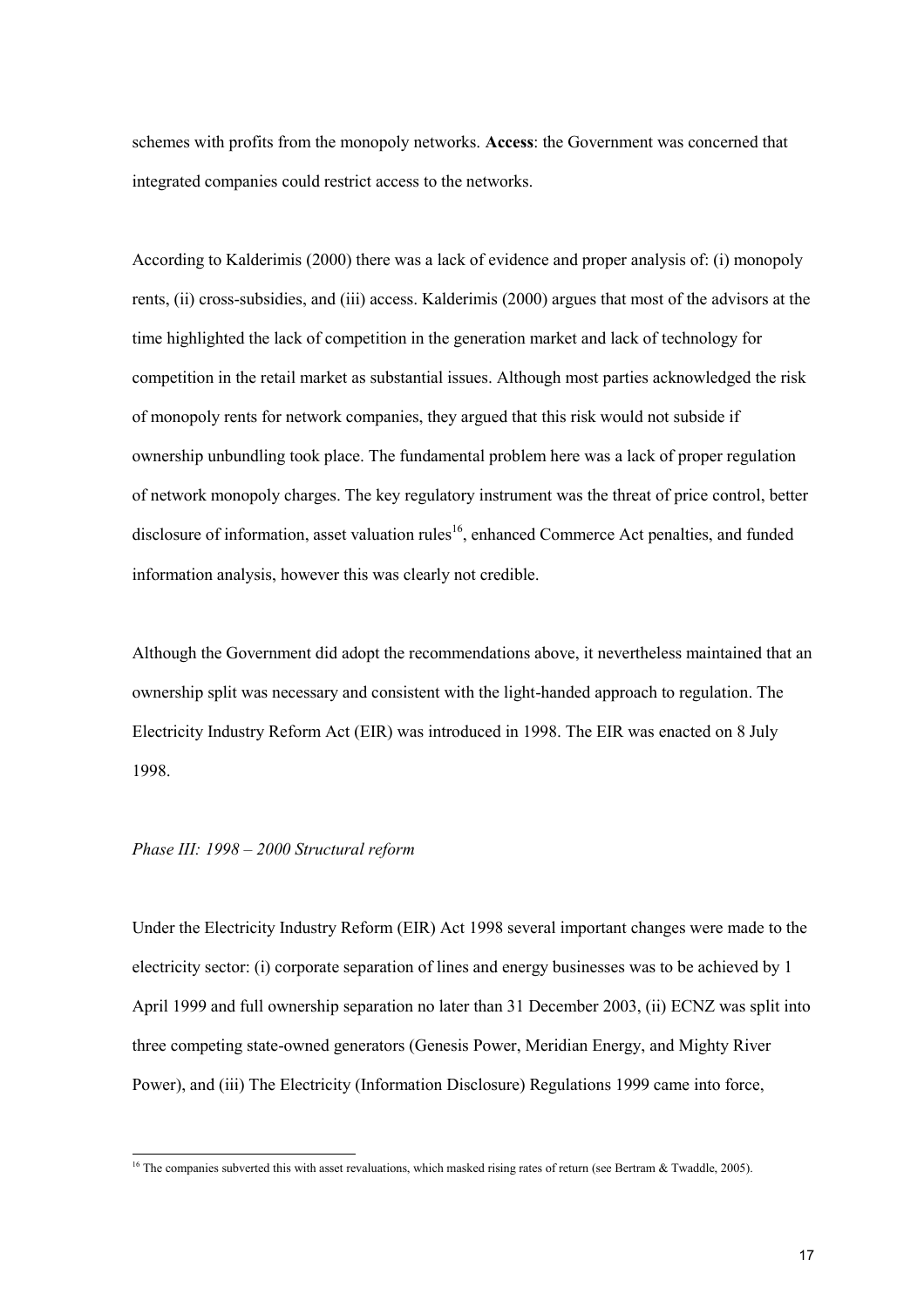replacing the 1994 version. In addition, the industry was forced to facilitate switching by restructuring the metering and reconciliation in the sector.

The EIR prohibited the same party being involved in both a network business and a company that sold or generated electricity. The EIR prohibited a greater than 10 percent overlap in ownership or control and prohibited any parties involved in one type of business holding in aggregate more than 20 percent of the control or ownership in the other type of business. Article 30 prohibited a party increasing their existing cross-involvements under Articles 17 and 18. Two options were given to the companies. **Early split**: If a party complied by 1 July 1999 then there would be a limited exemption from Article 30 until this date. This allowed non-community-owned supply companies to acquire new generation or retail assets. **Delayed split**: If a party complied by 1 January 2004 there would be no exemption from Article 30. The outcome of the EIR was that all the companies chose for the early separation option.<sup>17</sup>

Contact Energy, the ECNZ "babies", and the larger regional energy companies saw an opportunity to expand their business and pursued the acquisition of smaller retailers. The expansion to gain economies of scale was restricted to the corporate energy companies. The wholly communityowned players were legally barred from expanding their commercial activities (Article 46). Following the ownership split, the majority of electricity companies retained their distribution businesses and sold their retail customer base. Between July 1998 and April 1999 nearly all retail operations were sold. Generators expanded into retailing, new companies appeared on the scene.

Of the then 36 integrated businesses, 3 businesses (TrustPower, TransAlta and Central Electric) divested their electricity networks, and continued to operate as an electricity supply business. One business (Wairoa Power) sold all of its assets (its network plus minor generation), exiting the electricity industry altogether. Two businesses (King Country Energy and Waitomo Energy

<sup>&</sup>lt;sup>17</sup> Top Energy initially decided to delay their unbundling but were acquired by Contact energy.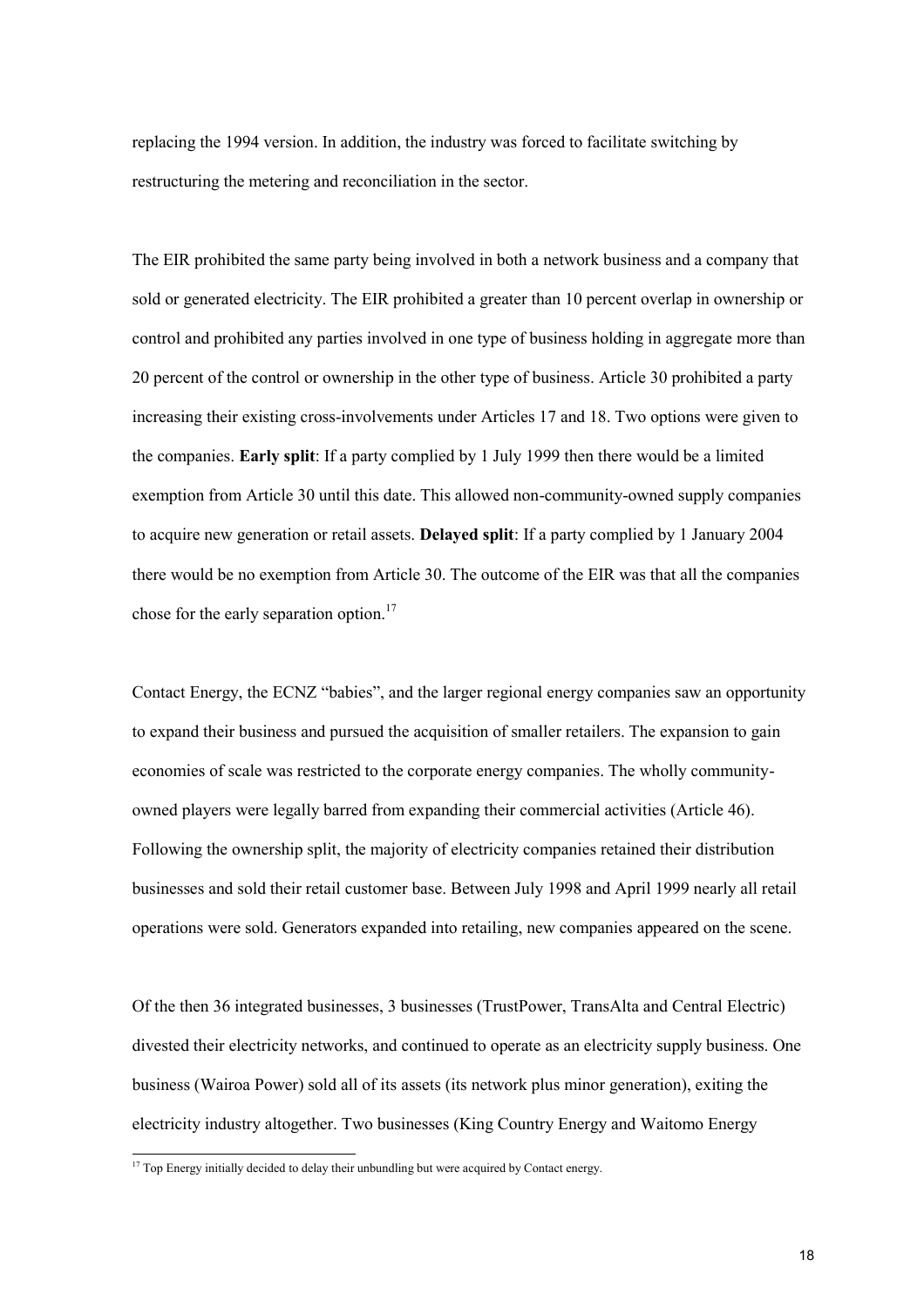Services) swapped their electricity assets, with King Country becoming a pure supply business and Waitomo a pure network business. The remainder all elected to retain their electricity networks and sell their retail businesses, along with any generation they owned.

The reasons behind these decisions varied between the players. TrustPower, TransAlta and Central Electric all had significant investments in generation assets, and due to their size, had reasonably sized retail bases to add to through acquisition. Wairoa Power was a very small company operating in a difficult region and the owners did not see that the company's network business would remain viable in the medium term under future regulation. The company originally saw a future in generation, and proceeds from the sale of the network were to be applied towards the purchase (in consortium) of a government owned hydro generation scheme. However, the government delayed the sale of this scheme, which was eventually vested to one of the three new state-owned enterprises that arose from the split of ECNZ. Wairoa subsequently sold all of its assets, including generation, and distributed the proceeds to its shareholders. King Country Energy and Waitomo Energy (now the Lines Company) swapped assets in order to give each a larger scale in their chosen business activities.

The remaining businesses retained their network operations for a range of reasons including: (i) In general, the overwhelming value of the electricity network relative to supply assets (many had no generation assets), (ii) The lack of economies of scale and the perceived risk of electricity retailing in an evolving industry (and where in fact, most retail customers were eventually acquired by gentailers – see below), (iii) The few opportunities to acquire generation assets (as a natural hedge for retail activities), most of which were already owned by TrustPower, TransAlta or ECNZ, (iv) Stable cash flows for shareholders, (v) The primary skill base of the majority of employees, (vi) The match between local assets and local ownership, and (vii) Tangible versus intangible assets.

Powerco's reasons for selling their retail business are summarised in the 1998 Annual Report: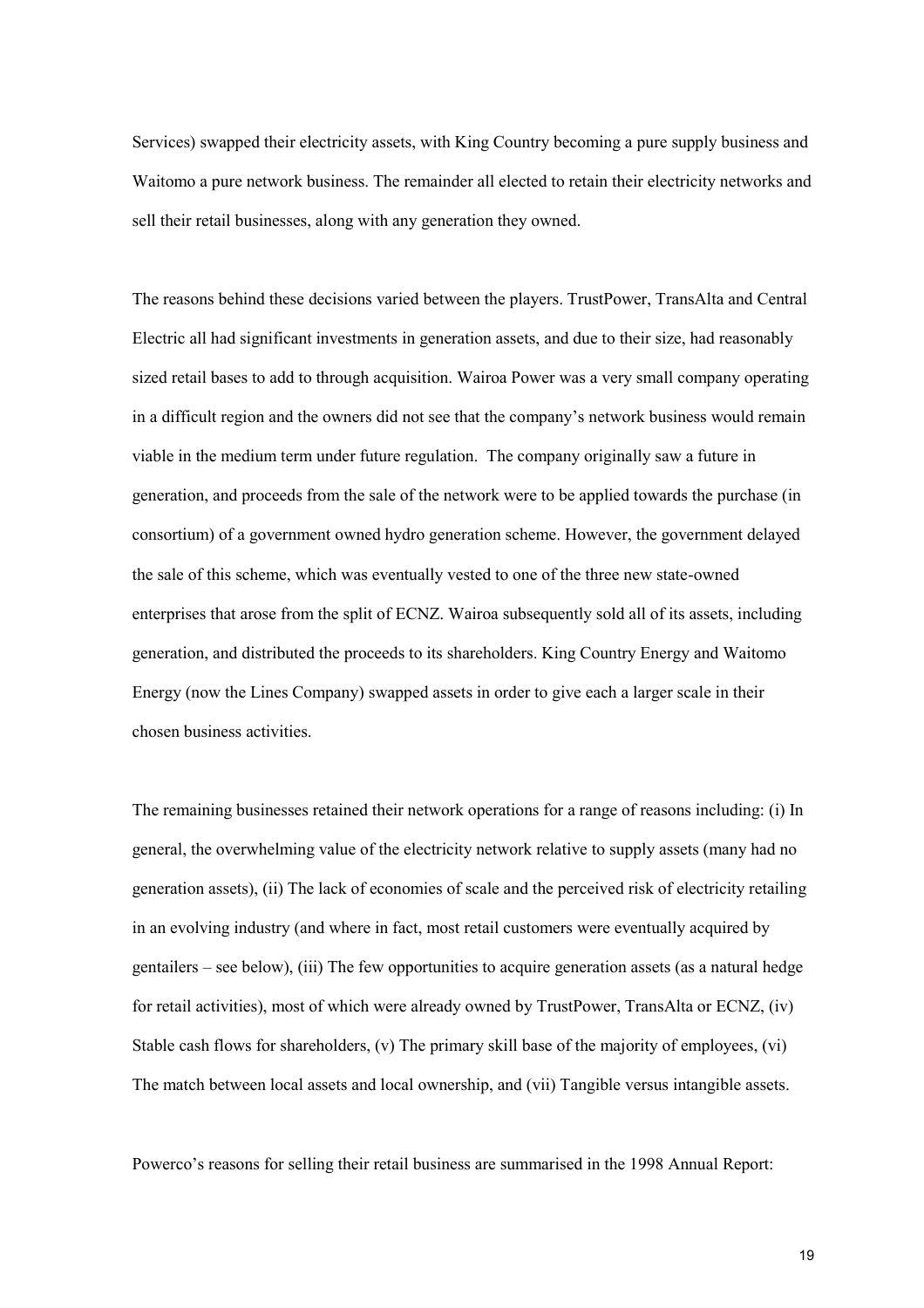*"The logical choice is to focus on our network operation. The barriers to success in electricity retailing are simply too high for a company our size to successfully hurdle so our strategic direction lies in viable joint ventures. Why? Because success in energy retailing will require a very large customer base and wholesale market shares in the region of 20-30%. Without these, retailing companies have little chance of buying electricity at the best price and selling it at reasonable margins while managing the risks associated with fluctuating prices. Margins are likely to be very thin, a situation not new to the industry."*<sup>18</sup>

By September 1999 there were eleven retailers in total holding over 97 percent of the market. The 6 major generation/retail combinations (known in New Zealand as "Gentailers") accounted for approximately 50 percent of the total market.

By the end of 2000 there was only a single independent retailer (in addition to the six Gentailers). However, even this player was finally integrated into one of the generators.<sup>19</sup> Bertram (2006) notes that:

*"Vertically-integrated generator retailers had a strong competitive advantage over stand-alone retail businesses because of their ability to hold physical hedges within each company whereas independent retailers had either to secure hedge contracts from generators on an extremely thin market, or face the exposure to the spot market."*<sup>20</sup>

<sup>18</sup> Powerco 1998 Annual Report, pages 7-9.

<sup>&</sup>lt;sup>19</sup> We discuss this in more detail later. See also Bertram (2006) page 218 for a discussion of what happened to this player.

 $20$  Bertram (2006), page 217-8.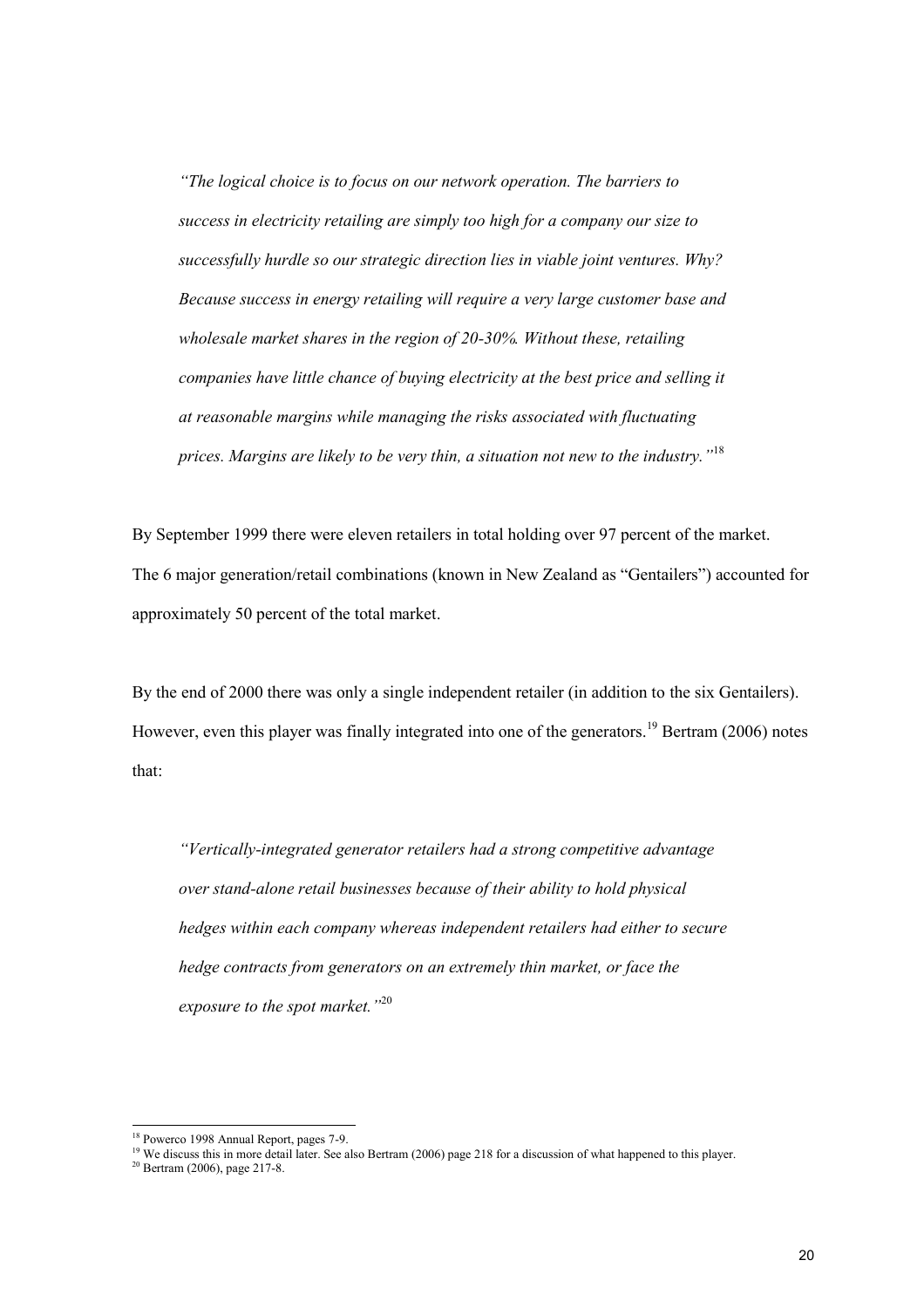In April 1999 the industry introduced a system called "deemed profiling". This allowed retailers to determine the cost of electricity sold to consumers based on average profiles of consumption (using statistical proxies), thus obviating the need to install expensive time-of-use meters. According to Evans & Meade (2005), the original industry's metering and reconciliation agreement (MARIA) imposed costs on new retailers that were higher than their current retail margins. Since the introduction of deemed profiling there has been an increase in competition in the retail market. In the first year of effective competition – following the deemed profiling  $-4.8$  percent of total customers switched supplier (MED 2000) and this rose significantly afterwards.

In 1999, only six weeks after the EIR had come into effect, the Government proposed to amend the Commerce Act and remove the implicit threat of price cap regulation introducing statutory price controls for all network operators, including Transpower. However, the companies challenged the Government's assumptions through the select committee process. The Bill was not passed into legislation and the industry committed itself to a twelve month price freeze to allow time for an investigation into the industry.

On 3 February 2000, the Government announced a Ministerial Inquiry to examine New Zealand's electricity industry. According to the Minister the "…overall objective with this Inquiry is to ensure that electricity is delivered in an efficient, reliable and environmentally sustainable manner to all consumers."<sup>21</sup> With respect to distribution and transmission, a Ministerial Inquiry was requested to examine: (i) whether changes are required to the regulatory regime for transmission and distribution to ensure efficient prices and service delivery, (ii) whether asset valuations and efficiency assessments should form part of the regulatory regime, (iii) whether the existing information disclosure regulations provide adequate and reliable information for assessing the performance of transmission and distribution companies, (iv) and whether the present incentives for ensuring system security in transmission and distribution are appropriate.

 $21$  MED (2000).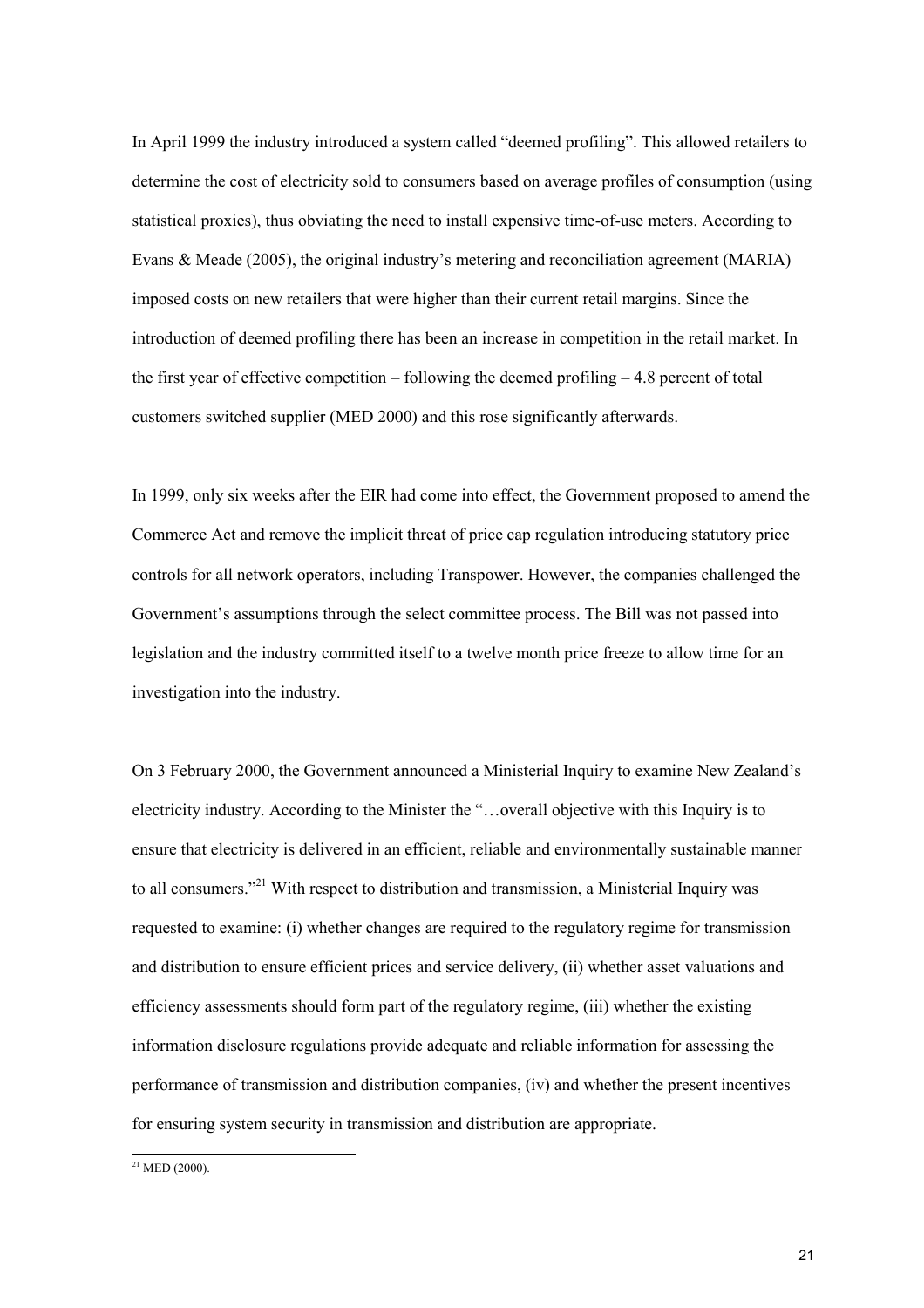On 13 June 2000 the recommendations from the Ministerial Inquiry were published. The main recommendations for distribution were that the Commerce Commission should be responsible for the content and enforcement of the information disclosure regulations and analysis of line company performance and require recalculation of asset values and mandate future asset valuation methodologies. The Commerce Commission should be given responsibility for developing criteria and thresholds upon which price control should be imposed. The Commerce Commission should be empowered to impose price control (CPI-X) on individual distribution companies (and Transpower) for a maximum of five years. Distribution companies that are majority owned by trusts should be subject to the Local Government Official Information Act, the Public Finance Act and the Ombudsman Act. The Government's decisions on electricity sector reform were announced later in 2000 (the so called "Power Package").

In 2001 the Electricity Industry Bill 2000 was enacted. The Bill amended four statutes (the Ministry of Energy Abolition Act 1989, the Commerce Act 1986, the Electricity Act 1992, and the Electricity Industry Reform Act 1998). The Commerce Amendment Act (No. 2) gave the Commerce Commission control over the price or revenue of electricity line businesses which breach thresholds set by the Commission. Furthermore it organised that the Commerce Commission would take over the administration of the electricity information disclosure regime including a review of the appropriate asset valuation methodology. In effect, from 2001 the changes to the Commerce Act introduced a sector-specific regulator. The regulatory thresholds defined by the Commerce Commission focus on price and quality. The aim is to induce line companies to reduce prices in real terms whilst maintaining certain quality standards (Commerce Commission, 2003). This is achieved by setting out price paths for regulatory periods following the common CPI-X form. The "target control" as set out in section 57E of the Commerce Act is to ensure that network companies: (i) are limited in their ability to extract excessive profits, (ii) face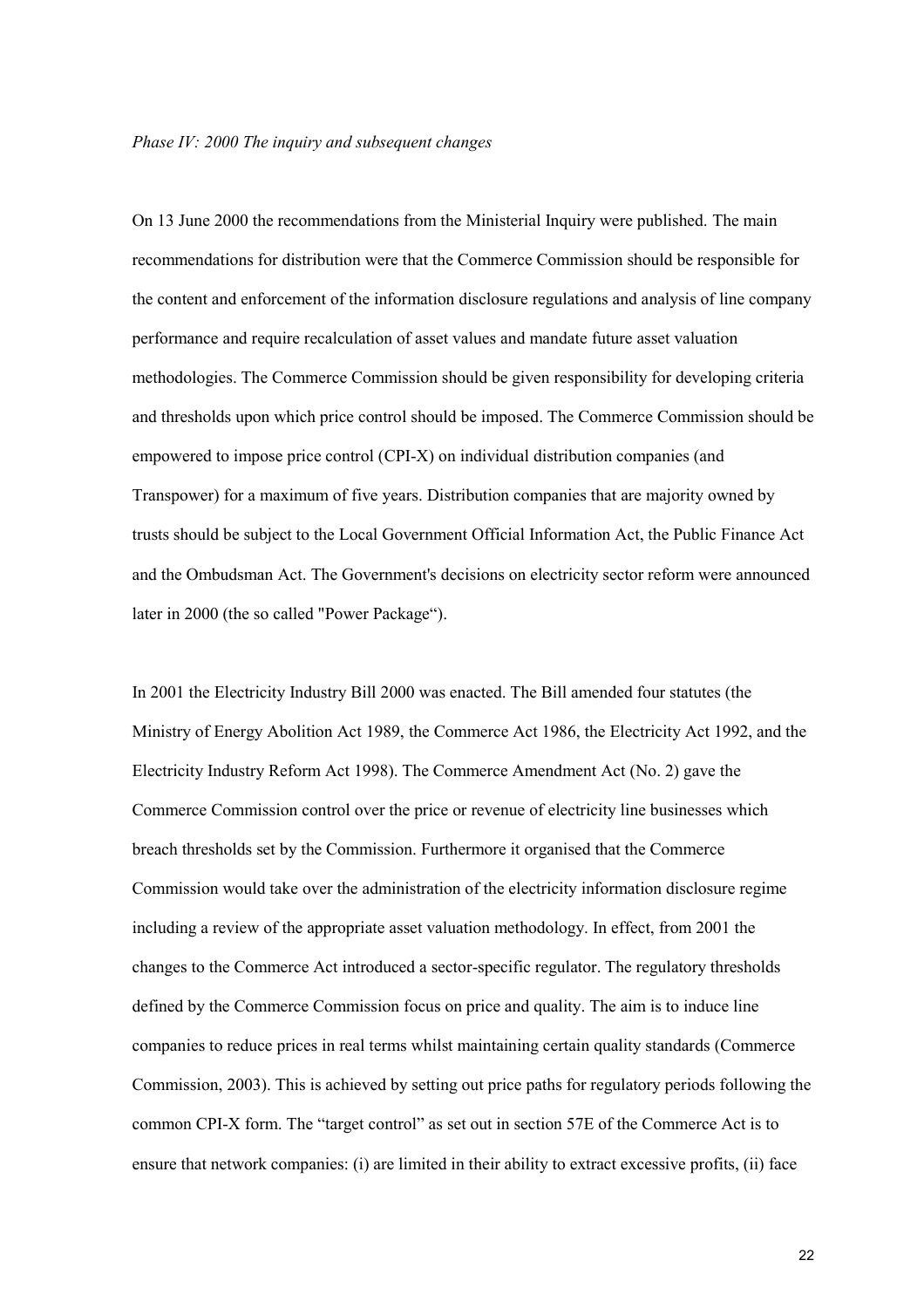strong incentives to improve efficiency and provide services at a quality that reflects consumer demands, and (iii) share the benefits of efficiency gains with consumers, including through lower prices. The Commission's first threshold period for distribution covered August 2001 to March 2004. For Transpower it was August 2001 to June 2004. A new price period (implemented in December 2003) covers the regulatory period of five years beginning on 1 April 2004 of 31 March 2009 for distribution. Transpower had a one year threshold from 1 July 2004 to 30 June 2005 and a new regime is now in place to cover the period to 30 June 2011.

The Electricity Amendment Act 2001 allowed the Government to establish an Electricity Governance Board, if negative reports are received on the Governance Board established by electricity sector (to co-ordinate competition in market) or if the industry was unable to establish a governance board. In addition, it enabled the Government to make regulations on a number of matters (requirement to provide domestic consumers with a low fixed charge tariff option, electricity governance, a complaints resolution system, hydro spill and hedge prices). The EIR Amendment Act 2001 relaxed the rules on ownership of electricity generation by lines companies, including enabling unlimited ownership of renewable distributed generation by lines companies. The aim of the 2001 amendment was to facilitate the efficient use of distributed generation to support line function services and promote new renewables. Specifically, there were exceptions (i) to own distributed generation up to the higher of 5MW or 2 percent of lines' peak load, (ii) to own unlimited distributed generation from new renewable sources, and (iii) for selling the output of cross-owned generation. In the original EIR trading in financial instruments was prohibited. With the 2001 amendment there was an exception for up to 5MW or 2 percent of peak demand.

In 2003 the Government introduced a sector-specific regulator – the Electricity Commission. The Commission regulates the operation of the electricity industry and markets. It is not responsible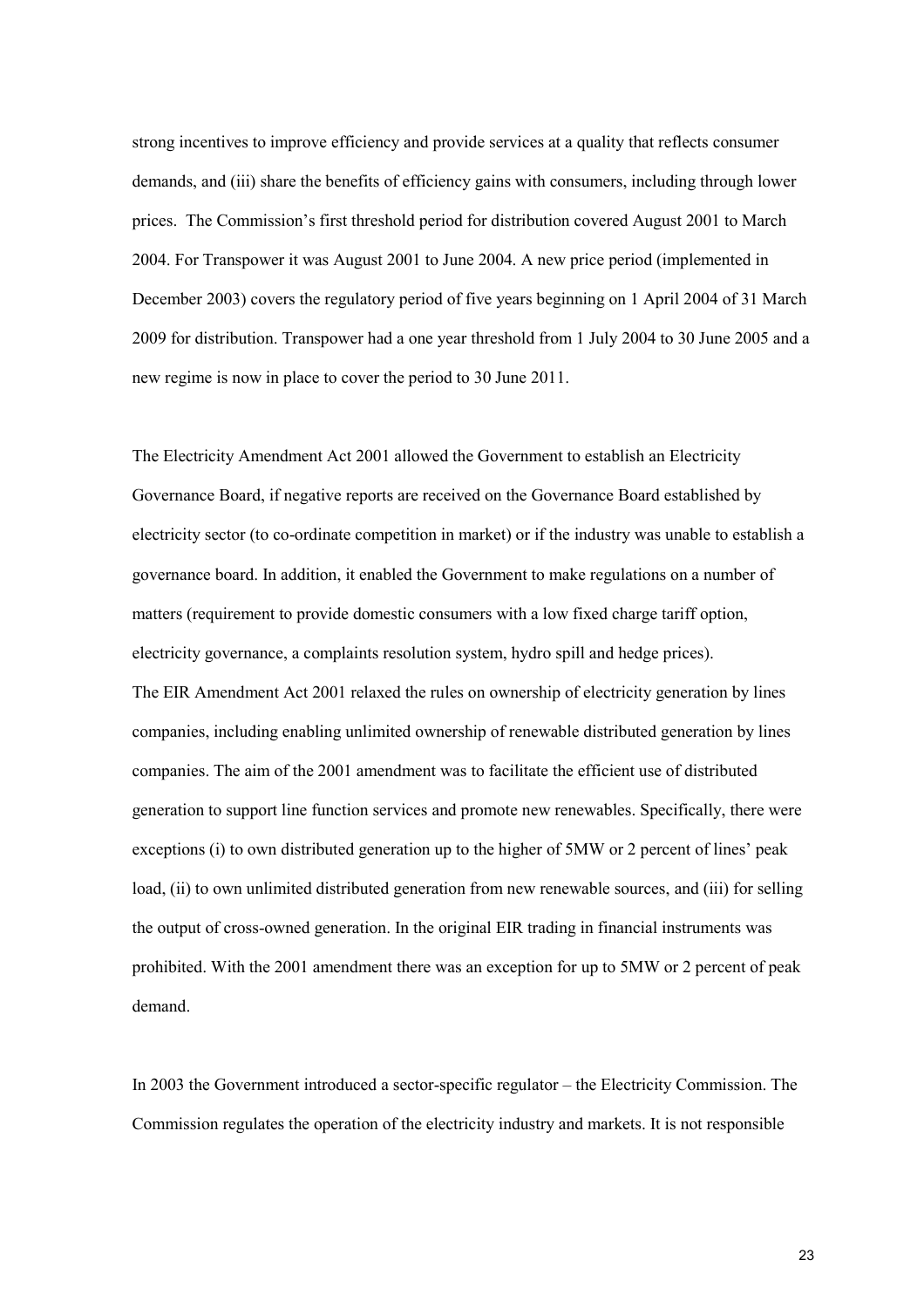however, for tariff-setting in distribution or transmission – this is the responsibility of the Commerce Commission.

In 2004 further changes were made to the EIR. The EIR Amendment Act 2004 was aimed to promote increased security of supply and competition in the generation market. The key changes with respect to the 2001 amendment were: (i) Exception to own generation up to the higher of 50 MW or 20 percent of lines' peak load capacity limits and unlimited reserve energy, commissioned after 20 May 2003, and (ii) exception to own unlimited generation from new renewable sources.

According to the Ministry of Economic Development there has nevertheless been very little investment in generation by lines companies between 2004 and 2006. This has partly to do with hedging opportunities<sup>22</sup> and not having a retail portfolio to match. It may also be attributable to the small-scale of allowed generation.

In March 2005 and in May 2006 the Government published further consultation documents to review the current legislation – in particular the EIR (MED 2005, 2006). The purpose of the 2005 consultation was to open up a discussion on how lines companies' investment in generation can be facilitated (short of completely removing current ownership restrictions). Industry views were sought on a specific proposal to amend the legislation to allow lines companies to trade in hedge and spot energy markets up to the nominal capacity of their generating plant. As part of the consultation process, several other options have been suggested. Specifically, there were proposals aimed at further relaxation of some aspects of the EIR, with some suggesting that without a complete overhaul of the EIR effective participation of the lines businesses in the electricity generation market would not be possible.

<sup>&</sup>lt;sup>22</sup> Lines companies cannot hedge the financial risks of selling energy at spot prices which may make potential generation projects costly. Lines companies are limited to selling their output either on the spot market, or to other parties able to manage variations in output from lines companies' generation (MED 2006).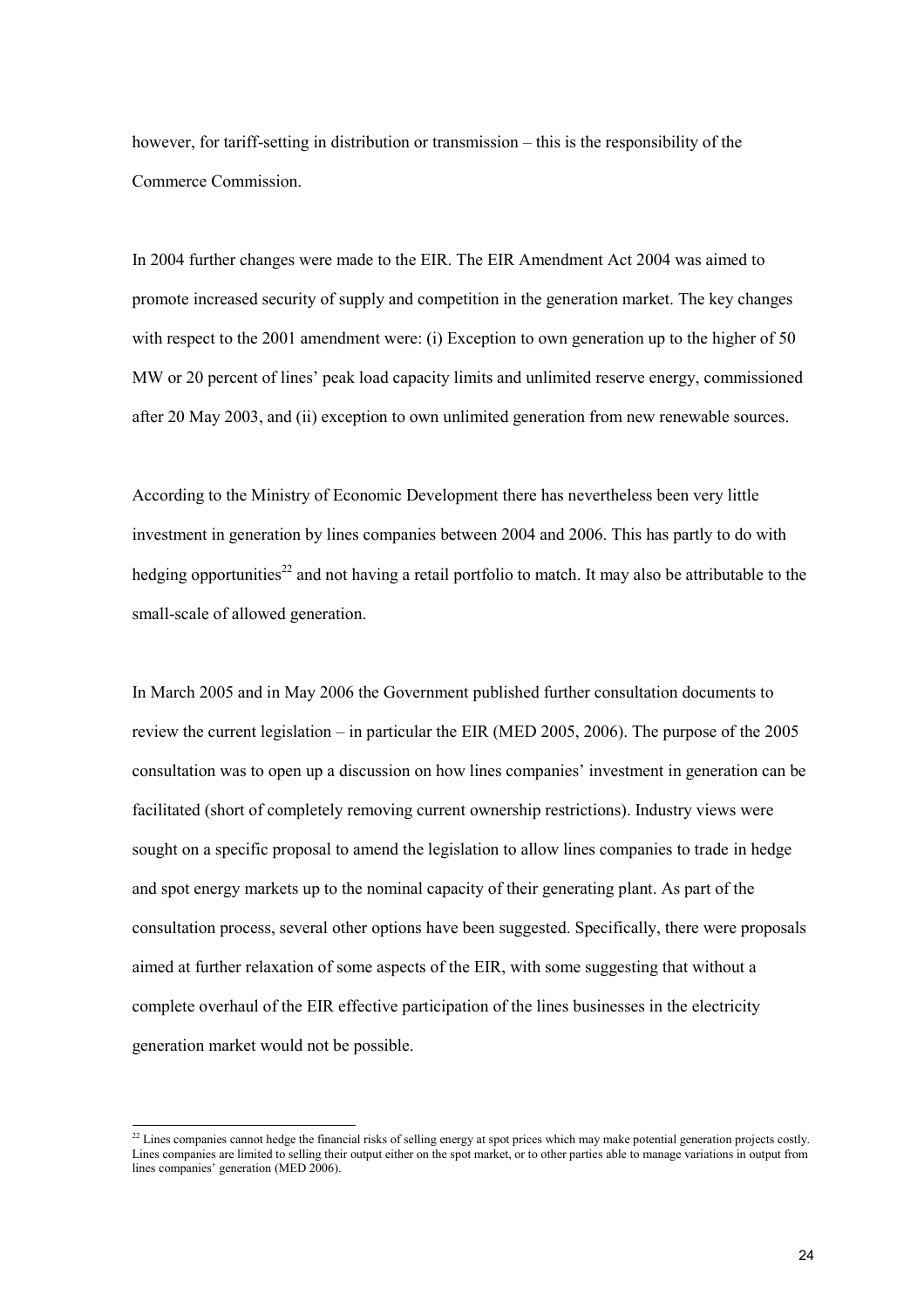The options discussed in the 2006 discussion paper included allowing lines companies to trade in electricity hedges and relaxing some arms-length separation rules for lines companies involved in generation. A draft Bill (EIR Amendment Bill 2007, see MED, 2007) has been developed based on the policy decisions made after consultations undertaken since 2005. In this draft Bill the Government has decided to amend the EIR. The purpose of this Bill is to implement three main policy changes.

The first is to make it easier for owners of lines businesses to facilitate the sale of generation they were permitted to own under the 2001 and 2004 amendments. The aim is to encourage the owners of lines businesses to invest in permitted generation, especially generation from new renewable energy sources. The important changes, inter alia, are: (i) allowing trading in financial hedges (to manage spot market risks), and (ii) allowing (within limits) to share staff and facilities between the network business and the generation activities.

The second main change is to limit the ownership separation requirements to those geographic areas where the network and generation/retail are co-located. The Government does state that:

*"At the same time, existing ownership separation rules are retained where lines and supply are co-located. This is because co-owned, co-located lines and supply businesses have both the incentive and ability to lessen competition in retailing and local generation. Ownership separation removes this incentive and ability."*<sup>23</sup>

The third main change is to widen the definition of renewables to include all possible forms of renewable energy instead of the current definition which excludes hydro and geothermal generation using traditional technologies.

<sup>23</sup> MED 2007a, page 8.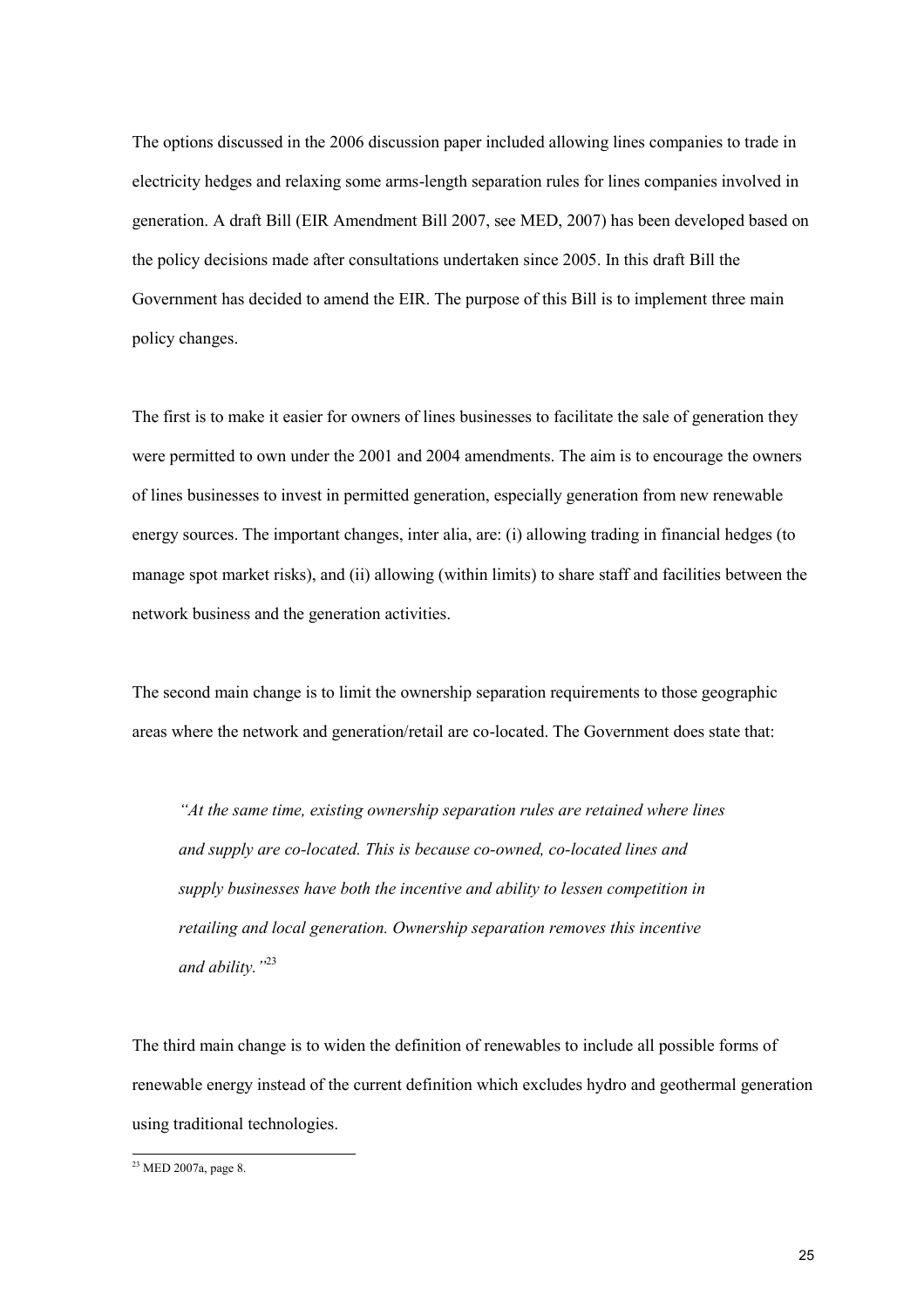In November 2007 The Government announced further proposed changes to the Commerce Act (MED 2007c). With respect to the regulation of the network businesses a number of important changes are proposed. First, a new "default/customised" price path regime will replace the current threshold regime. This form of regulation would provide the Commission with the ability to set sector wide control terms in a cost-effective way using comparative benchmarking. Second, an information disclosure regime for 100 per cent consumer trust-owned electricity lines businesses where there is a very high overlap (over 90 per cent) between customers and owners of the business, allowing them to be exempted from government price controls.

## **Section 5: Measuring the economic impact of ownership unbundling in New Zealand**

In this section we discuss how the impact of ownership unbundling can be tested empirically and postulate a number of hypotheses we will test. Following section 2, we group our testable hypotheses by discussing in turn the impact of ownership unbundling on: (i) competition, (ii) quality of the networks, and (iii) one-off and structural costs.

In order to examine the economic impact we have formulated three broad hypotheses following the three categories above and defined some specific sub-hypotheses that are tested using our available dataset.

*Hypothesis I: As a result of ownership unbundling we expect competition to increase.*

One of the main reasons for ownership unbundling is to remove potential financial (e.g. crosssubsidies) and structural (e.g. access restrictions) barriers on the retail market thus increasing the contestability of the market. There is however no single measure for competition that we can analyse to see whether ownership unbundling has had this effect. Measuring competition directly is difficult and we need to rely on indicators of competition. These indicators capture signs of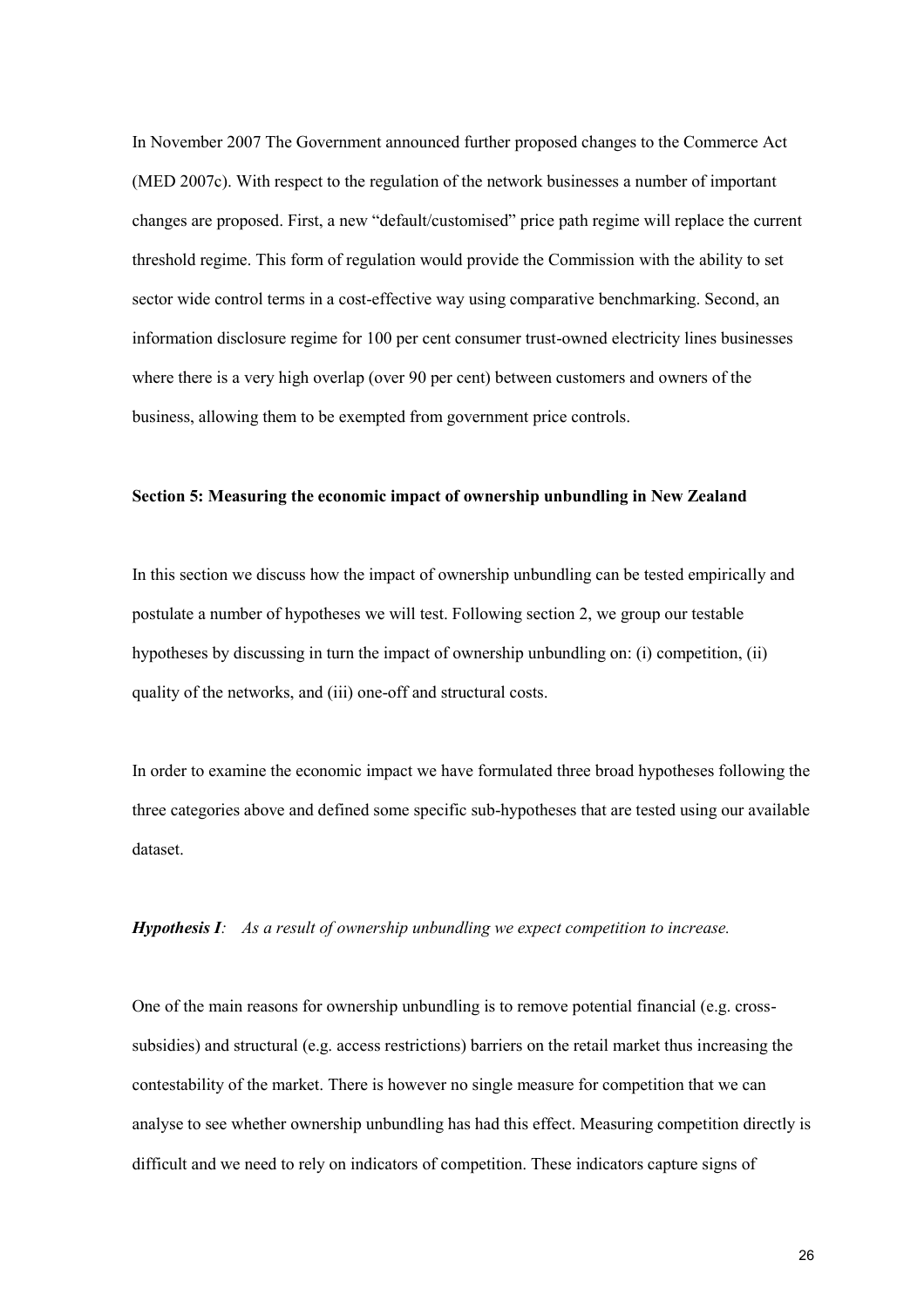competitive pressure that allow us to make a diagnosis of whether competition is taking place. Common indicators of competition are prices and the development of prices, the number of competitors in the market and their market shares, switching rates between competitors, market shares of incumbent players, and price-cost margins in the sector. In Table.1 we set out the tests and our *a priori* expectations to examine the impact of ownership unbundling on competition.

## **[here Table.1]**

# *Hypothesis II: As a result of ownership unbundling we expect the quality of networks to improve.*

We examine the impact of ownership unbundling on the quality of the networks. *A priori* it is expected that as a result of ownership unbundling the quality of the network to increase. The increase in quality should be the result of increased financial room for investment, assuming the commercial activities are cross-subsidised in an integrated company. However, quality could also deteriorate following ownership unbundling. An integrated company will have a strong incentive to maintain the quality of the network in order to minimise possible negative publicity resulting from e.g. outages. The customer is likely to view the network and the retail of electricity as one product. If outages occur this could reflect badly on the competing retail business and customers could switch to another supplier in the (false) hope that supply will be better then.<sup>24</sup> In the case where the network company no longer has any commercial interests it will have less incentive to maintain the quality of the network. In Table.2 we have defined a number of tests and our *a priori* expectations to examine the impact of ownership unbundling on quality.

# **[Here Table.2]**

<sup>&</sup>lt;sup>24</sup> Switching to another retailer in this case will not alter the quality of the network as the same network is still needed to transmit and distribute electricity to the customer.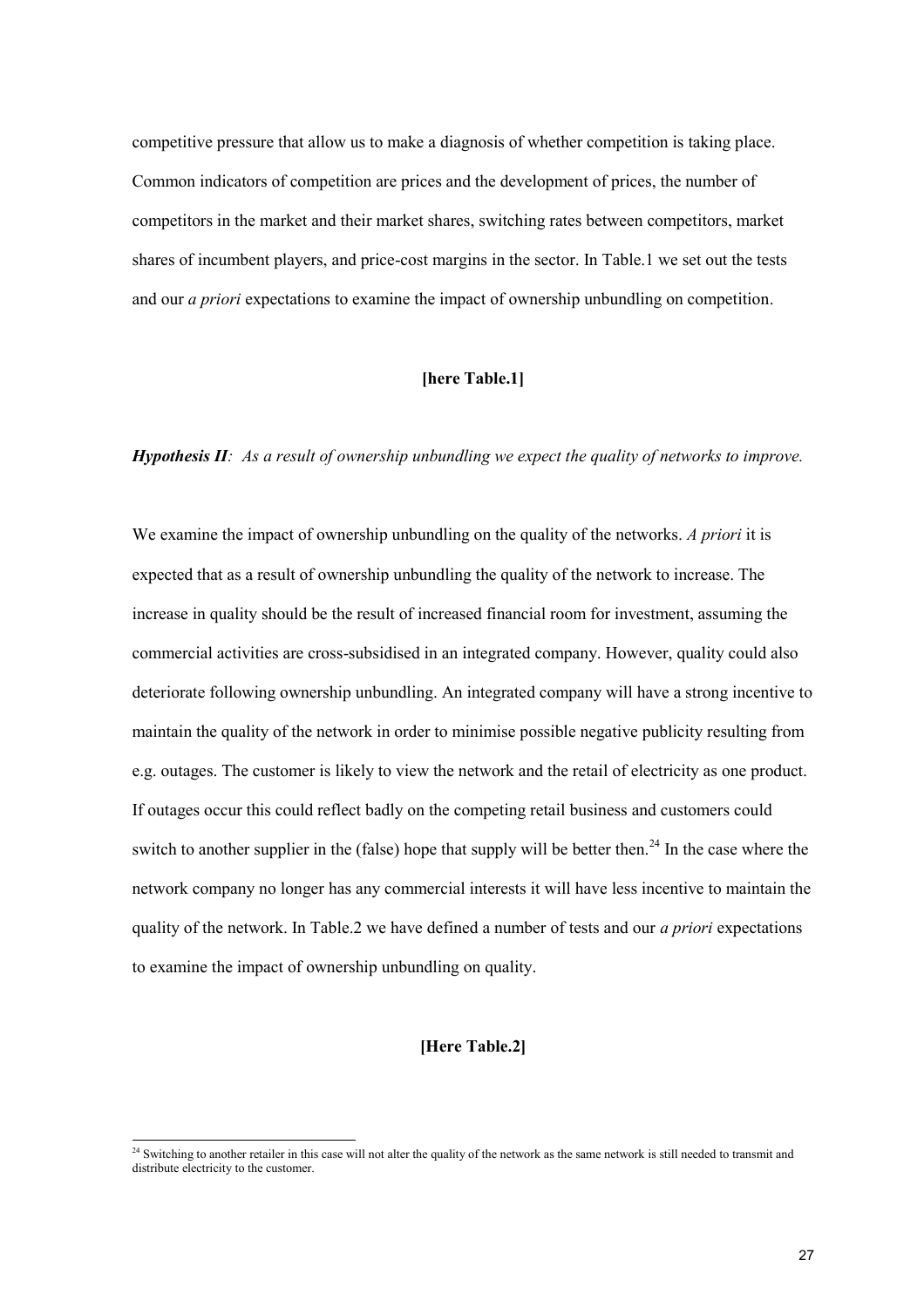# *Hypothesis III:As a result of ownership unbundling we expect one-off transaction costs but subsequently lower unit costs.*

The final argument in favour of ownership unbundling is that it leads to, *inter alia*, an increase in focus within the network business and a reduction of possible cross subsidisation of commercial activities. These "cost" or "efficiency" effects should increase the overall efficiency of the network business. We are therefore interested to examine the costs of the network companies over time. We would expect to see a decrease in the average unit operational costs of network companies as a result of these efficiency gains. We would then also expect the price-cost margin for the network companies to remain the same (i.e. cost savings are passed through in tariff reductions) or to decrease as transparency (and therefore governance or regulatory oversight) increases.

At the same time it is likely that the integrated businesses will have to incur some one-off restructuring costs to comply with the ownership unbundling. In Table.3 we have defined a number of tests and our *a priori* expectations to examine the impact of ownership unbundling on costs.

# **[here Table.3]**

## **Section 6: Data**

We have collected data from various sources. The main sources are the New Zealand Ministry of Economic Development and the Electricity Information Disclosures that are published by the network companies. Unfortunately, not all the data is readily available. The Disclosures provide ample information for the network companies on quality indicators and costs. However, as there has been substantial consolidation amongst network operators it is not always possible to reconstruct the total sector over the full time period the Disclosures are available. The data on competition is scarcer. This is in part due to the commercial sensitivity of this data and the fact that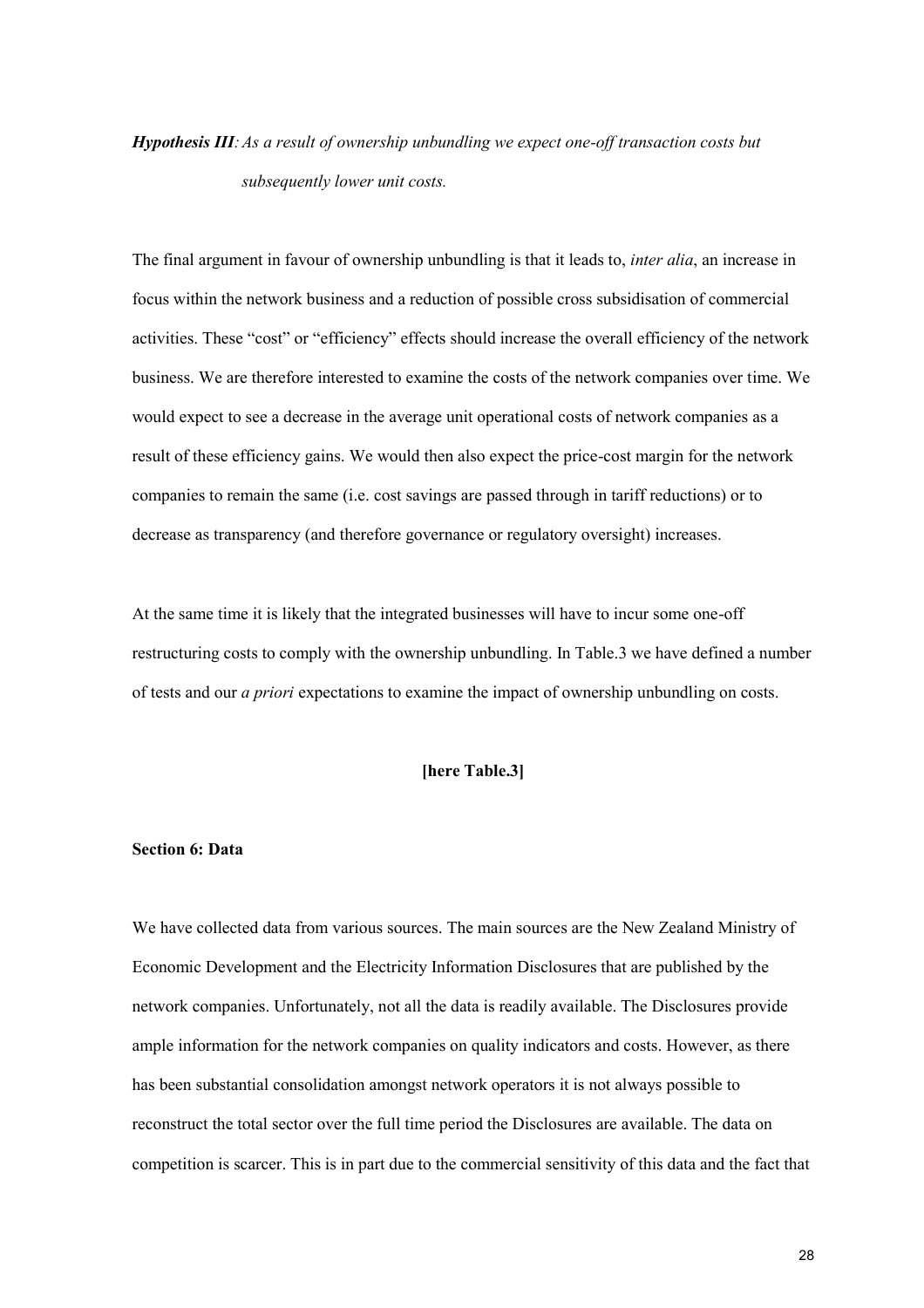there was not a single body (until the Electricity Commission) collecting this data in standardised form over the years.

In Tables 4 and 5 we report the data that is used for the testing of Hypothesis I (competition). In Table.4 we report all non-price data (from 1994 to 2007), whereas in Table.5 we report the price data (from 1979 to 2007).

# **[Here Tables 4 and 5]**

Using the Electricity Information Disclosures we have collected data on operational revenue, operational costs and quality indicators for 28 network companies. The data runs from 1995 to  $2007<sup>25</sup>$  There are data prior to 1995, however due to a major accounting change between 1994 and 1995 the data are less comparable. Table.6 summarises the data for the network companies. This data will be used in the testing of Hypothesis II and III (quality and cost).

#### **[Here Table.6]**

The operational costs exclude transmission charges (as these are passed-on) and depreciation charges (as these are non-cash and potentially influenced by the accounting policies of the network company). The cost data is deflated using a PPP index from the OECD. The units distributed are those supplied from the system, rather than those entering the system. The difference is referred to as network losses.

<sup>&</sup>lt;sup>25</sup> The reporting year runs are not the same as calendar years. The reporting years run from to 31 March. For simplicity we use calendar year nomenclature.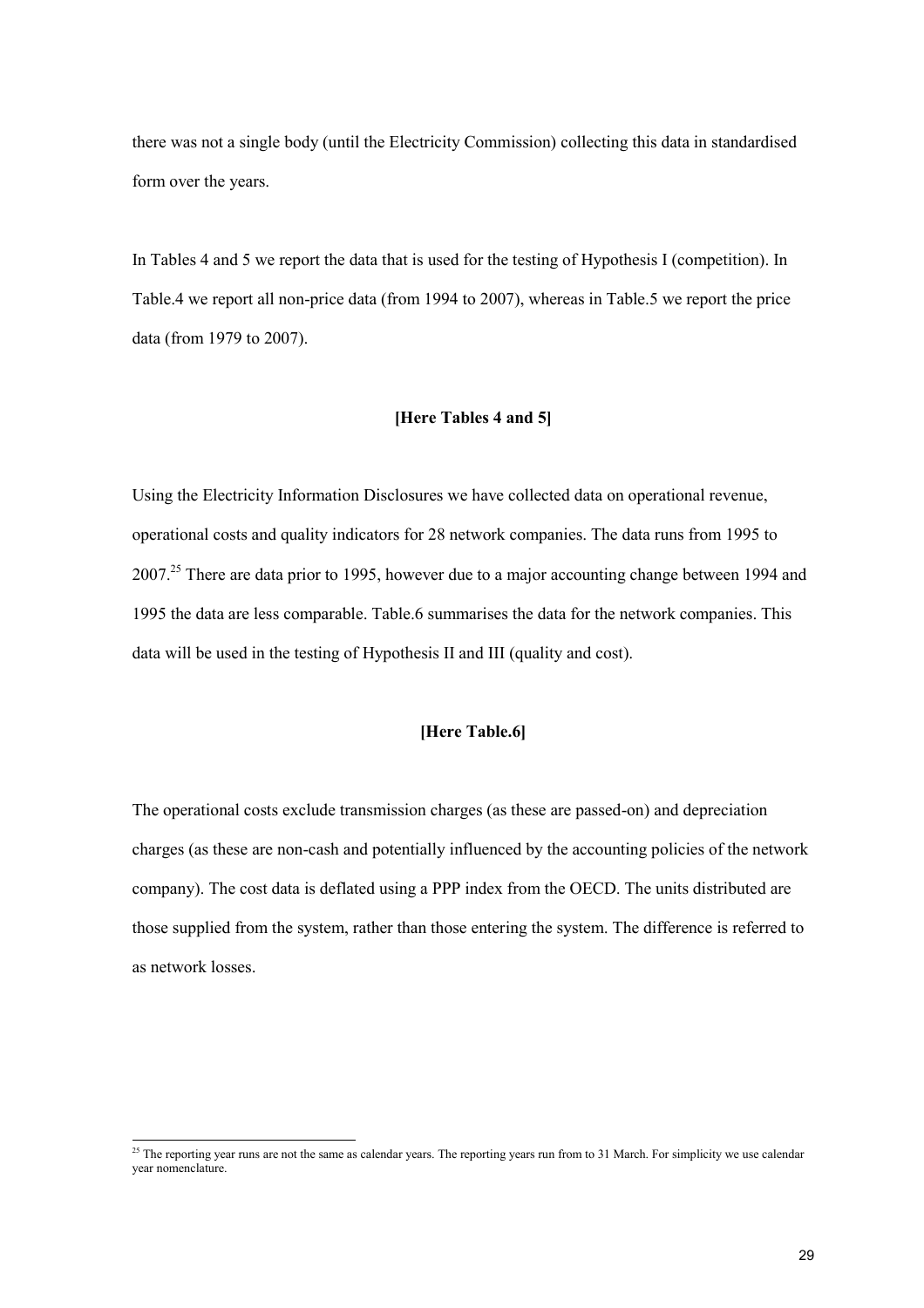In addition we have collected data on one-off restructuring costs using a selection of available Annual Reports from the bigger network operators. Table.7 summarises the available data on oneoff restructuring costs. This data allows the testing of Hypothesis III (cost).

# **[Here Table.7]**

#### **Section 7: Results**

*Hypothesis I: As a result of ownership unbundling we expect competition to increase. I.a. Price levels*

Using the data from Table.5 we construct Figure.1 which shows the development of the electricity prices in New Zealand over time.

# **[Here Figure.1]**

From Figure.1 shows that whereas commercial prices have fallen steadily over the time period, the prices for residential consumers have increased. The industrial price has been relatively stable over the same period. Overall this has lead to a stable average electricity price between 1979 and 2007. According to Evans & Meade (2005) the rebalancing from commercial prices to residential prices is a combination between the removal of cross-subsidies following the corporatisation of the ESAs and the introduction of competition where emphasis was on larger customers. With average national prices remaining relatively stable, there has been a shift in revenue source from commercial customers to residential customers. The average residential price pre-unbundling was NZ\$ 14.14 cents, whereas post-unbundling it was NZ\$ 18.60 cents. For commercial customers this is exactly the opposite, pre-unbundling it was NZ\$ 18.99 cents whereas post-unbundling it was NZ\$ 13.72 cents. The noticeable increase in residential prices was however part of the underlying motivation to introduce ownership unbundling in 1998.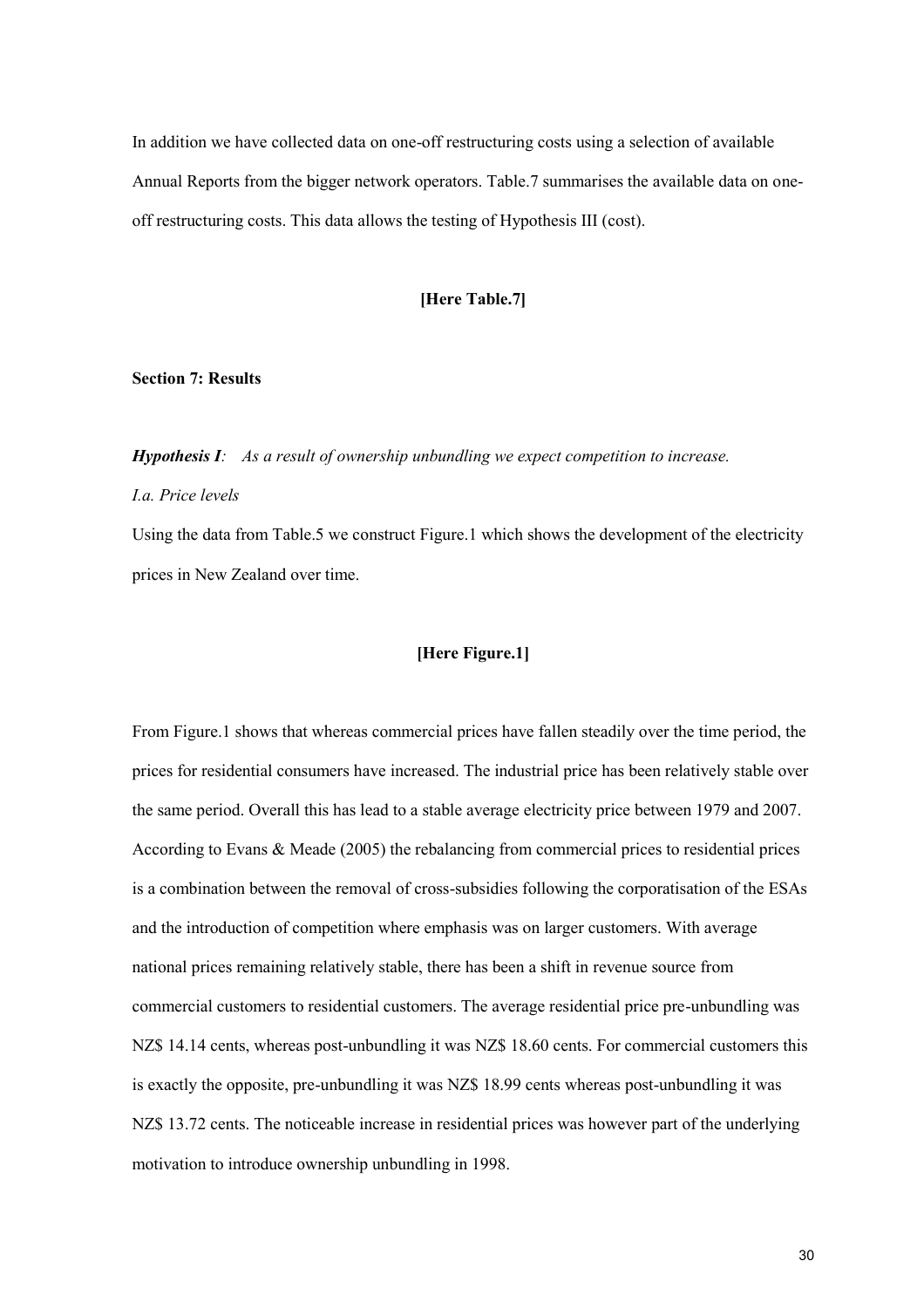The overall average price has remained relatively constant. In the period prior to ownership unbundling it was NZ\$ 12.53 cents. In the period after ownership unbundling it was NZ\$ 13.11 cents and therefore higher than prior to unbundling. The difference is not statistically significant (ttest 1.59) leading us to conclude that the average electricity price has not decreased following ownership unbundling in 1998 and could even have increased. Furthermore, the increase in residential prices looks to have been off-set entirely by the decrease in commercial prices.

Comparing electricity prices is difficult due to the importance of the wholesale electricity price. In New Zealand with an abundance of hydro power production it is even more difficult due to the high volatility of prices when there are hydro shortages. This can have substantial impact on prices. We come back to this point when we examine test I.f (price-cost margins).

#### *I.b. Price variance*

The variance of the electricity price provides an indicator on the variability of the electricity price. In markets where there is competition prices vary more widely than in those markets with limited or no competition. Therefore, if competition increased following the unbundling in 1998 we would expect electricity prices to have become more volatile. Our analysis shows that the variance of the national average electricity price prior to unbundling was 0.57, whereas following unbundling the variance was 1.46. This suggests that the electricity price has become more volatile following the 1998 reforms as was expected *a priori*.

#### *I.c. Number of players and concentration*

In Table.4 we report the number of retail companies over time and the concentration index (HHI and CR3). As noted earlier in this paper at the time of ownership unbundling rapid consolidation took place. In 1995 there were 43 retailers in New Zealand (all linked with networks). By 1998 there were 36 retailers. However between 1998 and 1999 – when ownership unbundling was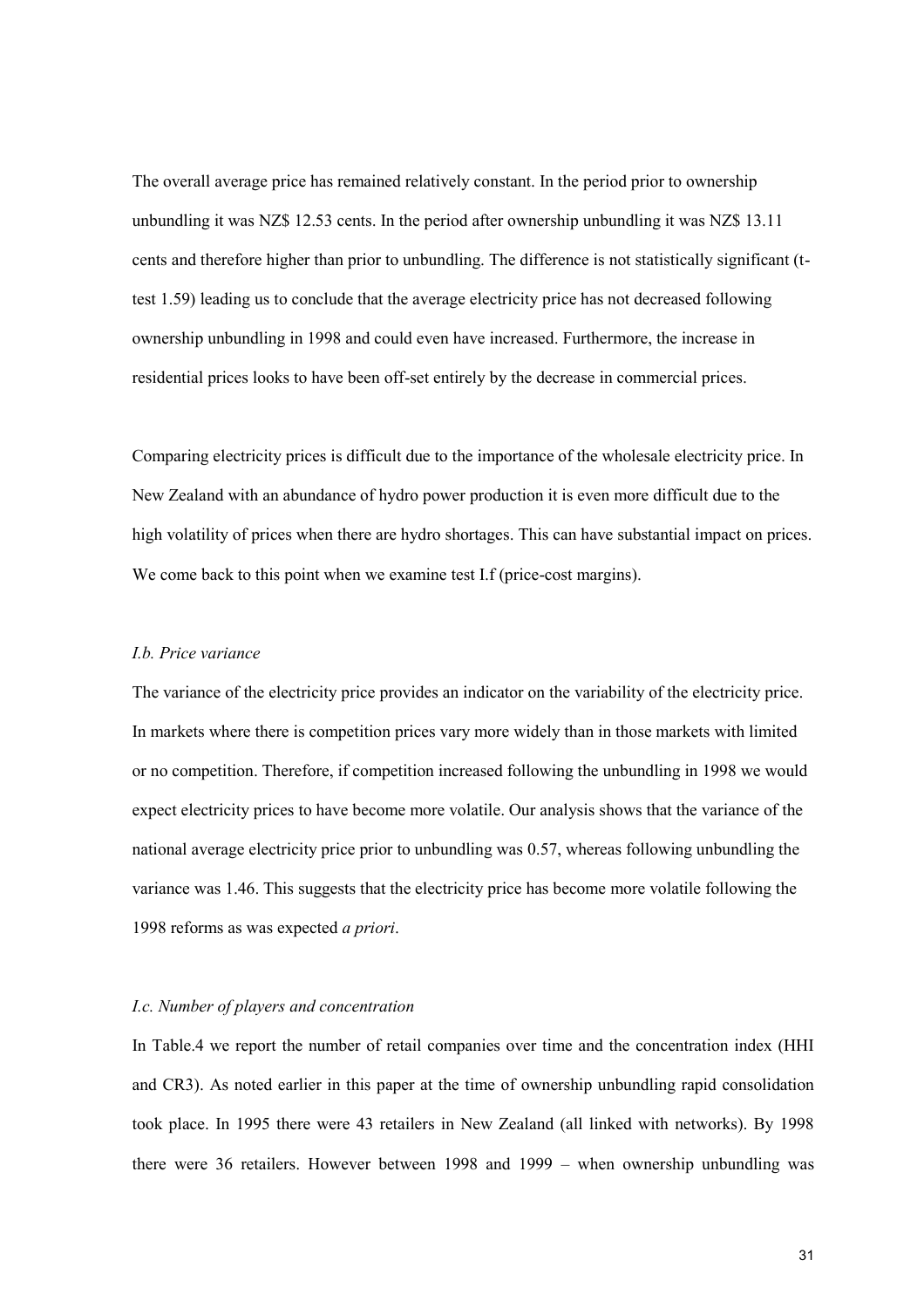introduced – this number fell to 11 players. Currently there are only 9 players left in the market. At the time of unbundling nearly all the retail companies were acquired by the generators (becoming Gentailers); there are currently no independent retailing companies active. The HHI index shows an increase between 1998 from 715 to 1909 in 1999.<sup>26</sup> Subsequently, it has increased to above 2000. The usual threshold value applied by competition authorities is 1800. The concentration ratio of the three largest players (CR3) also shows a similar pattern. Following unbundling approximately 70 percent of the market is served by the three largest players.

Bertram (2006) discusses the entry and exit of the only serious independent retailer – On Energy (owned by Canadian Trans Alta and sold in 1999 to  $NGC<sup>27</sup>$ ). On Energy had more than 20 percent retail market share in 2000, but only 5 percent generation capacity. In the dry winter of June 2001 On Energy was unable to hedge its position and was exposed to the spot market where prices soared. NGC's Annual Report 2001 notes:

"*Wholesale prices increased to up to four times their normal levels, placing a pronounced strain on NGC's cash flows, profitability and financing arrangements, and raising serious questions about the operation of the market itself. NGC decided to withdraw from electricity retailing and completed its exit on August 1, 2001 following the sale of its retail electricity customers to two Government-owned energy companies. NGC's withdrawal from that business closed off future retail exposure to the volatile wholesale electricity market and crystallized the resulting losses.*" 28

The underlying reason for the exit of On Energy was a mismatch between its supply and generation portfolio. This suggests that the retail assets without asset-backing are substantially more exposed to wholesale prices than integrated Gentailers. It is also demonstrates that the separation of the

<sup>&</sup>lt;sup>26</sup> HHI stands for the Herfindahl-Hirschman-index which is calculated by summing the squares of the market shares per company. The maximum value is therefore 10,000 (i.e. a single company with 100 percent market share).

<sup>&</sup>lt;sup>27</sup> NGC is currently part of Vector.

 $28$  NGC Annual Report 2001, page 5; source: Bertram (2006).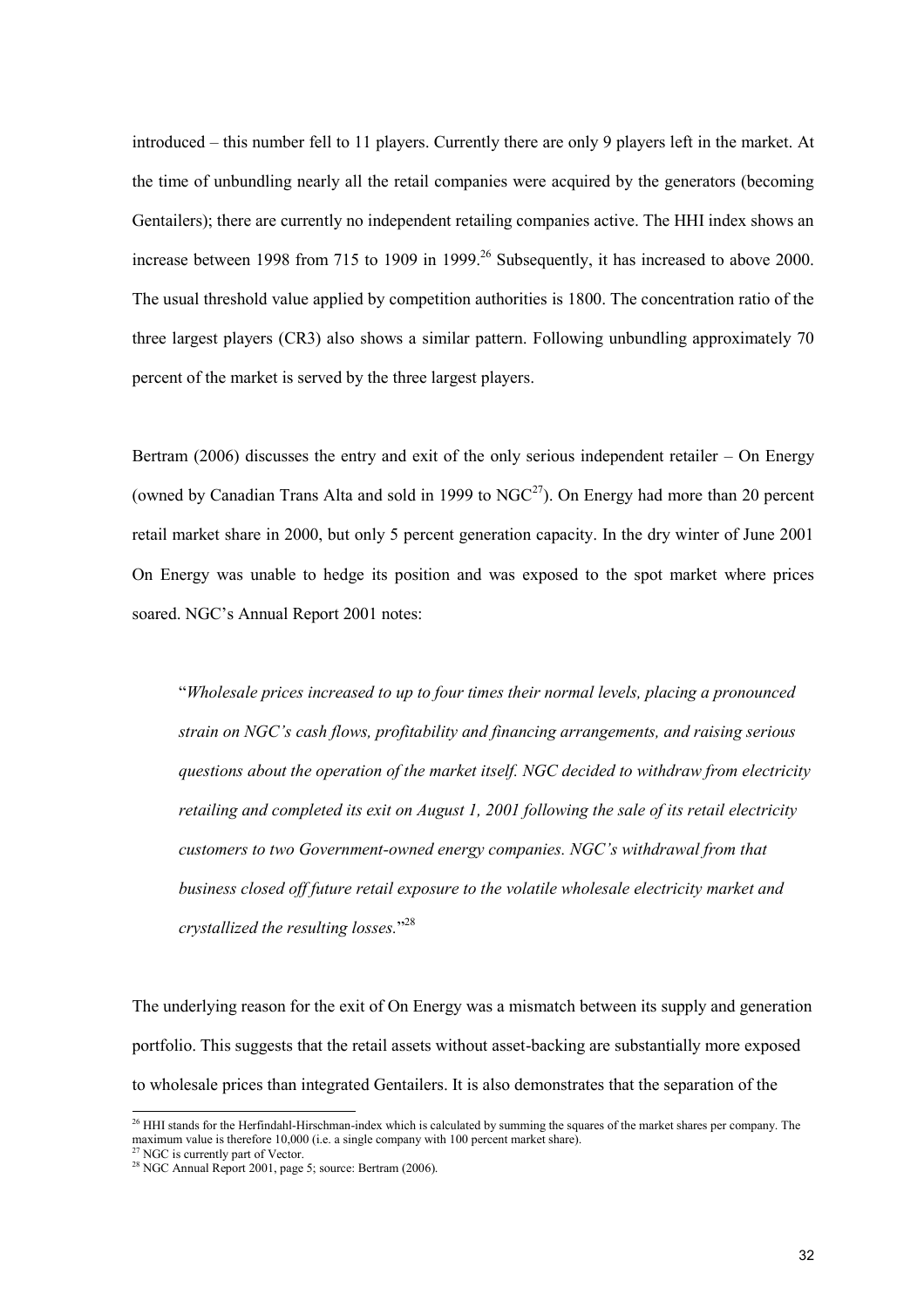commercial activities from the monopoly network in 1998 subsequently resulted in a reconfiguration where the commercial activities were integrated with generation assets. Bertram (2006) notes that "*The elimination of non-generator parties from the retail market spelt a halt to the process of competition for retail customers, which had briefly flourished in the 2 years following the 1998 separation of lines and energy retail activities.*" 29

#### *I.d. Non-incumbent market shares in former franchise areas*

Table.4 shows the market shares of non-incumbents in former franchise areas. This provides information on the market power of the traditional supplier in an area versus non-incumbent suppliers. Following ownership unbundling we expect that this percentage will increase as the contestability of the market is improved. Figure.2 shows the development of the non-incumbent market shares over time.

# **[here Figure.2]**

Figure.2 shows a sharp increase following ownership unbundling 1998 from approximately 5 percent market share of non-incumbents to 26 percent in the subsequent years. The market share has stabilised since 2001. According to Bertram (2006) this was due to On Energy leaving the market.<sup>30</sup> It is not clear whether the increase in non-incumbent market shares can be solely attributed to ownership unbundling. As discussed previously the industry also introduced "deemed profiling", allowing customers to switch more easily at lower cost to the retailer. It is likely that this is also driving part of the increase between 1998 and 2000.

<sup>29</sup> Bertram (2006), *op. cit*., page 218.

<sup>30</sup> Bertram (2006), page 219.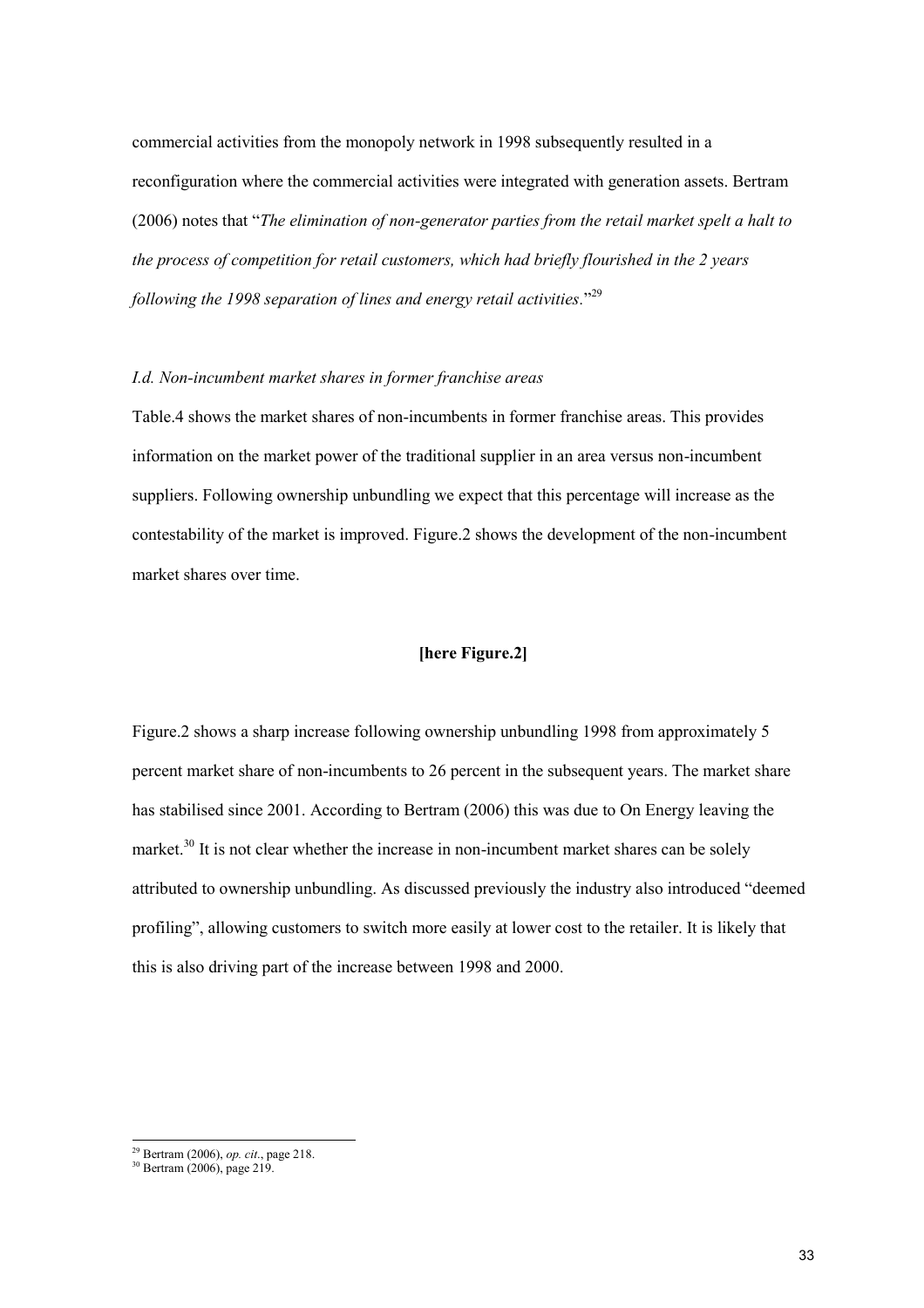### *I.e. Price-cost margins*

We expect that following ownership unbundling the competitive impulse will reduce the retail margins available in the sector. That is to say, more competition will drive out any excess profits. Analysis by the MED (2004) suggests that the retail/wholesale margin increased between 1995 and 2000, but that the trend has since been broken (until 2003 their last year in the study). In a study by Hutton  $(2004)^{31}$ , reported in Evans & Meade (2005), the author finds that margins rose between 1997 and 2001, but declined between 2001 and 2003. Both studies note that measuring the margin is difficult due to volatile wholesale prices, different mixes of spot and contract prices in company portfolios, lag effects with long term contracts, and differing prices in various regions.

In Table.4 we report the wholesale electricity price from the New Zealand spot market. We assume that the total transmission and distribution revenues need to be earned back through the final electricity price (i.e. we are not correcting for the margins in distribution or transmission – see hypothesis III for a discussion of margins in distribution). Dividing the total revenue figures by the kWh throughput leads to an estimate of the total transport costs. Thus by subtracting the wholesale electricity price and the transport costs from the national average electricity price we get an estimate for the price-cost margin over time. We refer to this measure as "price-cost margin I". Given the difficulty with filtering out the wholesale electricity price or accounting for the large fluctuations we have also constructed an alternative price-cost margin metric. We assume that the average industrial prices will closely following the underlying long term cost electricity. Industrial buyers are likely to be active energy buyers as it forms a substantial part of their cost base. These large contracts are also attractive for retailers as the demand profile is usually flat and it offers substantial volumes (as opposed to smaller consumers like households). We can therefore assume that industrial prices are very competitive. By subtracting the industrial price – as a proxy for wholesale electricity prices – and the distribution costs from the national average price we can get another measure of the price-cost margin over time. We refer to this metric as "price-cost margin

<sup>&</sup>lt;sup>31</sup> Reference from Evans & Meade (2005), original paper could not be located.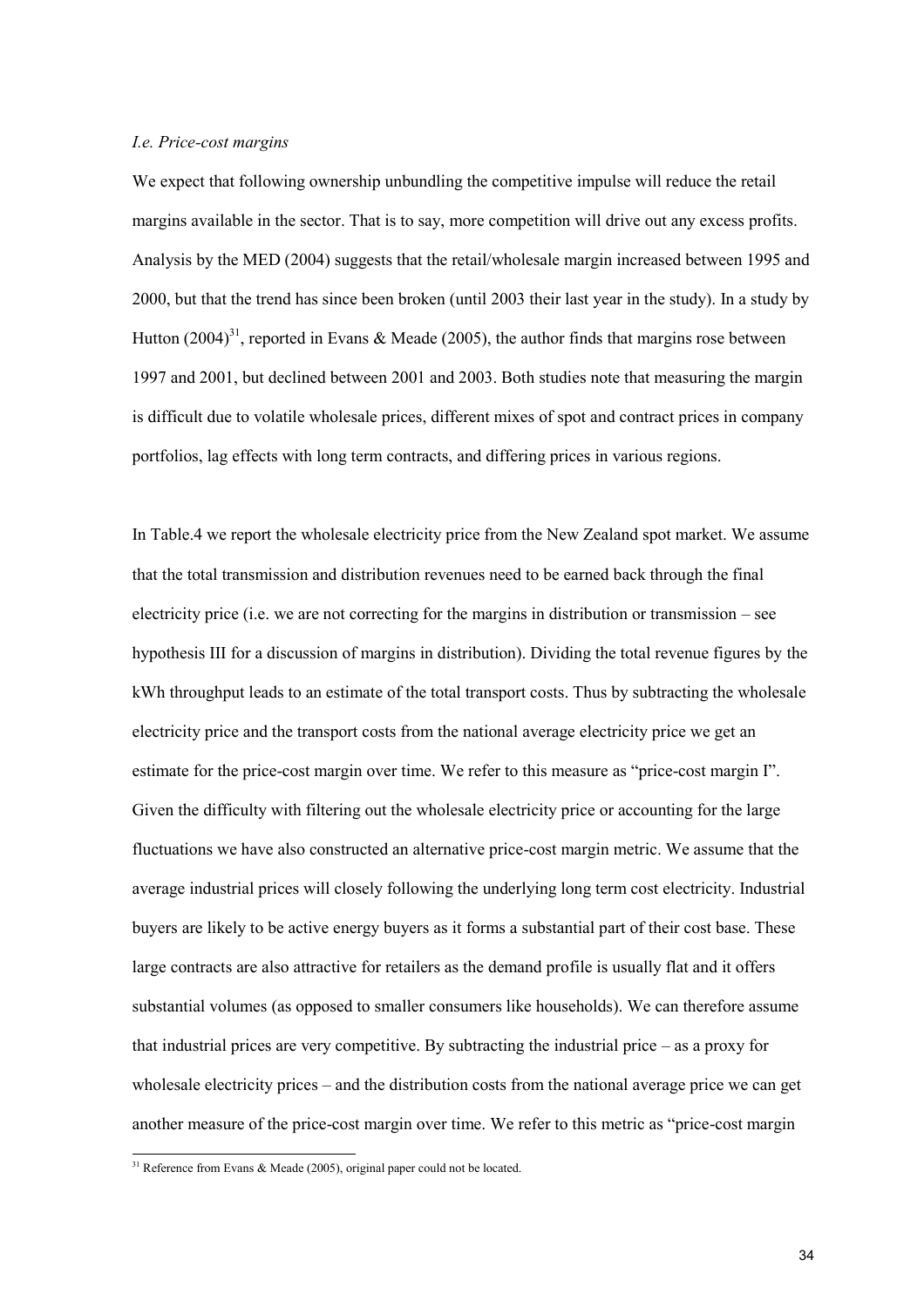II". The advantage of this metric is its relative stability (see Figure.3), but it does not account for any possible remaining transmission costs that could be allocated to distribution or the margins that are made selling electricity to industrial consumers. However, it should be a close approximation assuming that the transmission costs are relatively stable and assuming that commercial margins for industrial consumers will also be relatively stable and constant. Figure.3 shows both measures expressed as percentages of the national average price over time.

# **[Here Figure.3]**

From Figure.3 it can be seen that the price-cost margin I – using wholesale prices – shows more fluctuation that the price-cost margin II metric. If we focus on the price-cost margin II metric – where we use industrial prices as a proxy for production and transmission costs – we see negative margins between 1997 and 2001. Since 2001 margins have steadily increased. The period with negative margins fits with the evidence of competition flourishing post-unbundling (see nonincumbent market shares) but dying-off post-2001 when On Energy disappeared from the market.

In our analysis so far we have not accounted or corrected for changes in the underlying production costs of electricity. In New Zealand the marginal supply is provided by hydro power. As discussed in the introduction, the hydro lakes are located predominantly in steeply sloping river valleys, which mean that changes in rainfall conditions quickly have an impact on generation capacity and therefore on prices. In 2001 and 2003 for example, there were severe hydro shortages, which resulted in steep price increases (contributing to the bankruptcy of On Energy in 2001). The correlation between the share of hydro production and the wholesale electricity price is approximately -0.57, suggesting that in years with high hydro production the wholesale electricity price is lower. The correlation between the hydro share and the two margin metrics is weaker. In the case of price-cost margin I it is 0.10, suggesting no direct relationship. In the case of price-cost margin II it is -0.40, suggesting higher margins when hydro production is lower.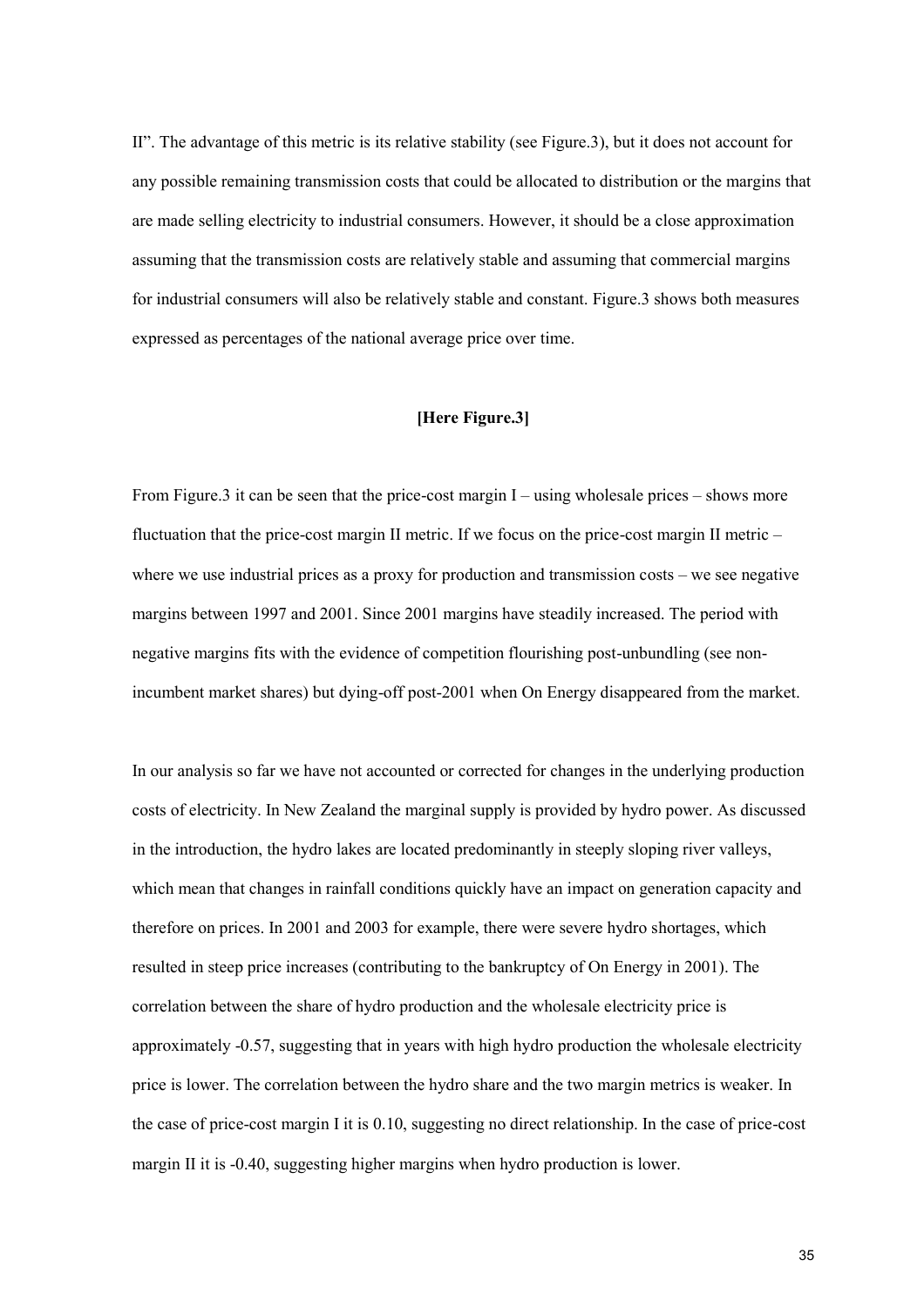In order to examine the drivers of the price-cost margin in more detail we specify the following the relationship, using price-cost margin II.

$$
\ln(PCH_t) = \beta_1 + \beta_2 \ln(hydro_t) + \beta_3 \ln(HHI_{gen,t}) + \beta_4 EIR_t + \varepsilon_t
$$

In this specification the price-cost margin II is explained by the share of hydro production and the degree of concentration in generation. We include a dummy (EIR) to test whether ownership unbundling influenced the price-cost margin. This dummy takes on 0 between 1991 and 1998 and 1 between 1999 and 2007. In Table.8 we report the regression results.

# **[here Table.8]**

Our simple regression shows that the share of hydro production has a negative impact on the pricecost margin. The coefficient is just not statistically significant at the 10 percent level (p-value 0.114). The HHI of generation has a positive influence on the margin is statistically significant at the 1 percent level. The coefficient suggests that a 1 percent increase in HHI will increase the margin by 0.18 percent. The EIR dummy is statistically significant at the 1 percent level and suggests that margins have experienced a one-off increase of almost 22 percent.

*Hypothesis I: Summary of results*

In Table.9 we summarise the findings for hypothesis I.

# **[Here Table.9]**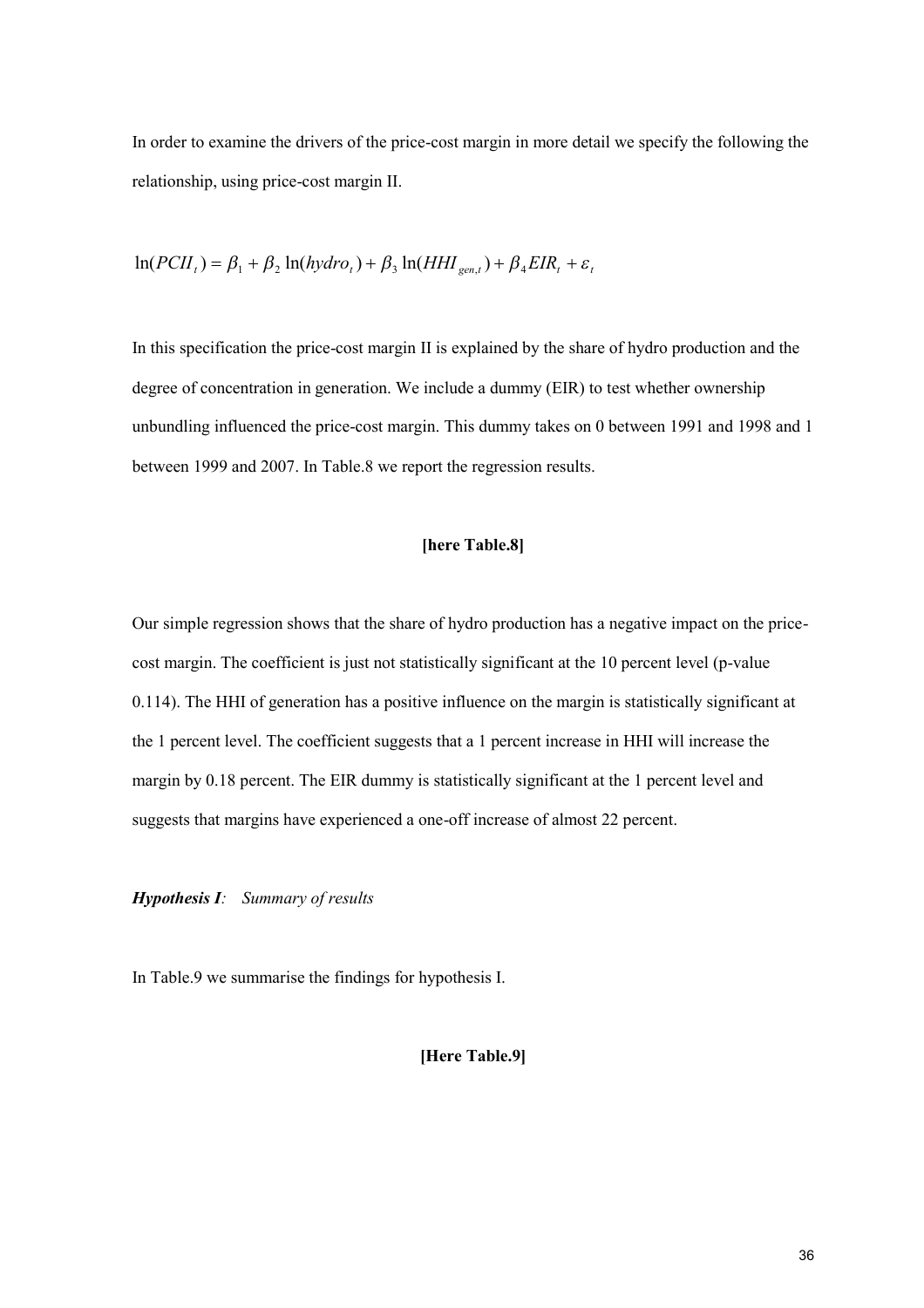The impact of ownership unbundling on competition has been mixed in New Zealand. The national average electricity price has not decreased significantly since 1998, although the variance in prices has. Following ownership unbundling there has been a rapid consolidation amongst the retailers and a reconfiguration of the sector. From vertical integration between retail and distribution, there is now vertical integration between retail and production. With the introduction of deemed profiling and unbundling the market shares on non-incumbent players rose rapidly, but has levelled-off since 2001 following the exit of the only independent retailer, On Energy, from the market. The pricecost margins show a temporary drop between 1997 and 2001 – in line with the temporary increase in competition. However, since 2001 the degree of competition seems to have dropped and the overall margin in the sector has increased. From our simple regression analysis we even find that the margin has increased significantly following unbundling.

When ownership unbundling was proposed there were numerous reactions and estimates of the impact on competition. For example, the Board of Powerco Ltd. stated in their 1998 Annual Report:

*"Separation also raises concerns about asset backing. With their networks gone, electricity retailers without generating facilities have no tangible assets, such as power lines, cables and transformers. These assets currently underpin strong credit ratings which are basic to business, including the ability to trade in the wholesale electricity market and borrow in the debt market at lower interest rates."* <sup>32</sup>

The 1997 Annual Report of Southpower states:

<sup>32</sup> Powerco 1998 Annual Report, pages 7-9.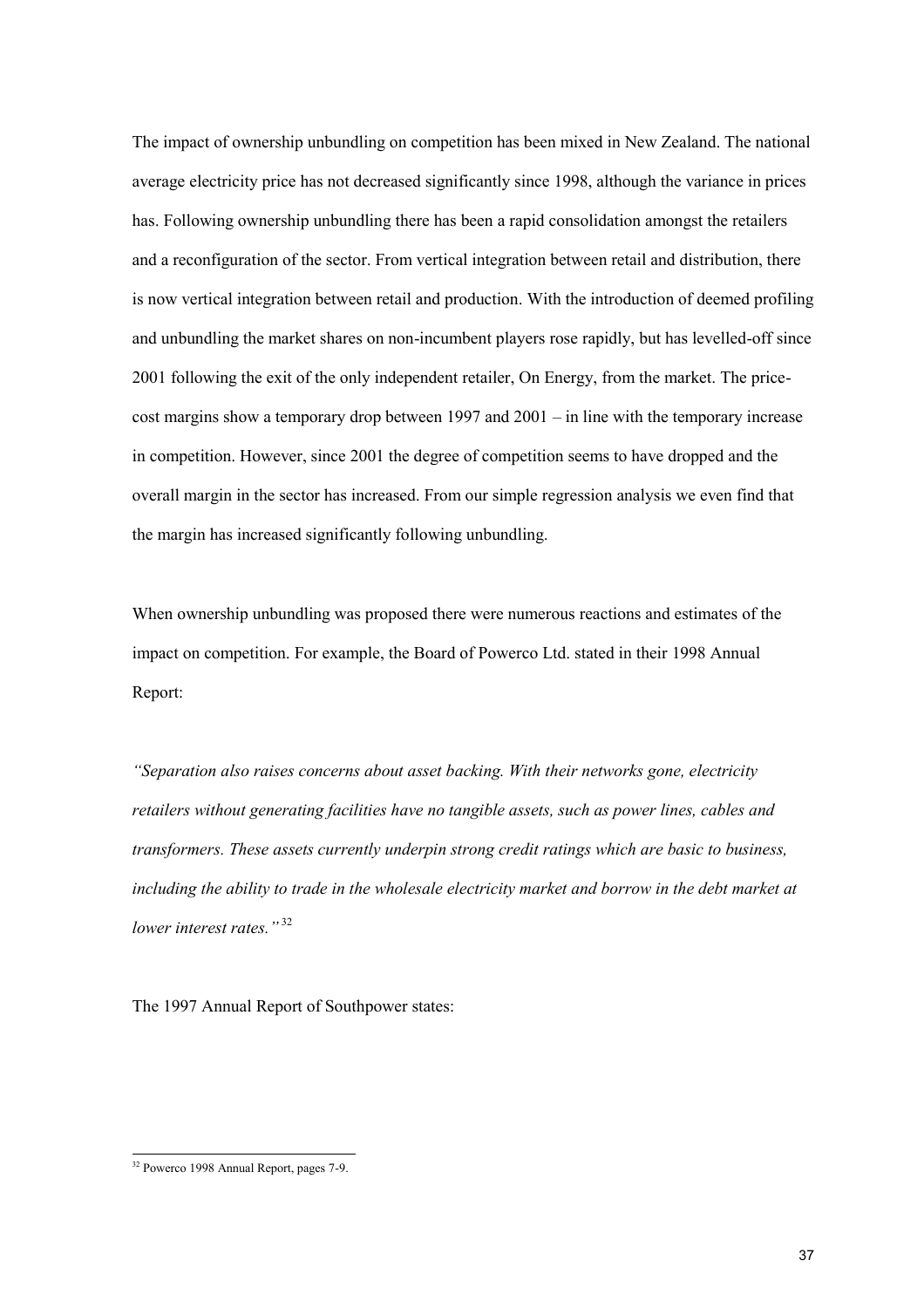"*While mandatory divestment of a business without compensation seems a draconian government policy in this day and age, the Board is comfortable with its general objective to promote competition.*" 33

Southpower goes on to state that:

"*The split of ECNZ into three generating companies able to enter retail trading with the advantage of major asset backing…and a national surplus of generating capacity equivalent to several years' demand growth, will create greater wholesale market competition than previously experienced.*" 34

Orion is also positive. In their 1998 Annual Report they state that:

"*However it [competition] is gathering momentum, and given a little more time the reforms will not only work, but appear to the general public to work, and result in lower electricity prices to endcustomers.*" 35

However, not all parties were convinced that ownership unbundling would have positive effects. In their 1999 Annual Report, UnitedNetworks was critical:

"*It is fair to say the whole industry has been through an evolution that has created confusion for customers, employees, shareholders, and the public alike. The companies have incurred huge restructuring and reestablishment costs. The stated political expectation of immediate price reductions for all consumers was at best naïve and at worst misleading.*" 36

 $33$  Southpower Annual Report 1997, page 13 (network later to become Orion and retail business sold to TransAlta).

<sup>&</sup>lt;sup>34</sup> Soutpower Annual Report 1997, page 14.

<sup>&</sup>lt;sup>35</sup> Orion Annual Report 1998, page 2.

<sup>&</sup>lt;sup>36</sup> UnitedNetworks Annual Report 1999, page 11.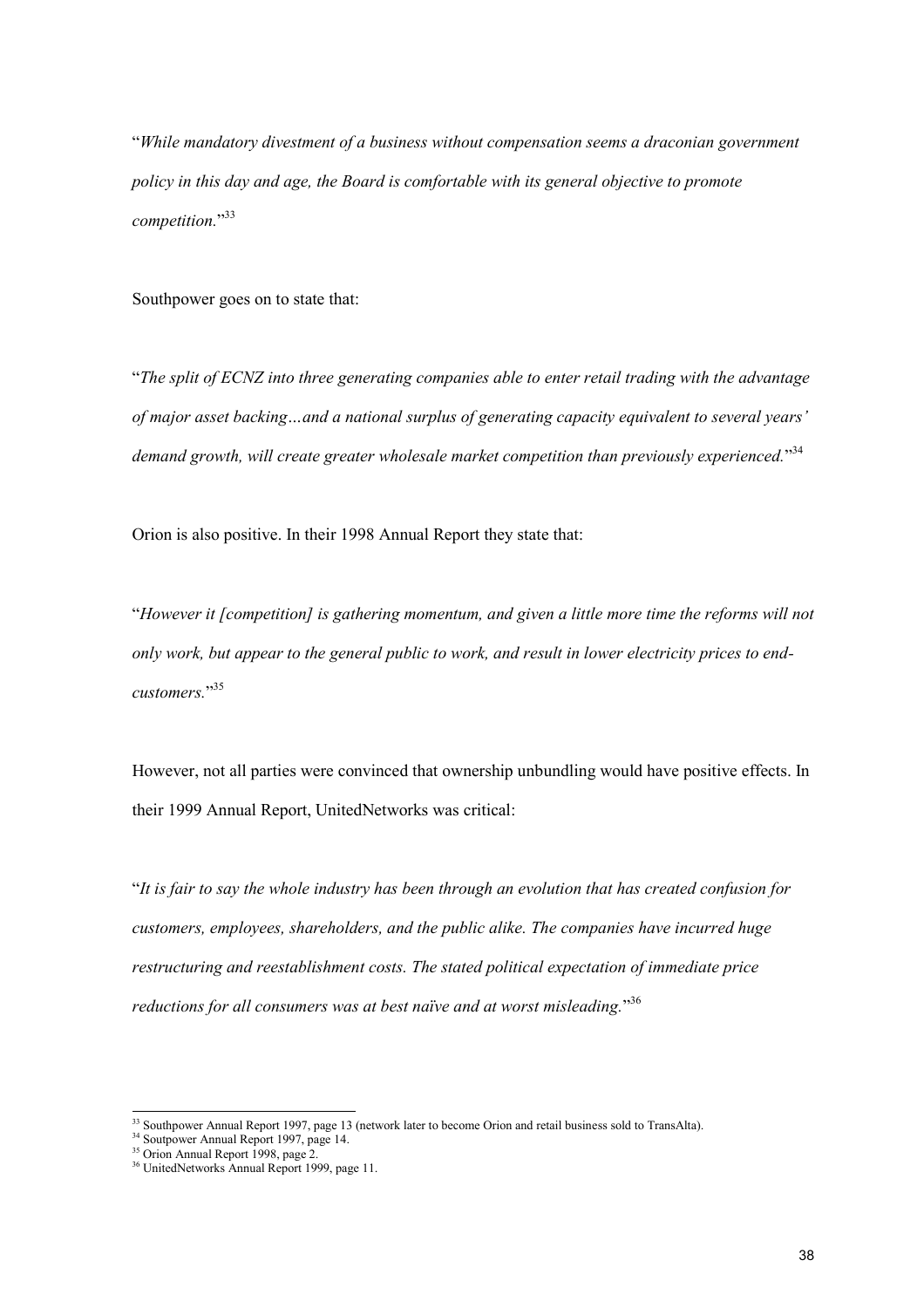Murray and Stevenson (2004, p. 18) report to the Electricity Commission that "customer switching figures seem to have declined and stabilized over a period when prices have been rising" and that "price trends suggest electricity prices are probably higher on average than they would be in a workably competitive market".

*Hypothesis II: As a result of ownership unbundling we expect the quality of networks to improve. II.a. Network losses*

The loss ratio is an indicator of the technical and administrative quality of the network. Technically, transmitting electricity results in losses in the conductor (through heating). This type of electricity loss is called resistive loss and is a physical property of electricity transmission. Resistive losses on a network are difficult to influence in the short term. It is possible to reduce certain losses by using different technology. However, given the long life-cycle of distribution investments it is likely that a fixed loss percentage will remain regardless of ownership unbundling. Administratively, some electricity losses may occur as a result of the misallocation of electricity flows between different retailers and customers using the network. All the electrical flows across the network need to be allocated to the retailers using the network. This allocation is complex, certainly when there are many different retailers and customers can easily switch. Therefore, it is common that a certain percentage of electricity remains unaccounted for and cannot be allocated to a particular retailer. This is referred to as administrative losses.

From Figure.2 we know that the non-incumbent market share increased substantially following ownership unbundling and the introduction of deemed profiling. We would therefore expect that (administrative) losses show an increase between 1998 and 2000 due to the administrative burden associated with the increase in switching. However, *a priori* we expect this to be temporary and to fall back to normal levels once systems and procedures are in place. Figure.4 shows the weightedaverage loss ratio over time.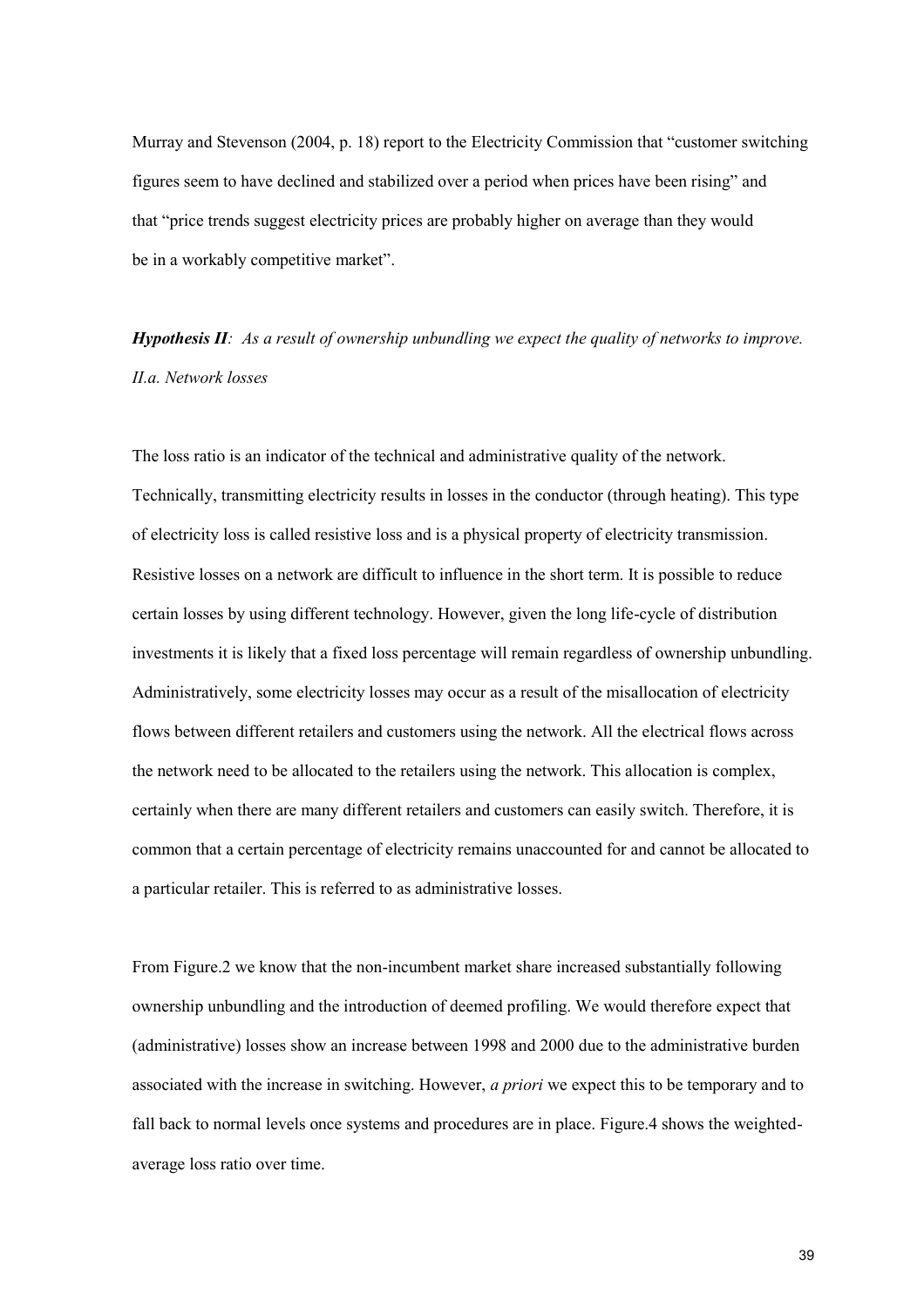# **[here figure.4]**

In Figure.4 we see the weighted average loss ratio increase from 5.4 percent in 1999 to 5.8 percent in 2000 and then back down to 5.3 percent in 2001. This seems to fit our *a priori* hypothesis. The average loss ratio over the whole time period is 5.5 percent and remains relatively stable over time period. The average pre- and post-unbundling do not differ statistically (*t*-value 0.21).

#### *II.b. Capacity utilisation*

Capacity utilisation measures the extent to which the network company uses the available capacity. It measures the difference between the actual utilisation relative to the maximum possible utilisation of the network. The greater the capacity utilisation, the more efficient the network company is using its network to serve its customers. However, given the need to continuously meet supply and demand in electricity, it is also necessary to have some reserve margin in the capacity. The peak pattern in electricity consumption also means that average capacity utilisation figures for electricity networks may seem low. We expect that capacity utilisation will naturally increase over time as the electricity consumption per connection increases and the investments in networks are "lumpy". In the case of unbundling, we would expect that capacity utilisation increases following unbundling. Network companies will become more efficient and thus will exploit their network more than in the integrated situation. Figure.5 shows the weighted-average capacity utilisation over time.

## **[here Figure.5]**

Figure.5 shows an increasing capacity utilisation over time. It seems that capacity utilisation decreases between 1997 and 1999 and then shows an upward trend. There is no statistical difference however between the average pre- and post-unbundling (*t*-value 1.54).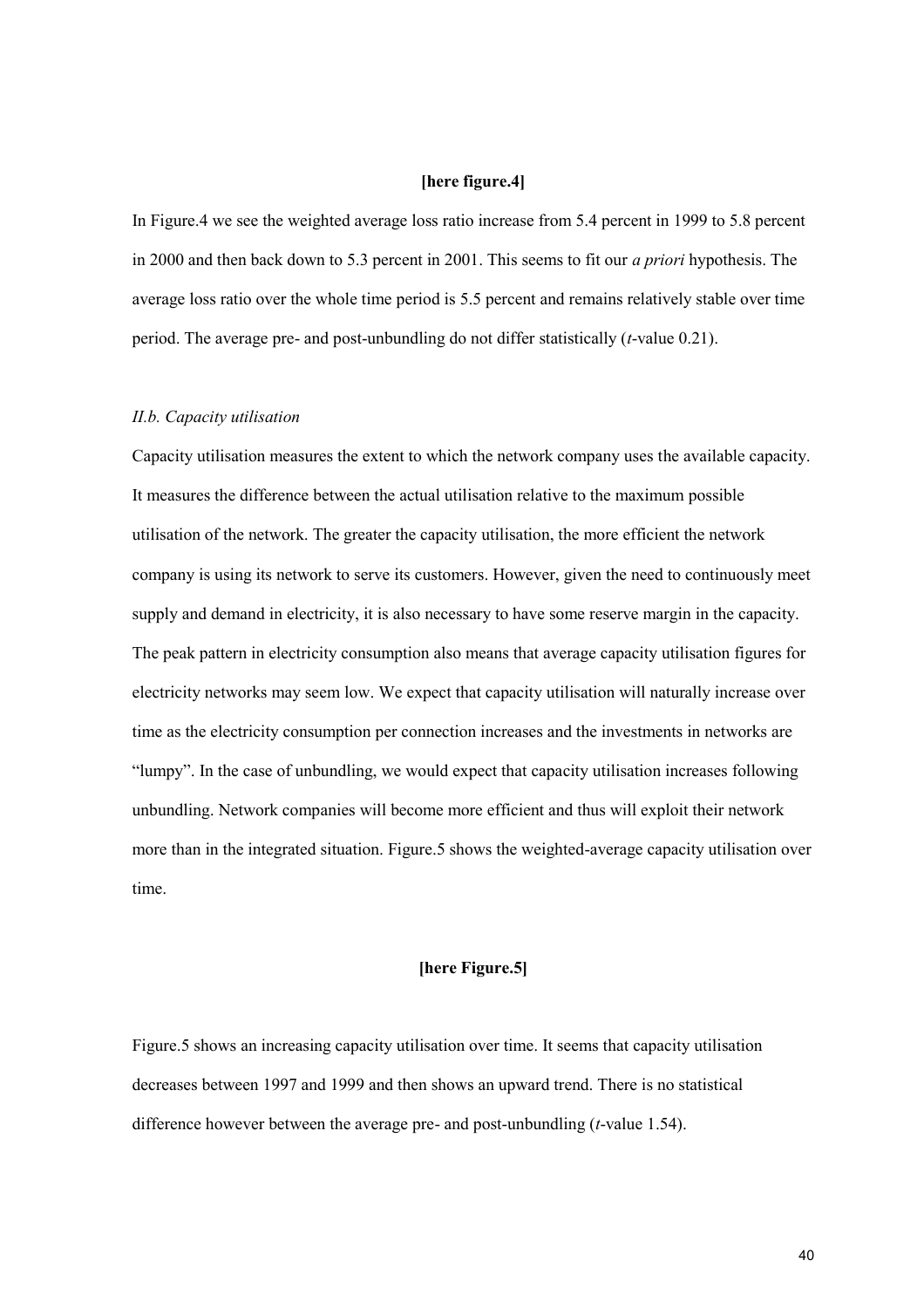#### *II.c.d.e. SAIDI, SAIFI and CAIDI*

The most common quality measures for electricity networks are outages. This is directly noticed by customers. There are three outage indicators: (i) System Average Interruption Duration Index (SAIDI), (ii) System Average Interruption Frequency Index (SAIFI), and (iii) Customer Average Interruption Duration Index (CAIDI).

SAIDI is the most commonly used measure of outages. It measures the average annual number of minutes a retail customer is without service. It is calculated by dividing the sum of all customer interruption durations by the number of customers served. SAIFI measures the number of interruptions per year and is calculated by dividing the total number of interruptions by the number of customers served. Whereas SAIDI measures the minutes without power, SAIFI measures the number of times without power. CAIDI is calculated by dividing SAIDI by SAIFI and gives the average outage duration that any given customer would experience. It can therefore be viewed as a proxy for the average restoration time. *A priori*, we expect the quality of the networks to increase following ownership unbundling. Figures.6, 7, and 8 show the development of SAIDI, SAIFI and CAIDI over time respectively.

# **[here Figures.6,7,8]**

SAIDI demonstrates a sharp decrease following ownership unbundling and a sharp increase in 2007. SAIFI shows a longer term downward trend, whereas CAIDI remains relatively stable with the exception of 2007, where there is also a similar sharp increase as with SAIDI. SAIDI increases from 134.3 minutes lost in 2006 to 195.0 minutes lost in 2007. SAIDI for Orion (with a 10 percent market share weighting) increases from 59 minutes in 2006 to 150 minutes in 2007. In Orion's 2007 Network Quality Report an extreme snow storm is cited as the reason behind the sharp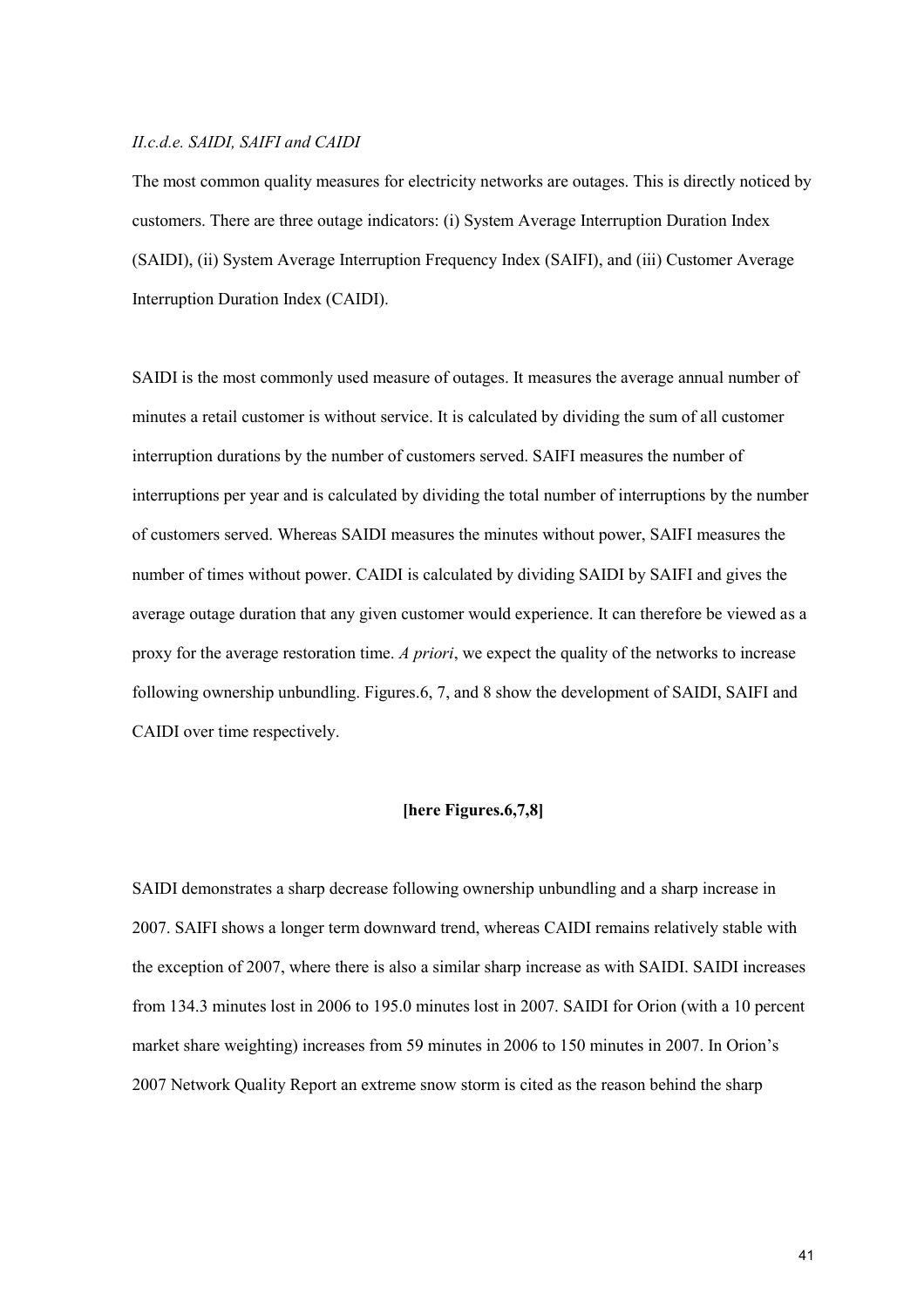increase in SAIDI.<sup>37</sup> According to this report SAIDI for Orion without the snow storm would have been 45 minutes. Likewise Vector states in their 2007 Electricity Information Disclosure that "*the increase is mainly due to a Transpower outage on 12 June 2006 and other extreme events.*" (Vector Electricity Information Disclosure 2007, page 28). This is the same day as the extreme snow storm mentioned by Orion.

The weighted average SAIDI pre-unbundling was 191.4 minutes, whereas post-unbundling it was 136.2 and excluding 2007 128.9 minutes. The difference between the average SAIDI preunbundling and post-unbundling (including 2007) is statistically significant at the 1 percent level  $(t$ -value 3.88).<sup>38</sup>

The weighted average SAIFI pre-unbundling was 2.7, whereas post-unbundling it was  $1.8<sup>39</sup>$  The difference between average SAIFI pre-unbundling and post-unbundling is statistically significant, with a *t*-value of 7.72.

The weighted average CAIDI (average restoration time) pre unbundling was 71.8 minutes, whereas post unbundling it was 75.1, and excluding 2007 70.8 minutes. The difference between the average restoration time pre- and post-unbundling is not statistically different (t-value 0.47 with 2007 and 0.36 without 2007).

Based on the empirical evidence we can conclude that both SAIDI and SAIFI have been lower following unbundling in 1998. However, we cannot test whether there is a casual relationship between the two. That is to say, we cannot state that as a result of ownership unbundling quality has improved. We can only observe that quality has improved following unbundling.

<sup>&</sup>lt;sup>37</sup> The report states: "The June 2006 snow storm was the worst weather event to affect the rural Canterbury electricity network in more than three decades, causing extensive damage to our network and cutting power supplies to thousands of rural residents" and "Canterbury has had big snow storms in the past, but what made the 2006 storm particularly severe was the type of snow that fell. It was a 'wet' snow – a heavy mixture that weighed down lines, poles and trees. As a result, we had widespread faults on our system which disconnected around 8,000 rural customers on the morning of Monday 12 June." page 6.

<sup>&</sup>lt;sup>38</sup> Excluding 2007 increases the statistical significance substantially and the t-value becomes 6.80.

<sup>&</sup>lt;sup>39</sup> Excluding 2007 does not alter the average substantially as SAIFI measures frequency rather than duration.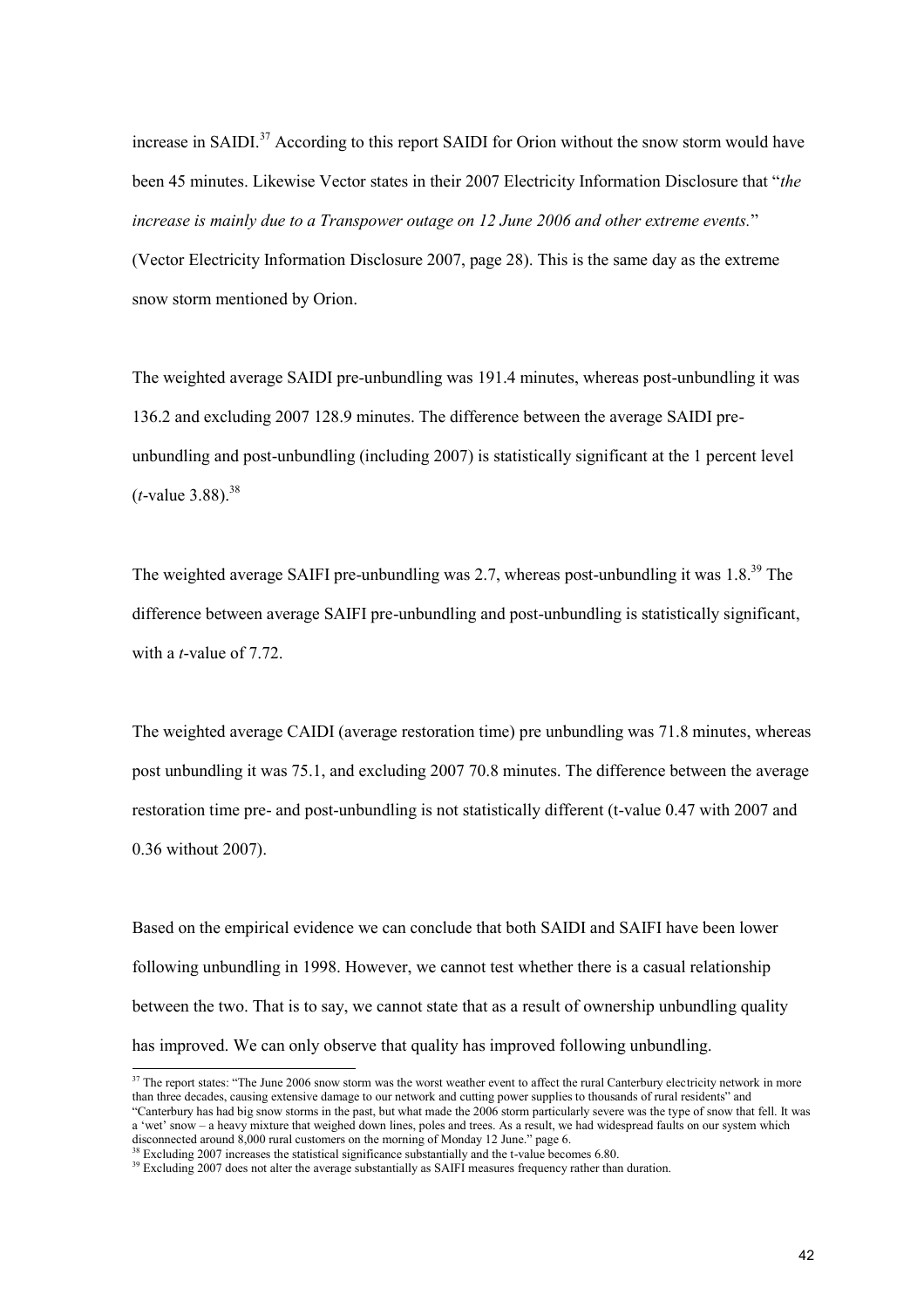#### *II.c.d.e. Quality variance*

As a result of unbundling we do not only expect the quality of the networks to increase, but we also expect the quality to be more consistent. In other words, we expect fewer fluctuations in the quality. To examine whether the consistency has increased we measure the variance pre- and postunbundling. We look at SAIDI, SAIFI and CAIDI only. In the case of SAIDI the variance has increased from 41.7 pre-unbundling to 752.8 post-unbundling. For SAIFI the variance has decreased from 0.058 pre-unbundling to 0.028 post-unbundling. CAIDI on the other hand also shows an increase in variance from 16.3 pre-unbundling to 181.5 post-unbundling.

It seems that the fluctuations in quality have increased following unbundling. However, there are only four data points pre-unbundling (1995-1998), which might influence the accuracy of the variance measure pre-unbundling.

#### *Hypothesis II: Summary of results*

In Table.9 we summarise the findings for hypothesis II.

## **[here Table.9]**

On balance it seems that quality has improved since ownership unbundling. The two main indicators of quality, SAIDI and SAIFI, are statistically significantly lower post-unbundling. This suggests that ownership unbundling has had positive effects on quality. However, we have not tested whether there is a casual relationship between the two. Furthermore, the results need to be treated with care as investments in distribution networks can take a long time to actually impact the underlying quality of the network. It is therefore possible that the time period over which we are measuring quality changes is too short to draw any definitive conclusions. Ideally, investment behaviour would need to be measured to assess the impact of ownership unbundling.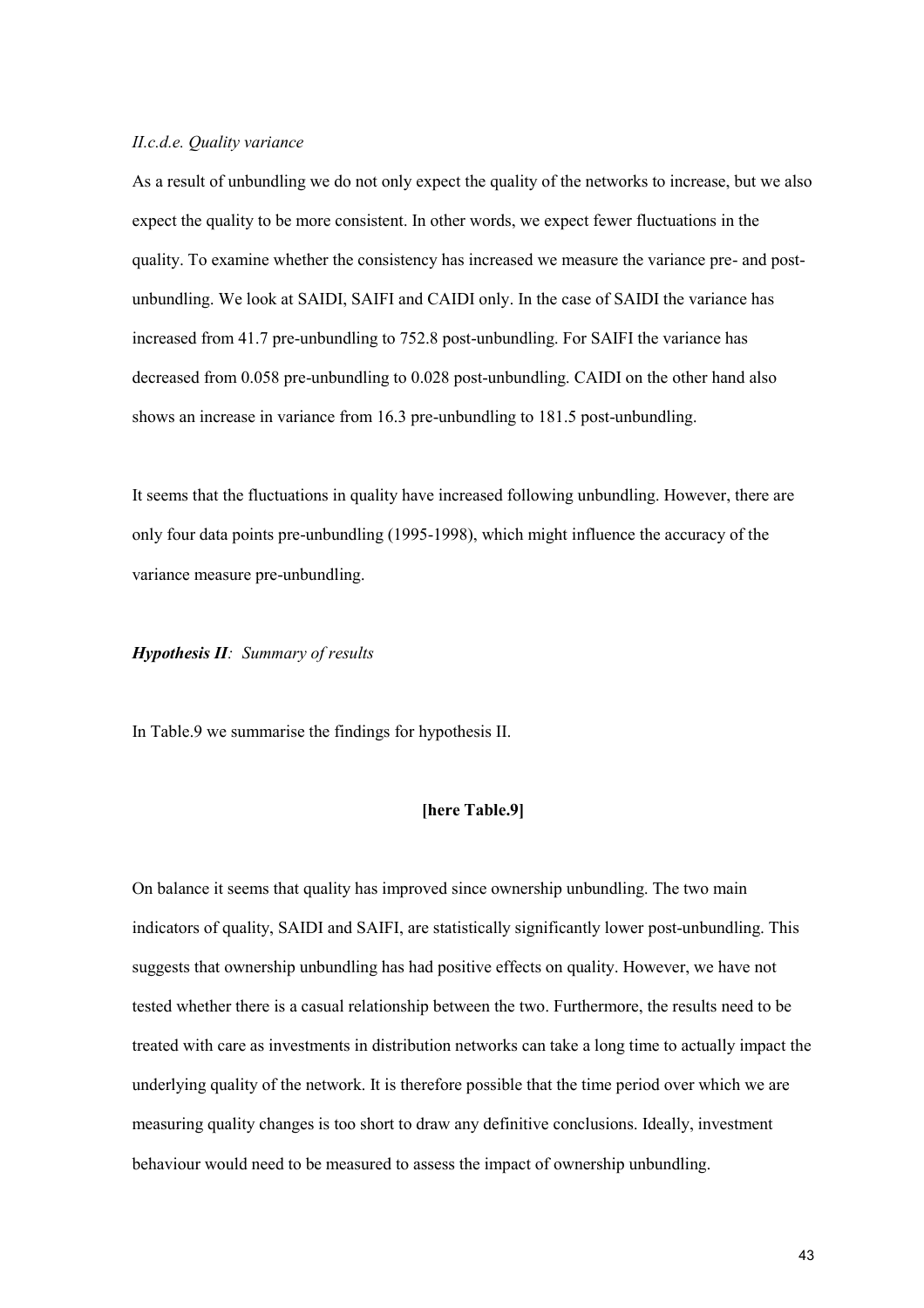# *Hypothesis III:As a result of ownership unbundling we expect one-off transaction costs but subsequently lower unit costs.*

#### *III.a. One-off costs*

We expect that as part of the structural separation between commercial and network activities companies will be faced with one-off restructuring costs. The 1999 annual reports of the larger ESAs reported substantial costs associated with the EIR. We have examined the annual reports of Powerco, Vector, and United Networks. All three companies report losses as a result of, *inter alia*, the forced sale of electricity contracts associated with the retail business. Some of these costs can be seen as transfers rather than real costs. However, in the absence of ownership unbundling these contracts would not have been transferred at prices below their value to their initial owners. In Table.7 it can be seen that the total cost incurred by Powerco, Vector, and United Networks in 1999 was NZ\$ 102.8mln (1999 prices). Assuming that these three companies are representative for the total one-off restructuring costs incurred in the sector, we can scale up the costs according to their combined market share. This implies a total one-off cost to the sector of NZ\$ 210.6 mln (1999 prices) or NZ\$ 267.3 mln (2007 prices). This is equivalent to NZ\$ 237 per customer (2007 prices).

## *III.b. Structural costs*

*A priori*, we expect ownership unbundling to have a positive impact on the underlying cost structure of the network companies. Three effects could take place that we would want to examine. First, there may be a one-off reduction in the level of operational costs due to unbundling. Therefore, unbundling structurally influences the level of average costs at the time of unbundling but does not alter the path of average costs over time (i.e. there is a simple shift in the cost curve but the slopes before and after unbundling do not change). Second, unbundling could structurally change the development of unit costs over time – thus altering the path of average costs over time (i.e. the slope term changes after unbundling). Finally, it is possible that both effects take place. That is to say, at the time of unbundling there is a one-off downward correction in average costs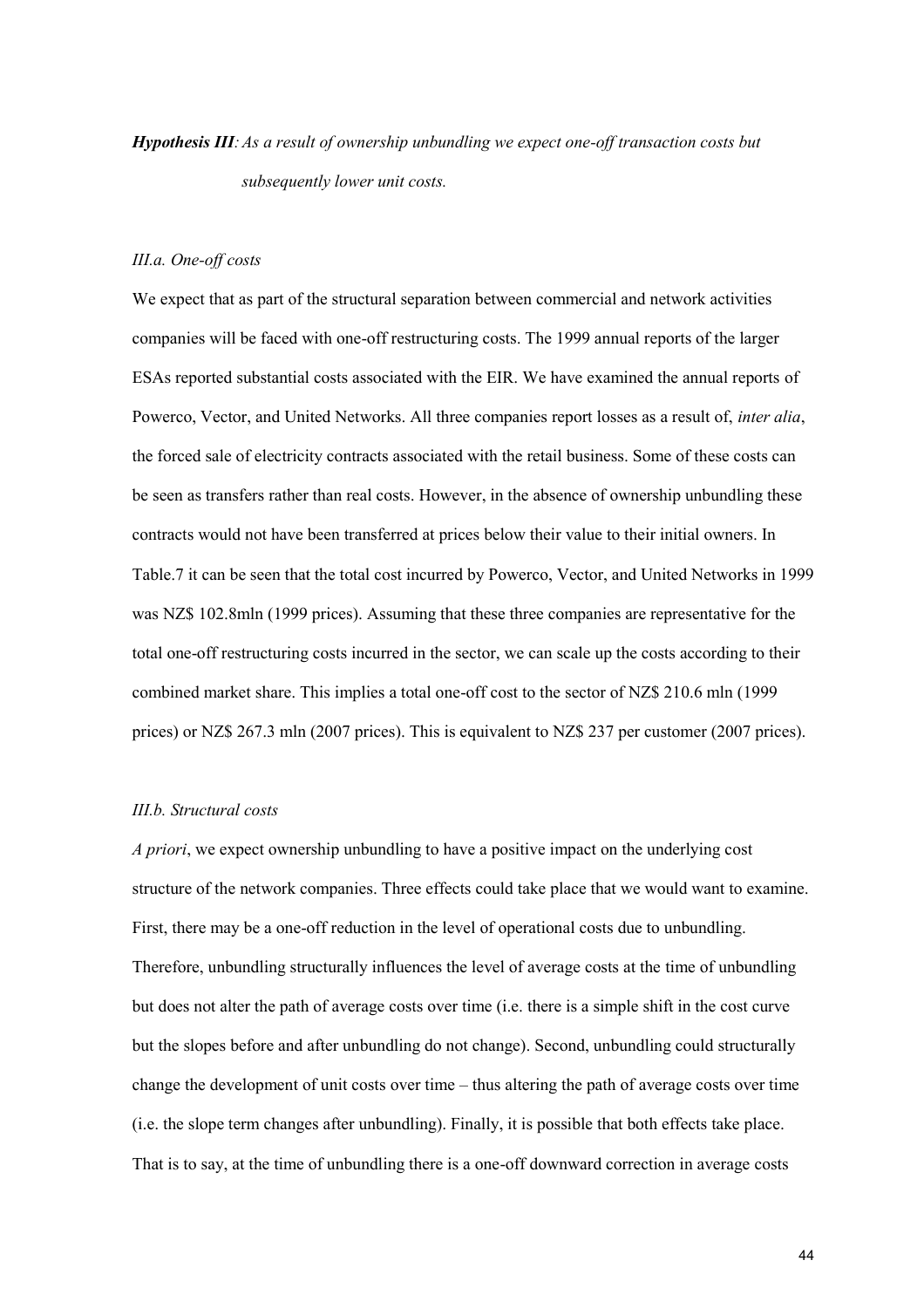and the subsequent development of average costs over time is significantly different from the development of average costs before unbundling. We do not account for non-network cost effects in generation or retail.

Table.6 shows that the total operational cost increased at a compound annual rate of 2.8 percent, whilst the units distributed and customers grew at a compound annual rate of 5.7 percent and 5.1 percent respectively. As a result the operational costs per unit distributed and per customer decreased at a compound annual rate of 2.7 percent and 2.2 percent respectively.<sup>40</sup> In Figure.9 the development of unit costs over time is shown.

## **[Here Figure.4]**

Figure.9 shows a sharp fall in unit costs between 1998 and 2001 by approximately 31 percent following the EIR. It seems that some extra operational costs were made in the run-up to the ownership unbundling in 1998 as the unit cost is higher than the previous two years (approximately 8 percent). The average price between 1995 and 1998 was NZ\$ 0.021 and between 1999 and 2007 NZ\$ 0.016 (a 24 percent reduction). This difference is statistically significant (*t*-value 4.97). *Prima facie* therefore it seems that ownership unbundling in 1998 was beneficial by driving down unit operational costs.

However, the decrease in average operational unit costs could also have been (partly) the result of (i) scale economies and consolidation, and (ii) general technological progress. There have recently been a number of sophisticated studies that have attempted to examine economies of scale in distribution. There have been studies on the economies of scale in Sweden (Hjalmarsson and Veiderpass, 1992), Norway (Salvanes and Tjotta, 1998), England and Wales (Burns and Weyman-

<sup>&</sup>lt;sup>40</sup> As the growth in customer numbers is similar to the growth in units distributed, we will focus on the latter for the remainder of the analysis.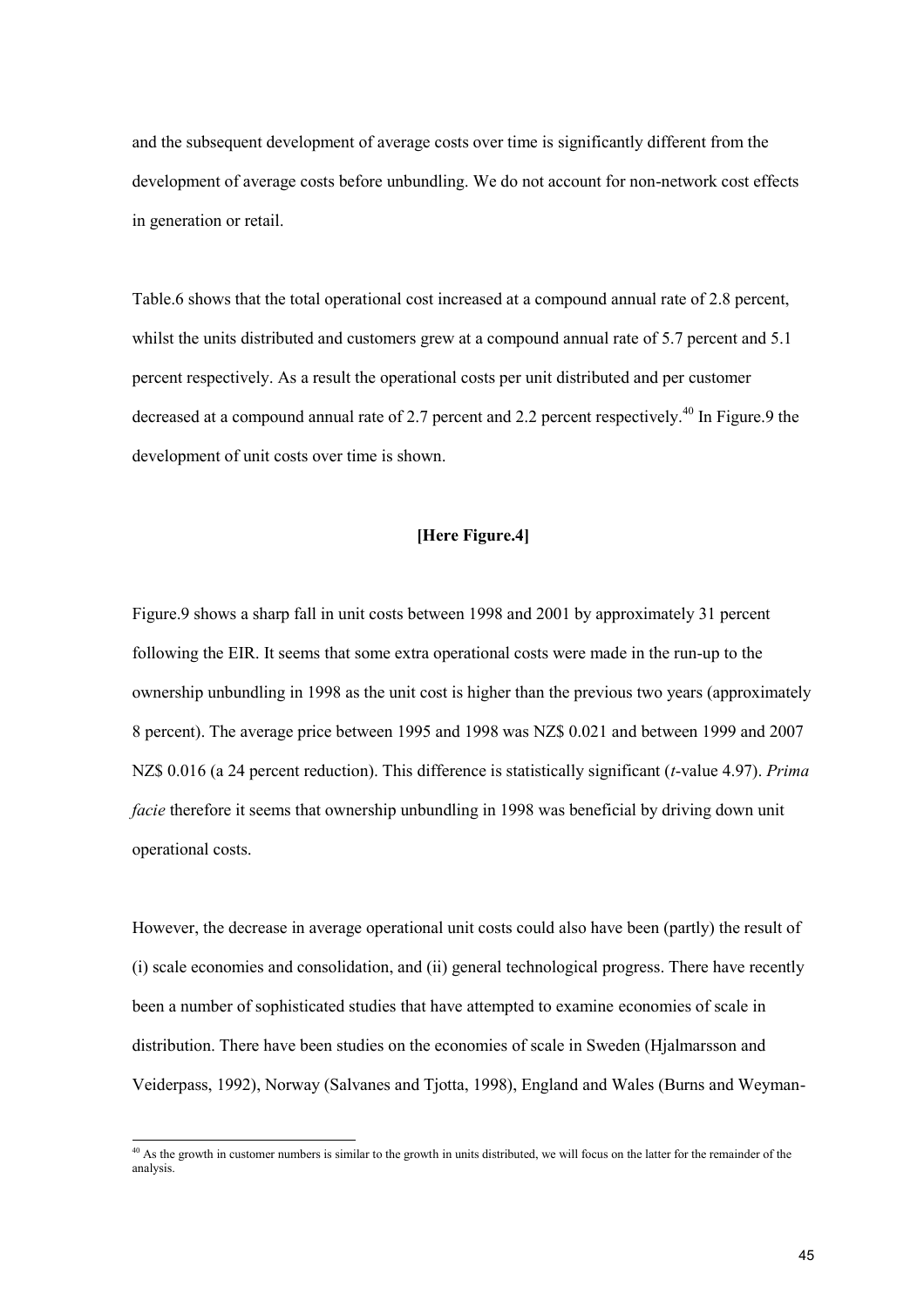Jones, 1996), Switzerland (Filippini, 1996), Canada (Yatchew, 2000), and New Zealand (Giles and Wyatt, 1993). All these studies find evidence of scale economies in distribution. Interestingly, the New Zealand distribution system exhausts the economies at relatively modest scale, while others have more persistent economies.

In the New Zealand study Giles and Wyatt report that as far back as 1959 there were proposals for 26 network companies (down from the then 83 ESAs). Their empirical analysis using data from 60 ESAs from 1986/87 shows that there are economies of scale. Using a translog cost model they estimate an elasticity of cost with respect to output of 0.661, implying that a 1 percent increase in output at the firm level results in only a 0.66 percent increase in costs.

It is therefore likely that part of the efficiency improvement can be attributed to the rapid consolidation in the sector following ownership unbundling. In 1995 there were 43 network companies with an average size of 555 GWh distributed. By 2007 however were just 28 network companies left with an average size of 1,083 GWh distributed. The average size of the companies doubled in 12 years. Figure.10 shows the HHI index over time for the network companies.

## **[Here figure.10]**

Figure.10 shows that the HHI increases from 670 in 1995 up to 1640 in 2007. The sharp decrease in unit costs following the ownership unbundling in 1998 seems to have occurred as the network sector consolidated.

We wish to examine the impact of ownership unbundling on unit operational costs but account for scale effects and technological progress. We therefore specify a cost function and use the panel dataset of 28 companies between 1995 and 2007 to examine the effect of the EIR. A standard cost function, following Kwoka (2005a, b), would take the following form: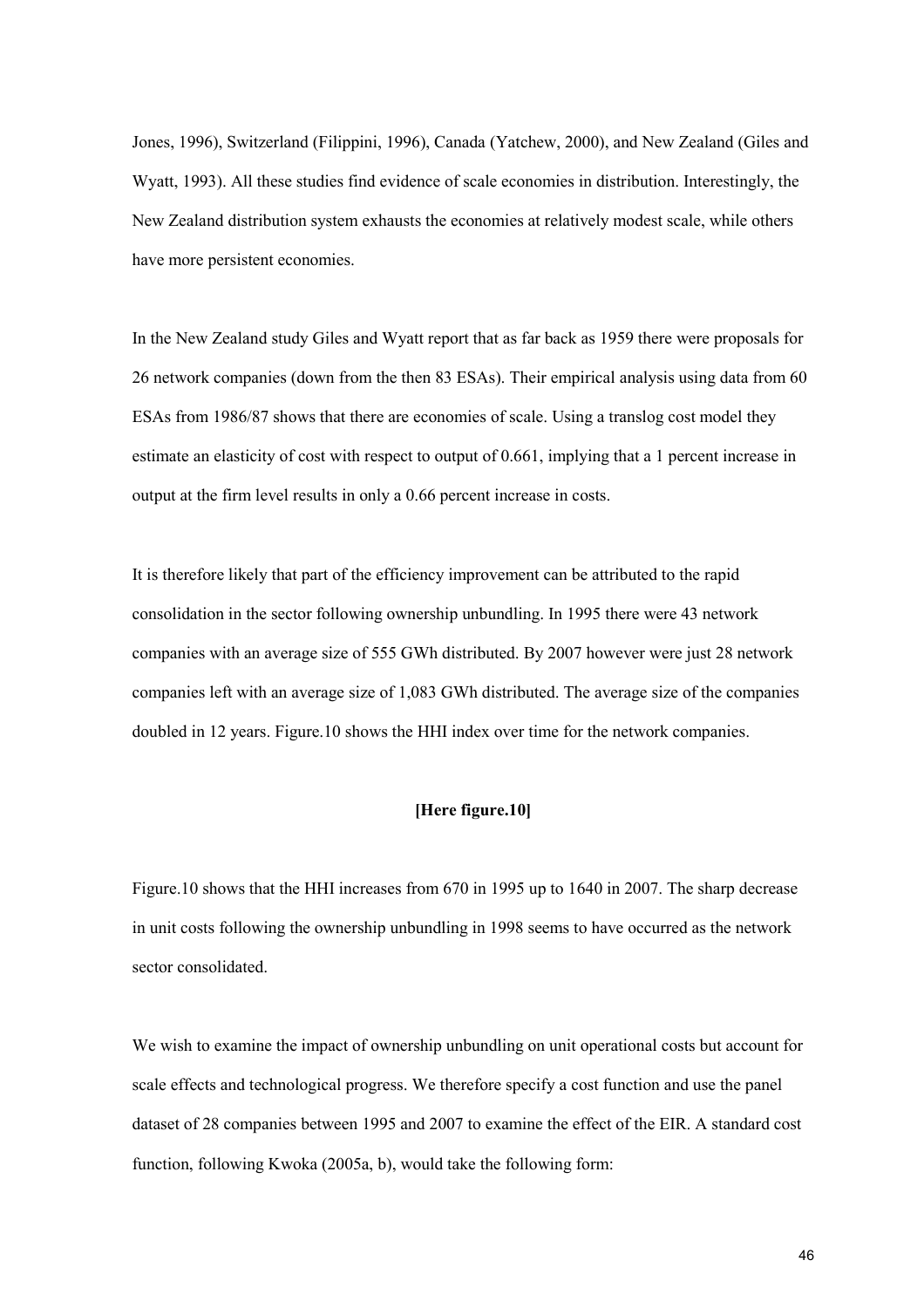$$
C_D=C_D(Q_D,P_D,X_D)
$$

Where  $C_D$  denotes distribution operational costs,  $Q_D$  denotes distribution output,  $P_D$  denotes factor prices, and  $X_D$  denotes exogenous factors that affect distribution costs. It is common to define output  $(Q_D)$  as the units distributed  $(U_D)$ . However, distribution costs can also be a function of transformer capacity  $(T_D)$ , customer numbers  $(N_D)$  and the size of the network  $(L_D)$ . Given the likely correlation between the units distributed, number of customers, and transformer capacity, inclusion of any one of the variables will capture the impact of scale of distribution costs. The impact of customer numbers and network length can be combined as connection density to capture an often cited driver of distribution costs beyond the control of management (i.e. an exogenous factor). Connection density influences the cost structure in two ways. Greater customer numbers increase servicing and administrative costs, while larger territories with greater network length directly affect infrastructure costs. We therefore include connection density  $(D_D)$  into the cost function as an exogenous variable, defined as:

$$
D_D = \frac{N_D}{L_D}
$$

The quality of the network may also influence the underlying cost structure of the network business. Lower quality networks could result in higher operational costs. We include an additional variable  $SAIDI<sub>D</sub>$  to capture differences in underlying quality that could affect cost levels.<sup>41</sup> The consolidation of the sector from 43 to 28 ESAs is possibly an additional cost driver for distribution costs. Our dataset includes the companies present in 2007 (28 in total) and includes the data from the companies that were taken over or that merged over time. Thus, the increase in concentration is

<sup>&</sup>lt;sup>41</sup> SAIDI stands for System Average Interruption Duration Index and measures the average annual number of minutes a retail customer is without electricity. service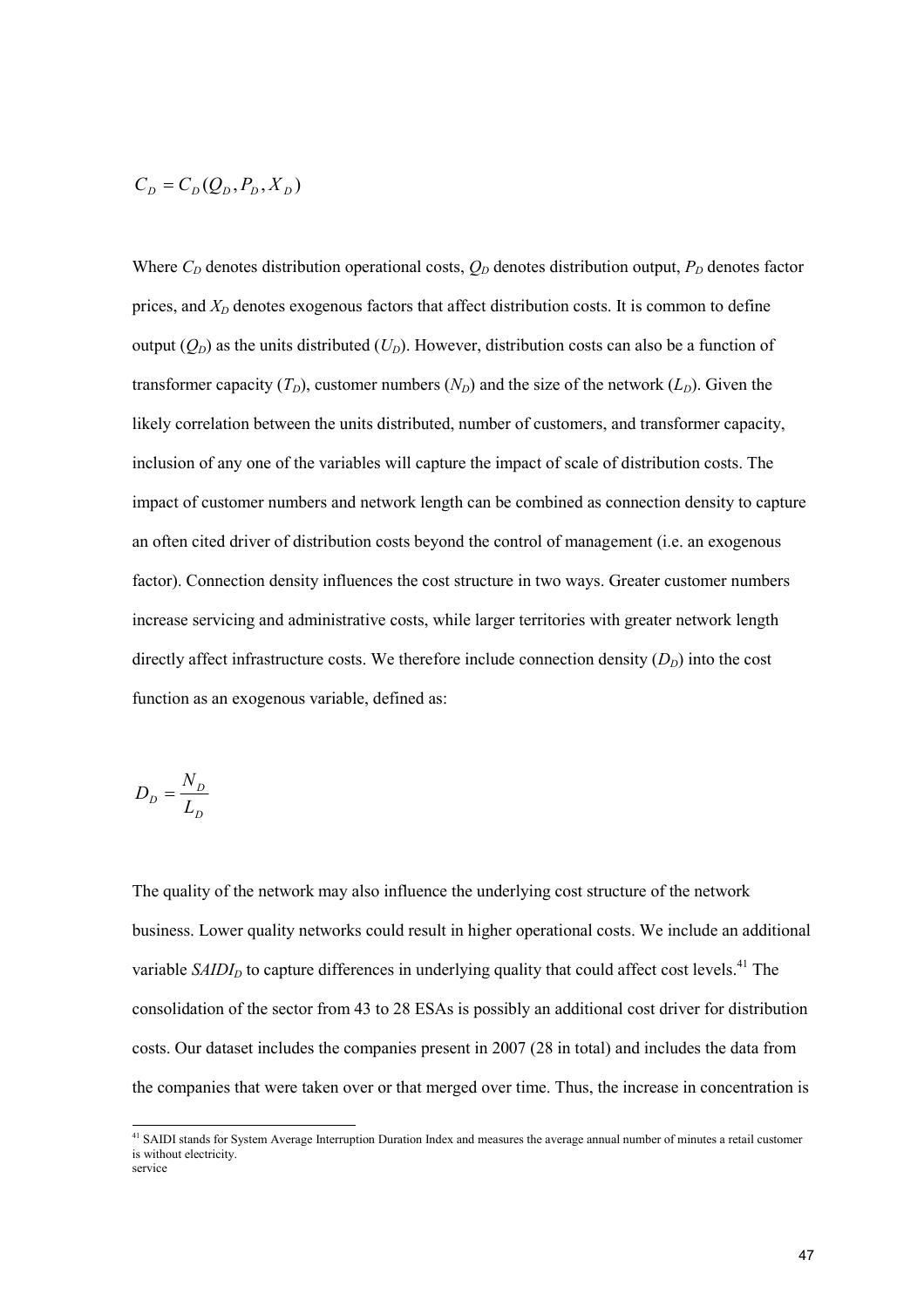implicitly included in the data. Finally, we include two dummies. One trend dummy (*Trend<sub>D</sub>*) to capture technological change over time and one unbundling dummy  $(EIR<sub>D</sub>)$  to capture the introduction of ownership unbundling. This gives the following panel Cobb-Douglas cost specification:

 $\beta_{11} EIR_{ii}$ .  $ln(SAIDI_{ii}) + \beta_{12} Trend_{ii}$  $\beta_7 \ln(D_{ii})^2 + \beta_8 \ln(SAIDI_{ii})^2 + \beta_9 EIR_{ii}. \ln(U_{ii}. T_{ii}) + \beta_{10} EIR_{ii}. \ln(D_{ii}) +$  $\ln(C_{ii}) = \beta_1 + \beta_2 \ln(U_{ii}, T_{ii}) + \beta_3 \ln(D_{ii}) + \beta_4 \ln(SAIDI_{ii}) + \beta_5 EIR_{ii} + \beta_6 \ln(U_{ii}, T_{ii})^2 +$ 

Where *i* denotes the company and *t* denotes the year. The model includes multiplicative dummy variables to test whether the slope coefficients change as a result of ownership unbundling. We have further specified a quadratic cost function as opposed to a translog specification. Here we implicitly assume that there is only one output  $(U_D \text{ or } T_D)$ , rather than multiple outputs without substitution possibilities, and that the other factors are exogenous  $(X_D)$ . Both the quadratic and translog cost functions have been used in the literature to estimate cost functions, where the two specifications make different assumptions about the homogeneity of input prices. We assume that factor prices are the same for all the companies in our sample (and therefore exclude them from our analysis) and are therefore less concerned with the quadratic or translog specification.

Panel data allows the regression analysis to cover both a spatial and temporal dimension. The spatial analysis examines the cross-sectional data, whereas the temporal examines the periodical data. In other words, panel data analysis allows a number of companies (in our case 28) to be followed over a number of years (in our case 13 years). This also implies that corrections may be necessary for the non-spherical disturbances that occur in cross-sectional and time-series regressions, heteroskedasticity and autocorrelation respectively.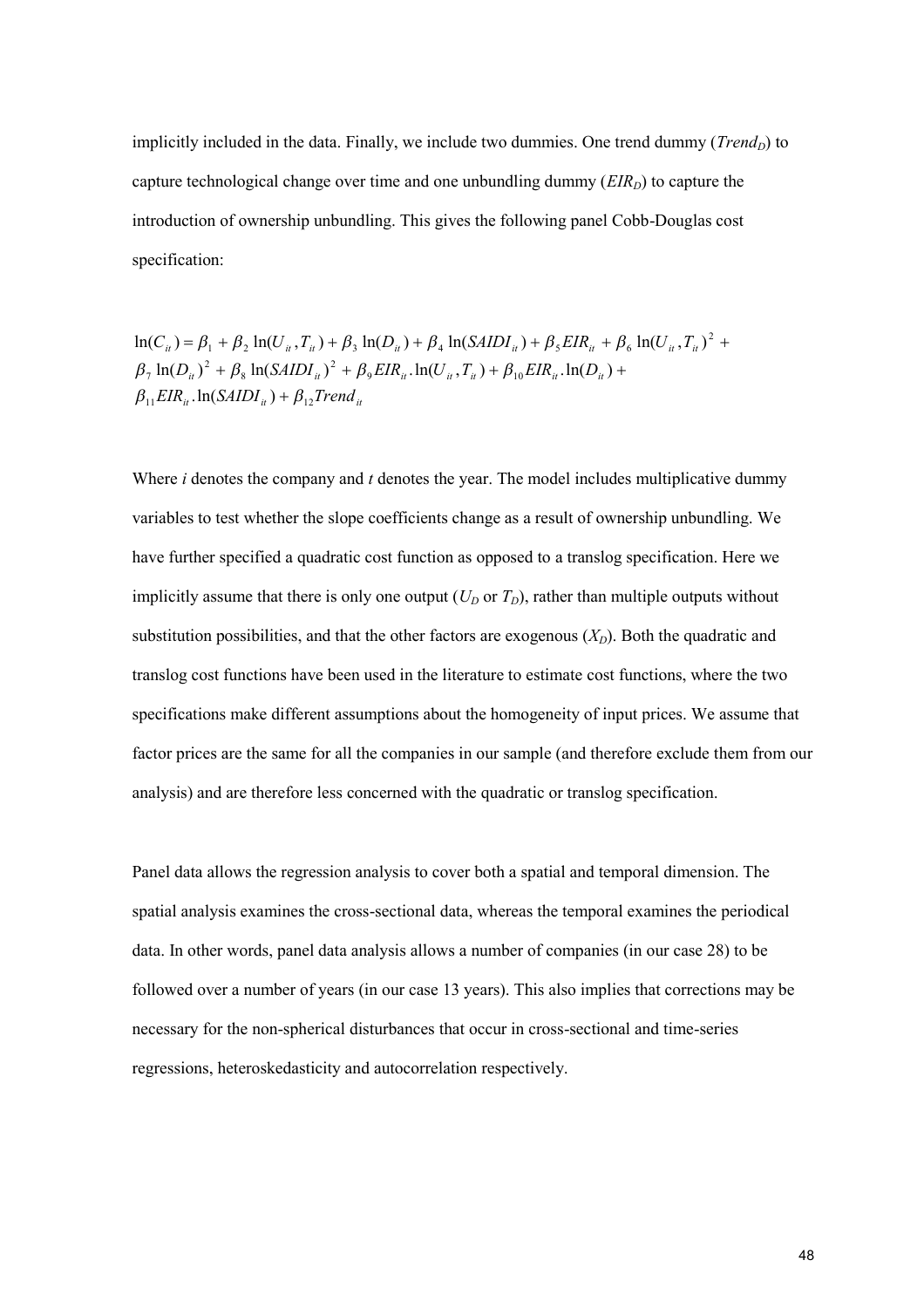The two most commonly applied panel data analytical models are fixed effects models and random effects models.<sup>42</sup> In the fixed effects models the intercepts between the cross-sectional units (in our case the companies) are assumed to differ. Thus, although the assumption is made that are no significant temporal effects, there are significant differences between the constant terms of the companies. This could be the case e.g. if the companies operate in different conditions. Because fixed effects estimators depend only on deviations from their group means, they are sometimes referred to as within-groups estimators (Davidson and MacKinnon, 1993). The main disadvantage of fixed effects models is that in the case of many cross-sectional units it may require a substantial amount of dummy variables in the specification – this dummy requirement reduces the available degrees of freedom and thus the statistical power of the model.

In the random effects models the model has a random constant term. In this case the assumption is made that there is no correlation between the unobserved company-specific random effects and the regressors. Using a random effects model is more powerful and parsimonious as it does not require additional dummies. However, if there is correlation between the unobserved company-specific effects and the regressors, the random effects model would be inconsistently estimated and the fixed effects model would be more suitable.

*A priori*, we assume that there are unobserved company-specific effects, such as other environmental variables (besides connection density), that could influence the underlying cost structure. We therefore specify the panel cost model with fixed effects and test whether a random effects model can be applied.

Table.11 reports the results from our panel data regression. The results we present follow a specification and model search. We observed a high degree of multicollinearity between the standard regressors and the dummy multiplicative regressors. Given our sample size we were

 $42$  See Greene (2003) for an overview of panel data analytical models.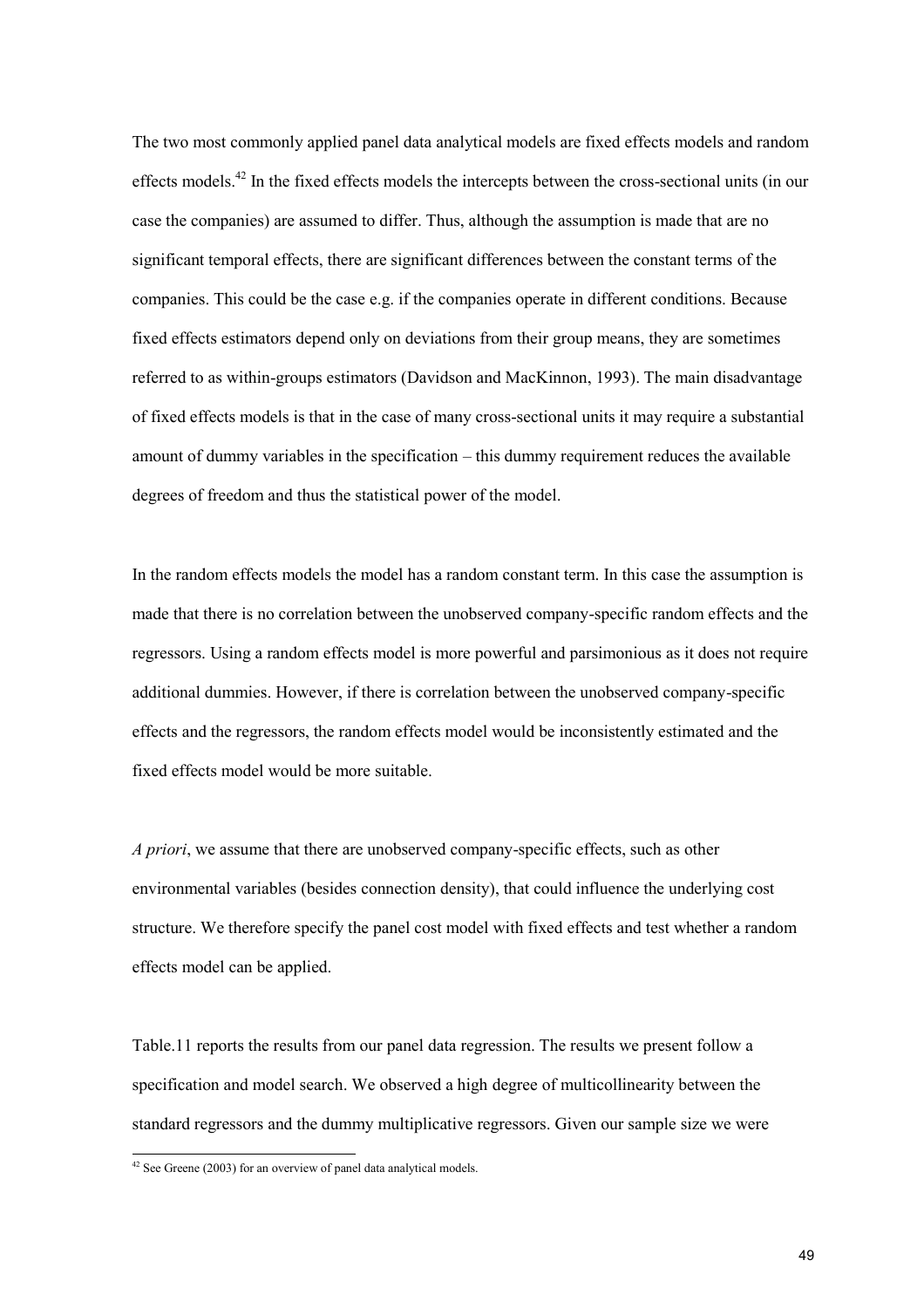forced to exclude these regressors. The quadratic regressors were found to be statistically insignificant and were dropped. Given the high degree of correlation between customers, output and transformer capacity, we chose to use transformer capacity.

## **[Here Table.11]**

Table.11 reports four panel regressions. In the columns two and three of Table.11 we report both a fixed and random effects panel regression correcting for possible autocorrelation and heteroskedasticity using the cluster function to get robust standard errors. The results from the Mundlak test are reported. The Mundlak test is a statistical test between fixed and random effects model specifications.<sup>43</sup> The p-value for the Mundlak test is 0.350, meaning that we cannot distinguish between the fixed and random effects specifications. In this case the random effects model is preferred given the higher degree of statistical efficiency. However, given the fact that we are using time series data there is possibly some form of autoregression. To correct for this effect we specify the panel regression to account for first order autoregression (AR(1)). Columns four and five report these panel regression results. The rho measures the degree of autoregression in the dataset. The value is 0.506, suggesting some autoregression. For the two panels we again test whether we can use the random effects specification. The Mundlak test shows a p-value of 0.101, which is just not statistically significant at the 10 percent level. For the discussion of the results we focus on the random effects model corrected for autoregression (order 1) and those coefficients that are statistically significant.

The coefficient on transformer capacity is statistically significant at the 1 percent level and is less than one, suggesting there are economies of scale in the network business. In other words, a 1 percent increase in transformer capacity (to meet an output increase for example) results in a 0.82

<sup>&</sup>lt;sup>43</sup> See Mundlak (1978); the Mundlak test is similar to the Hausman test between fixed and random effects.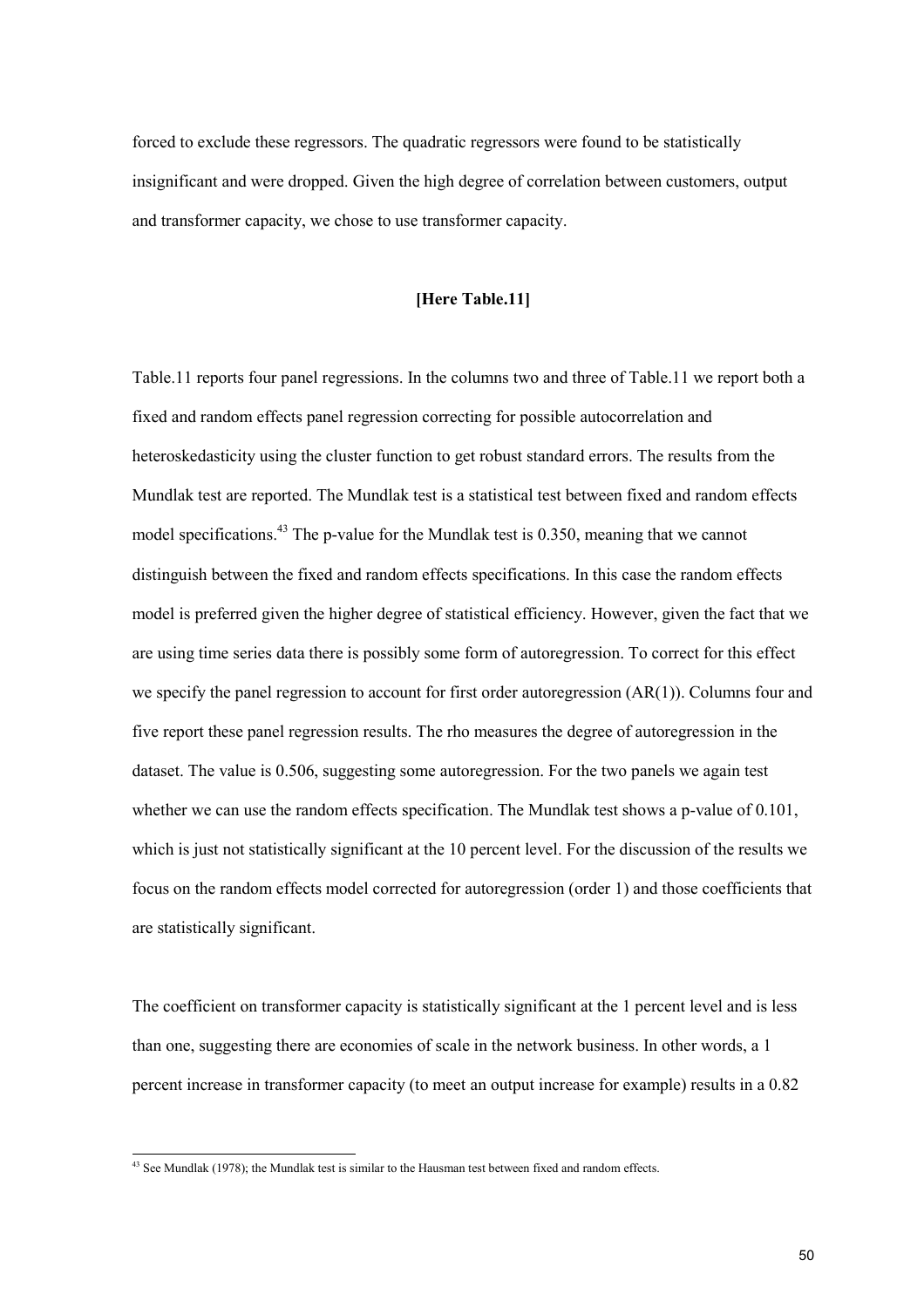percent increase in operational costs. This coefficient is higher than Giles & Wyatt (1993) find for 1987 (0.661).

The coefficient on SAIDI (quality) is also statistically significant at the 1 percent level. This suggests that a 1 percent increase in minutes lost due to outages will increase operational costs by 0.11 percent.

The dummy on ownership unbundling is statistically significant at the 1 percent level. This suggests that ownership unbundling had a negative (one-off) impact on unit operational costs. The effect of ownership unbundling is approximately a one-off saving of 17.2 percent.

The empirical evidence suggests that there has been a substantial drop in unit operational costs following unbundling. Our panel regression analysis shows that approximately 17 percentage points of the decrease can be attributed to the introduction of ownership unbundling. Unfortunately, our dataset does not allow us to test whether there has also been a structural change in the development of unit costs following unbundling.<sup>44</sup> Furthermore, there may have been a number of other factors that we are not accounting for contributing to the sharp decrease in average operational costs, such as the overall effect of liberalisation, the increased threat of regulation, and the "polishing" of the numbers for the transactions. We have not been able to correct for these effects. However, it does seem that ownership unbundling provided a strong impulse to realise substantial cost savings.

<sup>44</sup> For example, the Board of Powerco Ltd. stated in their 1998 Annual Report: *"We cannot take a positive view of the Government's decision to split our line business from our energy retailing and generating business... Some separation was always expected, but not the total split requiring separate Boards, staff and systems and limiting cross-ownership to 10%. Enforced separation means additional operating costs. We estimate the duplication required will come at a cost of NZ\$2 million to NZ\$3 million a year to Powerco and that cost will inevitably be borne by customers."*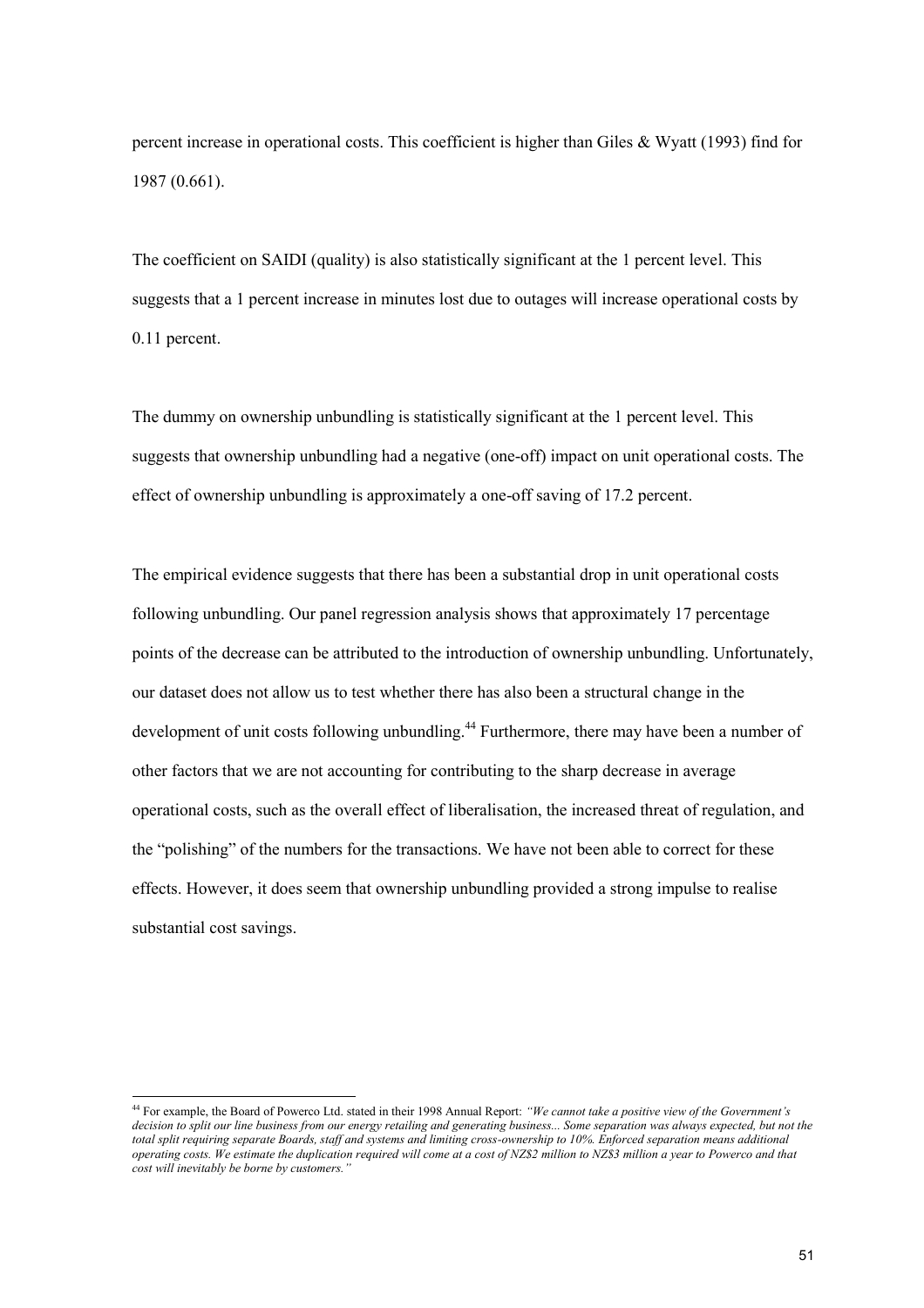#### *III.c. Network price-cost margins*

We expect that the price-cost margin for the network companies to either stay the same over time or to decrease. Therefore, the substantial operational cost savings reported in II.b would filter through into lower tariffs (and lower operational revenues). This would then result in similar margins over time. One of the arguments for ownership unbundling has also been the increased oversight and transparency for network companies. Thus, over time we could also expect price-cost margins to decrease following ownership unbundling.

Bertram & Twaddle (2005) examine the price-cost margins of the network companies. Their analysis shows that price-cost margins have increased from NZ\$ 1.63 cents per kWh in 1995 to NZ\$ 2.64 cents per kWh in 2002 (2002 prices). The increased margins were justified by asset revaluations according to Bertram & Twaddle. In Figure.11 we show the price-cost margin for network companies using our dataset. The price-cost margin is defined as the difference between the unit operational revenues and the unit operational costs as a percentage of unit operational revenues.

## **[Here Figure.11]**

From Figure.11 we can see that the price-cost margin has steadily increased, but has stabilised since 2001 at approximately 62 percent. Bertram & Twaddle (2005) find similar mark-ups. This all suggests that even though there were substantial operational cost reductions, these reductions were not passed on to consumers in the form of lower tariffs. It is possible that some of the additional profits were passed to customers in the form of post-tax rebates (in the case of trust-owned network companies).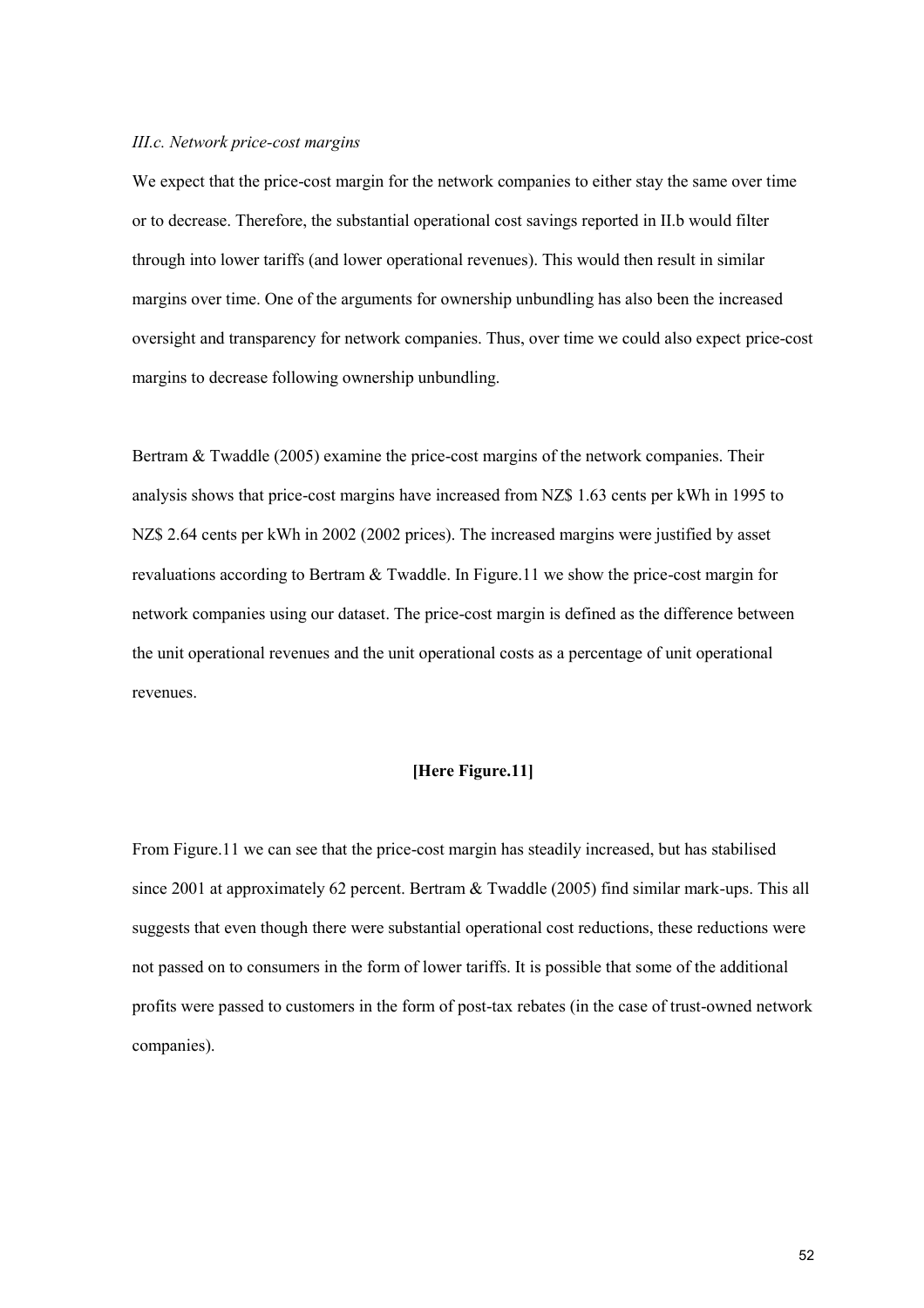#### *Hypothesis III: Summary of results*

In Table.12 we summarise the findings for hypothesis III.

## **[here Table.12]**

Our results show that there have been substantial one-off restructuring costs that have been incurred by the companies as a result of ownership unbundling. At the same time there have been significant reductions in unit operational costs that can be attributed to the ownership separation. However, the reduction in unit operational costs have resulted in a similar decrease in unit operational revenues, suggesting that margins in the network sector have increased rather than remained stable or even decreased following unbundling (as they might have done had regulation of distribution charges been tighter).

#### **Section 8: Conclusions and policy recommendations**

In 1998 New Zealand decided to force ownership unbundling between the commercial activities and the monopoly network activities. This structural remedy was deemed necessary by the government to increase competition in the electricity market. The vertical integration between commercial activities (such as retailing) and the networks could lead to unwanted crosssubsidisation, access discrimination, and blunted incentives to realise efficiencies and promote innovation.

We defined three main hypotheses to test the effects of ownership unbundling on (i) competition, (ii) the quality of the network, and (iii) the costs of the network companies.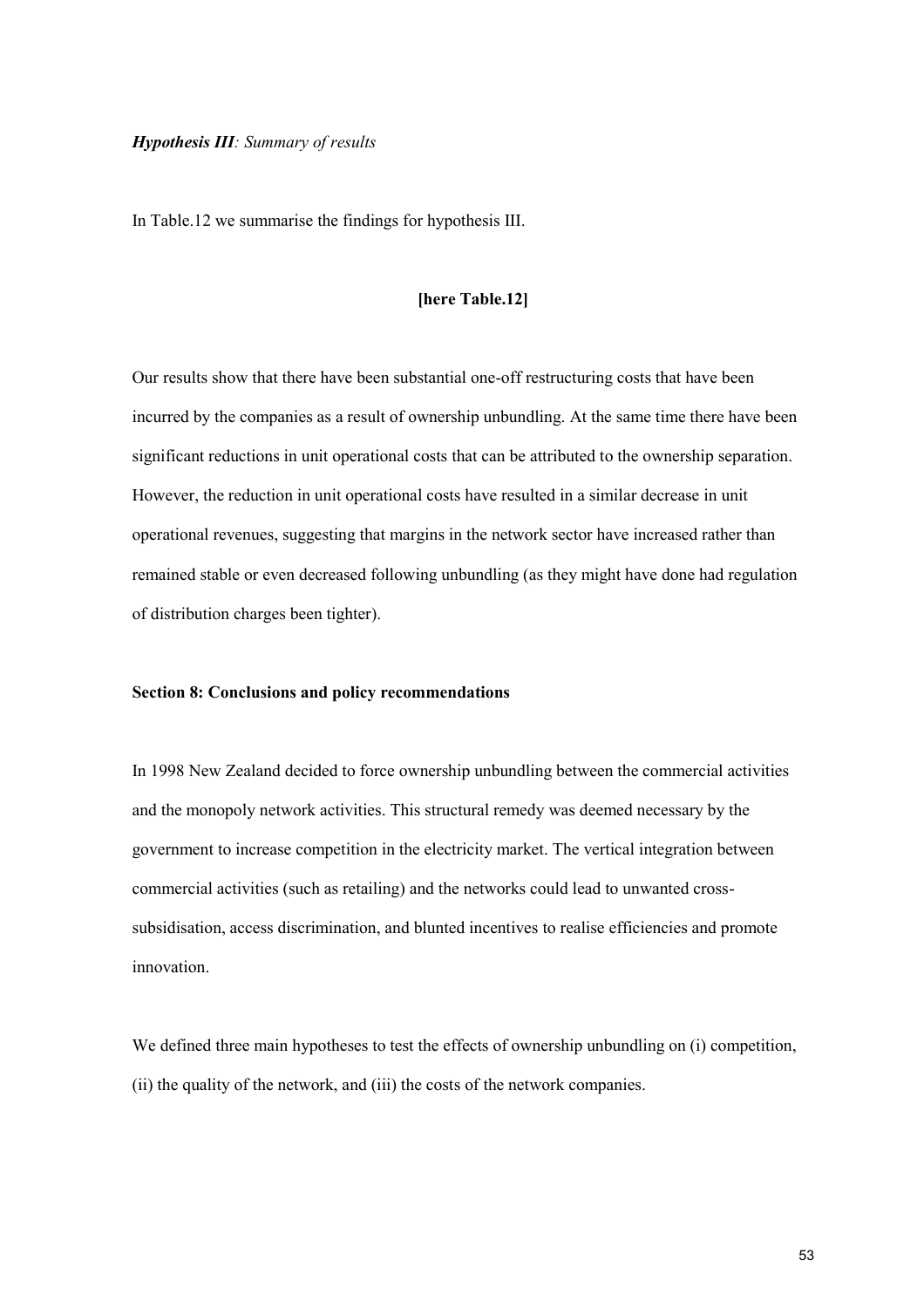Our analysis shows that competition has only partially and temporarily benefitted from ownership unbundling. The temporary increase in competition resulted in some pressure on margins and an increase in market shares for non-incumbent players. At the same time following unbundling all the retail companies were acquired by the incumbent generators leading to a new form of vertical integration. The only independent retailer, On Energy, was forced to exit the market in 2001 due to exposure to the wholesale power markets. Since 2001 competition has stagnated and margins have started to increase. Our analysis shows that part of the increase in margins can be attributed to ownership unbundling. New Zealand average prices have not changed pre- and post-unbundling – although the limited effect of greater wholesale price volatility on average prices may demonstrate some more price stability for consumers. The question remains whether the removal of vertical integration between retail and network outweighed the anti-competitive effects of the subsequent vertical integration between retail and generation. Bertram (2006, page 216) notes that *"The anticompetitive effect of vertical integration of generation with retail had not been foreseen at the time of the 1998 separation of retail from distribution networks*". Overall we conclude that competition has not benefitted from ownership unbundling to the degree that was predicted at the time. In total two out the five tests were positive.

The quality of the networks has improved substantially over time period of our dataset. It seems that ownership unbundling has been beneficial and has resulted in better performance. The network loss statistics show an increase during the brief increase in competition, suggesting increased switching and subsequent reconciliation issues. Overall we conclude that quality has improved since ownership unbundling. In total two out the six tests were positive – although these related to SAIDI and SAIFI which are the most common measures of quality. A longer time period is required to draw any definitive conclusions on quality as there are substantial time lags between investments and quality improvement.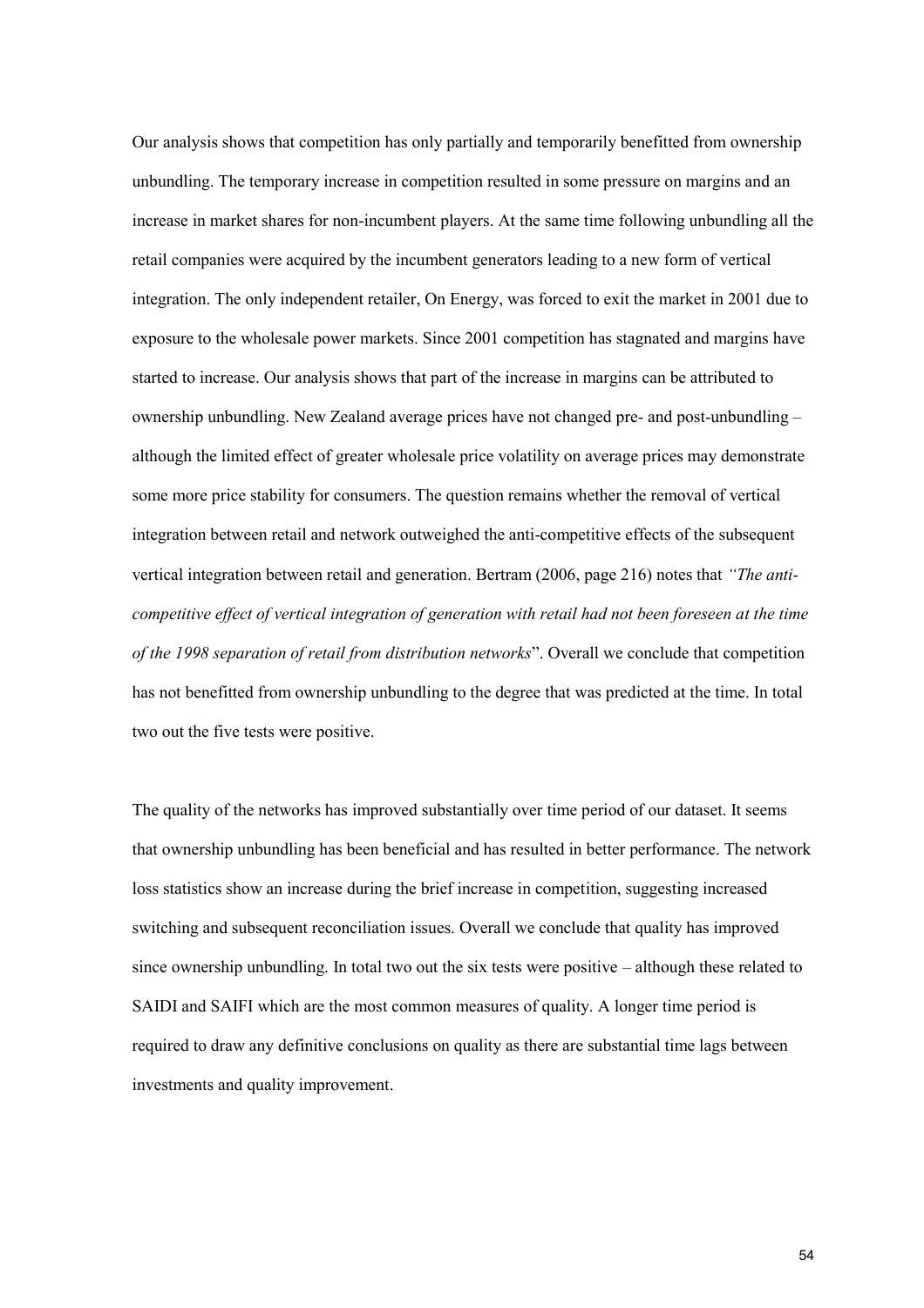Our analysis of network costs show that there have been substantial one-off transaction costs associated with ownership unbundling. The operational costs have decreased significantly as a result of unbundling. Our analysis suggests a 17 percent decrease in unit operational costs can be attributed to unbundling. However, the decrease in costs has not resulted in a similar decrease in tariffs. Price-cost margins for the network companies has increased rather than remained stable or decreased. This suggests the cost reductions have resulted in larger profits rather than lower tariffs. Overall we conclude that ownership unbundling has produced one-off costs but can reduce operational costs substantially. However, in New Zealand this has not resulted in any consumer welfare through lower tariffs. In total two out the three tests were positive.

The empirical evidence we have presented does not provide a complete picture from which we can judge the success of ownership unbundling. Ideally the effects of ownership unbundling on the underlying behaviour and cost structure of the generators and retailers would need to be included. However, the empirical evidence from New Zealand does offer some useful policy recommendations for distribution ownership unbundling.

First, structural remedies may have unforeseen and irreversible consequences. In New Zealand one form of vertical integration (retail-distribution) was swapped for another form of vertical integration (retail-generation). The possible vertical foreclosure effects of retail and generation combinations may in fact be worse than allowing retail companies to be integrated with network companies. The evidence from New Zealand demonstrates that pure stand-alone retail companies – without any asset-backing – are unlikely to survive in competitive electricity markets given the volatility of wholesale markets. Therefore, any unbundling legislation should take into account the fact that retail businesses will seek the stabilising effect of generation assets. The fact that the separation requirements in New Zealand are currently being relaxed underpins this conclusion.

Second, the evidence from New Zealand shows that competition only temporarily increased until with rapid consolidation a new market structure with gentailers was created. Ownership unbundling

55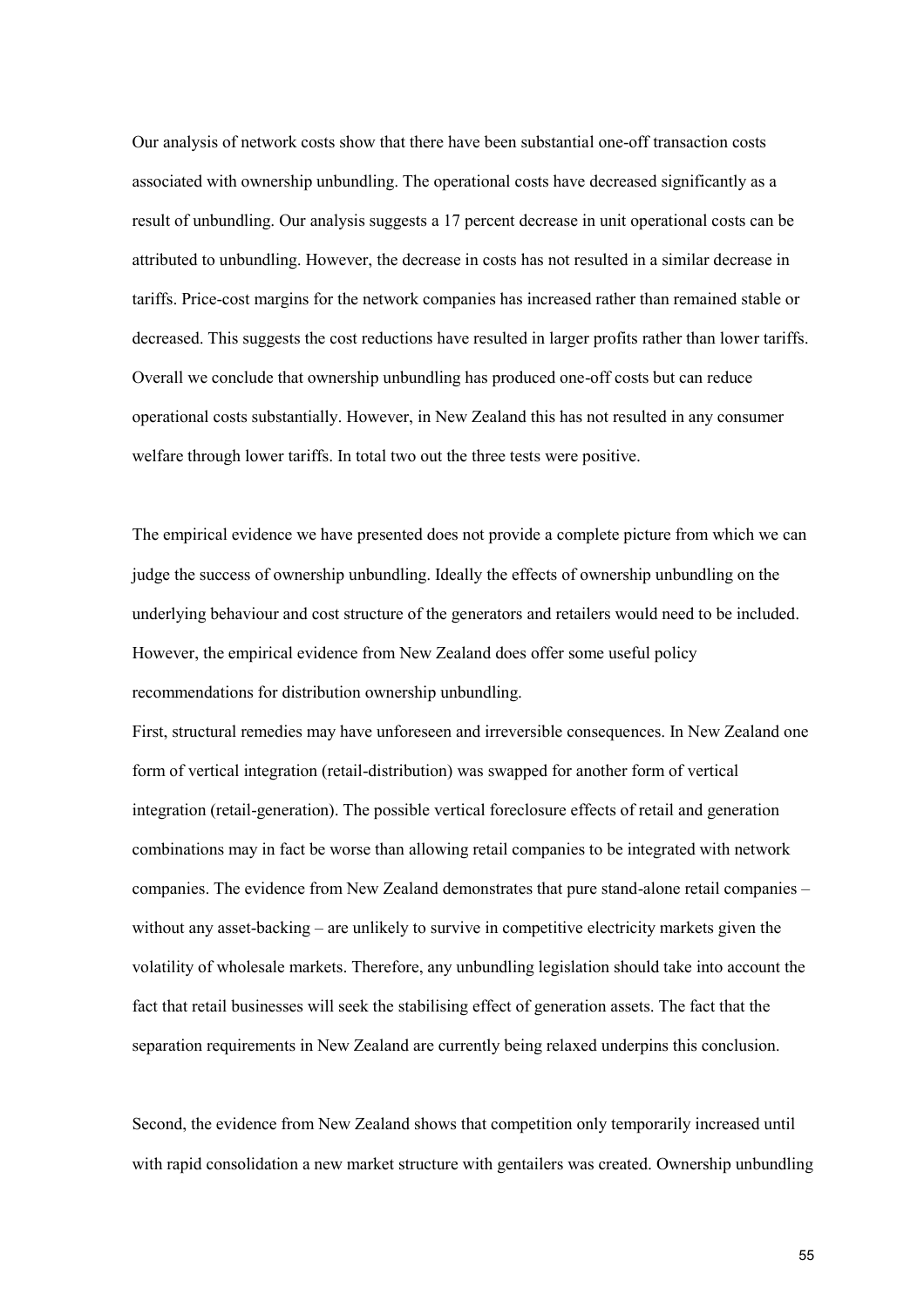may therefore only have temporary effects, rather than being a structural solution to ineffective competition. The evidence from New Zealand suggests that things like (i) being able to switch at low cost, and (ii) a liquid and open wholesale market may be far more effective in allowing competitors to enter the market.

Third, the empirical evidence from New Zealand suggests that there are substantial one-off restructuring costs to be taken into account. However, our econometric analysis also shows that ownership unbundling can have a significant impact on unit operational costs. This suggests that there are possible benefits from unbundling network companies from commercial activities from a pure cost perspective. However, the example of New Zealand also demonstrates that cost reductions need not necessarily result in tariff reductions. Therefore, ownership unbundling with the associated increase in transparency and possible oversight will not necessarily result in benefits for customers through lower tariffs. In the case of New Zealand a strong sector-specific regulator could have avoided this margin increase. Thus, the regulatory structure in the sector should be taken into account when considering ownership unbundling.

New Zealand has experimented with light-handed regulation and relied strongly on industry structure – in part explaining the introduction of ownership unbundling instead of a conventional independent regulatory agency. The fact that following ownership unbundling a sector-specific regulator has been introduced and the separation requirements are being relaxed suggest that the separation has not generated the results initially hoped for. Our empirical evidence does not provide a clear positive or negative conclusion. On the positive side the ownership unbundling in New Zealand led to substantial cost reductions and increases in quality of service. On the negative side overall competition was reduced and prices rose.

Transferring the lessons from New Zealand should be done with care and consideration. Ownership unbundling is not the "silver bullet" with which to achieve a competitive energy markets. This

56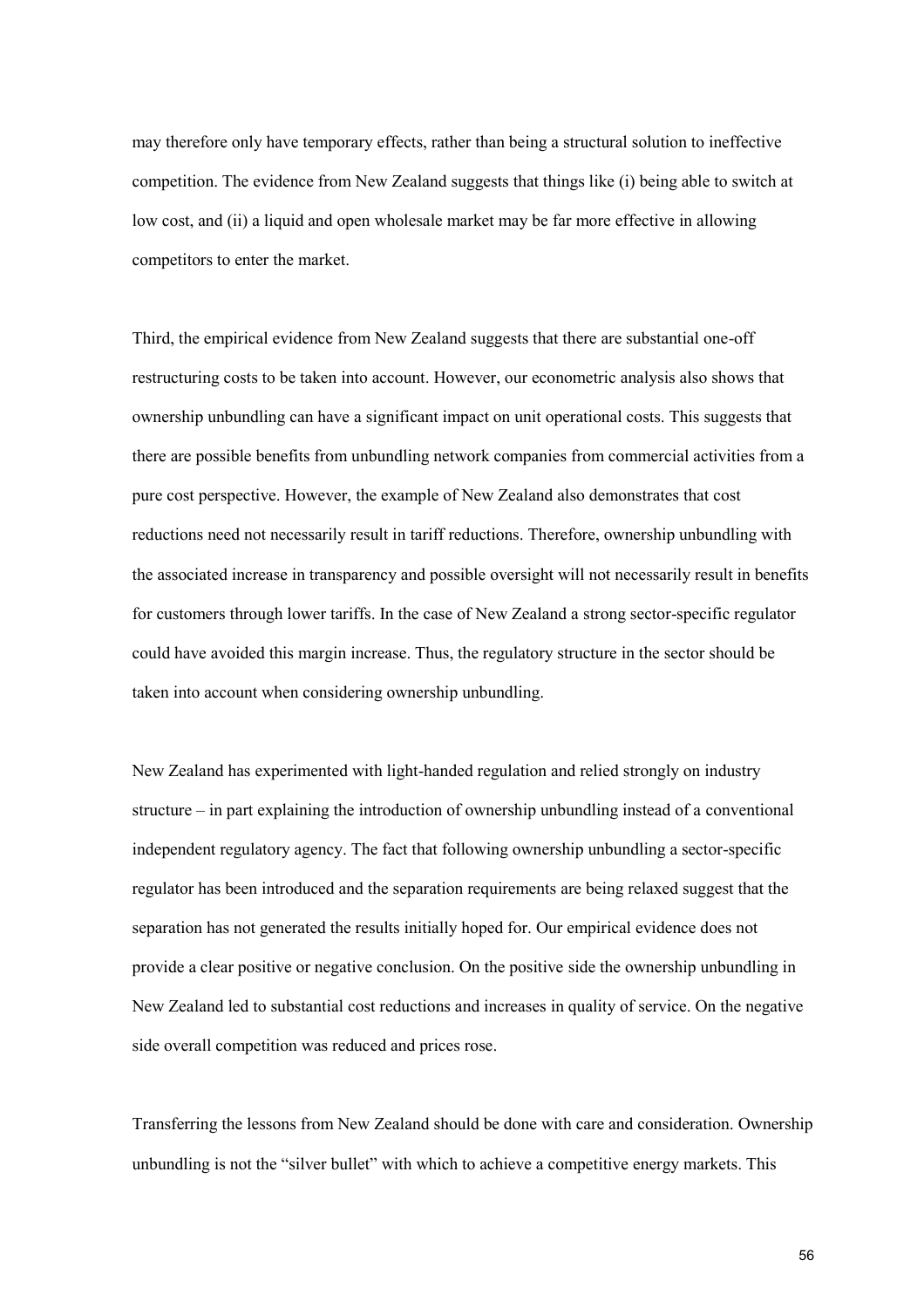suggests that policy makers should take care when proposing structural remedies to solve market malfunctioning. The question remains whether a strict regulator enforcing a proven regulatory regime could have achieved more than the current results demonstrate.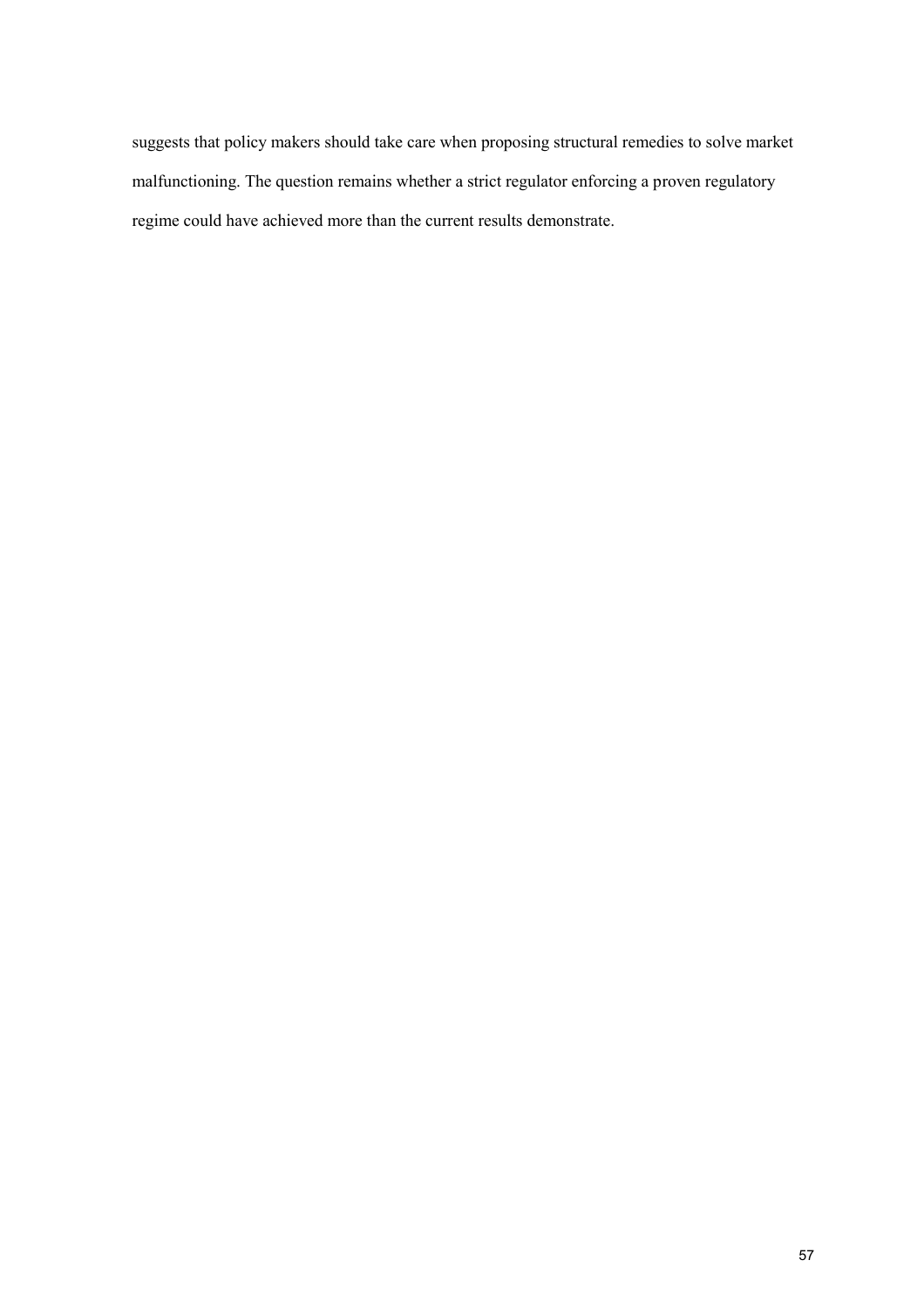#### **Bibliography**

Abrantes-Metz, R.M.; Froeb, L.M.; Geweke, J.F. & Taylor, C. T. (2006), A variance screen for collusion, **International Journal of Industrial Organization**, 24, pp. 467-486.

Adib, P. & Zarnikau, J. (2006), Texas: the most robust competitive market in North America, in: Sioshansi, F.P. & Pfaffenberger, W. (eds), **International Experience in Restructured Electricity Marekts: What works, what does not and why?**, Elsevier Science.

Aghion, P.; N. Bloom, R.; Blundell, R.; Griffith & Howitt, P. (2005), Competition and innovation: an inverted U relationship, **Quarterly Journal of Economics**, 120(2), pp. 701-728.

Ahn, S. (2002), Competition, Innovation and Productivity Growth: A Review of Theory and Evidence, **OECD Economics Department Working Papers**, No. 317, OECD Publishing.

Arts, J.M.J. & Elskamp, F. (2007), De Wet onafhankelijk netbeheer: een overzicht van het wetgevingstraject, **Tijdschrift voor Energierecht**, 4, september/oktober 2007, pp. 170-8.

Baarsma, B.; Nooij, M. (de); Koster, W. & Weijden, C. (van der) (2007), Divide and rule: The economic and legal implications of the proposed ownership unbundling of distribution and supply companies in the Dutch electricity sector, **Energy Policy**, 3, pp. 1785-94.

Baumol, W.J., & Willig R.D., (1981), Fixed costs, sunk costs, entry barriers and sustainability of monopoly, **Quarterly Journal of Economics**, 96(3), pp. 405-431.

Bertram, G. & Twaddle, D. (2005), Price-Cost Margins and Profit Rates in New Zealand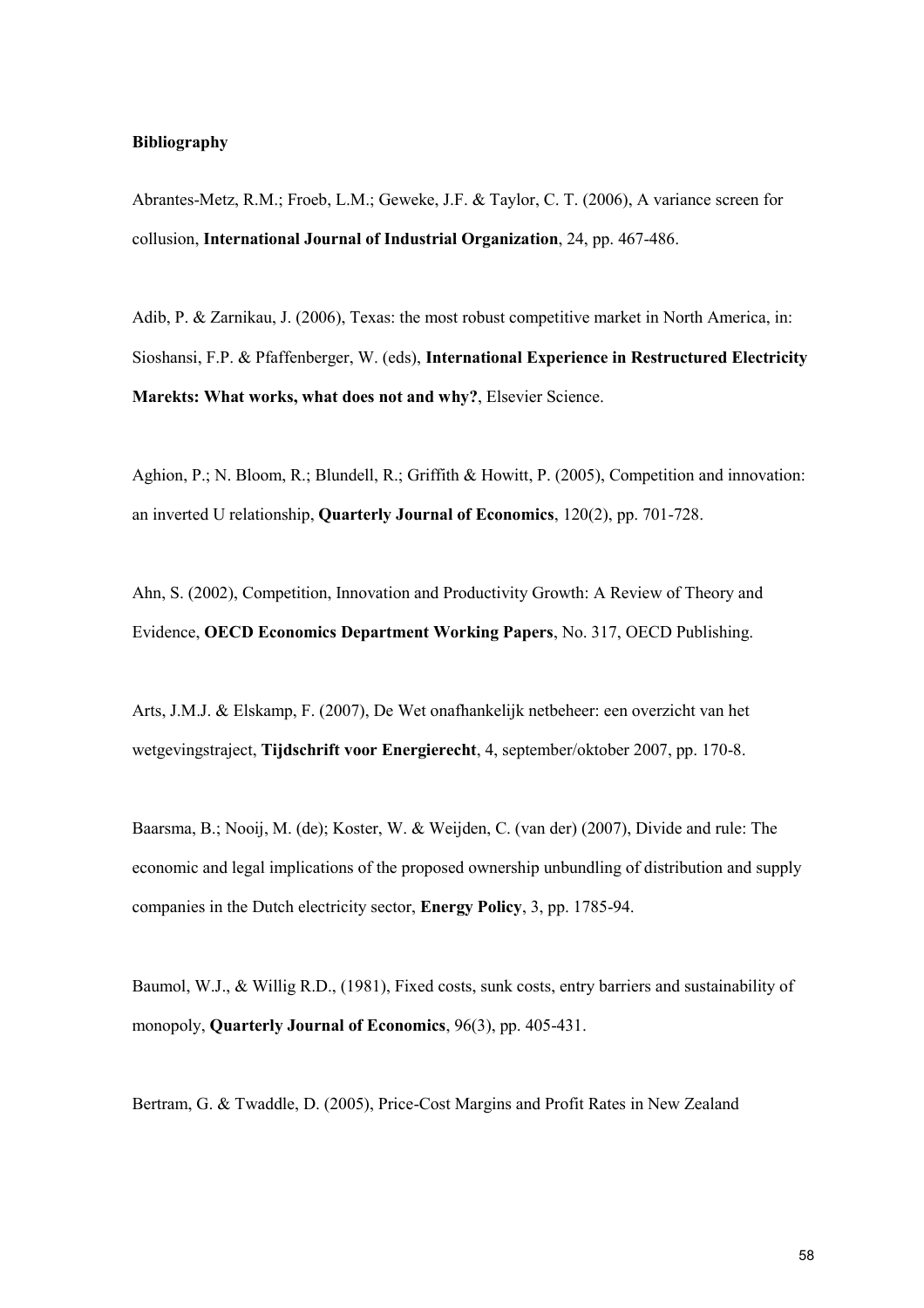Electricity Distribution Networks Since 1994: the Cost of Light Handed Regulation, **Journal of Regulatory Economics**, 27 (3), pp. 281-307.

Bertram, G. (1996), Non-linear Pricing Theory: The Case of Wholesale Electricity Pricing in New Zealand, **New Zealand Economic Papers**, 30(1), pp. 87-108.

Betram, G. (2006), Restructuring the New Zealand Electricity Sector 1984-2005, in: Sioshansi, F.P. & Pfaffenberger, W. (eds), **International Experience in Restructured Electricity Marekts: What works, what does not and why?**, Elsevier Science.

Bolle, F. & Breitmoser, Y. (2006), On the Allocative Efficiency of Ownership Unbundling, European University Viadrina Frankfurt (Oder), **Department of Business Administration and Economics Discussion Paper**, No. 255.

Boone, J. (2000), Competition, **CEPR Discussion Paper**, No. 2636.

Boone, J.J.; Ours, (van) & Wiel, H. (van der) (2006), How (not) not measure competition, Unpublished Working Paper, **University of Tilburg**.

Burns, P. and Weyman-Jones, T. (1996) Cost function and cost efficiency in electricity distribution: a stochastic frontier analysis, **Bulletin of Economic Research**, 48, 41–64.

Brunekreeft, G. & Ehlers, E. (2005), Does Ownership Unbundling of the Distribution Networks Distort the Development of Distributed Generation?, **TILEC Report for Essent N.V.**, University of Tilburg, December 2005.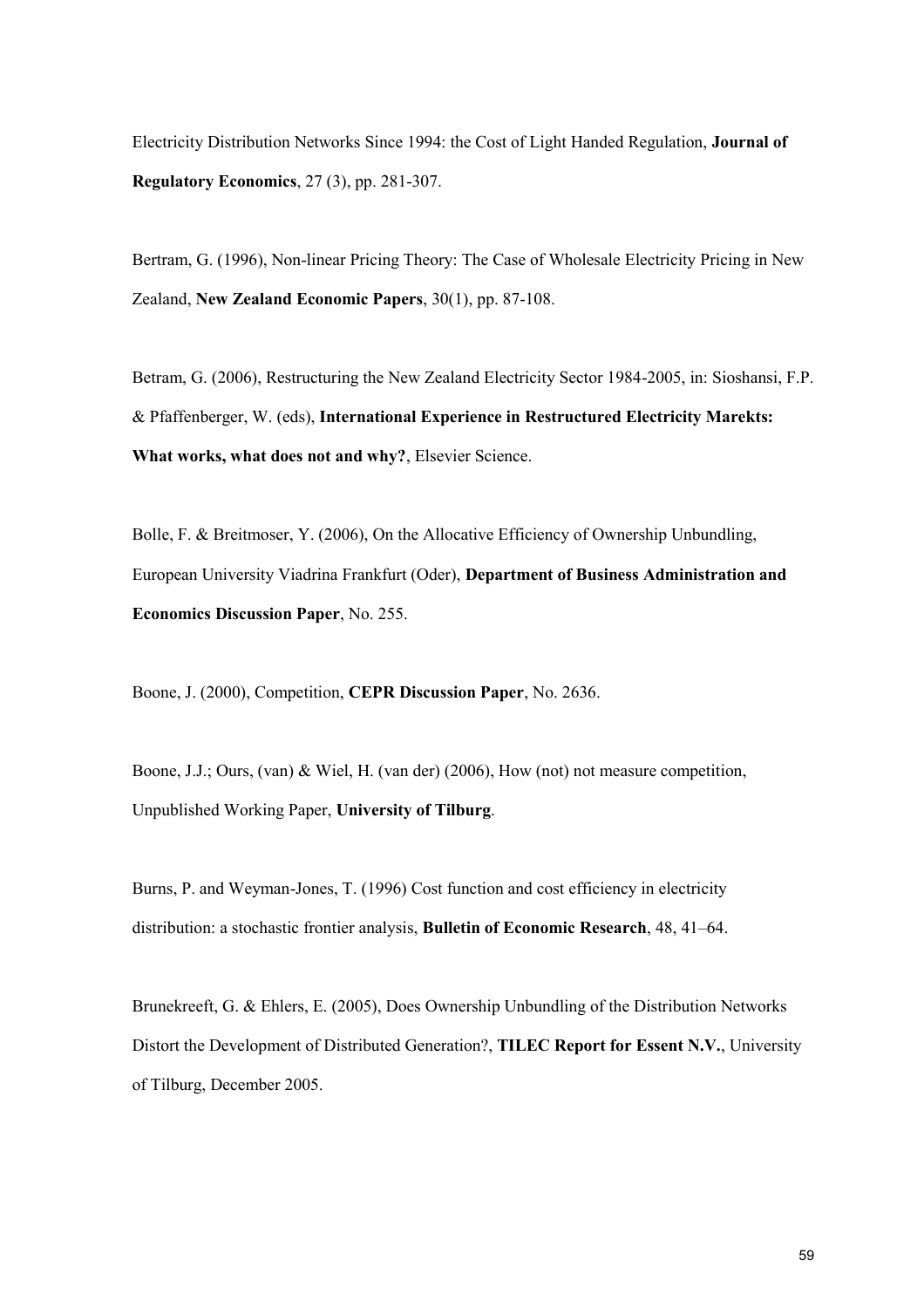Brunekreeft, G. (2003), Regulatory Threat in New Zealand in Regulation and competition policy, in: **The electricity market: economic analysis and German experience**, Nomos, Baden- Baden.

Commerce Commission, New Zealand (2003),Decision Paper Regulation of Electricity Lines Businesses, Targeted Control Regime, Threshold Decisions, **New Zealand Commerce Commission**, 6 June 2003.

Contact Energy, Annual Report (various).

CPB (2005), Vertical Separation of the Energy-Distribution Industry, An Assessment of Several Options for Unbundling, **CPB Document 84**, The Hague.

CPB (2006), Kwantitatieve Verkenning Welvaartseffecten Splitsing Energiebedrijven, 20 March, **Report to the Kist Commission**, The Hague.

Davidson, R. and MacKinnon, J.G. (1993), **Estimation and Inference in Econometrics**, New York: Oxford University Press, pp. 320, 323.

Energy Watch (2000). Submission to the Ministerial Inquiry into the Electricity Industry, Submission no.2.

European Commission (2004), Guidelines on the assessment of horizontal mergers, **European Commission**, Brussels.

European Commission (2007a), An Energy Policy for Europe, **European Commission**, Brussels.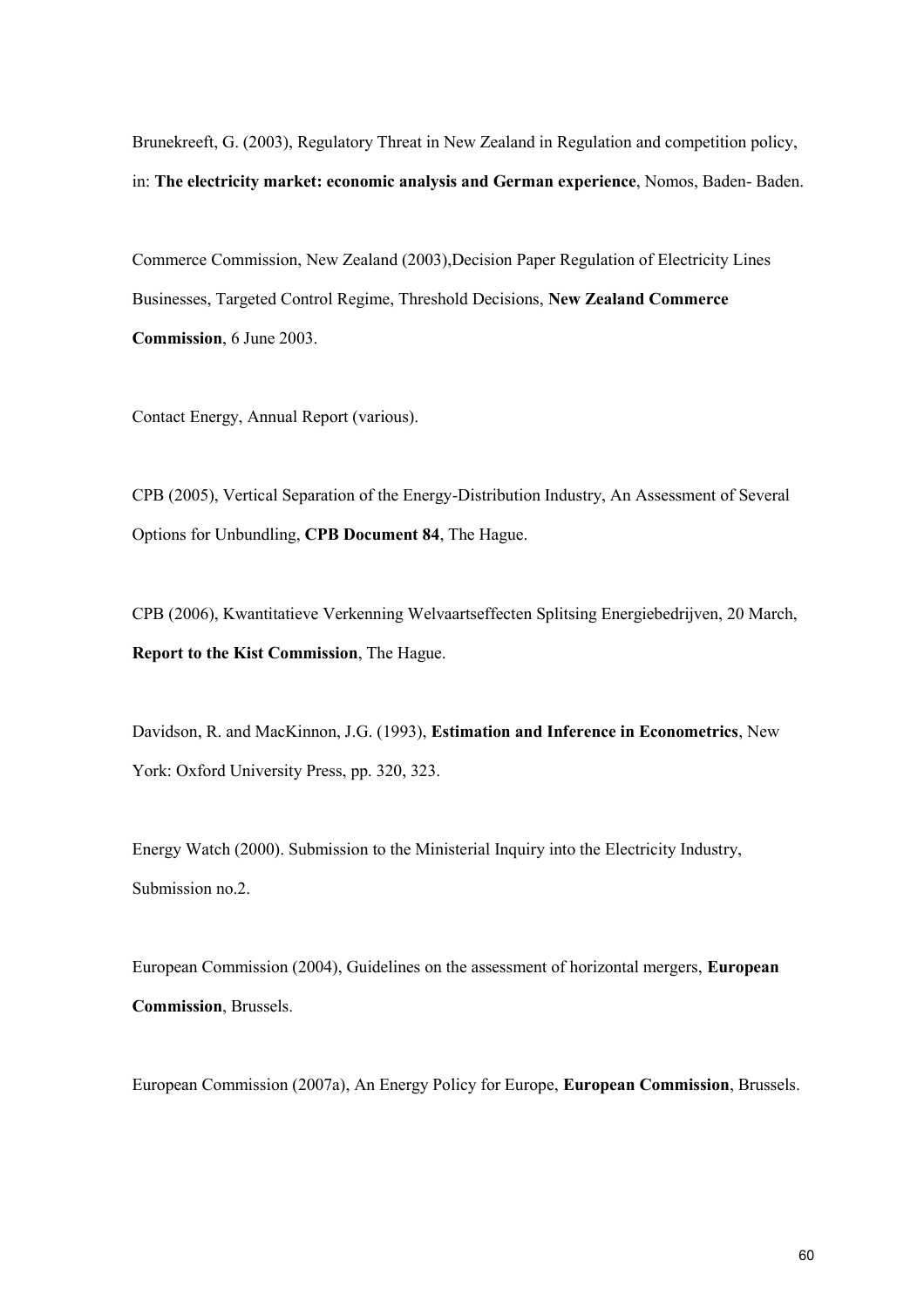European Commission (2007b), DG Competition Report on Energy Sector Inquiry, **European Commission**, Brussels.

European Commission (2007c), Impact Assessment, Accompanying Report, **European Commission**, Brussels.

Evans, L.T. & Meade, R.B. (2005), **Alternating Currents or Counter Revolution? Contemporary Electricity Reform in New Zealand**, Victoria University Press.

Farrell, J. & Klemperer, P. (forthcoming), Coordination and Lock-In: Competition with Switching Costs and Network Effects, Preliminary draft chapter for **The Handbook of Industrial Organization**, Vol 3., Armstrong, M. & Porter, R. (eds.), North-Holland.

Filippini, M. (1996) Economies of scale and utilization in the Swiss electric power distribution industry, Applied Economics, 28, 543–50.

Giles, D. and Wyatt, N. (1993) Economies of scale in the New Zealand electricity distribution industry, in Models, Methods, and Applications of Econometrics (Ed.) P. C. B. Philips, Blackwell, Oxford, pp. 370–82.

Gomez-Acebo & Pombo Abogados SL & Charles Russell LLP (2005), Unbundling of Electricity and Gas Transmission and Distribution System Operators, Final Report and Annexes for European Commission, **European Commission**, Brussels.

Green, R., Lorenzoni, A., Perez, Y. & Pollitt, M. (2006), Benchmarking electricity liberalisation in Europe, **Electricity Policy Research Group Working Papers**, No.EPRG 06/09, University of Cambridge.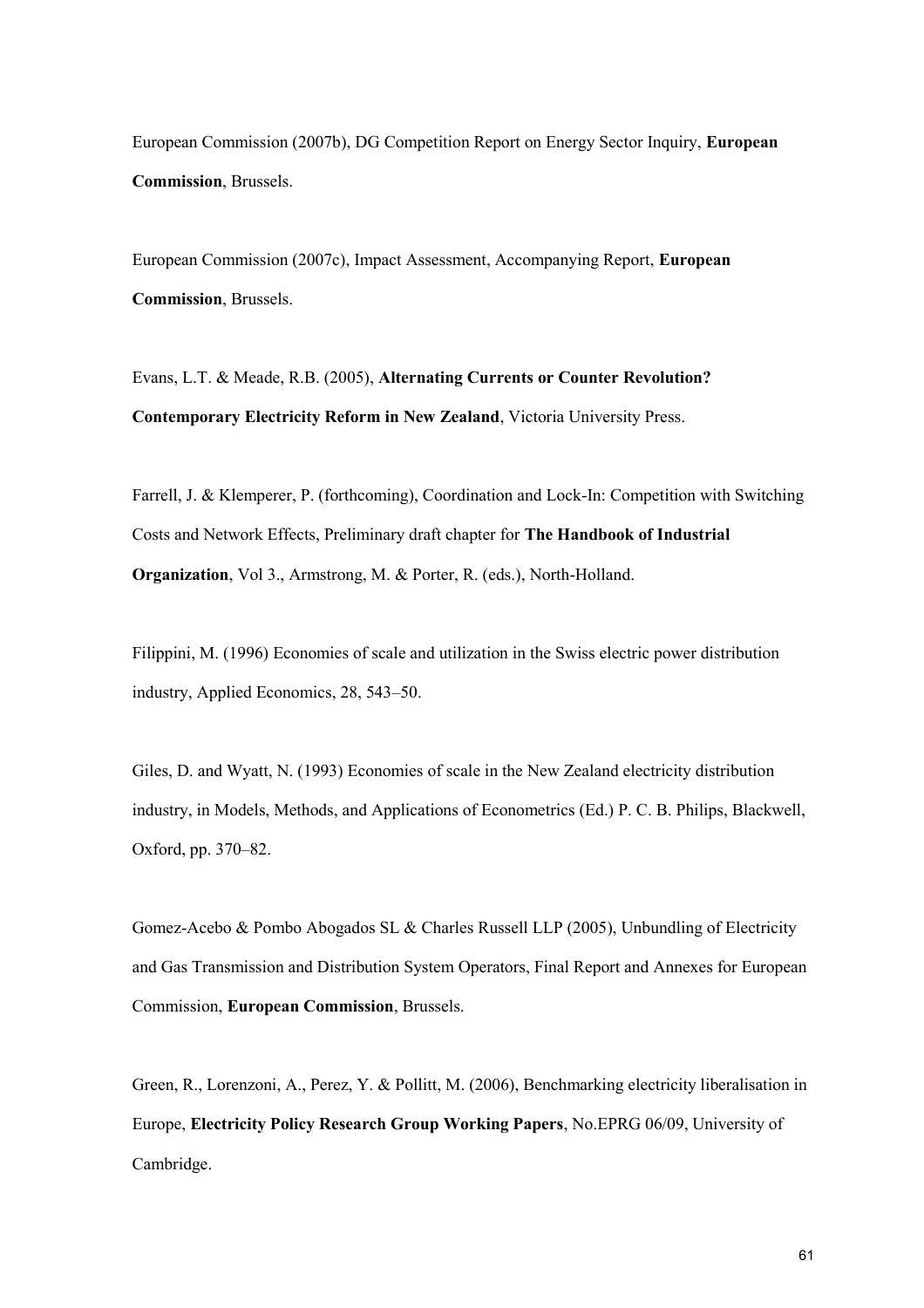Grout, P., & S. Sonderegger (2005), Predicting Cartels, **OFT Discussion Paper**, 773.

Hawkes Bay/Unison. Annual Report (various)

Hjalmarsson, L. and Veiderpass, A. (1992) Productivity in Swedish electricity retail distribution, Scandinavian Journal of Economics, 94, 193–205.

International Energy Agency (2001), Energy Policies of IEA Countries: New Zealand 2001 Review, **OECD**, Paris.

Joskow, P. & Tirole, J. (2000), Transmission rights and market power on electric power networks, **RAND Journal of Economics**, 31 (3), pp. 450-87.

Kalderimis, D. (2000), Pure Ideology: the "Ownership Split" of Power Companies in 1998 Electricity Reforms, **The New Zealand Association of Comparative Law**, yearbook 5, pp 255- 316.

Kleinknecht, A. K.; Montfort (van) & Brouwer, E., (2002), The non-trivial choice between innovation indicators, **Economics of Innovation and new Technology**, 11(2), pp. 109-121.

Klemperer, P. (1995), Competition when consumers have switching costs: An overview with applications to industrial organization, macroeconomics and international trade, **Review of Economic Studies**, 62, pp. 515-539.

Kwoka, J.E. (2005a), Electric power distribution: economies of scale, mergers, and restructuring Applied Economics, 2005, 37, pp. 2373–2386.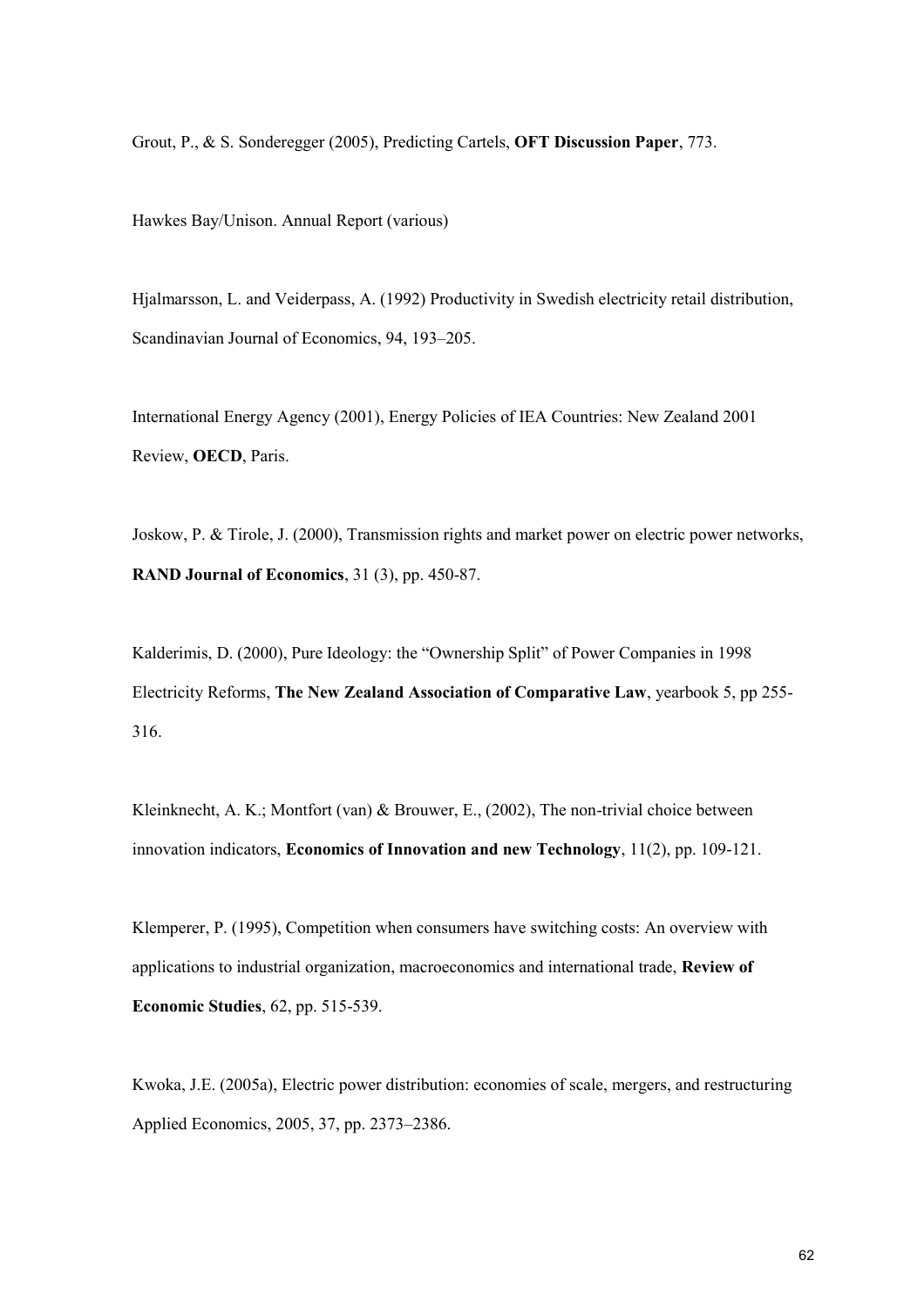Kwoka, J.E. (2005b), The comparative advantage of public ownership: evidence from U.S. electric utilities, Canadian Journal of Economics, 38, pp. 622-40.

Levinsohn, J. A. (1993), Testing the Imports-as-Market-Discipline Hypothesis, **Journal of International Economics**, 35(1-2), pp. 1-22.

Lindsay, A. (2006), **The EC Merger Regulation: Substantive Issues**, London: Sweet and Maxwell.

McAfee, R.P., H.M. Mialon, M.A. Williams. (2004), What is a barrier to entry?, **American Economic Review**, 94(2), pp. 461-465.

M-co presenation, National Power Conference, 27 October 1999.

Meyrick and Associates (2003), Regulation of Electicity Lines Businesses. Resetting the Price Path Threshold – Comparative Option, September 2003, **Report prepared for the Commerce Commission**, New Zealand.

Meyrick and Associates (2003), Regulation of Electricity Lines Businesses, Analysis of Lines Business Performance – 1996-2003, December 2003, **Report prepared for the Commerce Commission**, New Zealand.

Michaels, R.J. (2006), Vertical Integration and the Restructuring of the U.S. Electricity Industry, **Policy Analysis**, 572, pp.1-31.

Ministry of Economic Affairs, the Netherlands (2004), **Minister Brinkhorst: Splitsing Energiebedrijven**, Ministerie van Economische Zaken, Persbericht 31-03-2004.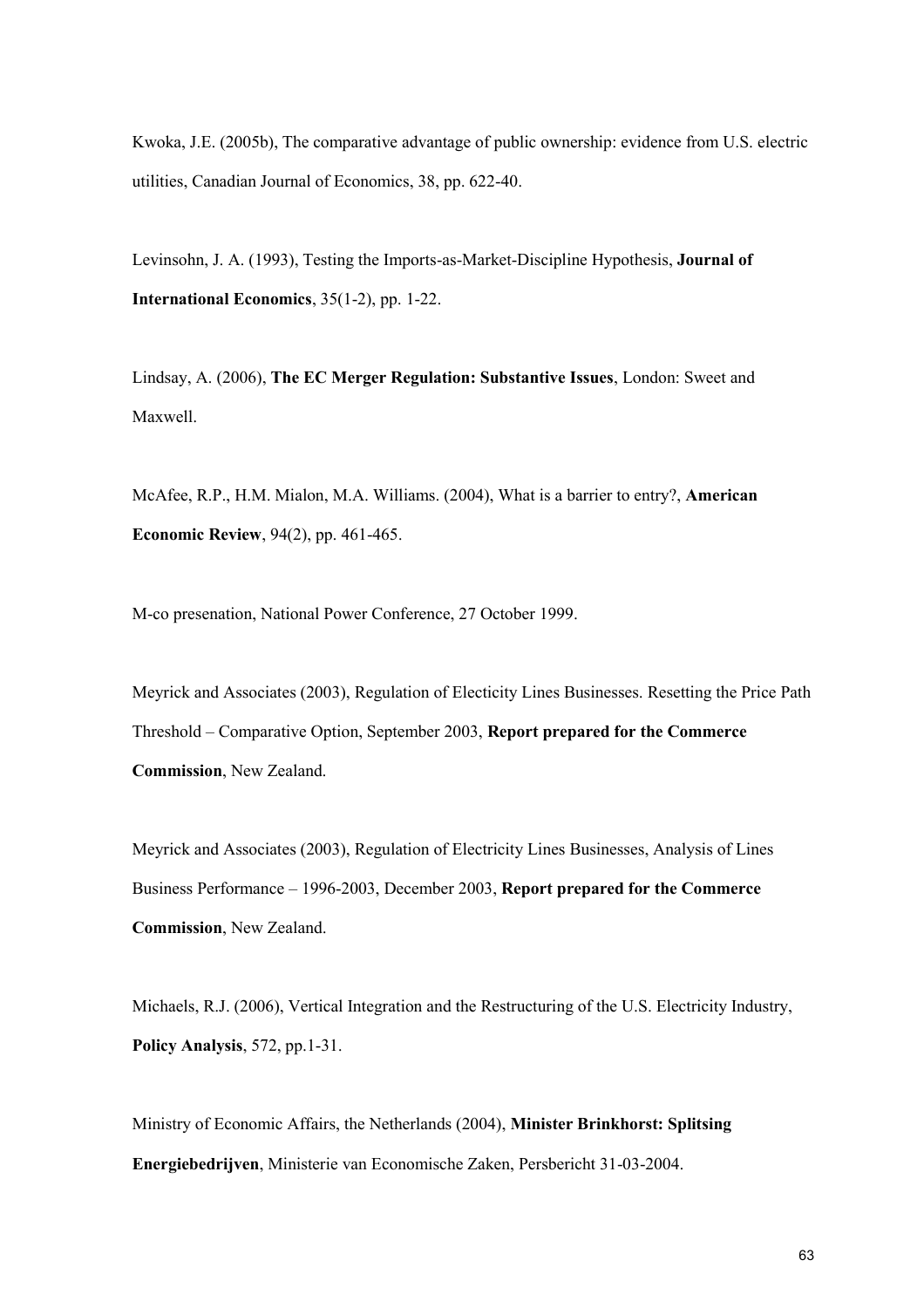Ministry of Economic Development, New Zealand (2000), **Inquiry into the Electricity Industry**, June 2000, Ministry of Economic Development.

Ministry of Economic Development, New Zealand (2004), **Electricity Prices and Retail Competition**, Ministry of Economic Development.

Ministry of Economic Development, New Zealand (2005), **Facilitating Investment in Generation by Lines Companies: a discussion note**, Ministry of Economic Development, March 2005.

Ministry of Economic Development, New Zealand (2005), **Energy Data File**, Ministry of Economic Development, July 2005.

Ministry of Economic Development, New Zealand (2006), **Investment in Electricity Generation by Lines Companies**, Ministry of Economic Development, April 2006.

Ministry of Economic Development, New Zealand (2007a), **Electricity Industry Reform Amendment Bill 2007, Consultation on the draft Bill**, Ministry of Economic Development, July 2007.

Ministry of Economic Development, New Zealand (2007b), **The draft Electricity Industry Reform Amendment Bill 2007**, Ministry of Economic Development, July 2007.

Ministry of Economic Development, New Zealand (2007c), **Greater certainty for businesses after Commerce Act review**, Press Release, Ministry of Economic Development, 22 November 2007.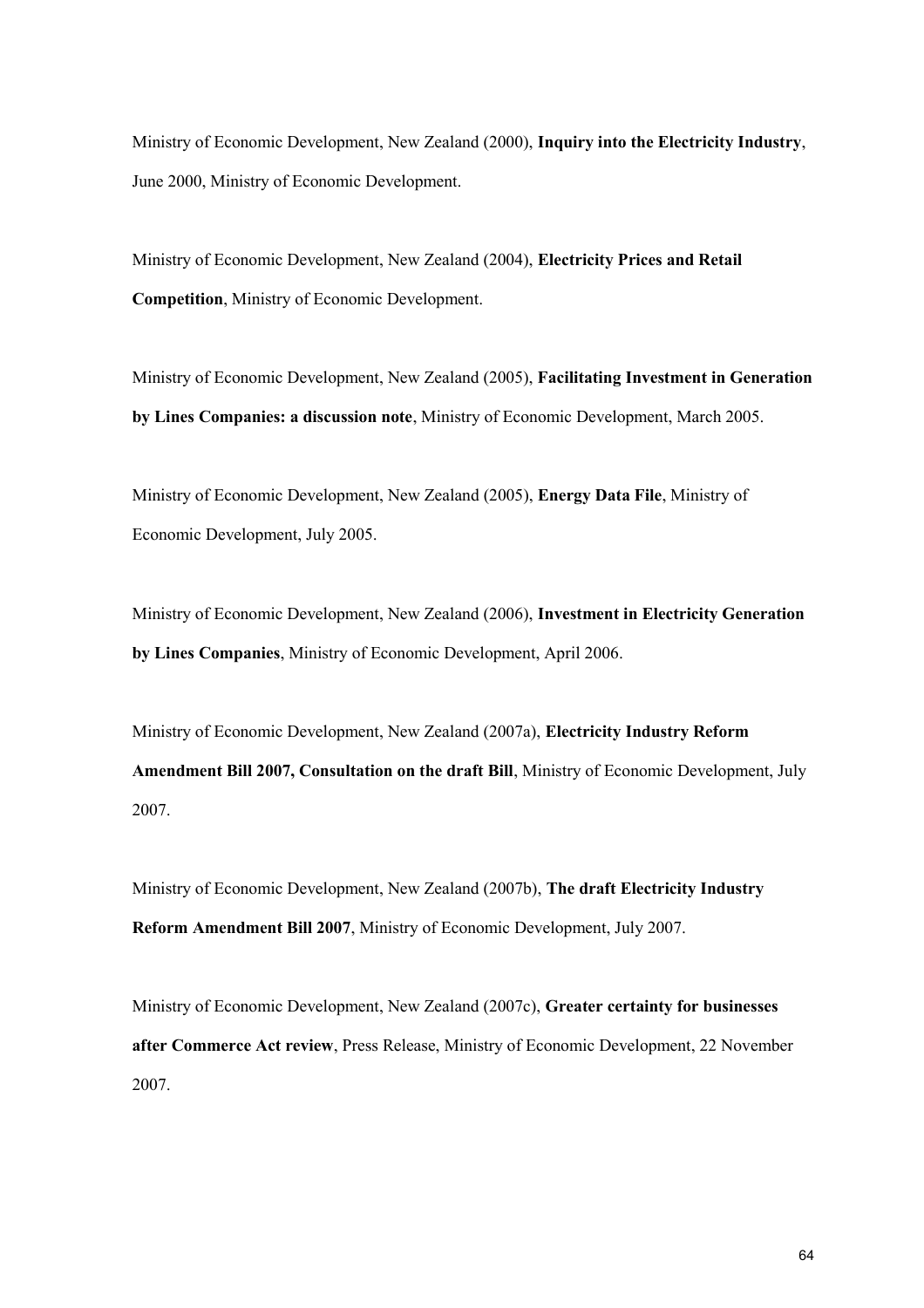Ministry of Economics Affairs, the Netherlands (2007), **Besluit van 21 juli 2007 tot vaststelling van het tijdstip van inwerkingtreding van een aantal bepalingen van de wet van 23 november 2006 tot wijziging van de Elektriciteitswet 1998 en van de Gaswet in verband met nadere regels omtrent een onafhankelijk netbeheer (Stb. 614)**, Staatsblad 273, The Hague.

Mundlak, Y. (1978). On the pooling of time series and cross-sectional data, **Econometrica**, 46, pp. 69–86.

Murray, K. & Stevenson, T. (2004), **Analysis of the State of Competition and Investment and Entry Barriers to New Zealand's Wholesale and Retail Electricity Markets: Report Prepared for the Electricity Commission**, LECG and TWSCL, Wellington.

Nemoto, J. & Goto, M. (2004), Technological externalities and economies of vertical integration in the electric utility industry, **International Journal of Industrial Organization**, Vol.22, (1), pp. 67-81.

Nickell, S.J. (1996), Competition and Corporate Performance, **Journal of Political Economy**, 104(4), pp. 724-746.

Nillesen, P.H.L. & Pollitt, M.G. (2008), Using Regulatory Benchmarking Techniques to Set Company Performance Targets: The Case of US Electricity, **Electricity Policy Research Group, Working Paper**, forthcoming.

Nillesen, P.H.L.; Sitompoel, R. & Pollitt, M.G. (2006), Splitsing in Nieuw Zeeland, **Economisch Statistische Berichten**, No 4496, October, pp. 533-535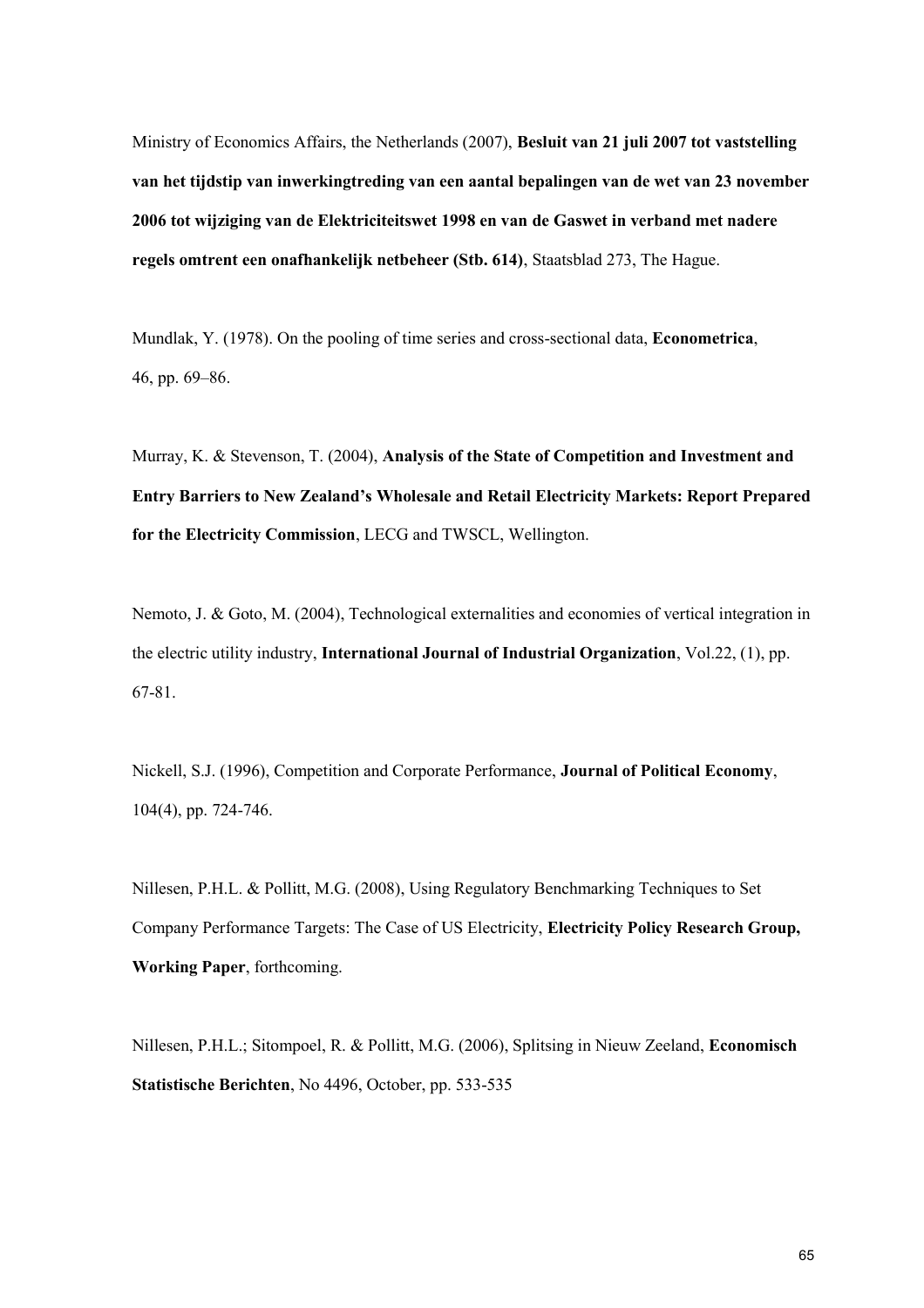Nooij, M. (de) & Baarsma, B. (2007), An ex ante welfare analysis of the unbundling of the distribution and supply companies in the Dutch electricity sector, **SEO Economic Research, Discussion Paper 52**, University of Amsterdam.

Orion. **Annual Report** (various)

Orion (2007), **Network Quality Report 2007**, Orion.

Pollitt, M.G. (2007), The arguments for and against ownership unbundling of energy transmission networks, **Energy Policy**, 36, pp. 704-13.

Powerco. **Annual Report** (various).

Prandini, A. & Waddams, C. (2005), **Vertical separation and competition in energy markets**, Presentation at CIEP Energy Market Seminar, 9 February 2005.

PricewaterhouseCoopers Advisory N.V. (2006), **An economic analysis of the ownership unbundling of electricity distribution in New Zealand**, Report for Essent N.V., available at www.essent.nl/essent/bin/20060316OwnershipUnbundlingNewZealand\_tcm26-29632.pdf

Salop, S. & Stiglitz, J. (1977), Bargains and Ripoffs: A Model of Monopolistically Competitive Price Dispersion, **Review of Economic Studies**, 44(3), pp. 493-510.

Salvanes, K. and Tjotta, S. (1998) A test for natural monopoly with application to Norwegian electricity distribution, **Review of Industrial Organization**, 13, 669–85.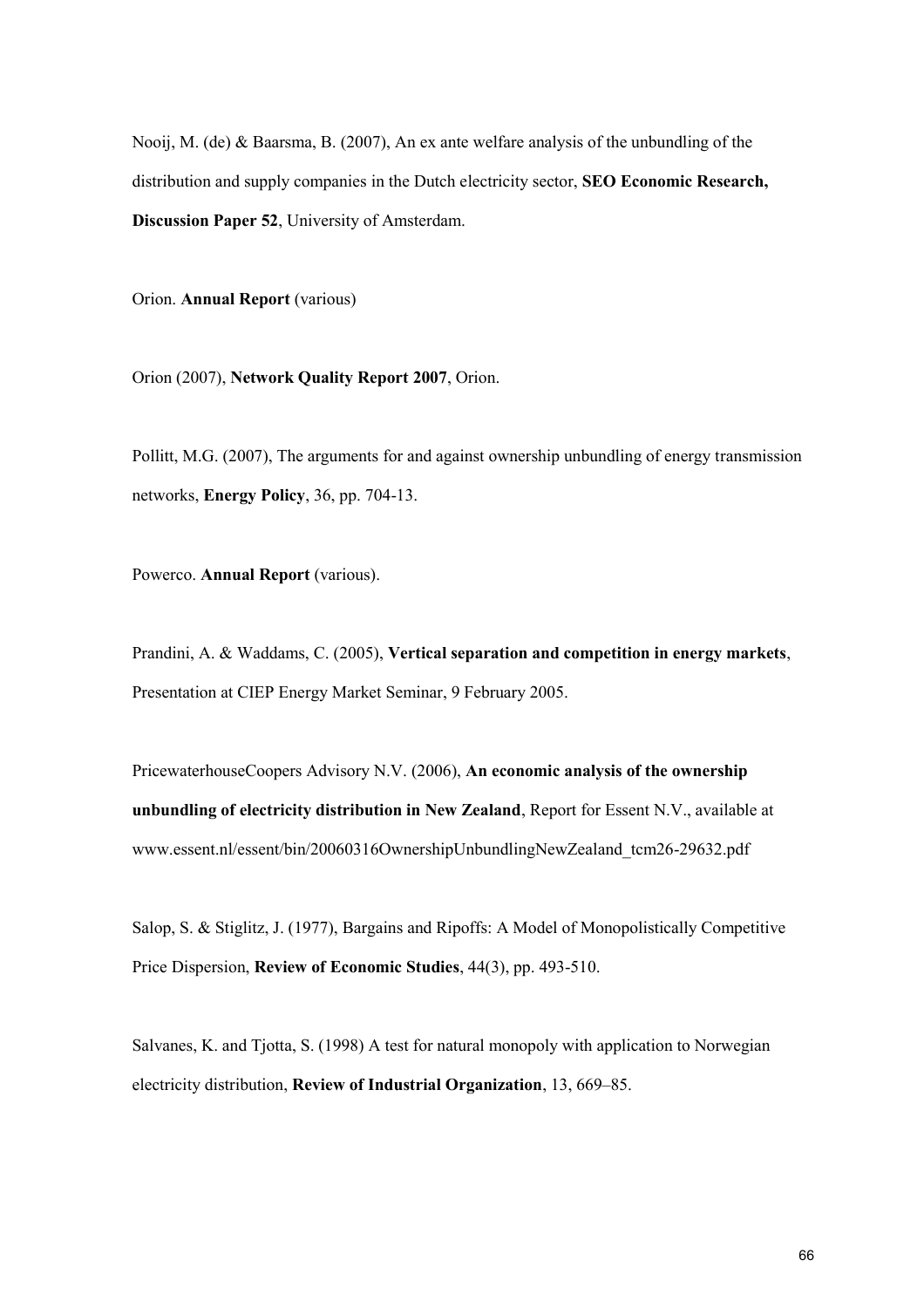Schinkel, M.P. (2007), **Cartel Detection, the Case of Collusive Basing-Point Pricing**, Paper presented at the NIE Christmas Conference of the University of East Anglia, Norwich.

Schmalensee, R. (1989), Inter-Industry Studies of Structure and Performance, in **The Handbook of Industrial Organisation**, Vol. 2, pp. 951-1009, R. Schmalensee en R.D. Willig, (eds.). Amsterdam: North Holland.

Schumpeter, J.A. (1942), **Capitalism, Socialism and Democracy**, Harper, New York.

Sioshansi, F.P. & Pfaffenberger, W. (2006) (eds.), **Electricity Market Reform: An International Perspective**, Oxford: Elsevier.

Stahl, D.O. (1989), Oligiopolistic pricing with Sequential Consumer Search, **American Economic Review**, 79(4), pp. 700-712.

Stigler, G. (1968), **The organization of industry**, University of Chicago Press, Chicago

Tirole, J. (1988), The **theory of industrial organization**, MIT Press.

UnitedNetworks, **Annual Report** (various).

Vector, **Annual Report** (various).

Yatchew, A. (2000) Scale economies in electricity distribution: a semiparametric analysis, **Journal of Applied Econometrics**, 15, 187–210.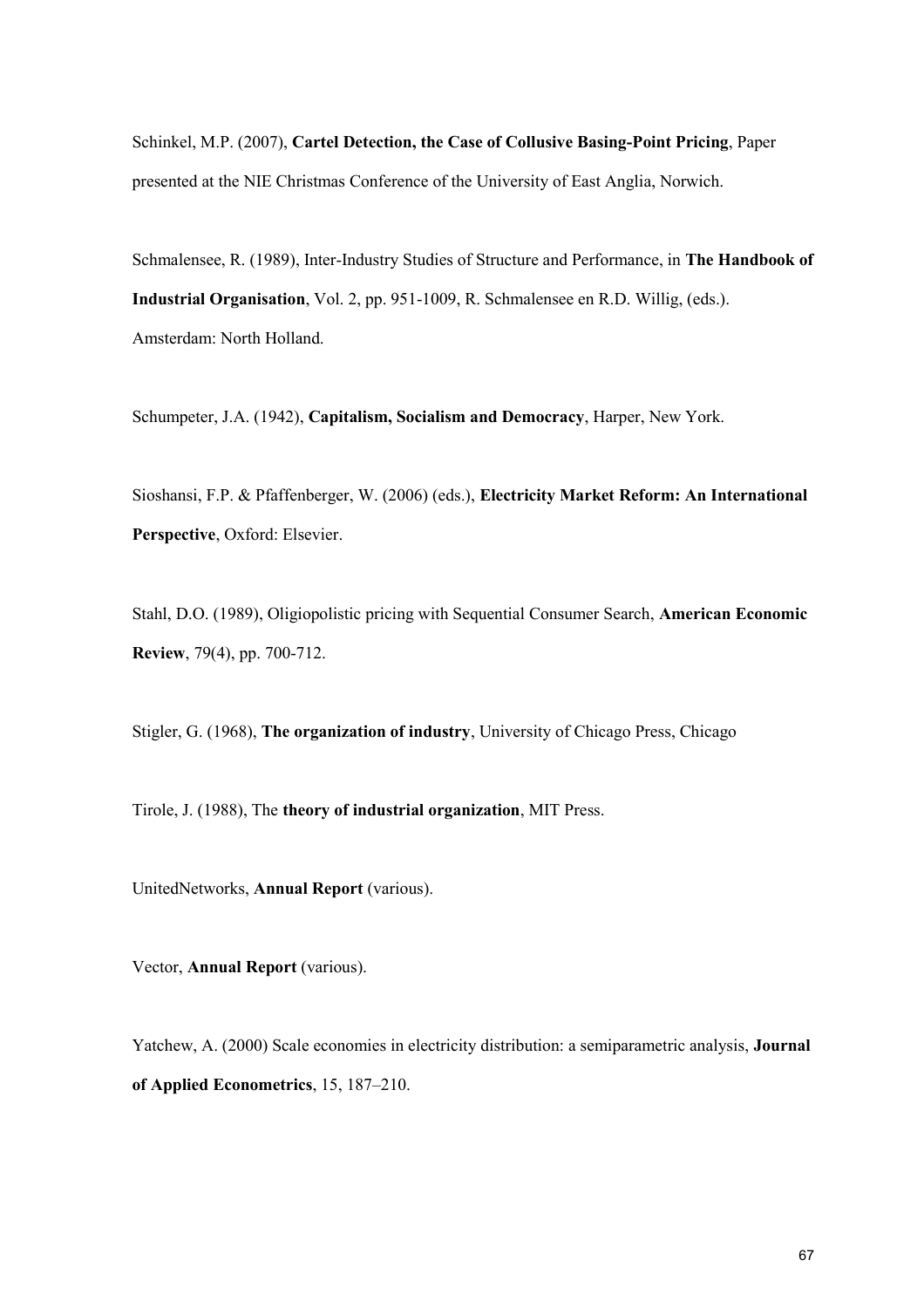Zachmann, G. (2006), **A Markov Switching Model of the Merit Order to Compare British and German Price Formation**, mimeo.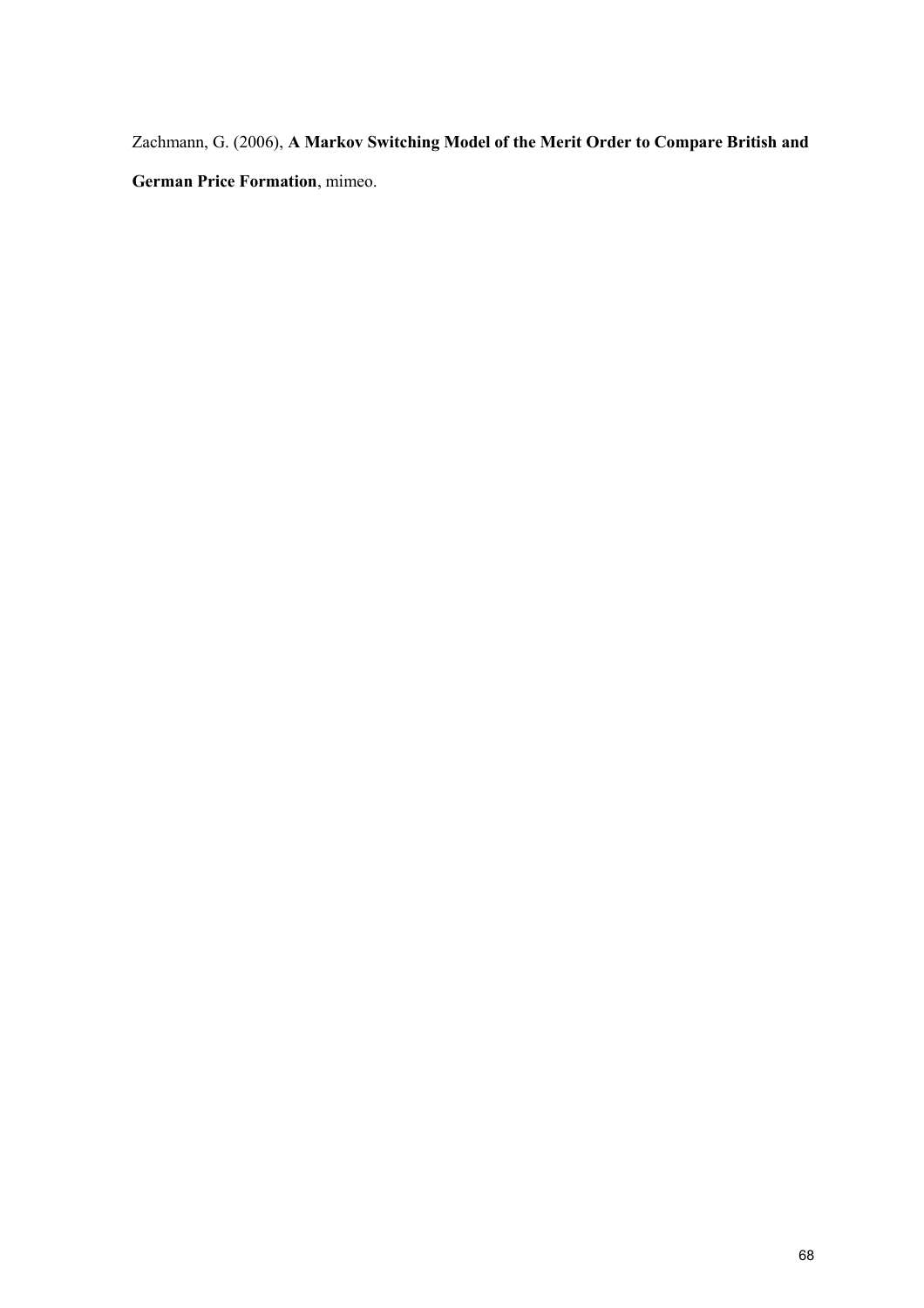## Table.1 Hypothesis I and sub-tests

| Hypothesis I: Competition |                                                            | Indicator measures:                                                                                                                                                  | Following ownership unbundling we expect this<br>indicator to: |  |
|---------------------------|------------------------------------------------------------|----------------------------------------------------------------------------------------------------------------------------------------------------------------------|----------------------------------------------------------------|--|
| I.a.                      | Price levels                                               | The electricity price for the total sector. As a<br>result of increased competition we would<br>expect, <i>ceteris paribus</i> , that prices decrease.               | Decrease as competition increases                              |  |
| I.b.                      | Price variance                                             | The variance of electricity prices in the<br>sector. As a result of more competition we<br>would expect, <i>ceteris paribus</i> , the variance to<br>increase        | Increase as competition increases                              |  |
| Lc.                       | Number of players and<br>concentration                     | The number of players operating in a market.<br>More players and less concentration is an<br>indication of more competition and more<br>customer choice.             | Increase as competition increases                              |  |
| $L_d$                     | Non-incumbent market<br>shares in former franchise<br>area | The market shares of non-incumbent players<br>in former franchise areas provides an<br>indication of the movement of customers and<br>the success of "new entrants". | Increase as competition increases                              |  |
| Le.                       | Price-cost margins                                         | The price-cost margin measures the available<br>profits in the sector. In a competitive market<br>margins will decrease to competitive levels.                       | Decrease as competition increases                              |  |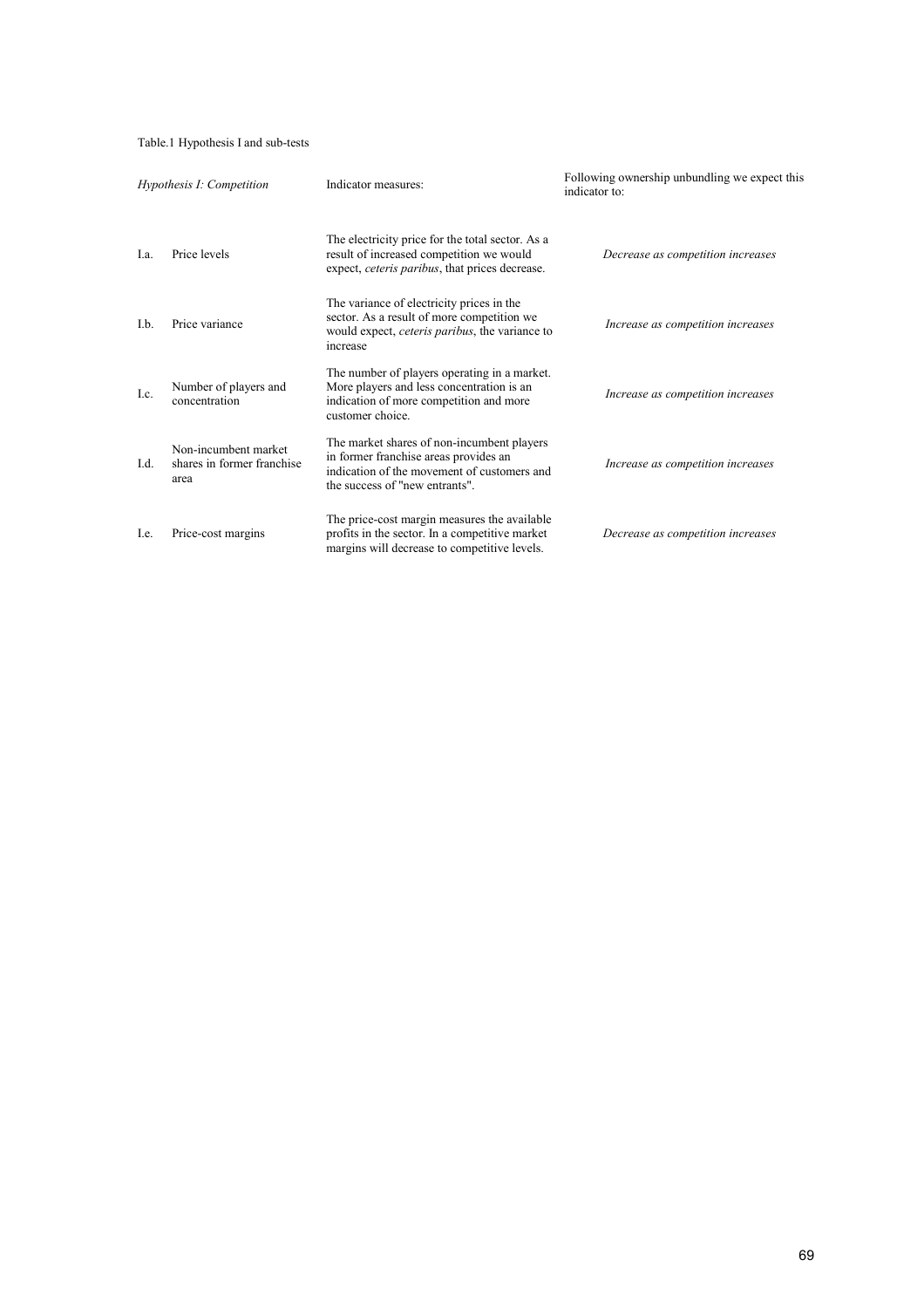# Table.2 Hypothesis II and sub-tests

| Hypothesis II: Ouality |                      | Indicator measures:                                                                                                                                                                                                                                                 | Following ownership unbundling we expect this<br>indicator to:                                                                   |
|------------------------|----------------------|---------------------------------------------------------------------------------------------------------------------------------------------------------------------------------------------------------------------------------------------------------------------|----------------------------------------------------------------------------------------------------------------------------------|
| II.a.                  | Network losses       | The loss ratio is a measure of the technical and<br>administrative losses of the network. Lower<br>losses suggest a more efficient network.                                                                                                                         | Initially increase (following one-off unbundling<br>administrative burden) then decrease                                         |
| II.b.                  | Capacity utilisation | Capacity utilisation measures the degree to<br>which the network is being used at full<br>capacity. A certain minimum spare capacity<br>(reserve margin) is always required.                                                                                        | Could decrease because network is run more<br>optimally, or could increase as more investment<br>in (spare) capacity is possible |
| II.c.                  | <b>SAIDI</b>         | System Average Interruption Duration Index<br>(SAIDI) measures the average annual number<br>of minutes a retail customer is without service.                                                                                                                        | Decrease                                                                                                                         |
| II.d.                  | <b>SAIFI</b>         | System Average Interruption Frequency Index<br>(SAIDI) measures the number of interruptions<br>per year.                                                                                                                                                            | Decrease                                                                                                                         |
| II.e.                  | <b>CAIDI</b>         | Customer Average Interruption Duration Index<br>(CAIDI) is calculated by dividing SAIDI by<br>SAIFI and gives the average outage duration<br>that any given customer would experience. It<br>can therefore be viewed as a proxy for the<br>average restoration time | Decrease                                                                                                                         |
| II.f.                  | Quality variance     | The variance in the quality delivered is likely to<br>vary over time. The stability in delivered<br>quality can therefore be seen as a measure of<br>quality consistency                                                                                            | Decrease                                                                                                                         |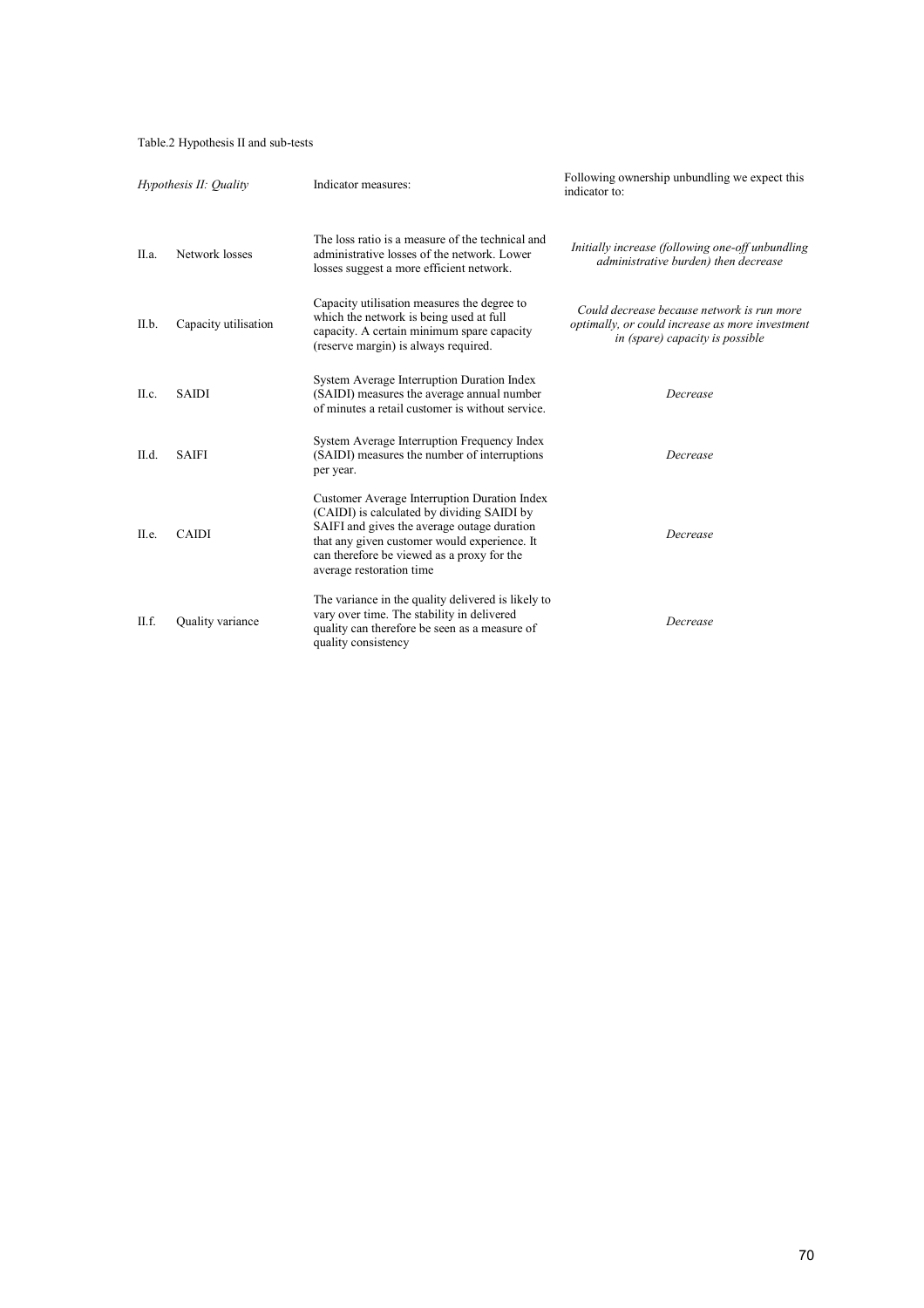# Table.3 Hypothesis III and sub-tests

| Hypothesis III: Costs |                    | Indicator measures:                                                                                                                                                                                                                 | Following ownership unbundling we expect this<br>indicator to:                                                |  |
|-----------------------|--------------------|-------------------------------------------------------------------------------------------------------------------------------------------------------------------------------------------------------------------------------------|---------------------------------------------------------------------------------------------------------------|--|
| III.a.                | One-off costs      | There will be substantial one-off transaction<br>costs associated with ownership unbundling.                                                                                                                                        | One-off costs                                                                                                 |  |
| III.b.                | Structural costs   | Unit operational costs for the distribution<br>companies measures the efficiency of<br>operations over time. There can be both a one-<br>off drop in operational costs and a structurally<br>different rate of change of unit costs | One-off decrease in operational costs and more<br>rapid unit cost reduction over time following<br>unbundling |  |
| III.c.                | Price-cost margins | The price-cost margin in distribution measures<br>the available profits for the network<br>companies. In a more transparent market<br>margins will decrease to competitive levels.                                                  | Decrease in price-cost margin for the sector<br>following ownership unbundling                                |  |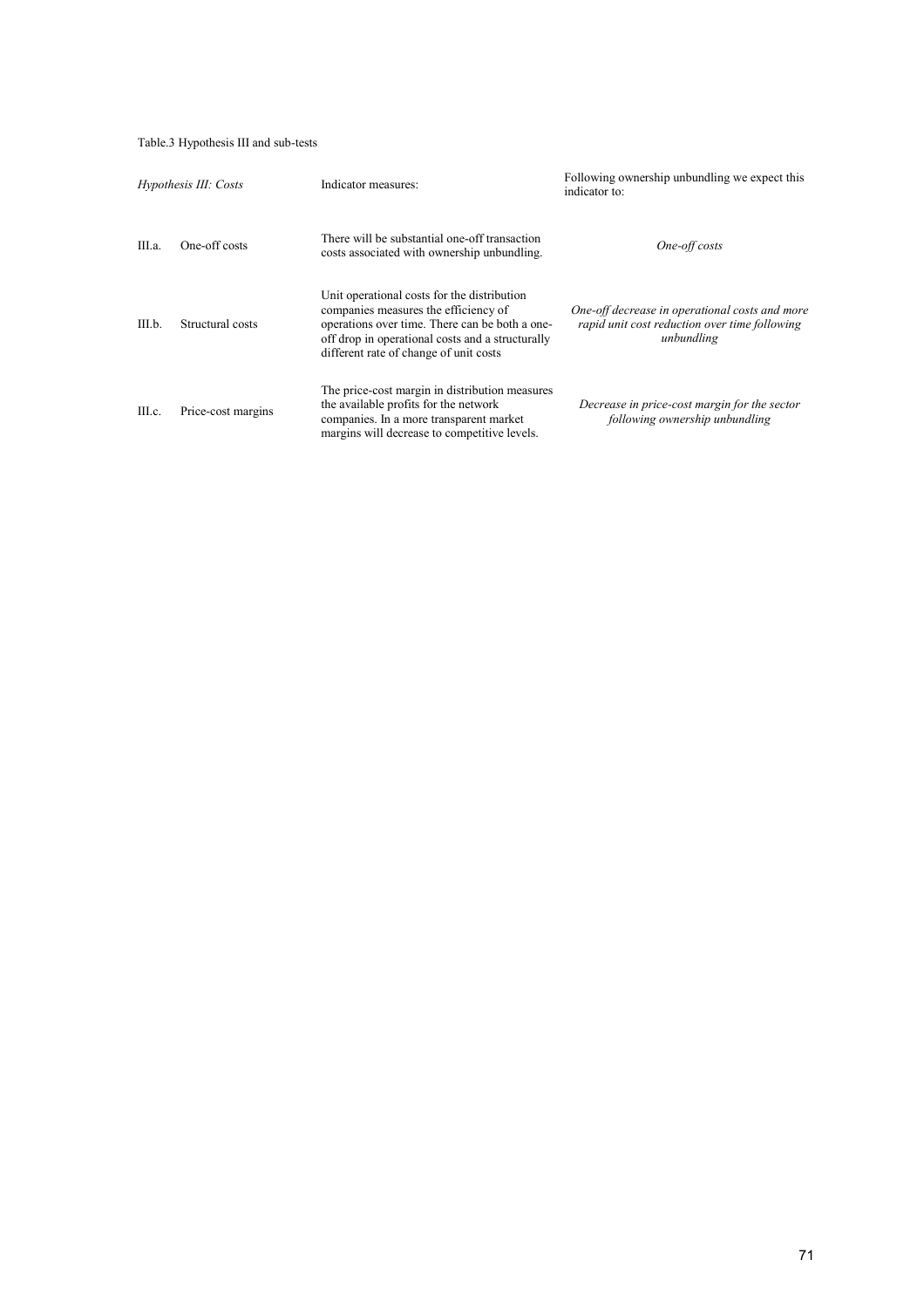#### Table 4. Overview of Competition data (excluding price data)

|                                                | 1991   | 1992   | 1993   | 1994   | 1995   | 1996   |        |        |        |        |        |        |        |        |             |        |        |
|------------------------------------------------|--------|--------|--------|--------|--------|--------|--------|--------|--------|--------|--------|--------|--------|--------|-------------|--------|--------|
|                                                |        |        |        |        |        |        | 1997   | 1998   | 1999   | 2000   | 2001   | 2002   | 2003   | 2004   | 2005        | 2006   | 2007   |
| Number of retail companies $(\#)$              |        |        |        |        | 43     | 40     | 38     | 36     |        |        | 10     | 10     | Q      |        | $\mathbf Q$ |        |        |
| Number of major generators $(\#)$              |        |        |        |        |        |        |        |        |        |        |        |        |        |        |             |        |        |
| HHI retail $(\#)$                              |        |        |        |        | 614    | 641    | 698    | 715    | 1.909  | 2,121  | 2.018  | 1.956  | 1,975  | 2.044  | 2,039       | 2,04   | 2,039  |
| HHI generation $(\#)$                          | 92,136 | 92,136 | 92,136 | 92,136 | 88,626 | 85,280 | 54,000 | 47,660 | 22,660 | 22,660 | 21.980 | 22.460 | 22,979 | 22,723 | 22,999      | 22,613 | 22,613 |
| $CR3$ retail $(\% )$                           |        |        |        |        | 36.4%  | 36.9%  | 37.6%  | 37.9%  | 68.0%  | 71.0%  | 67.3%  | 67.0%  | 67.1%  | 70.3%  | 70.9%       | 71.4%  | 71.8%  |
| $CR3$ generation $(\% )$                       |        |        |        |        |        |        |        |        | 68.0%  | 68.0%  | 68.0%  | 70.0%  | 74.2%  | 74.9%  | 76.0%       | 76.3%  |        |
| Annual average non-incumbent market share (%)  |        |        |        | 2.9%   | 3.9%   | 4.1%   | 3.7%   | 5.9%   | 10.7%  | 20.6%  | 28.9%  | 29.1%  | 30.9%  | 30.9%  | 26.8%       | 28.5%  | 27.8%  |
| Transmission revenue (2007 NZ\$ cents per kWh) | 2.53   | 2.54   | 2.46   | 2.10   | 2.07   | 2.08   | 1.98   | 1.89   | 1.84   | 1.66   | 1.38   | 1.49   | 1.34   | 1.33   | 1.41        | 1.34   | 1.37   |
| Distribution revenue (2007 NZ\$ cents per kWh) | 3.82   | 3.91   | 4.22   | 3.95   | 3.91   | 3.94   | 4.17   | 4.44   | 4.43   | 4.21   | 3.93   | 4.28   | 4 1 0  | 4.19   | 4.10        | 4.15   | 4.14   |
| Wholesale price (2007 NZ\$ cents per kWh)      |        |        |        | 4.56   | 4.55   | 4.40   | 4.53   | 3.56   | 3.52   | 3.45   | 7.93   | 3.97   | 8.24   | 3.54   | 7.39        | 7.84   | 5.16   |
| Share of hydro production (%)                  | 69.5%  | 65.6%  | 69.9%  | 75.4%  | 77.5%  | 72.4%  | 64.2%  | 68.7%  | 62.6%  | 63.7%  | 58.3%  | 62.9%  | 58.8%  | 64.7%  | 55.4%       | 55.1%  | 54.9%  |

*Sources:*

*Number of retail companies and market shares estimated using various Annual Reports and Retail Registry Statistics, The Electricity Commission (2008).*

*Number of generators and market shares estimated using Energy Data Files, MED. 1991-1993 estimated as same as 1994; 2007 estimated as same as 2006.*

*Non-incumbent market share data based on Stratagen in Betram (2006) for 1994-2004 and ICP statistics from the Electricity Commission for 2005-7. For 2007 only first four months available.*

*Transmission based on Transpower data.*

*Distribution based on Electricity Information Disclosures.*

*Wholesale power prices 1994-1996 from the MED (2000) and for 1997-2007 based on average Mco data.*

*Share of hydro based on Energy Data Files.*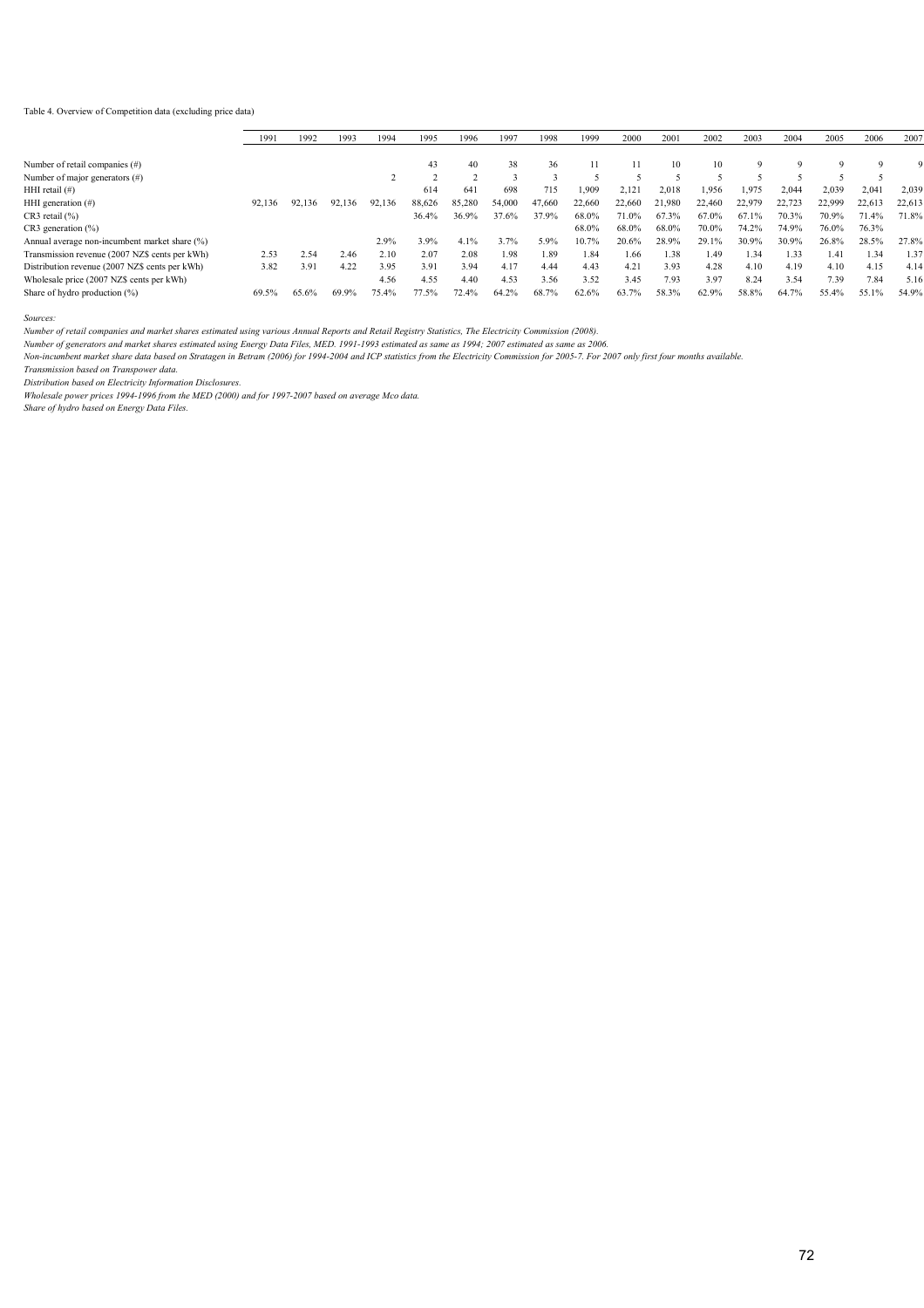### Table 5. Overview of Competition price data

|      | Residential (2007<br>NZ\$ cents per<br>kWh | Commercial (2007<br>NZ\$ cents per kWh) | Industrial (2007<br>NZ\$ cents per<br>kWh | National average<br>(2007 NZ\$ cents<br>per kWh) | Price-cost margin I<br>(2007 NZ\$ cents per<br>kWh | Price-cost margin II<br>(2007 NZ\$ cents per<br>kWh | Price-cost margin I<br>% of nat. ave.) | Price-cost margin II<br>$(%$ $%$ nat. ave.) |
|------|--------------------------------------------|-----------------------------------------|-------------------------------------------|--------------------------------------------------|----------------------------------------------------|-----------------------------------------------------|----------------------------------------|---------------------------------------------|
| 1979 | 14.69                                      | 27.32                                   | 9.72                                      | 14.70                                            |                                                    |                                                     |                                        |                                             |
| 1980 | 14.49                                      | 24.50                                   | 9.29                                      | 14.05                                            |                                                    |                                                     |                                        |                                             |
| 1981 | 13.76                                      | 22.43                                   | 8.81                                      | 13.18                                            |                                                    |                                                     |                                        |                                             |
| 1982 | 13.33                                      | 21.40                                   | 8.68                                      | 12.86                                            |                                                    |                                                     |                                        |                                             |
| 1983 | 12.80                                      | 20.89                                   | 8.31                                      | 12.43                                            |                                                    |                                                     |                                        |                                             |
| 1984 | 12.33                                      | 20.20                                   | 7.86                                      | 11.81                                            |                                                    |                                                     |                                        |                                             |
| 1985 | 12.51                                      | 20.23                                   | 7.98                                      | 11.92                                            |                                                    |                                                     |                                        |                                             |
| 1986 | 13.20                                      | 20.20                                   | 8.80                                      | 12.60                                            |                                                    |                                                     |                                        |                                             |
| 1987 | 13.41                                      | 20.23                                   | 8.82                                      | 12.73                                            |                                                    |                                                     |                                        |                                             |
| 1988 | 13.91                                      | 19.79                                   | 8.85                                      | 12.84                                            |                                                    |                                                     |                                        |                                             |
| 1989 | 13.64                                      | 19.04                                   | 8.28                                      | 12.38                                            |                                                    |                                                     |                                        |                                             |
| 1990 | 13.13                                      | 18.07                                   | 7.89                                      | 11.88                                            |                                                    |                                                     |                                        |                                             |
| 1991 | 13.61                                      | 17.29                                   | 8.01                                      | 11.97                                            |                                                    | 0.13                                                |                                        | 1.1%                                        |
| 1992 | 14.11                                      | 16.97                                   | 8.11                                      | 12.02                                            |                                                    | 0.00                                                |                                        | $0.0\%$                                     |
| 1993 | 14.61                                      | 16.15                                   | 7.92                                      | 11.96                                            |                                                    | $-0.18$                                             |                                        | $-1.5%$                                     |
| 1994 | 15.15                                      | 15.57                                   | 7.66                                      | 11.80                                            | 1.19                                               | 0.19                                                | 10.1%                                  | 1.6%                                        |
| 1995 | 15.33                                      | 15.78                                   | 7.98                                      | 12.02                                            | 1.49                                               | 0.13                                                | 12.4%                                  | 1.1%                                        |
| 1996 | 15.93                                      | 15.62                                   | 8.00                                      | 12.15                                            | 1.72                                               | 0.20                                                | 14.2%                                  | 1.7%                                        |
| 1997 | 16.65                                      | 14.34                                   | 8.92                                      | 12.68                                            | 2.01                                               | $-0.40$                                             | 15.8%                                  | $-3.2%$                                     |
| 1998 | 16.17                                      | 13.70                                   | 9.16                                      | 12.56                                            | 2.66                                               | $-1.04$                                             | 21.2%                                  | $-8.3%$                                     |
| 1999 | 16.29                                      | 13.74                                   | 8.13                                      | 12.22                                            | 2.43                                               | $-0.35$                                             | 19.9%                                  | $-2.9%$                                     |
| 2000 | 15.86                                      | 12.90                                   | 7.68                                      | 11.54                                            | 2.23                                               | $-0.34$                                             | 19.3%                                  | $-3.0\%$                                    |
| 2001 | 16.50                                      | 12.38                                   | 7.60                                      | 11.61                                            | $-1.63$                                            | 0.08                                                | $-14.1%$                               | 0.7%                                        |
| 2002 | 17.34                                      | 12.89                                   | 8.09                                      | 12.35                                            | 2.60                                               | $-0.02$                                             | 21.1%                                  | $-0.2%$                                     |
| 2003 | 18.30                                      | 14.21                                   | 9.06                                      | 13.31                                            | $-0.37$                                            | 0.15                                                | $-2.8%$                                | 1.1%                                        |
| 2004 | 19.81                                      | 14.46                                   | 8.77                                      | 13.72                                            | 4.67                                               | 0.77                                                | 34.0%                                  | 5.6%                                        |
| 2005 | 20.37                                      | 14.59                                   | 9.52                                      | 14.36                                            | 1.46                                               | 0.74                                                | 10.2%                                  | 5.2%                                        |
| 2006 | 20.99                                      | 14.01                                   | 9.50                                      | 14.21                                            | 0.88                                               | 0.56                                                | 6.2%                                   | 3.9%                                        |
| 2007 | 21.97                                      | 14.26                                   | 9.31                                      | 14.67                                            | 4.00                                               | 1.22                                                | 27.3%                                  | 8.3%                                        |

*Source: Ministry of Economic Development, Energy Data File.*

*National average prices are calculated as residential (including taxes), commercial and industrial prices (excluding taxes) weighted by consumption.*

*Price-cost margin I calculated by subtracting transmission, distribution and wholesale price from national average.*

*Price-cost margin II calculated by subtracting the industrial price from the national average.*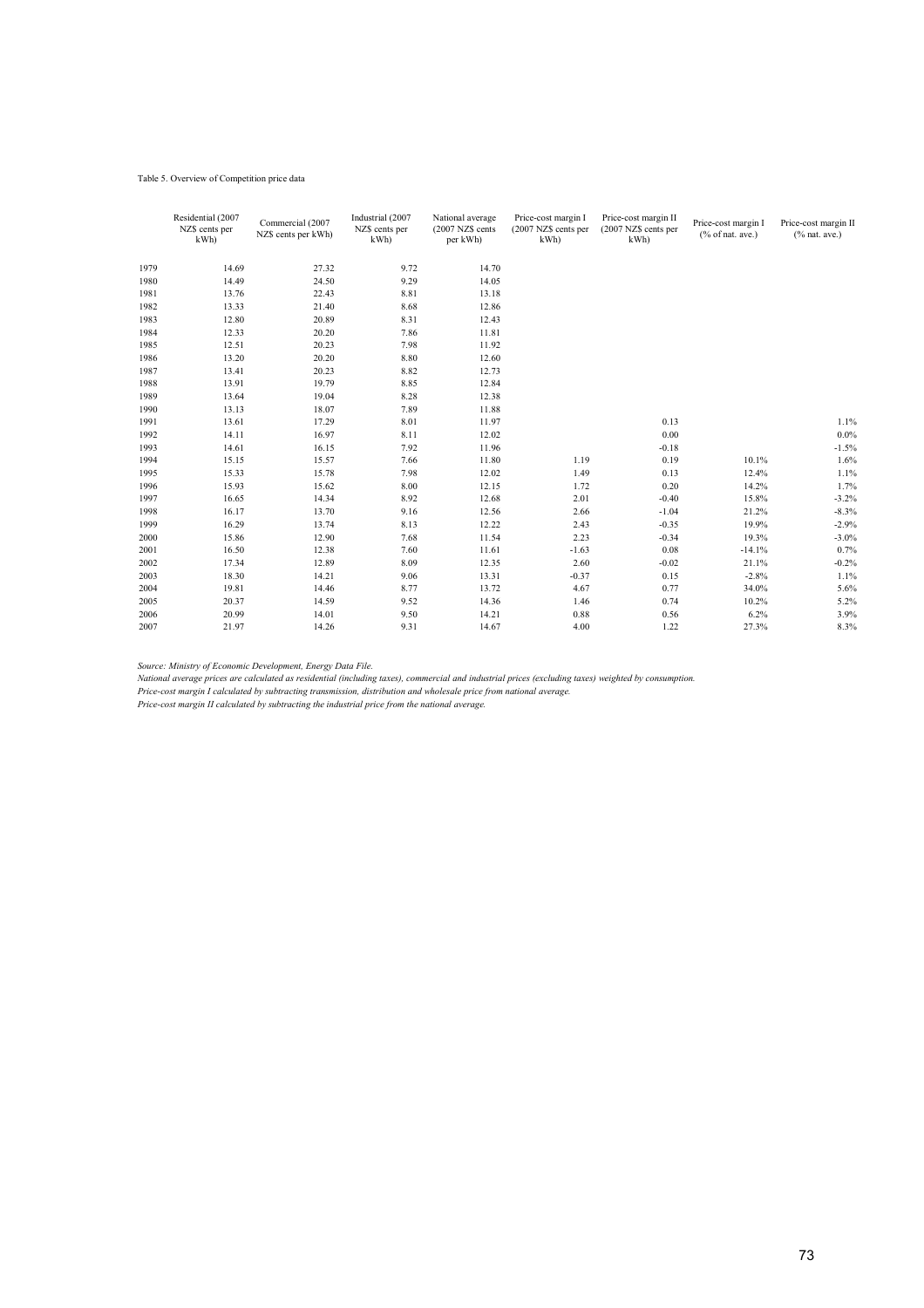Table 6 see end of document.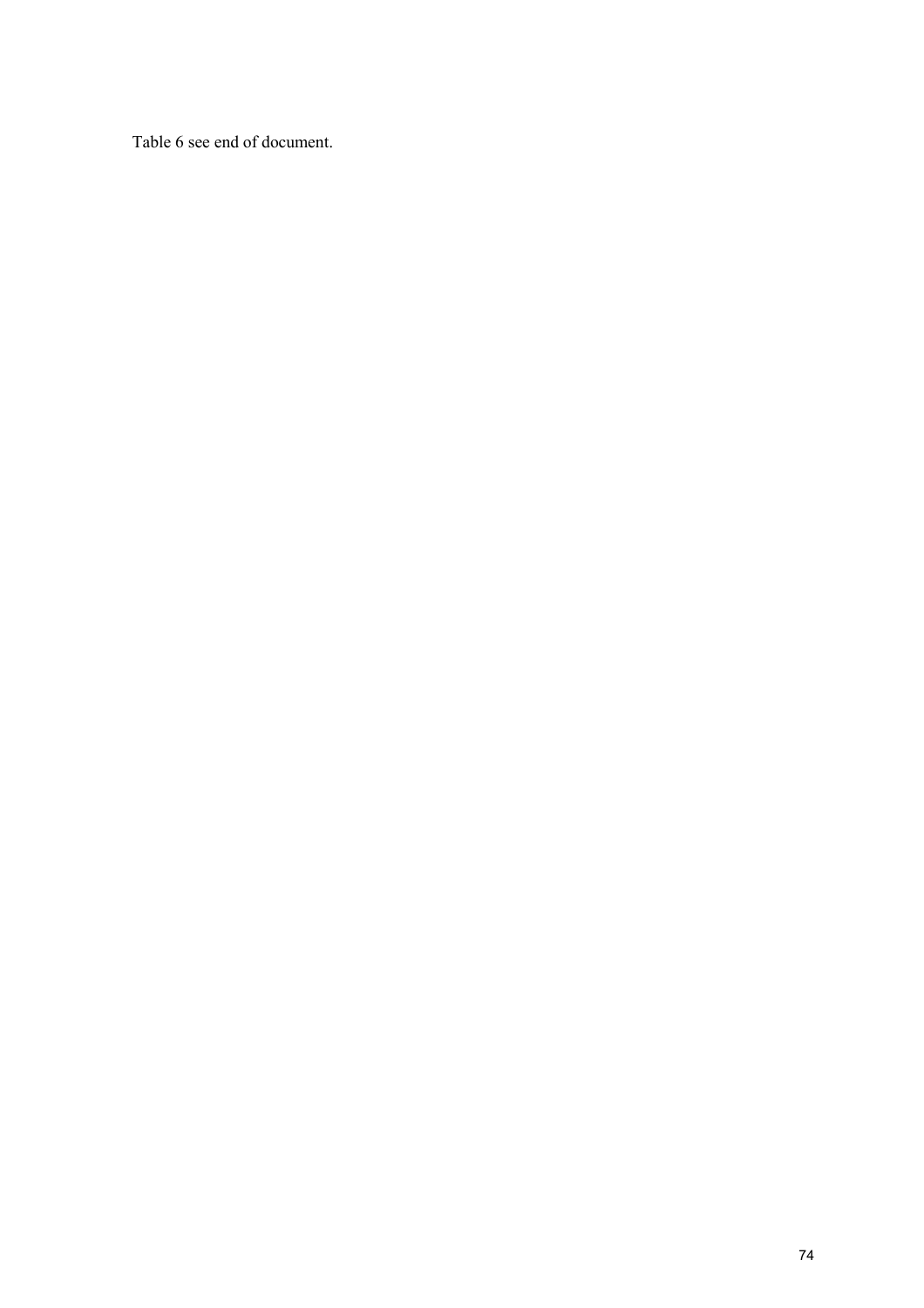# Table 7. One-off restructuring costs due to EIR Act 1998

|                                                  | Cost NZ\$ mln. | Market share | Reason                                                                 |
|--------------------------------------------------|----------------|--------------|------------------------------------------------------------------------|
| Powerco                                          | 10.0           | $5.6\%$      | Loss on disposal of generation assets.                                 |
| Vector                                           | 50.8           | 17.7%        | Loss on sale of electricity contracts associated with retail business. |
| <b>United Networks</b><br>42.0<br>Total<br>102.8 |                | 25.6%        | Restructuring costs and loss on sale of electricity contract.          |
|                                                  |                | 48.8%        |                                                                        |
| Estimated sector cost (1999 NZ\$ mln.)           |                | 210.6        |                                                                        |

| Reason                                                                 |
|------------------------------------------------------------------------|
| Loss on disposal of generation assets.                                 |
| Loss on sale of electricity contracts associated with retail business. |
| Restructuring costs and loss on sale of electricity contract.          |
|                                                                        |

75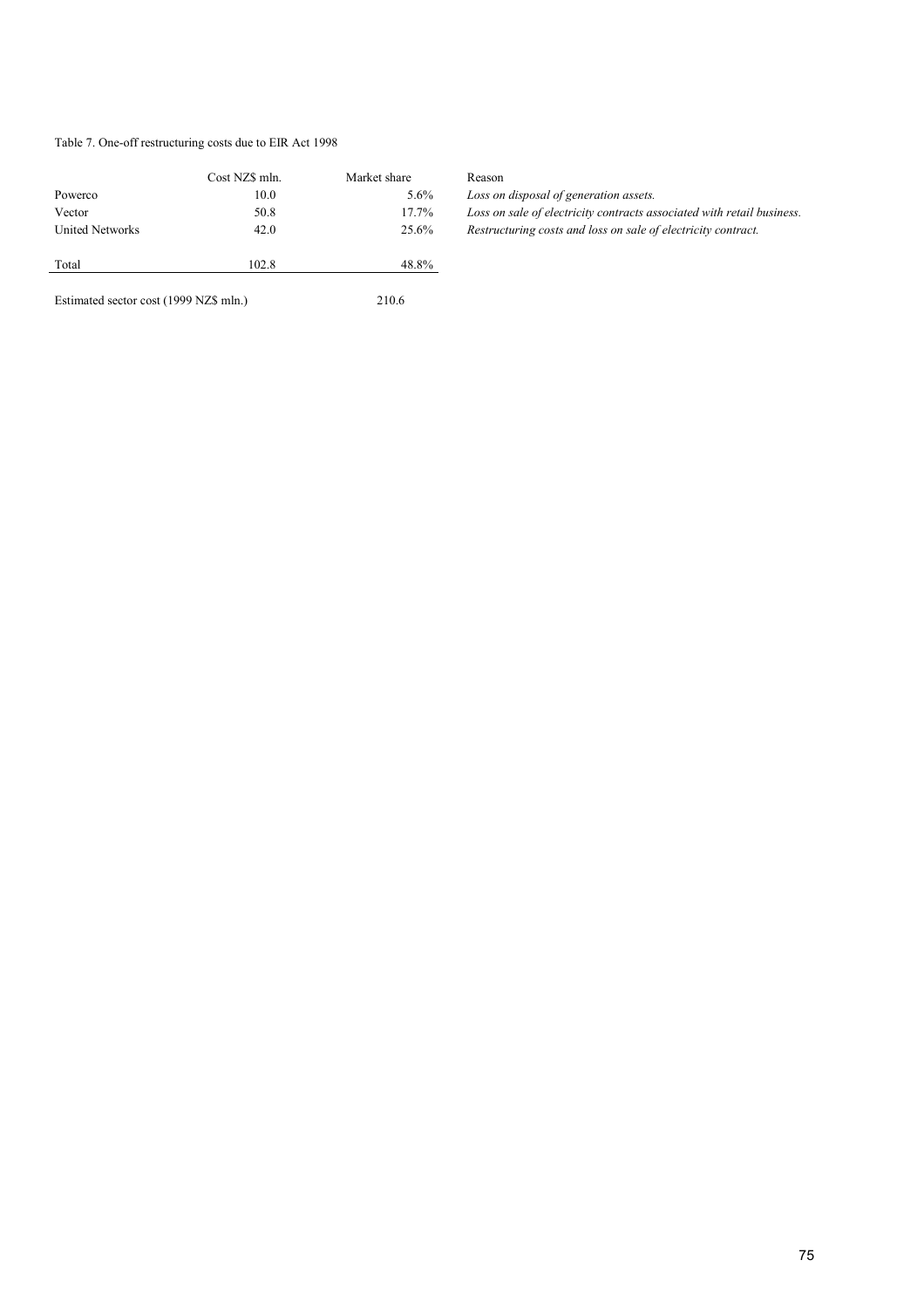

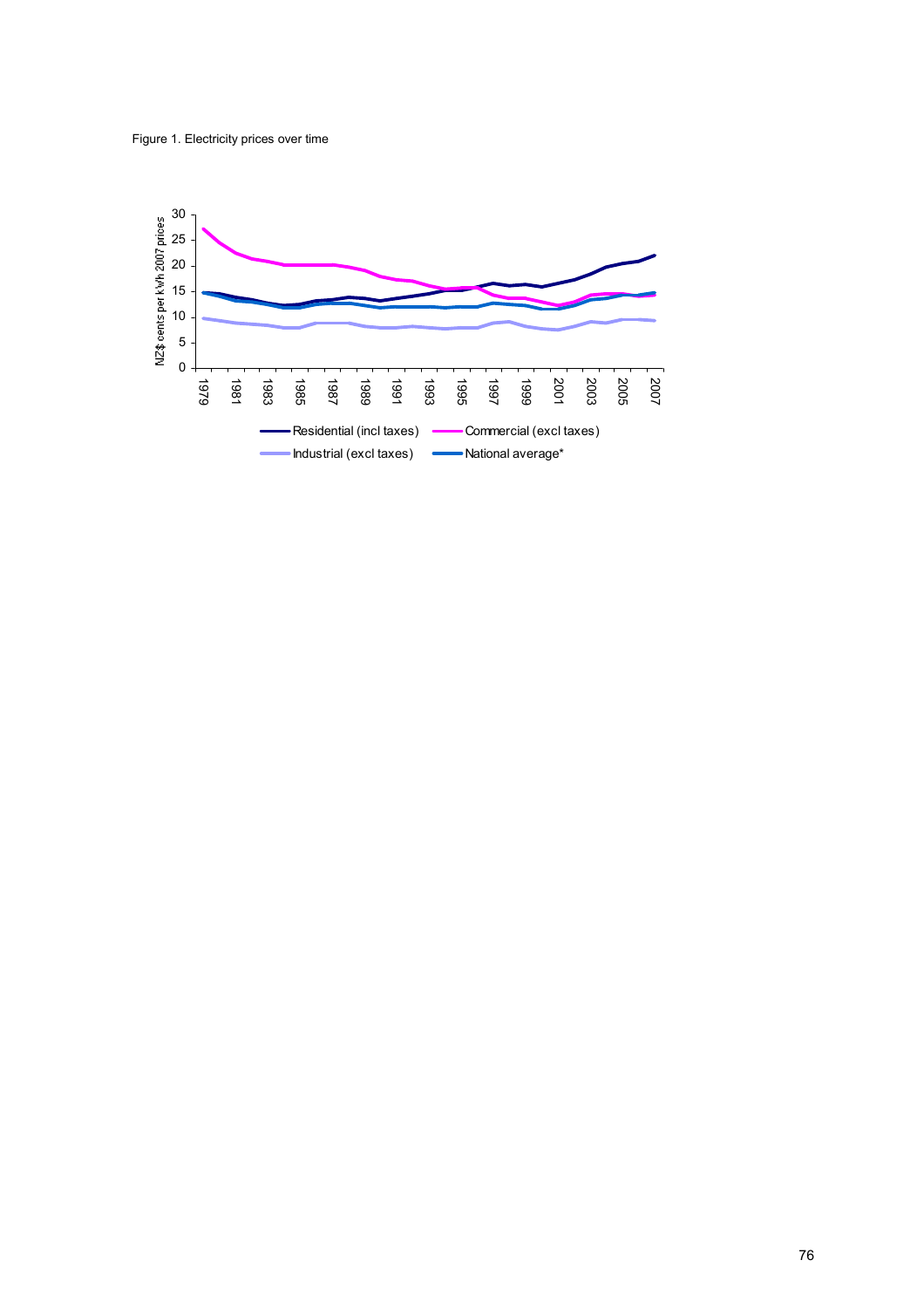

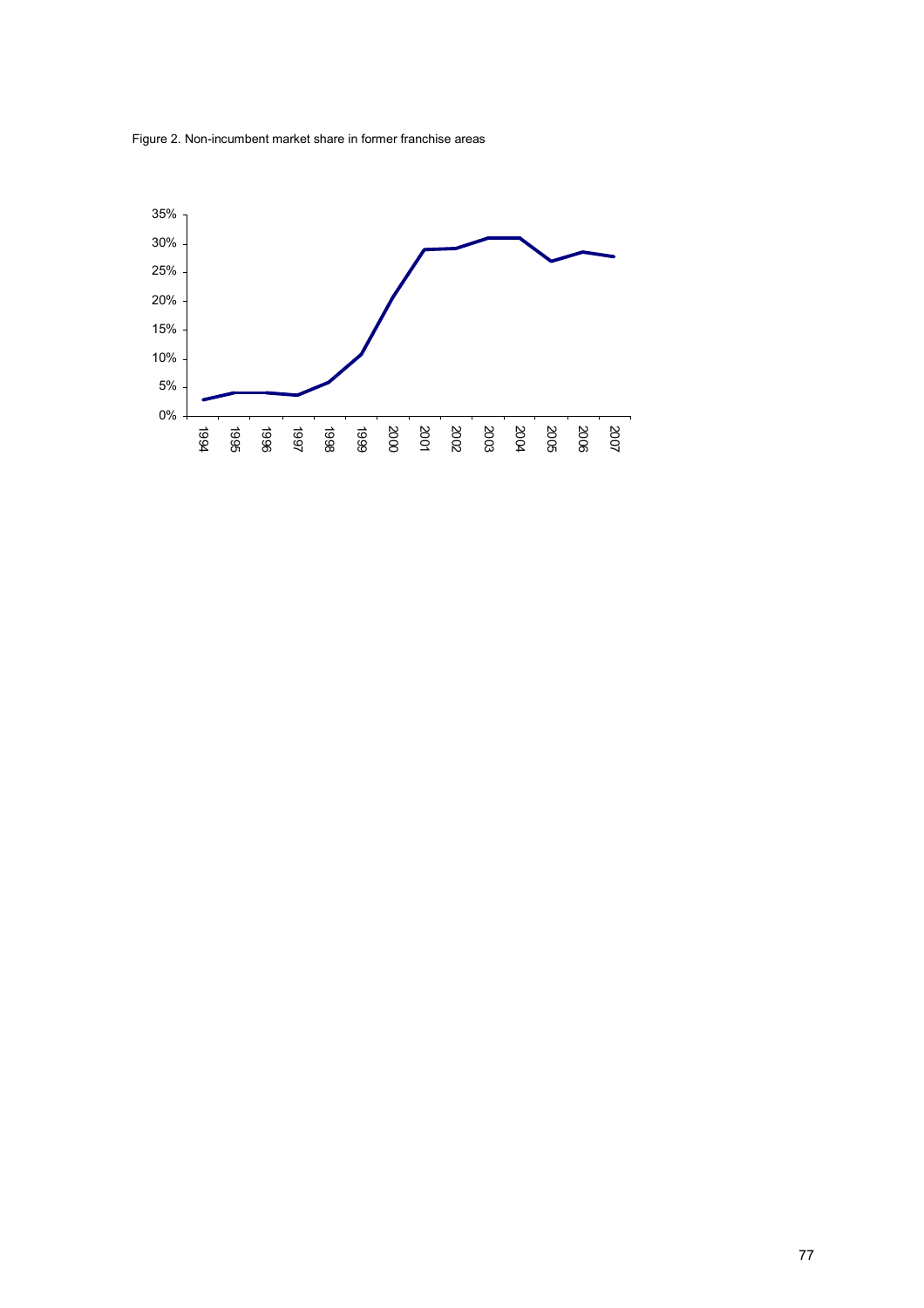Figure 3. Price cost margins over time

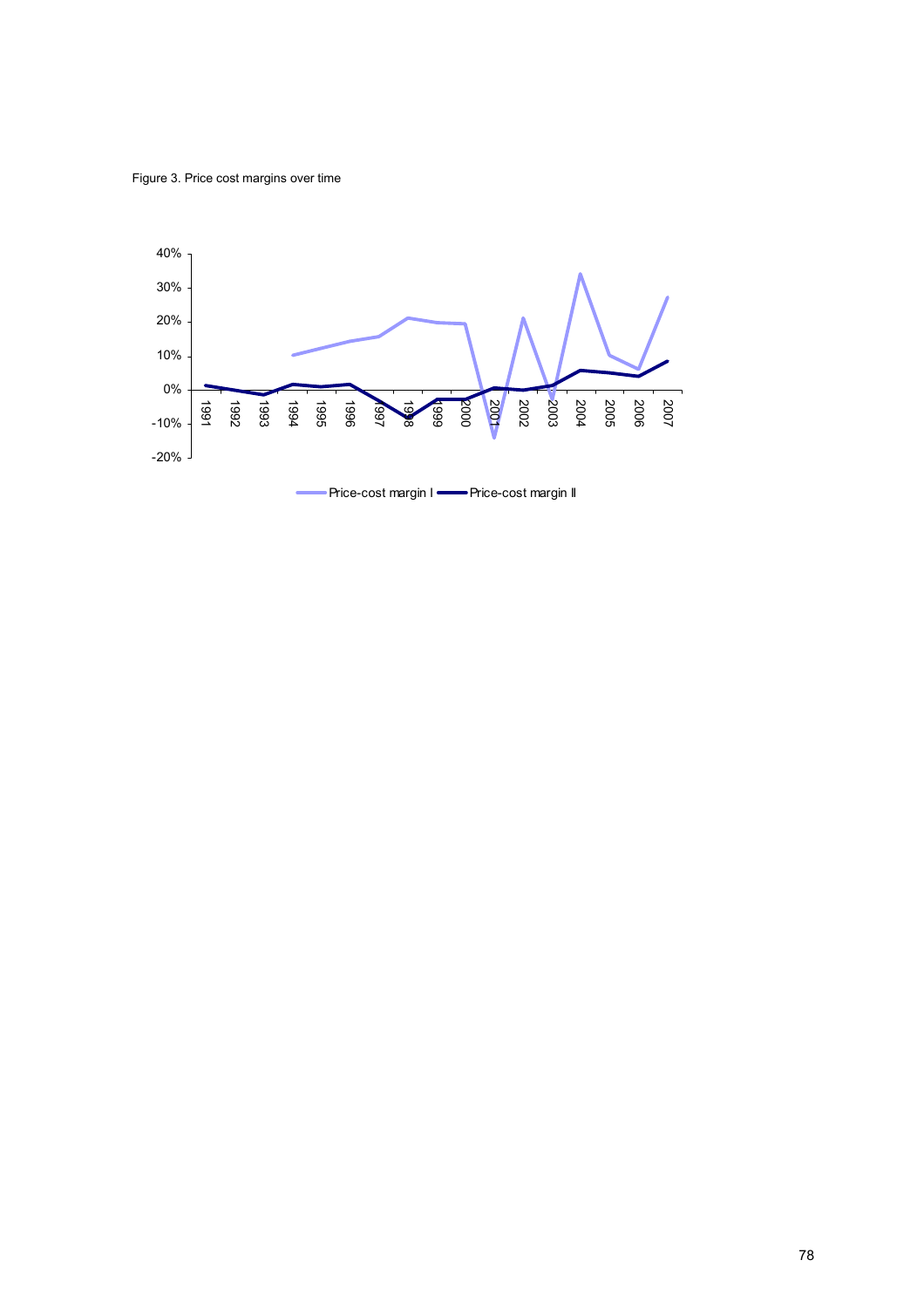Table.8 regression results margin

Coefficient

| Hydro share  | $-0.275$   |
|--------------|------------|
|              | $(-0.162)$ |
| HHI gen      | $0.178***$ |
|              | (0.0573)   |
| <b>EIR</b>   | $0.218***$ |
|              | (0.0704)   |
| Constant     | 0.186      |
|              | (0.666)    |
|              |            |
| Observations | 17         |
| R-squared    | 0.54       |

Standard errors in parentheses

\*\*\* p<0.01, \*\* p<0.05, \* p<0.1

\* Note the margins have been scaled up by 10 to ensure all values are positive.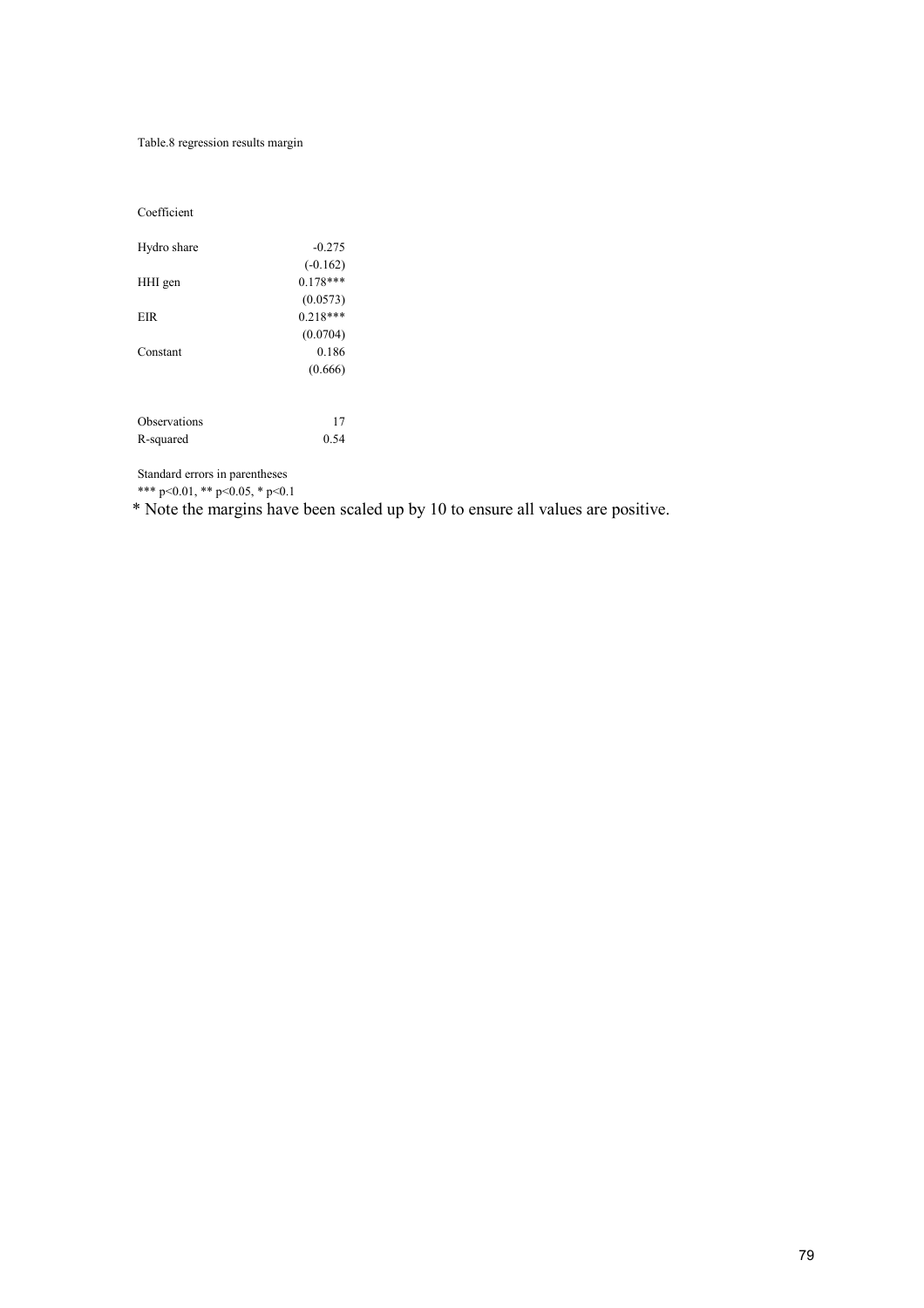## Table.9 Hypothesis I and sub-tests outcome

|      | Hypothesis I: Competition                               | Indicator measures:                                                                                                                                                         | Following ownership unbundling<br>we expect this indicator to | Empirical evidence suggests                                                                                                                                                                                                            | Criteria<br>achieved? |
|------|---------------------------------------------------------|-----------------------------------------------------------------------------------------------------------------------------------------------------------------------------|---------------------------------------------------------------|----------------------------------------------------------------------------------------------------------------------------------------------------------------------------------------------------------------------------------------|-----------------------|
| La.  | Price levels                                            | The electricity price for the total<br>sector. As a result of increased<br>competition we would expect,<br>ceteris paribus, that prices<br>decrease.                        | Decrease as competition<br>increases                          | No statistically significant<br>change in national average<br>electricity prices                                                                                                                                                       | N                     |
| I.b. | Price variance                                          | The variance of electricity prices<br>in the sector. As a result of more<br>competition we would expect,<br>ceteris paribus, the variance to<br>increase                    | Increase as competition<br>increases                          | Variance in national electricity<br>price has increased following<br>unbundling                                                                                                                                                        | Y                     |
| Lc.  | Number of players and<br>concentration                  | The number of players operating<br>in a market. More players and<br>less concentration is an<br>indication of more competition<br>and more customer choice.                 | Increase as competition<br>increases                          | Number of players has decreased<br>dramatically following<br>unbundling. No retailer active<br>without asset-backing of<br>generation capacity                                                                                         | N                     |
| Ld.  | Non-incumbent market shares in<br>former franchise area | The market shares of non-<br>incumbent players in former<br>franchise areas provides an<br>indication of the movement of<br>customers and the success of<br>"new entrants". | Increase as competition<br>increases                          | Market share increased<br>substantially following<br>unbundling although it has<br>stabilised since 2001. Not clear<br>whether increase is fully<br>attributable to unbundling or to<br>introduction of deemed profiling               | Y                     |
| I.e. | Price-cost margins                                      | The price-cost margin measures<br>the available profits in the<br>sector. In a competitive market<br>margins will decrease to<br>competitive levels.                        | Decrease as competition<br>increases                          | Price cost margins look to have<br>temporarily decreased with<br>ownership unbundling and have<br>since recovered. This supports<br>anecdotal evidence of initial<br>intense competition and<br>subsequent reduction in<br>competition | $\boldsymbol{N}$      |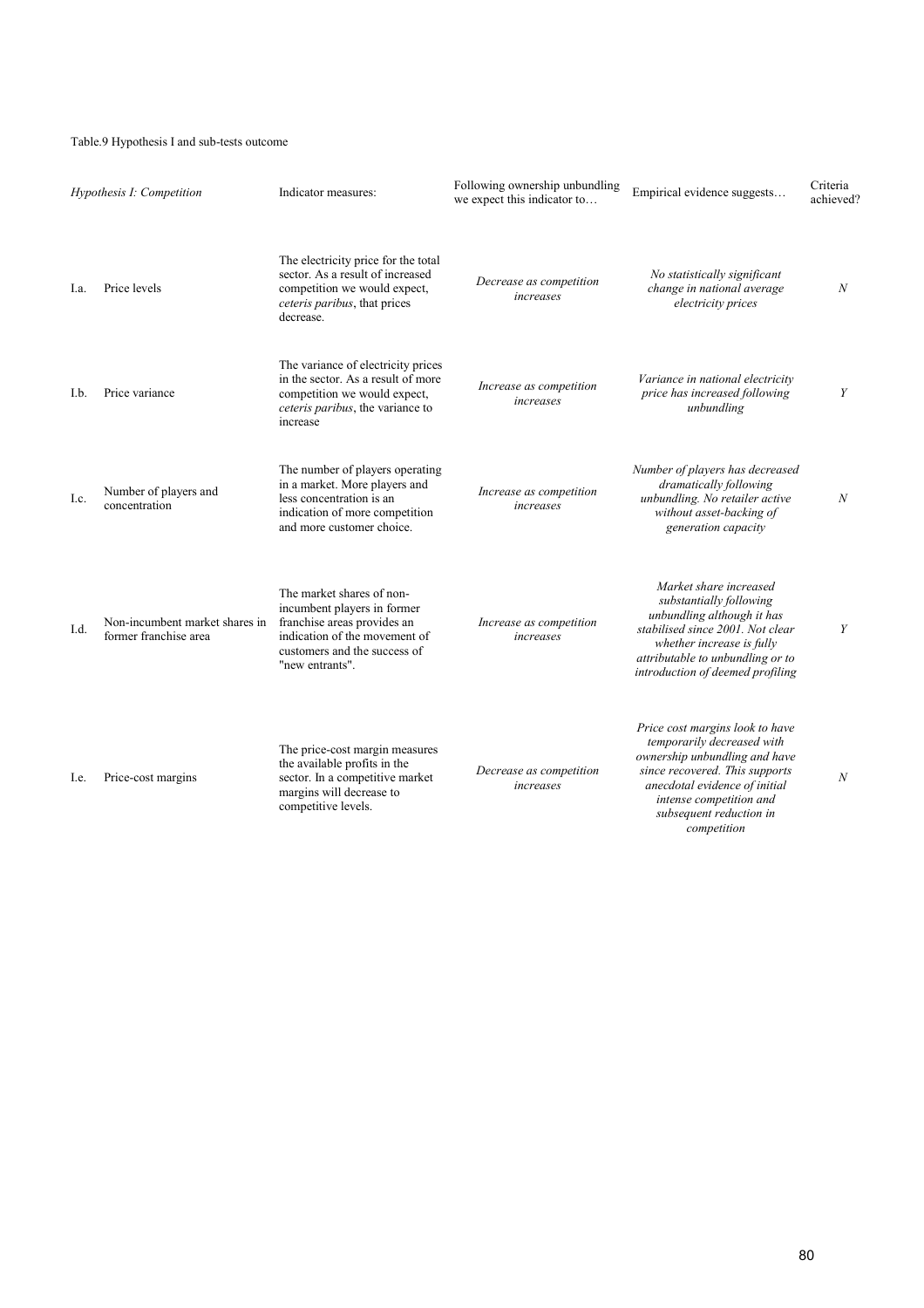Figure.4 kWh-distributed weighted average loss ratio over time

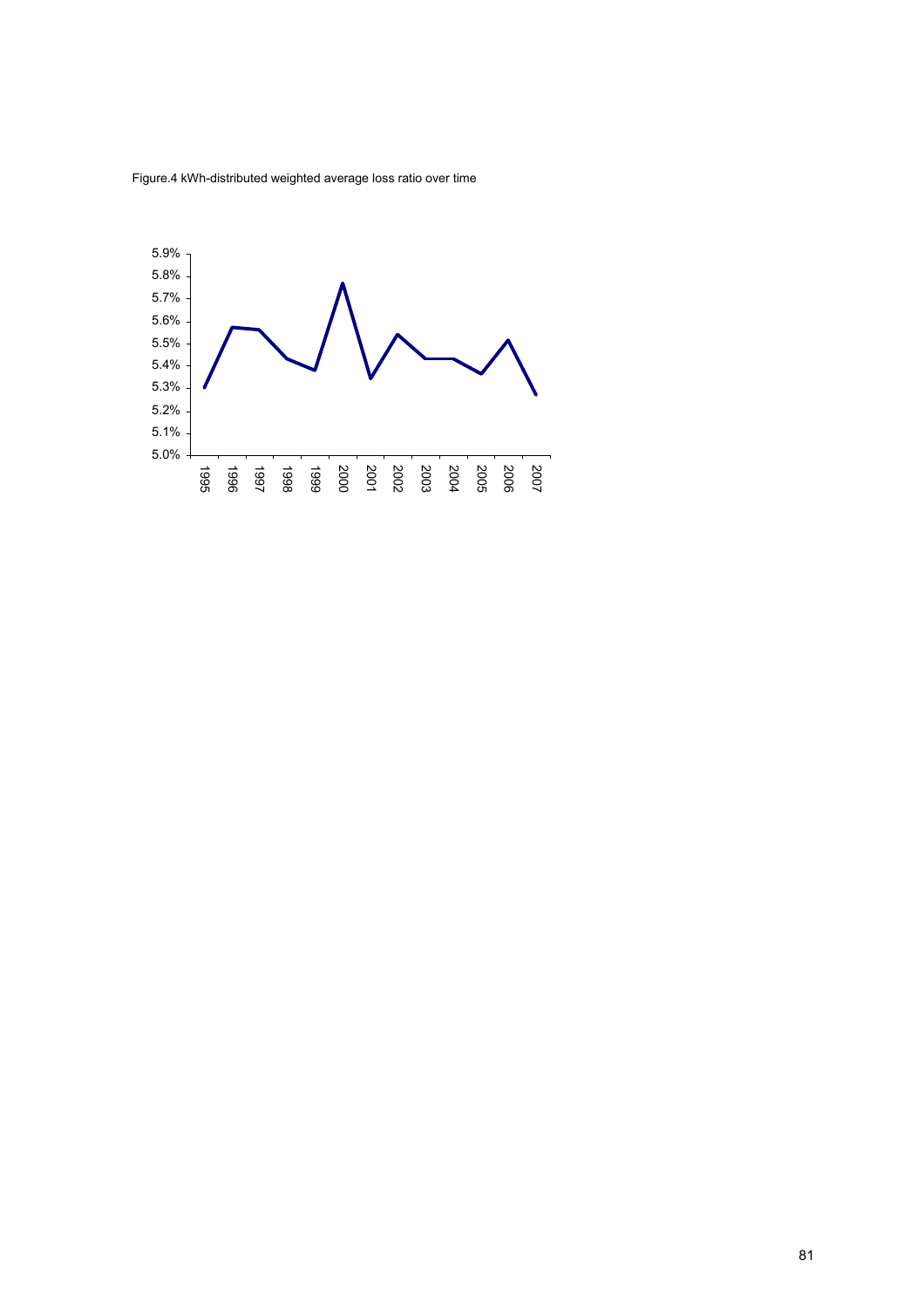

Figure.5 kWh-distributed weighted average capacity utilisation over time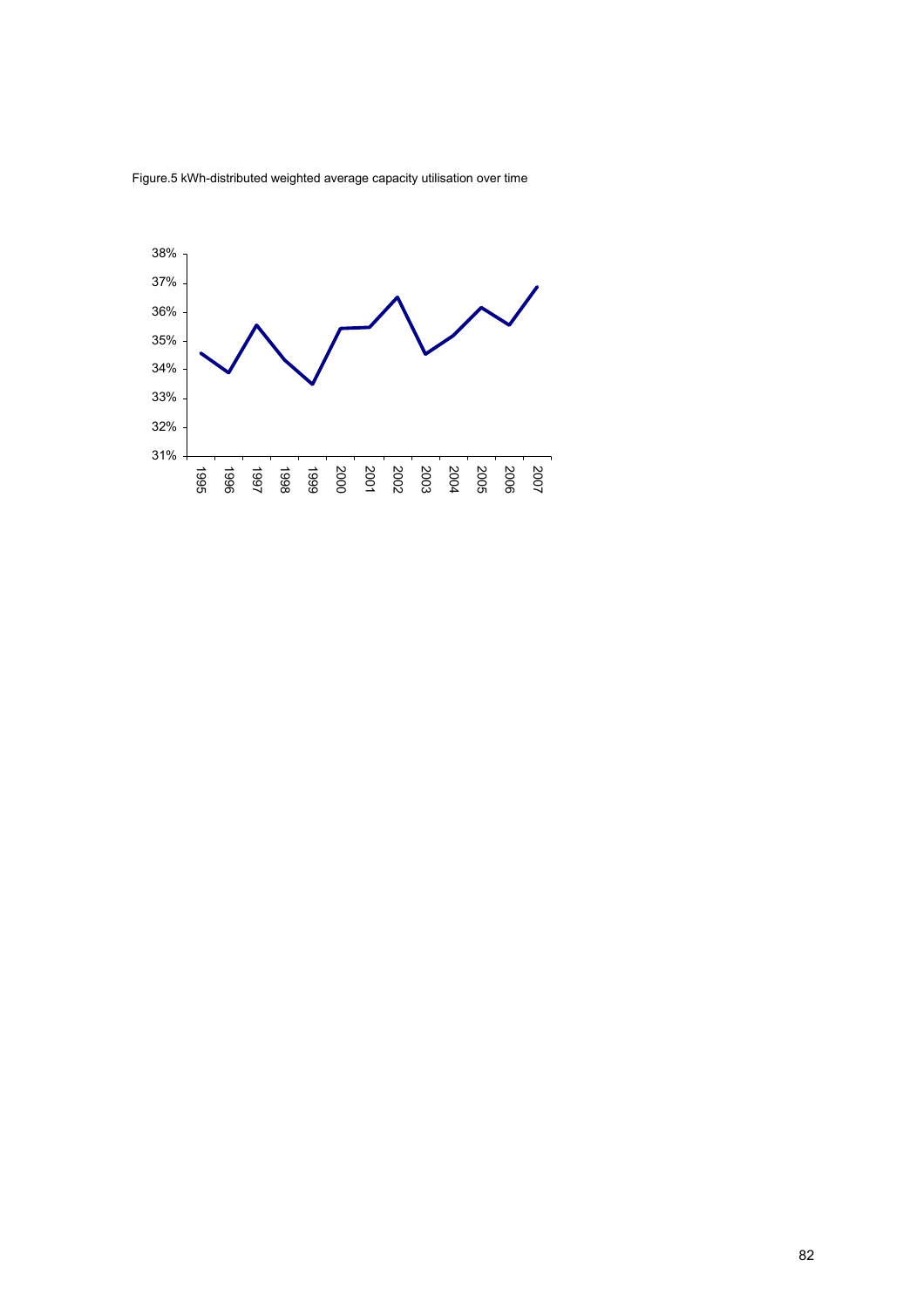Figure.6 kWh-distributed weighted average SAIDI over time

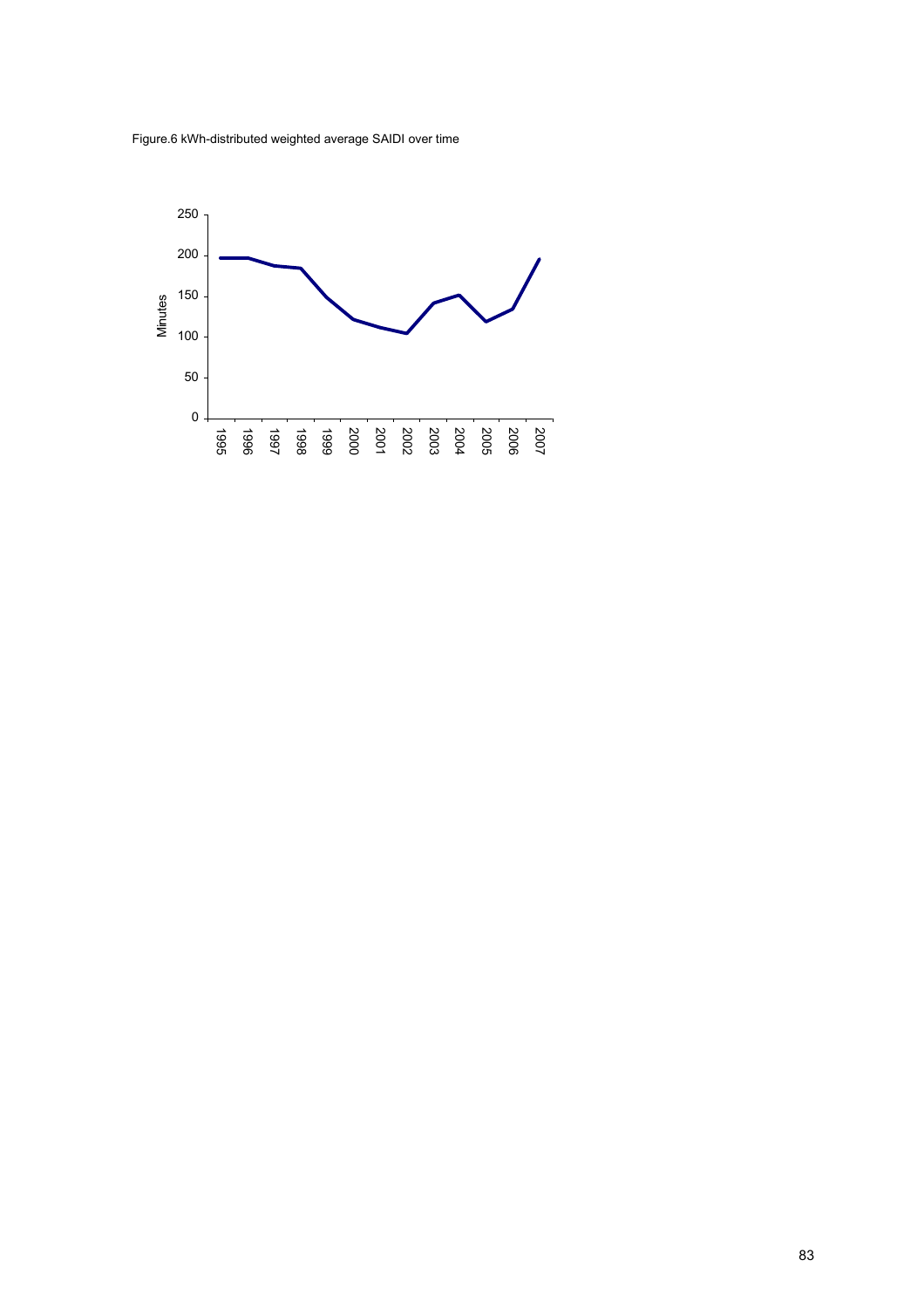Figure.7 kWh-distributed weighted average SAIFI over time

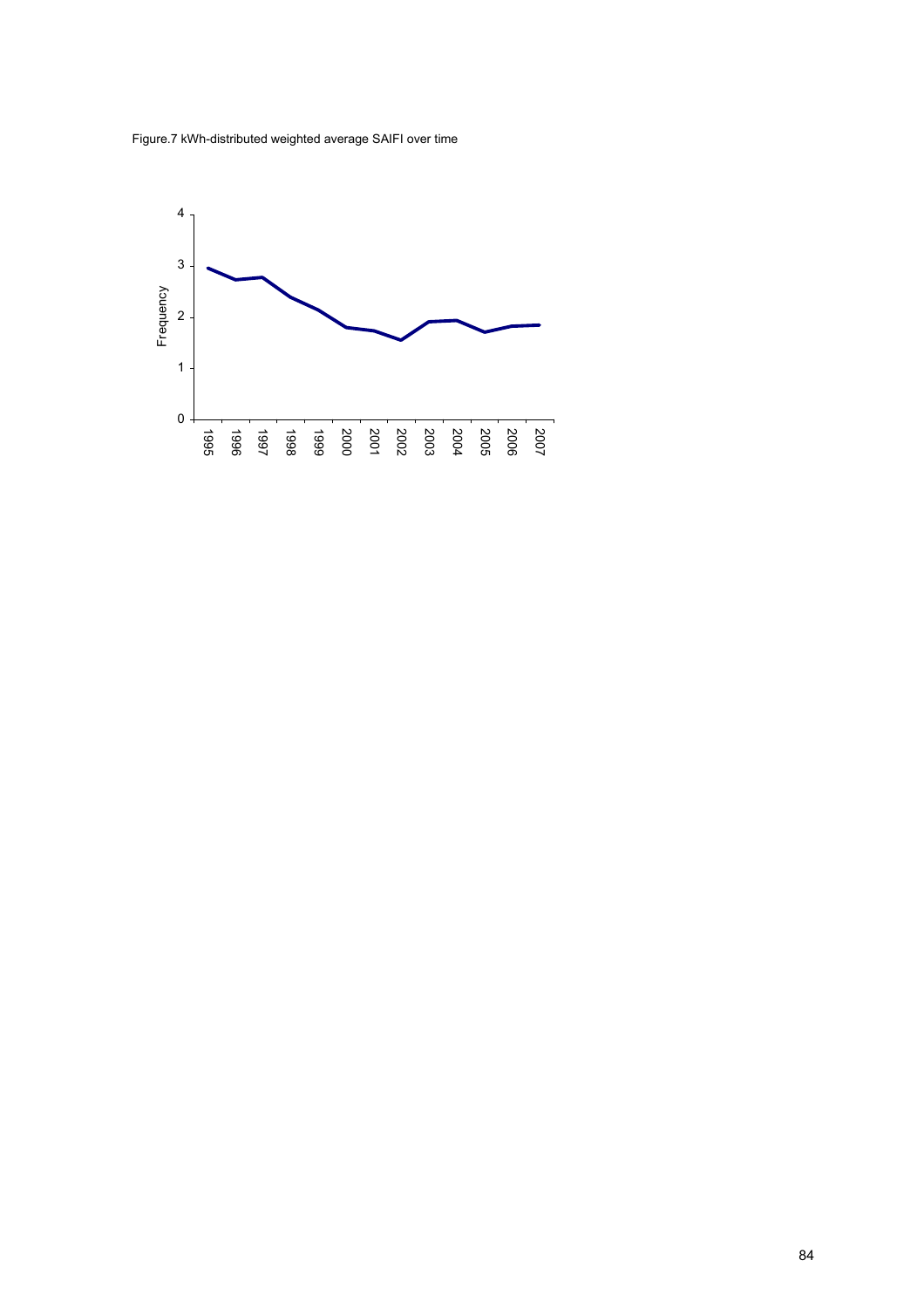Figure.8 kWh-distibuted weighted average CAIDI over time

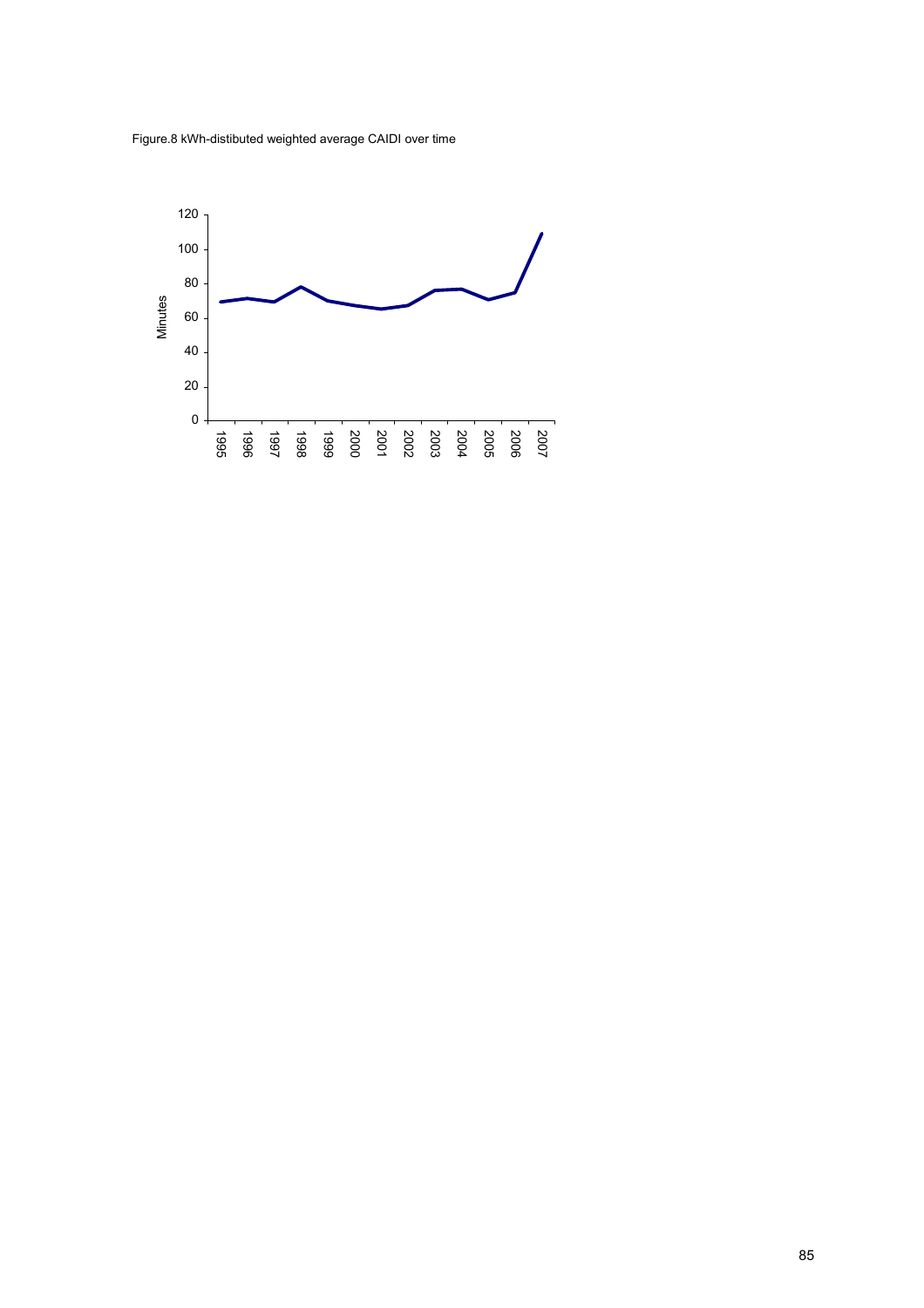Table.10 Hypothesis II and sub tests outcome

| Hypothesis II: Quality |                      | Indicator measures:                                                                                                                                                                                                                                                          | Following ownership<br>unbundling we expect this<br>indicator to:                                                                      | Empirical evidence suggests                                                                 | Criteria<br>achieved? |
|------------------------|----------------------|------------------------------------------------------------------------------------------------------------------------------------------------------------------------------------------------------------------------------------------------------------------------------|----------------------------------------------------------------------------------------------------------------------------------------|---------------------------------------------------------------------------------------------|-----------------------|
| II.a.                  | Network losses       | The loss ratio is a measure of<br>the technical and<br>administrative losses of the<br>network. Lower losses suggest<br>a more efficient network.                                                                                                                            | Initially increase (following<br>one-off unbundling<br>administrative burden) then<br>decrease                                         | Initial increase then reversion<br>back to pre-unbundling<br>average                        | $\boldsymbol{N}$      |
| II.b.                  | Capacity utilisation | Capacity utilisation measures<br>the degree to which the<br>network is being used at full<br>capacity. A certain minimum<br>spare capacity (reserve margin)<br>is always required.                                                                                           | Could decrease because<br>network is run more optimally,<br>or could increase as more<br>investment in (spare) capacity<br>is possible | Capacity utilisation does not<br>differ statistically pre- and<br>post-unbundling           | $\mathcal N$          |
| II.c.                  | <b>SAIDI</b>         | System Average Interruption<br>Duration Index (SAIDI)<br>measures the average annual<br>number of minutes a retail<br>customer is without service.                                                                                                                           | Decrease                                                                                                                               | <i>Average SAIDI is statistically</i><br>significantly lower post-<br>unbundling            | Y                     |
| II.d.                  | <b>SAIFI</b>         | System Average Interruption<br>Frequency Index (SAIDI)<br>measures the number of<br>interruptions per year.                                                                                                                                                                  | Decrease                                                                                                                               | Average SAIFI is statistically<br>significantly lower post-<br>unbundling                   | Y                     |
| II.e.                  | <b>CAIDI</b>         | Customer Average Interruption<br>Duration Index (CAIDI) is<br>calculated by dividing SAIDI<br>by SAIFI and gives the average<br>outage duration that any given<br>customer would experience. It<br>can therefore be viewed as a<br>proxy for the average<br>restoration time | Decrease                                                                                                                               | Average CAIDI is not<br>statistically significantly lower<br>post-unbundling                | N                     |
| II.f.                  | Quality variance     | The variance in the quality<br>delivered is likely to vary over<br>time. The stability in delivered<br>quality can therefore be seen as<br>a measure of quality<br>consistency                                                                                               | Decrease                                                                                                                               | Variance has increased post-<br>bundling. However, this could<br>be due to data limitations | N                     |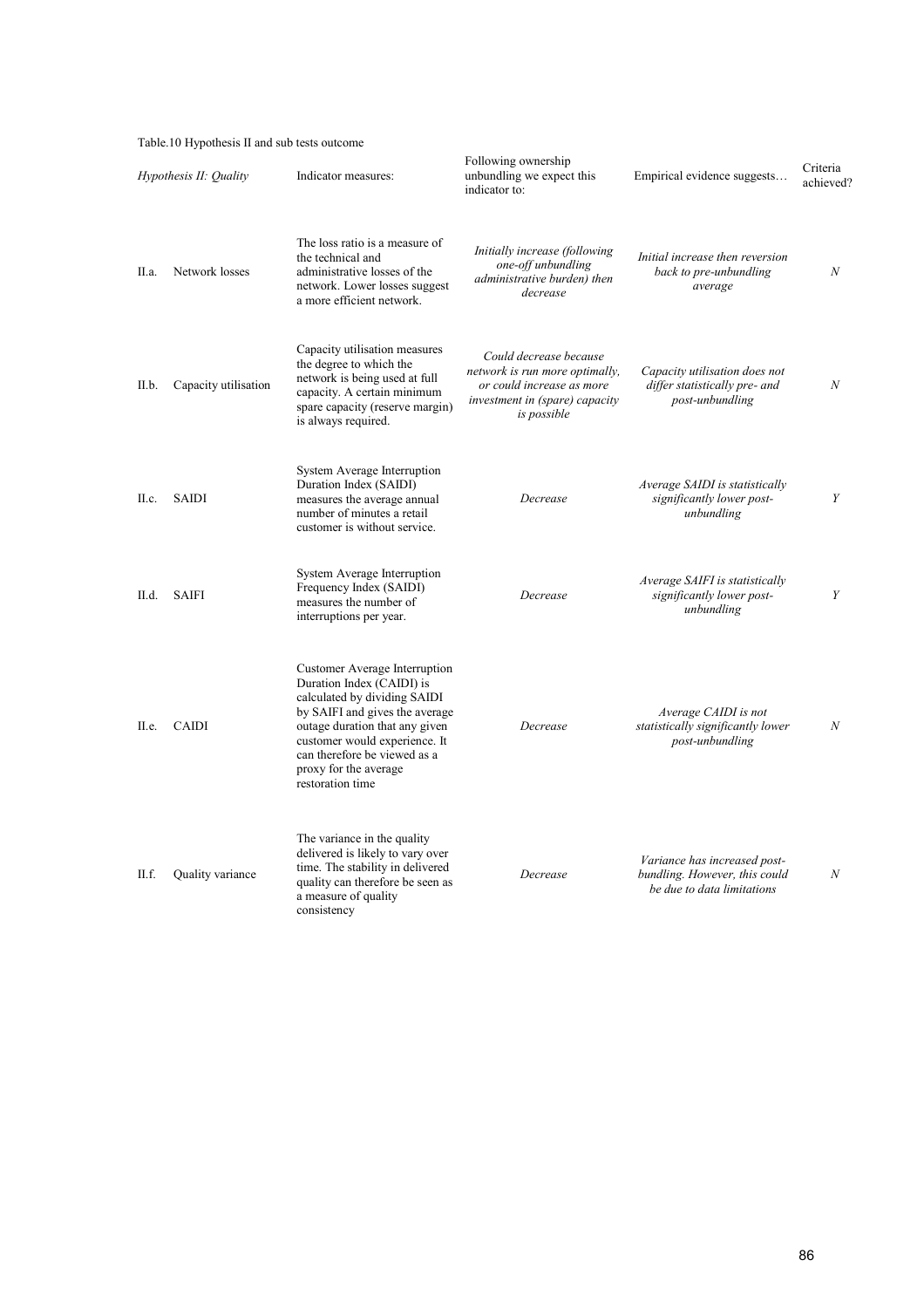

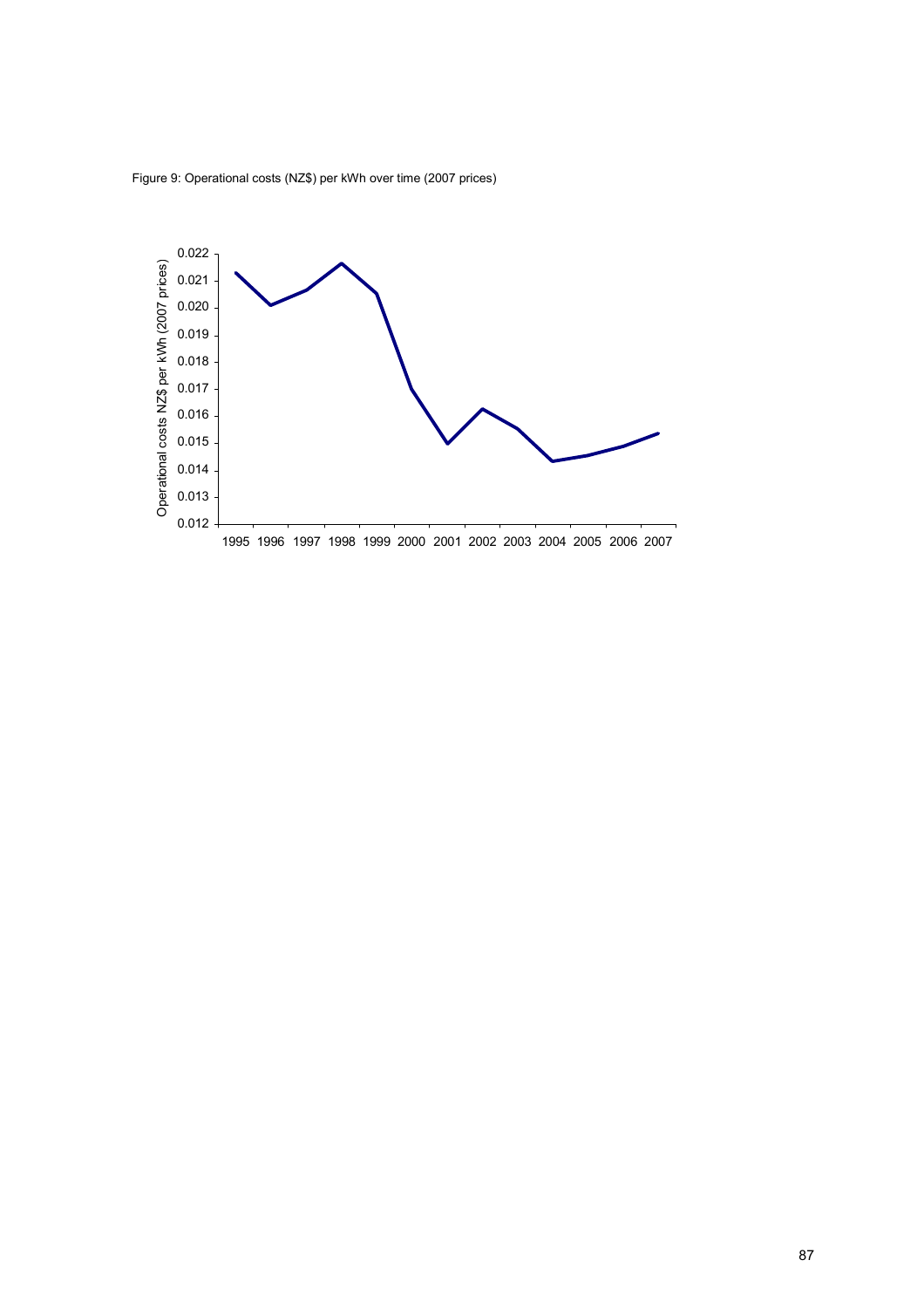Figure 10. HHI index over time network companies

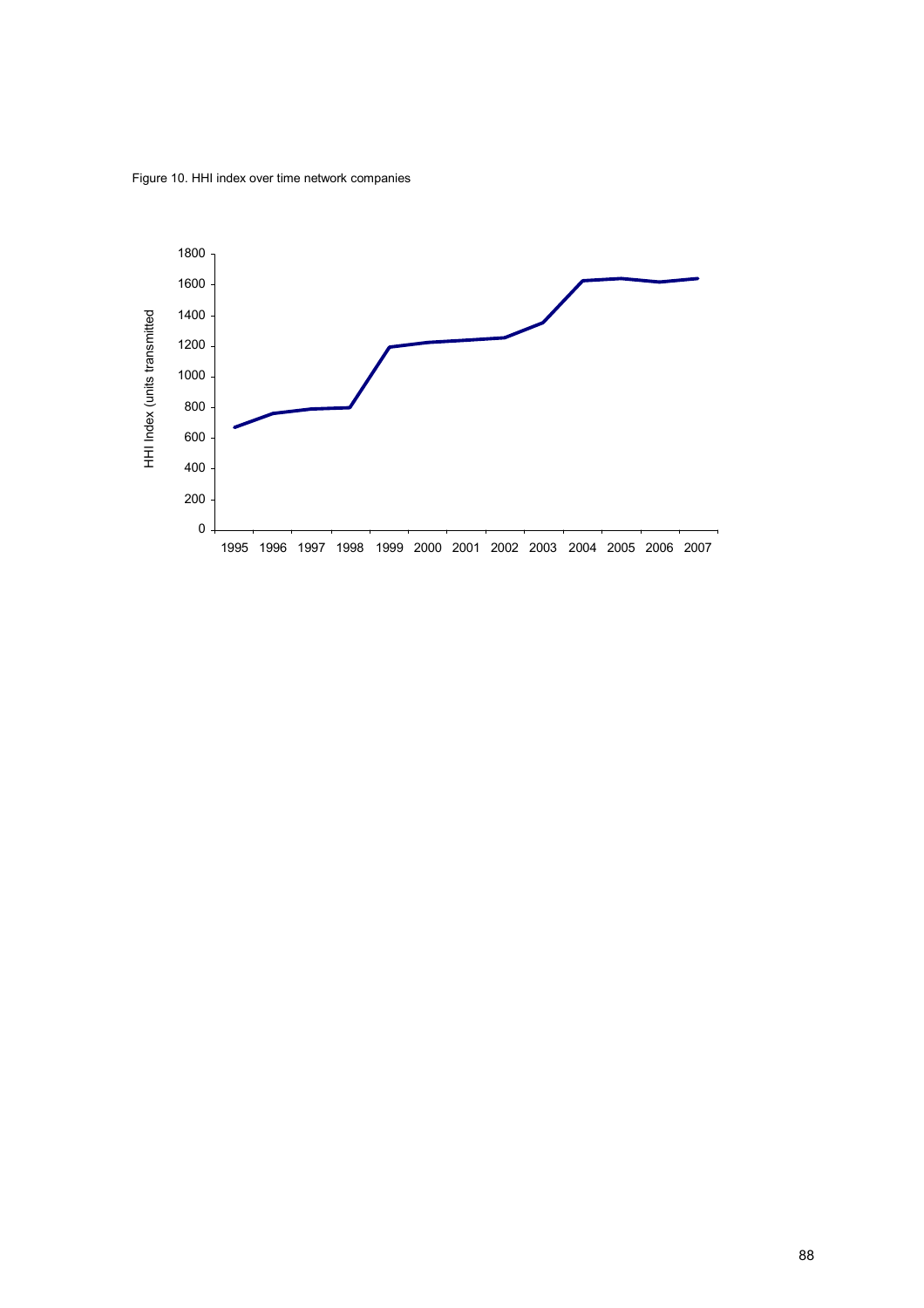## Table.11 Panel regression results

| Coefficient          | FE (cluster) | RE (cluster) | FEAR(1)     | REAR(1)     |
|----------------------|--------------|--------------|-------------|-------------|
| Connection density   | $-0.3610$    | $-0.1250$    | $-0.1920$   | 0.0134      |
|                      | (0.358)      | (0.160)      | (0.248)     | (0.0944)    |
| Transformer capacity | $0.804***$   | $0.864***$   | $0.701***$  | $0.816***$  |
|                      | (0.0887)     | (0.0620)     | (0.159)     | (0.0536)    |
| <b>SAIDI</b>         | 0.0752       | 0.0856       | $0.103***$  | $0.105***$  |
|                      | (0.0609)     | (0.0576)     | (0.0351)    | (0.033)     |
| Trend                | $-0.0088$    | $-0.0110$    | 0.0014      | $-0.0080$   |
|                      | (0.00856)    | (0.00748)    | (0.0111)    | (0.00844)   |
| EIR dummy            | $-0.180*$    | $-0.169*$    | $-0.168***$ | $-0.172***$ |
|                      | (0.0992)     | (0.102)      | (0.0588)    | (0.0591)    |
| Constant             | $5.153***$   | 4.253***     | $5.104***$  | 4.097***    |
|                      | (0.782)      | (0.519)      | (0.517)     | (0.380)     |
| Observations         | 364          | 364          | 336         | 364         |
| Number of companies  | 28           | 28           | 28          | 28          |
| rho                  |              |              | 0.506       | 0.506       |
| p-value mundlak test |              | 0.350        |             | 0.101       |

Robust standard errors in parentheses \*\*\* p<0.01, \*\* p<0.05, \* p<0.1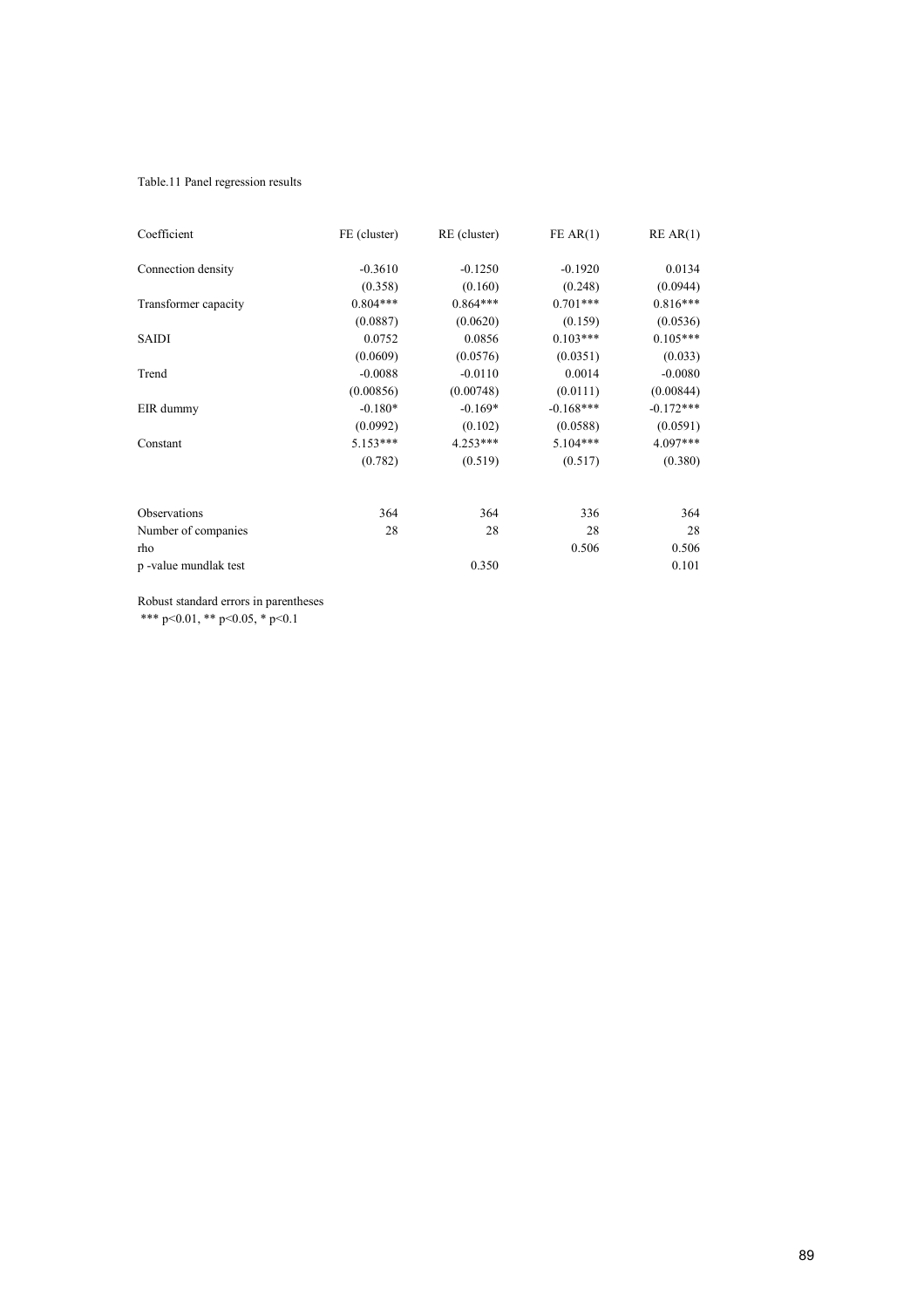Figure.11 Network price-cost margins over time

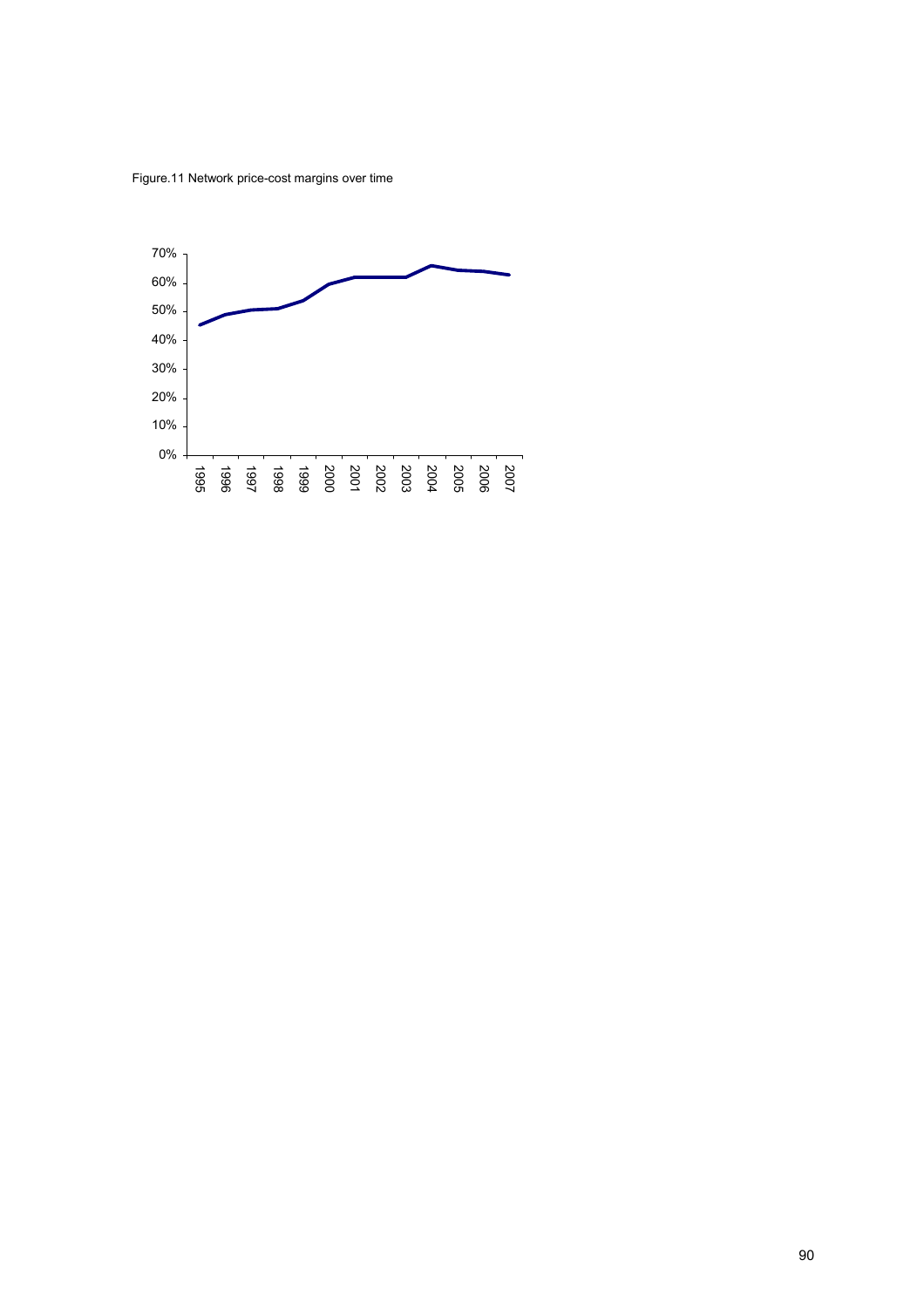# Table.12 Hypothesis III and sub-tests outcomes

| Hypothesis III: Costs |                    | Indicator measures:                                                                                                                                                                                                                         | Following ownership<br>unbundling we expect this<br>indicator to:                                                | Empirical evidence suggests                                                                                                                                       | Criteria<br>achieved? |
|-----------------------|--------------------|---------------------------------------------------------------------------------------------------------------------------------------------------------------------------------------------------------------------------------------------|------------------------------------------------------------------------------------------------------------------|-------------------------------------------------------------------------------------------------------------------------------------------------------------------|-----------------------|
| III.a.                | One-off costs      | There will be substantial one-<br>off transaction costs<br>associated with ownership<br>unbundling.                                                                                                                                         | One-off costs                                                                                                    | Substantial one-off<br>restructuring costs                                                                                                                        | Y                     |
| III.b.                | Structural costs   | Unit operational costs for the<br>distribution companies<br>measures the efficiency of<br>operations over time. There<br>can be both a one-off drop in<br>operational costs and a<br>structurally different rate of<br>change of unit costs | One-off decrease in<br>operational costs and more<br>rapid unit cost reduction over<br>time following unbundling | Statistically significant one-off<br>decrease in unit operational<br>costs of approximately 17<br>percent                                                         | Y                     |
| III.c.                | Price-cost margins | The price-cost margin in<br>distribution measures the<br>available profits for the<br>network companies. In a<br>more transparent market<br>margins will decrease to<br>competitive levels.                                                 | Decrease in price-cost margin<br>for distribution following<br>ownership unbundling                              | Price-cost margins have<br>increased over the time period<br>suggesting tariffs have not<br>been adjusted to account for<br>decrease in unit operational<br>costs | $\boldsymbol{N}$      |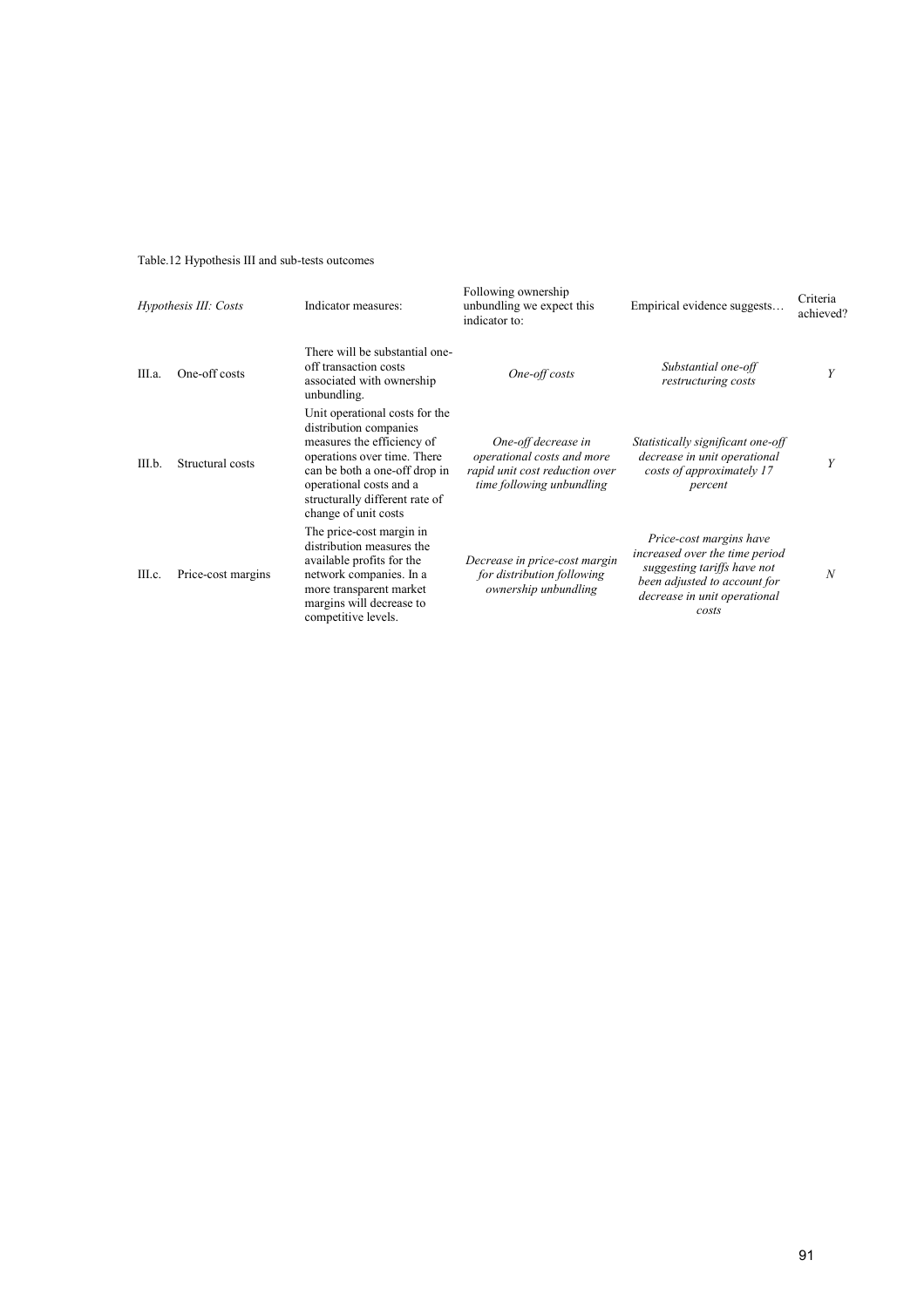Table 6. Overview of operational and quality statistics for the Big Three and Sector Total

|                                                                                                                   | 1995                    | 1996                    | 1997                    | 1998                    | 1999                    | 2000                    | 2001                    | 2002                    | 2003                    | 2004                    | 2005                    | 2006                    | 2007                    | CAGR                       |
|-------------------------------------------------------------------------------------------------------------------|-------------------------|-------------------------|-------------------------|-------------------------|-------------------------|-------------------------|-------------------------|-------------------------|-------------------------|-------------------------|-------------------------|-------------------------|-------------------------|----------------------------|
| "The Big Three"                                                                                                   |                         |                         |                         |                         |                         |                         |                         |                         |                         |                         |                         |                         |                         |                            |
| Vector                                                                                                            |                         |                         |                         |                         |                         |                         |                         |                         |                         |                         |                         |                         |                         |                            |
| Total operating cost NZ\$ mln. (2007 prices)                                                                      | 56.1                    | 62.4                    | 66.1                    | 89.2                    | 126.6                   | 82.8                    | 49.7                    | 69.4                    | 120.0                   | 124.4                   | 126.6                   | 142.1                   | 144.8                   | 8.2%                       |
| Total operating revenue NZ\$ mln. (2007 prices)<br>Electricity distributed (GWh)                                  | 168.9<br>4,053          | 181.3<br>4,454          | 188.5<br>4,367          | 216.7<br>4,432          | 228.5<br>4,364          | 186.2<br>4,424          | 1941<br>4,765           | 215.2<br>4,885          | 305.8<br>7,463          | 416.1<br>9,774          | 426.9<br>10,243         | 440.9<br>10,289         | 464.4<br>10,696         | 8.8%<br>8.4%               |
| Customers ('000 #)<br>Operating cost per kWh (NZ\$ 2007 prices)<br>Operating cost per customer (NZ\$ 2007 prices) | 243<br>0.0138<br>0.2310 | 244<br>0.0140<br>0.2560 | 247<br>0.0151<br>0.2681 | 251<br>0.0201<br>0.3551 | 255<br>0.0290<br>0.4965 | 260<br>0.0187<br>0.3190 | 266<br>0.0104<br>0.1870 | 274<br>0.0142<br>0.2532 | 467<br>0.0161<br>0.2567 | 644<br>0.0127<br>0.1932 | 651<br>0.0124<br>0.1944 | 660<br>0.0138<br>0.2153 | 672<br>0.0135<br>0.2155 | 8.8%<br>$-0.2%$<br>$-0.6%$ |
| Network length (km)                                                                                               | 8,531                   | 8,582                   | 8,630                   | 8,813                   | 9,014                   | 8,711                   | 8,446                   | 8,579                   | 17,657                  | 27,641                  | 27,732                  | 27,926                  | 28,118                  | 10.5%                      |
| Transformer capacity (MVA)<br>Loss ratio $(\%)$<br>Capacity utilisation (%)                                       | 2,536<br>4.0%<br>29.6%  | 2,835<br>4.5%<br>30.0%  | 2,613<br>4.3%<br>36.0%  | 2,657<br>4.5%<br>35.2%  | 2,275<br>4.5%<br>35.5%  | 2,277<br>4.5%<br>39.1%  | 2,240<br>4.5%<br>40.9%  | 2,349<br>4.5%<br>41.8%  | 3,685<br>4.6%<br>35.9%  | 4,843<br>4.7%<br>40.4%  | 4,930<br>4.7%<br>42.3%  | 5,047<br>4.9%<br>41.4%  | 5,121<br>4.7%<br>43.8%  | 6.0%<br>1.5%<br>3.3%       |
| SAIDI (minutes)                                                                                                   | 122                     | 116                     | 108                     | 153                     | 81                      | 57                      | 49                      | 51                      | 79                      | 103                     | 82                      | 117                     | 115                     | $-0.5%$                    |
| SAIFI $(H)$                                                                                                       | 1.64                    | 1.90                    | 1.83                    | 1.72                    | 1.19                    | 1.01                    | 0.99                    | 0.80                    | 1.30                    | 1.43                    | 1.14                    | 1.50                    | 1.41                    | $-1.3%$                    |
| CAIDI (minutes)                                                                                                   | 74.5                    | 60.9                    | 58.8                    | 89.1                    | 68.2                    | 56.6                    | 49.9                    | 64.0                    | 61.1                    | 72.3                    | 71.9                    | 78.2                    | 81.3                    | 0.7%                       |
| <b>Orion</b>                                                                                                      |                         |                         |                         |                         |                         |                         |                         |                         |                         |                         |                         |                         |                         |                            |
| Total operating cost NZ\$ mln. (2007 prices)                                                                      | 50.2                    | 50.4                    | 50.8                    | 48.1                    | 31.0                    | 28.7                    | 36.3                    | 36.4                    | 36.2                    | 40.3                    | 47.1                    | 44.7                    | 41.6                    | $-1.6%$                    |
| Total operating revenue NZ\$ mln. (2007 prices)<br>Electricity distributed (GWh)                                  | 89.4<br>2,416           | 97.9<br>2,507           | 103.9<br>2,530          | 111.0<br>2,582          | 119.7<br>2,560          | 118.1<br>2,601          | 119.1<br>2,683          | 115.9<br>2,759          | 120.2<br>2,914          | 120.2<br>2,929          | 116.3<br>3,037          | 121.4<br>3,098          | 124.6<br>3,126          | 2.8%<br>2.2%               |
| Customers ('000 #)<br>Operating cost per kWh (NZ\$ 2007 prices)                                                   | 150<br>0.0208           | 153<br>0.0201           | 155<br>0.0201           | 157<br>0.0186           | 159<br>0.0121           | 163<br>0.0110           | 168<br>0.0135           | 169<br>0.0132           | 172<br>0.0124           | 174<br>0.0137           | 178<br>0.0155           | 181<br>0.0144           | 183<br>0.0133           | 1.7%<br>$-3.6%$            |
| Operating cost per customer (NZ\$ 2007 prices)                                                                    | 0.3336                  | 0.3306                  | 0.3282                  | 0.3063                  | 0.1953                  | 0.1763                  | 0.2164                  | 0.2151                  | 0.2109                  | 0.2308                  | 0.2649                  | 0.2476                  | 0.2270                  | $-3.2%$                    |
| Network length (km)                                                                                               | 10,448                  | 10,881                  | 10,988                  | 11,274                  | 11,478                  | 11,521                  | 11,371                  | 11,641                  | 12,083                  | 13,028                  | 13,304                  | 13,748                  | 14,188                  | 2.6%                       |
| Transformer capacity (MVA)<br>Loss ratio $(\%)$<br>Capacity utilisation                                           | 1,498<br>4.7%<br>36.1%  | 1,559<br>4.8%<br>34.2%  | 1,603<br>5.5%<br>33.9%  | 1,640<br>4.7%<br>32.3%  | 1,686<br>4.9%<br>30.7%  | 1,505<br>4.9%<br>36.0%  | 1,488<br>4.9%<br>35.3%  | 1,495<br>4.9%<br>37.8%  | 1,526<br>4.9%<br>39.5%  | 1,559<br>4.9%<br>36.1%  | 1,589<br>4.9%<br>36.3%  | 1,615<br>4.9%<br>36.8%  | 1,650<br>4.9%<br>38.1%  | $0.8\%$<br>0.3%<br>0.5%    |
| SAIDI (minutes)<br>SAIFI $(H)$<br>CAIDI (minutes)                                                                 | 102<br>1.40<br>72.4     | 77<br>0.96<br>79.8      | 113<br>1.34<br>84.4     | 82<br>1.01<br>80.8      | 67<br>0.84<br>79.8      | 52<br>0.83<br>61.9      | 62<br>0.60<br>104.0     | 38<br>0.60<br>63.3      | 96<br>0.92<br>104.3     | 42<br>0.62<br>68.4      | 52<br>0.74<br>69.9      | 59<br>0.74<br>80.1      | 150<br>0.68<br>220.7    | 3.3%<br>$-5.9%$<br>9.7%    |
| Powerco                                                                                                           |                         |                         |                         |                         |                         |                         |                         |                         |                         |                         |                         |                         |                         |                            |
| Total operating cost NZ\$ mln. (2007 prices)                                                                      | 23.5                    | 20.5                    | 17.5                    | 19.6                    | 19.6                    | 21.0                    | 28.1                    | 30.2                    | 40.2                    | 57.3                    | 67.0                    | 65.3                    | 69.9                    | 9.5%                       |
| Total operating revenue NZ\$ mln. (2007 prices)                                                                   | 42.5                    | 39.7                    | 45.3                    | 64.7                    | 66.6                    | 74.8                    | 63.8                    | 114.8                   | 149.7                   | 198.6                   | 201.2                   | 212.2                   | 206.2                   | 14.1%                      |
| Electricity distributed (GWh)<br>Customers ('000 #)                                                               | 837<br>73               | 865<br>72               | 849<br>72               | 1,019<br>84             | 1,377<br>104            | 1,257                   | 1,941                   | 1,955                   | 2,734                   | 3,796<br>296            | 4,052<br>299            | 4,201<br>304            | 4,106<br>306            | 14.2%<br>12.7%             |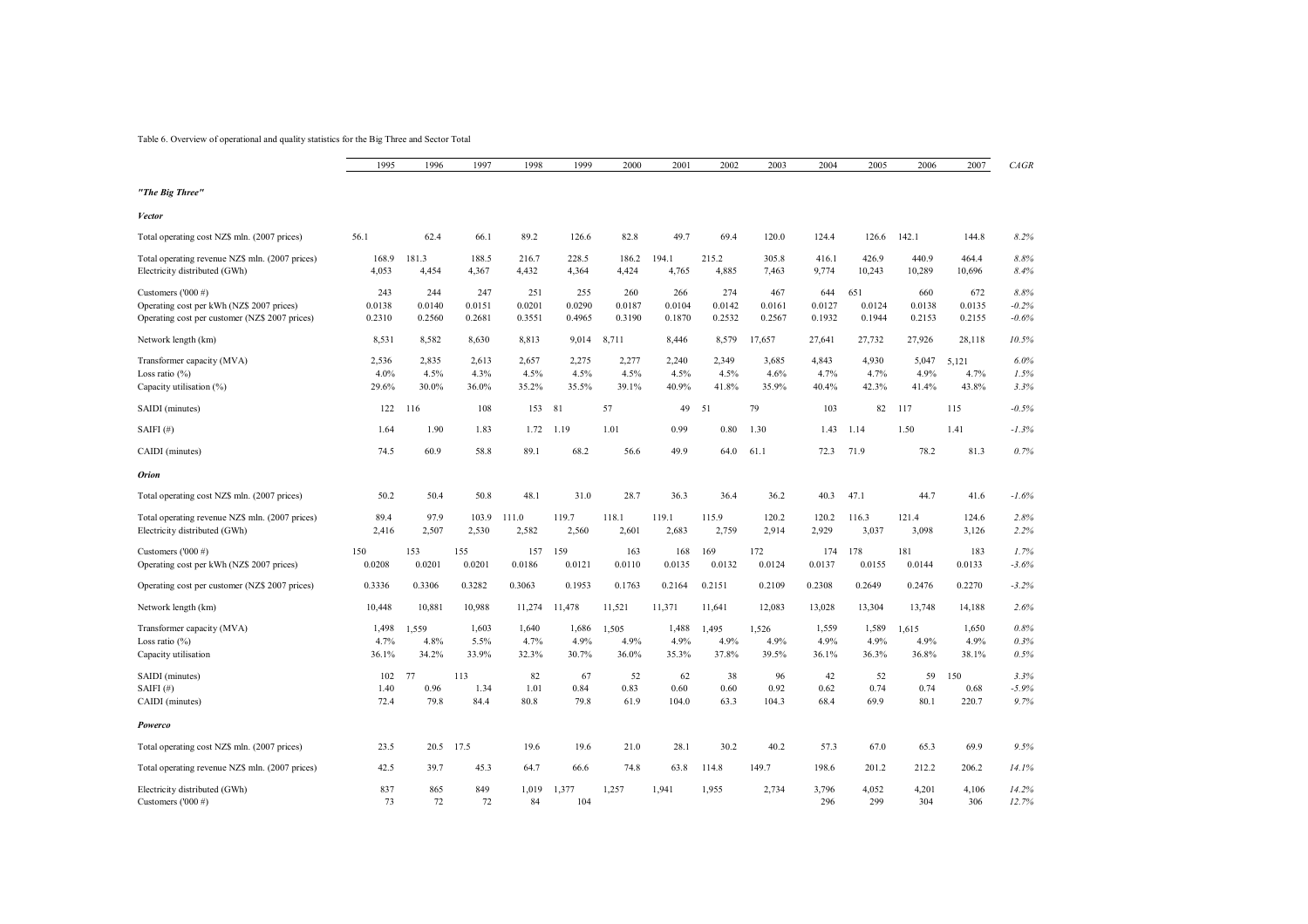|                                                                                                                                          |                                   |                                   |                                   |                                   |                                   | 107                               | 157                               | 157                               | 217                               |                                   |                                   |                                   |                                   |                                     |
|------------------------------------------------------------------------------------------------------------------------------------------|-----------------------------------|-----------------------------------|-----------------------------------|-----------------------------------|-----------------------------------|-----------------------------------|-----------------------------------|-----------------------------------|-----------------------------------|-----------------------------------|-----------------------------------|-----------------------------------|-----------------------------------|-------------------------------------|
| Operating cost per kWh (NZ\$ 2007 prices)                                                                                                | 0.0281                            | 0.0237                            | 0.0206                            | 0.0193                            | 0.0142                            | 0.0167                            | 0.0145                            | 0.0154                            | 0.0147                            | 0.0151                            | 0.0165                            | 0.0155                            | 0.0170                            | $-4.1%$                             |
| Operating cost per customer (NZ\$ 2007 prices)                                                                                           | 0.3235                            | 0.2832                            | 0.2443                            | 0.2327                            | 0.1874                            | 0.1967                            | 0.1788                            | 0.1917                            | 0.1855                            | 0.1934                            | 0.2244                            | 0.2144                            | 0.2284                            | $-2.9%$                             |
| Network length (km)                                                                                                                      | 3,846                             | 7,361                             | 7,344                             | 8,655                             | 11,137                            | 10,859                            | 15,313                            | 15,960                            | 19,559                            | 24,940                            | 26,812                            | 27,089                            | 27,255                            | 17.7%                               |
| Transformer capacity (MVA)<br>Loss ratio (%)<br>Capacity utilisation                                                                     | 265<br>6.2%<br>30.4%              | 630<br>6.5%<br>29.0%              | 568<br>6.0%<br>31.2%              | 640<br>6.2%<br>30.5%              | 832<br>6.8%<br>29.8%              | 831<br>6.8%<br>29.8%              | 1,320<br>6.8%<br>28.2%            | 1,312<br>5.9%<br>28.4%            | 1,816<br>6.6%<br>25.7%            | 2,581<br>6.8%<br>26.8%            | 2,642<br>5.6%<br>27.5%            | 2,691<br>6.4%<br>25.2%            | 2,714<br>7.4%<br>27.8%            | 21.4%<br>1.5%<br>$-0.8%$            |
| SAIDI (minutes)                                                                                                                          | 275                               | 142                               | 170                               | 141                               | 125                               | 102                               | 84                                | 130                               | 282                               | 327                               | 196                               | 214                               | 184                               | $-3.3%$                             |
| SAIFI $(\#)$                                                                                                                             | 3.62                              | 2.11                              | 2.29                              | 2.08                              | 2.12                              | 1.83                              | 1.58                              | 2.25                              | 3.18                              | 3.37                              | 2.76                              | 2.58                              | 2.45                              | $-3.2%$                             |
| CAIDI (minutes)                                                                                                                          | 75.9                              | 67.2                              | 74.0                              | 68.0                              | 58.7                              | 55.8                              | 53.4                              | 57.8                              | 88.5                              | 96.8                              | 71.2                              | 82.8                              | 75.1                              | $-0.1%$                             |
| "The rest"                                                                                                                               |                                   |                                   |                                   |                                   |                                   |                                   |                                   |                                   |                                   |                                   |                                   |                                   |                                   |                                     |
| Total operating cost NZ\$ mln. (2007 prices)                                                                                             | 203.0                             | 195.5                             | 205.5                             | 210.2                             | 177.7                             | 172.0                             | 178.0                             | 184.8                             | 178.6                             | 178.7                             | 184.0                             | 189.8                             | 209.2                             | 0.3%                                |
| Total operating revenue NZ\$ mln. (2007 prices)                                                                                          | 309.9                             | 326.2                             | 347.7                             | 359.5                             | 352.0                             | 374.3                             | 389.0                             | 399.2                             | 413.5                             | 436.0                             | 451.2                             | 456.7                             | 459.8                             | 3.3%                                |
| Electricity distributed (GWh)                                                                                                            | 8,326                             | 8,539                             | 8,695                             | 8,917                             | 8,991                             | 9,619                             | 10,106                            | 10,127                            | 11,033                            | 11,470                            | 11,837                            | 12,088                            | 12,389                            | 3.4%                                |
| Customers ('000 #)<br>Operating cost per kWh (NZ\$ 2007 prices)<br>Operating cost per customer (NZ\$ 2007 prices)<br>Network length (km) | 591<br>0.0244<br>0.3432<br>67,672 | 599<br>0.0229<br>0.3262<br>68,016 | 601<br>0.0236<br>0.3420<br>68,186 | 606<br>0.0236<br>0.3468<br>69,451 | 611<br>0.0198<br>0.2908<br>70,092 | 653<br>0.0179<br>0.2632<br>75,566 | 665<br>0.0176<br>0.2675<br>76,001 | 673<br>0.0183<br>0.2745<br>76,742 | 699<br>0.0162<br>0.2553<br>79,475 | 736<br>0.0156<br>0.2427<br>84,094 | 748<br>0.0155<br>0.2461<br>84,425 | 759<br>0.0157<br>0.2500<br>85,448 | 768<br>0.0169<br>0.2726<br>85,566 | 2.2%<br>$-3.0\%$<br>$-1.9%$<br>2.0% |
| Transformer capacity (MVA)<br>Loss ratio $(\%)$<br>Capacity utilisation                                                                  | 4,914<br>6.0%<br>37.0%            | 5,114<br>6.3%<br>36.3%            | 5,182<br>6.2%<br>36.2%            | 5,284<br>$6.0\%$<br>35.0%         | 5,298<br>5.7%<br>33.9%            | 5,653<br>6.5%<br>34.3%            | 5,806<br>5.6%<br>34.4%            | 5,953<br>6.2%<br>35.1%            | 6,244<br>5.9%<br>34.5%            | 6,612<br>5.7%<br>33.3%            | 6,826<br>6.0%<br>33.8%            | 7,039<br>5.9%<br>33.8%            | 7,276<br>5.1%<br>33.7%            | 3.3%<br>$-1.4%$<br>$-0.8%$          |
| SAIDI (minutes)<br>SAIFI $(#)$                                                                                                           | 253<br>4.00                       | 280<br>3.73                       | 249<br>3.69                       | 236<br>3.15                       | 207<br>2.99                       | 173<br>2.40                       | 160<br>2.41                       | 143<br>2.03                       | 159<br>2.28                       | 163<br>2.22                       | 140<br>2.07                       | 141<br>2.08                       | 279<br>2.32                       | 0.8%<br>$-4.4%$                     |
| CAIDI (minutes)                                                                                                                          | 65.0                              | 73.9                              | 69.7                              | 72.3                              | 69.3                              | 74.3                              | 64.6                              | 70.9                              | 74.8                              | 76.2                              | 69.8                              | 67.7                              | 116.7                             | 5.0%                                |
| <b>Total</b> sector<br>Total operating cost NZ\$ mln. (2007 prices)                                                                      | 332.8                             | 328.8                             | 339.9                             | 367.1                             | 354.9                             | 304.4                             | 292.1                             | 320.8                             | 374.9                             | 400.7                             | 424.7                             | 441.9                             | 465.5                             | 2.8%                                |
| Total operating revenue NZ\$ mln. (2007 prices)                                                                                          | 610.7                             | 645.0                             | 685.4                             | 751.9                             | 766.8                             | 753.4                             | 766.0                             | 845.1                             | 989.2                             | 1,170.8                           | 1,195.6                           | 1,231.2                           | 1,255.1                           | 6.2%                                |
| Electricity distributed (GWh)                                                                                                            | 15.631                            | 16,364                            | 16,441                            | 16,951                            | 17,293                            | 17,900                            | 19,496                            | 19,726                            | 24,145                            | 27,969                            | 29,170                            | 29,676                            | 30.317                            | 5.7%                                |
| Customers ('000 #)                                                                                                                       | 1,057                             | 1,068                             | 1,074                             | 1,099                             | 1,129                             | 1,182                             | 1,256                             | 1,274                             | 1,555                             | 1,851                             | 1,875                             | 1,905                             | 1,929                             | 5.1%                                |
| Operating cost per kWh (NZ\$ 2007 prices)                                                                                                | 0.0213                            | 0.0201                            | 0.0207                            | 0.0217                            | 0.0205                            | 0.0170                            | 0.0150                            | 0.0163                            | 0.0155                            | 0.0143                            | 0.0146                            | 0.0149                            | 0.0154                            | $-2.7%$                             |
| Operating cost per customer (NZ\$ 2007 prices)                                                                                           | 0.3147                            | 0.3079                            | 0.3165                            | 0.3342                            | 0.3143                            | 0.2575                            | 0.2326                            | 0.2518                            | 0.2411                            | 0.2165                            | 0.2265                            | 0.2320                            | 0.2414                            | $-2.2%$                             |
| Network length (km)                                                                                                                      | 90,497                            | 94,840                            | 95,148                            | 98,193                            | 101,721                           | 106,657                           | 111,131                           | 112,922                           | 128,774                           | 149,703                           | 152,273                           | 154,211                           | 155,128                           | 4.6%                                |
| Transformer capacity (MVA)<br>Loss ratio (%)<br>Capacity utilisation                                                                     | 9,212<br>5.3%<br>34.6%            | 10,138<br>5.6%<br>33.9%           | 9,967<br>5.6%<br>35.5%            | 10,221<br>5.4%<br>34.4%           | 10,090<br>5.4%<br>33.5%           | 10,266<br>5.8%<br>35.4%           | 10,854<br>5.3%<br>35.5%           | 11,110<br>5.5%<br>36.5%           | 13,272<br>5.4%<br>34.5%           | 15,595<br>5.4%<br>35.2%           | 15,987<br>5.4%<br>36.2%           | 16,392<br>5.5%<br>35.5%           | 16,762<br>5.3%<br>36.9%           | 5.1%<br>0.0%<br>0.5%                |
| SAIDI (minutes)<br>SAIFI $(H)$                                                                                                           | 197<br>2.97                       | 197<br>2.72                       | 187<br>2.76                       | 185<br>2.39                       | 148                               | 122                               | 112                               | 104                               | 141                               | 152<br>1.93                       | 118                               | 134                               | 195                               | $-0.1%$<br>$-3.9%$                  |